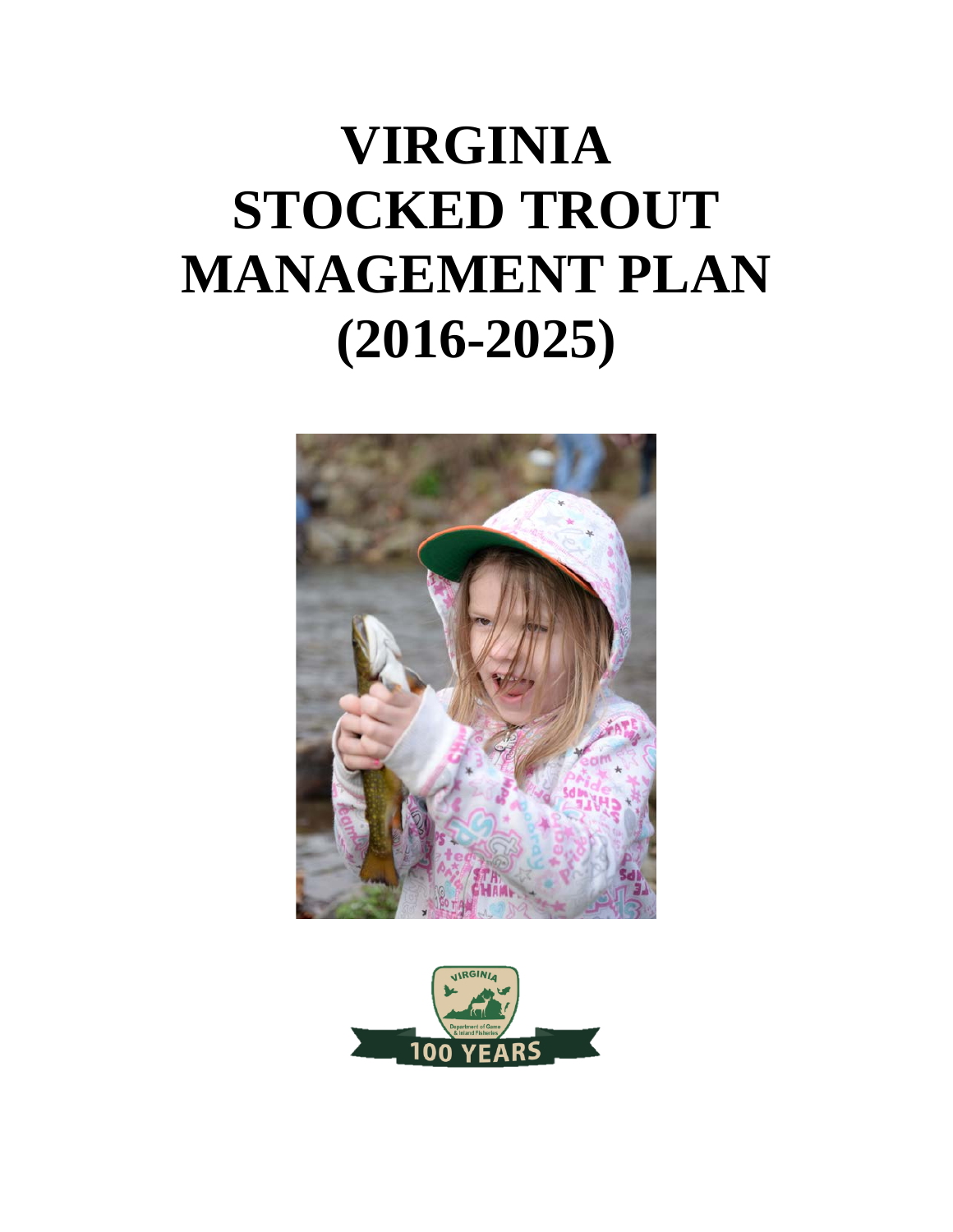#### **EXECUTIVE SUMMARY**

<span id="page-1-0"></span>Trout fishing provides significant opportunities for outdoor recreation in Virginia. About one out of every seven hours spent fishing by Virginians is spent in pursuit of trout. Only Largemouth Bass and Smallmouth Bass receive more attention from anglers. Due to Virginia's warm climate, trout thrive year around only in higher-elevation mountain streams and in cold river tailwaters below a few large dams, such as the Jackson River and the Smith River. Consequently, 80% of trout fishing in Virginia depends upon the more than one million catchable-size trout stocked annually by Virginia Department of Game and Inland Fisheries (VDGIF). Approximately 100,000 anglers fish for these stocked trout in Virginia each year in more than 180 streams and lakes stocked by VDGIF.

Due to the importance of trout fishing in Virginia, and the significant investment required to operate and maintain hatcheries to produce catchable-sized trout (generally greater than seven inches, but frequently 10-12 inches), VDGIF developed the Virginia Stocked Trout Management Plan (hereafter referred to as the "Plan") to ensure effective and efficient management of trout fisheries over the next 10 years. Following a process similar to those used to develop statewide management plans for white-tailed deer, black bear, and wild turkey, the Virginia Stocked Trout Management Plan is designed to embody the interests of all Virginians who care about trout fishing (stakeholders). The planning process focused on balancing stakeholder values and sound biological information provided by VDGIF to produce a plan that is technically sound and publicly supported. The Plan includes values and goals identified by stakeholders to determine what Virginians want the stocked trout program to achieve and objectives and strategies, primarily developed by VDGIF technical staff, to describe how the goals and objectives can be achieved.

A stakeholder advisory committee, composed of 11 individuals representing the diverse interests of Virginians in management of stocked trout, worked closely with VDGIF and Virginia Tech personnel to develop the Plan. A technical committee that included VDGIF fisheries biologists, hatchery personnel and conservation police officers provided the technical aspects of the Plan. Virginia Tech personnel facilitated meetings of the stakeholder advisory and technical committees, and helped with editing and formatting the Plan.

The Plan contains two major sections: the technical section and the goals, objectives and strategies for management of stocked trout. The technical section describes the history of trout management in Virginia, how VDGIF approaches management of stocked trout, including production, facilities, species produced, and challenges faced in raising trout. The second section of the Plan lists the values and goals for management of stocked trout within five major issue areas (what stakeholders want to achieve and why) and the objectives and strategies for management of stocked trout (specific accomplishments that will allow VDGIF to measure success in achieving goals and how to approach achieving goals and objectives). The Plan is designed to provide a blueprint for future direction of stocked trout management rather than specific details of day-to-day operations.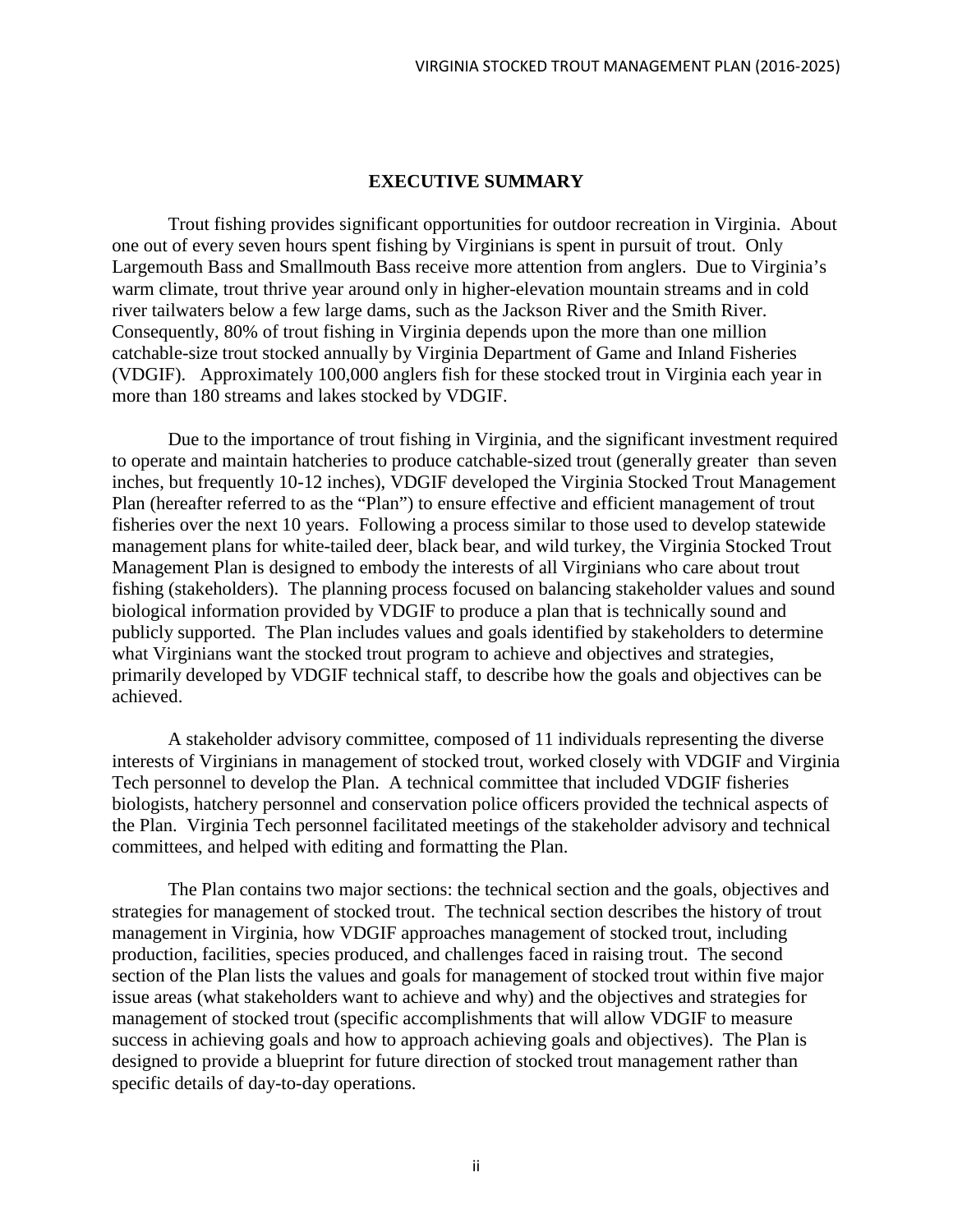The issue areas and associated goal statements are as follows:

- Announcement of stockings. Goal: Announce stockings using a variety of strategies (including prior announcement, post-stocking announcement, or no announcement) to provide equitable access to the resource and to address the diverse preferences of trout anglers. In addition to existing Heritage Day events, some stockings will be announced in advance to allow anglers to plan fishing trips to coincide with known stockings. Other stockings will be announced at the end of the day when stocking occurs to reduce crowding and ensure the safety of anglers and VDGIF personnel involved with stocking.
- Angler recruitment and retention. Goal: Inform and educate existing and potential future anglers, recruit younger and more diverse anglers, and retain those already engaged through new promotion efforts.
- Funding and administration. Goal: Maintain a productive and adequately funded stocked trout program, including investigation of alternative funding and resource mechanisms to meet current and anticipated future demands. Maintain an open and transparent decisionmaking process regarding stocked trout management.
- Ecosystem effects. Goal: Manage trout stocking to optimize recreational opportunities while minimizing adverse impacts on aquatic and surrounding habitats, wild and native trout and other aquatic species. Manage habitat in stocked trout waters and preserve the aesthetics of the angling experience.
- Recreational opportunities. Goal: Provide a diversity of stocked trout fishing experiences designed to meet diverse angler preferences, and increase participation. Improve access to stocked trout waters for all anglers

VDGIF shared the Plan with the public by posting it on the VDGIF web page in July 2015. Public comments were received online until September 15, 2015. Additional comments were received via letter to Virginia Tech personnel. Finally, Virginia Tech and VDGIF held nine public meetings across Virginia to present the Plan and receive comments. The VDGIF Technical Committee reviewed all public comments and revised the plan accordingly. A summary of the comments and VDGIF's response are included in an appendix at the end of the Plan.

#### Table of Contents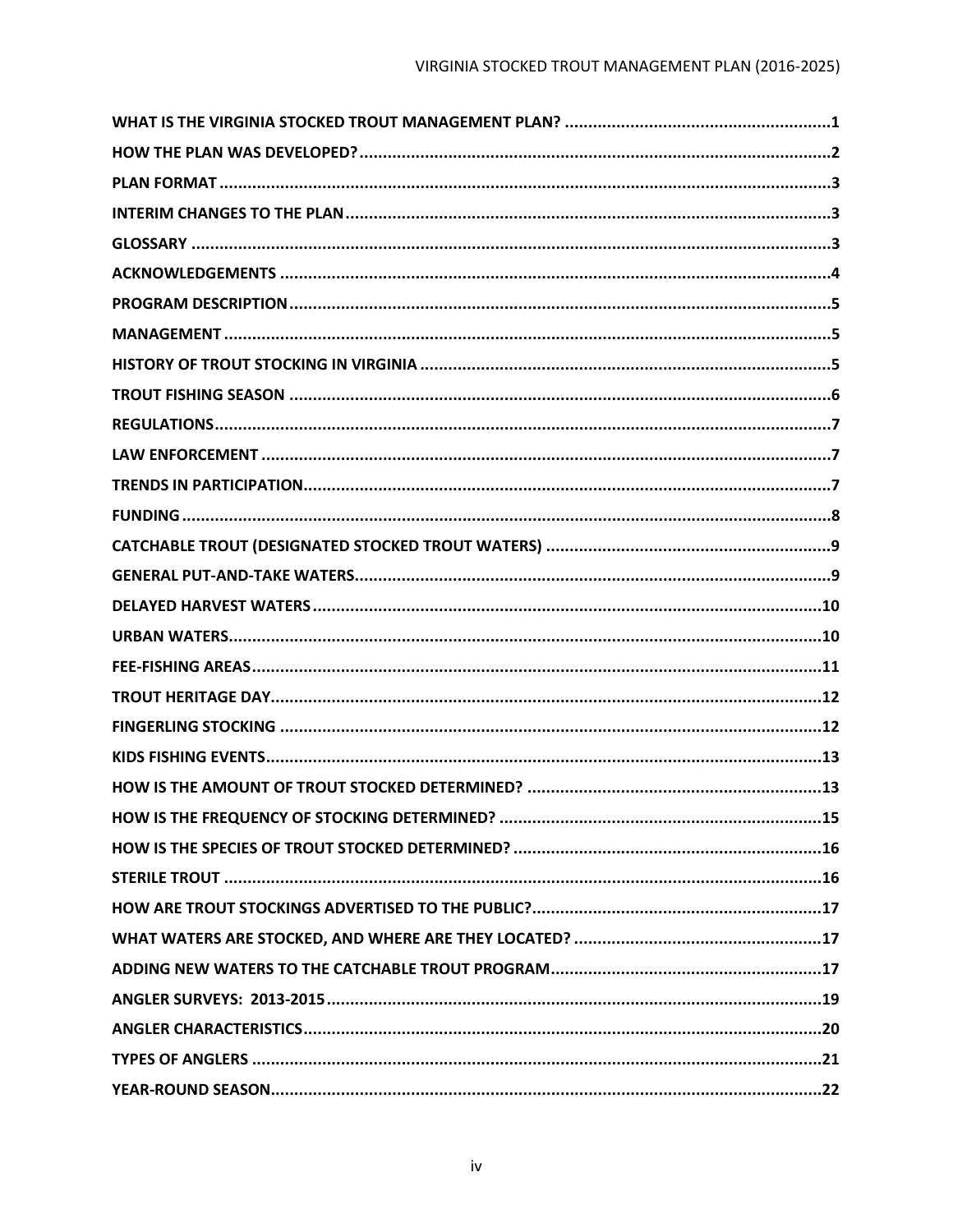| APPENDIX D. PRIORITY RANKINGS OF THE VIRGINIA STOCKED TROUT MANAGEMENT PLAN<br>OBJECTIVES BY THE STAKEHOLDER ADVISORY COMMITTEE (SAC) AND THE VDGIF TECHNICAL<br>ADVISORY COMMITTEE (TAC). A RANK OF 1 MEANS MOST IMPORTANT, 2 MEANS NEXT MOST |
|------------------------------------------------------------------------------------------------------------------------------------------------------------------------------------------------------------------------------------------------|

#### <span id="page-4-0"></span>**LIST OF FIGURES**

| Figure 3. Location of Delayed Harvest, Fee Fishing, Urban, Trout Heritage, and Fingerling |  |
|-------------------------------------------------------------------------------------------|--|
|                                                                                           |  |
|                                                                                           |  |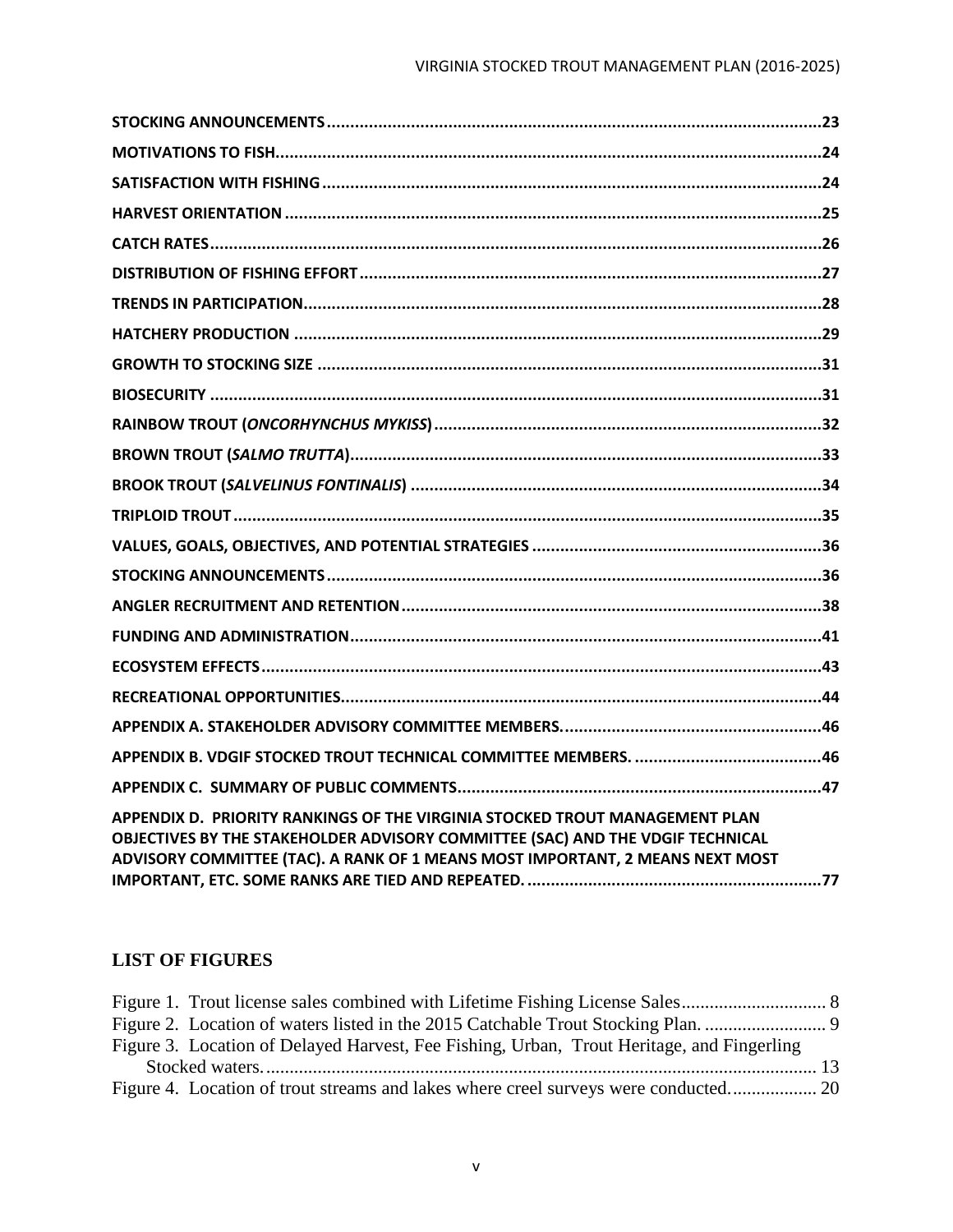| Figure 6. Support for having an opening day and spring trout season from creel survey 23 |    |
|------------------------------------------------------------------------------------------|----|
|                                                                                          |    |
|                                                                                          |    |
| Figure 10. Angler satisfaction with stocked trout fishing during the last 12 months      |    |
|                                                                                          |    |
| Figure 12. The average number of trout caught per hour of fishing relative to the day of |    |
| stocking. The horizontal line represents the objective of one trout caught per hour of   |    |
|                                                                                          | 27 |
|                                                                                          |    |
|                                                                                          |    |
|                                                                                          |    |

### <span id="page-5-0"></span>**LIST OF TABLES**

| Table 1. Sites at which researchers interviewed anglers during the 2013-2014 and 2014-2015  |  |
|---------------------------------------------------------------------------------------------|--|
| stocked-trout seasons. PNT denotes a Put-and-take fishery, while DH denotes a Delayed       |  |
|                                                                                             |  |
|                                                                                             |  |
| Table 3. Hatchery comparison table: Virginia's Department of Game and Inland Fisheries has  |  |
| five coldwater Fish Culture Stations (FCS's) that vary in species reared, construction era, |  |
|                                                                                             |  |
|                                                                                             |  |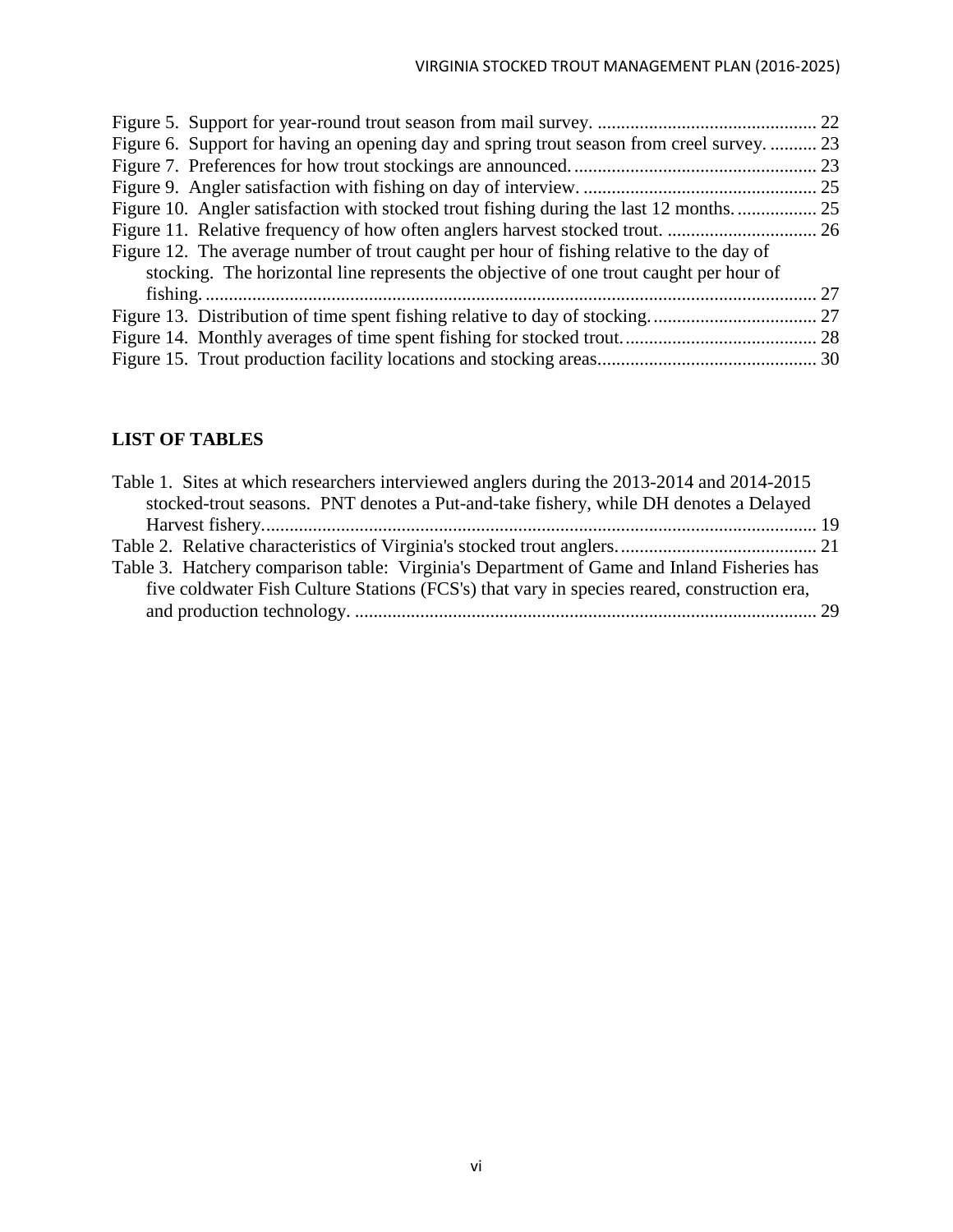#### **INTRODUCTION**

<span id="page-6-0"></span>The Virginia Department of Game and Inland Fisheries (VDGIF) stocks more than 1 million catchable-size trout annually to support trout fisheries in more than 180 streams and lakes. Approximately 100,000 anglers fish for these stocked trout in Virginia each year. Trout anglers have a wide variety of motives for fishing, and their divergent values and opinions about how stocked trout fisheries should be managed create complex challenges for VDGIF. The Virginia Stocked Trout Management Plan is designed to inform interested individuals about the Stocked Trout Program, including the resources and infrastructure needed to attain the goals, objectives, and strategies for managing stocked trout fisheries described in the Plan.

Trout have always been a favorite of Virginia anglers. In 2011, approximately 14% of all freshwater fishing effort in Virginia targeted trout (USFWS 2011). According to the agency's most recent statewide angler survey (2009), trout are the second most sought after group behind black bass. Stocked trout provide recreational fishing opportunities in many areas of Virginia where natural recreational fisheries are limited, and these fisheries make important economic contributions to localities where they are created.

VDGIF, under the direction of a Governor-appointed Board of Directors, is charged specifically by the General Assembly with management of the state's freshwater fisheries resources. The Code of Virginia expresses many legal mandates for the Board and VDGIF, including management of wildlife species (§29.1-103), public education (§29.1-109), law enforcement (§29.1-109), and regulations (§29.1-501). To help clarify and interpret the role of VDGIF in managing wildlife in Virginia, the Board of Directors has adopted the following Agency mission statement:

*To manage Virginia's wildlife and inland fish to maintain optimum populations of all species to serve the needs of the Commonwealth; To provide opportunity for all to enjoy wildlife, inland fish, boating and related outdoor recreation and to work diligently to safeguard the rights of the people to hunt, fish, and harvest game as provided for in the Constitution of Virginia; To promote safety for persons and property in connection with boating, hunting, and fishing; To provide educational outreach programs and materials that foster an awareness of and appreciation for Virginia's fish and wildlife resources, their habitats, and hunting, fishing, and boating opportunities.*

#### <span id="page-6-1"></span>**What is the Virginia Stocked Trout Management Plan?**

The Virginia Stocked Trout Management Plan is the first comprehensive plan developed for stocked trout in Virginia. It summarizes the history of trout stocking and fishing in Virginia and provides a blueprint for future management directions. The plan establishes a framework of what needs to be done for stocked trout management, how it should be done, and when it should be done through 2025. By clarifying management goals and objectives of VDGIF relating to stocked trout, the Plan will help Board members, VDGIF administrators, VDGIF staff, and the public to effectively address stocked trout management issues. As the basis for guiding stocked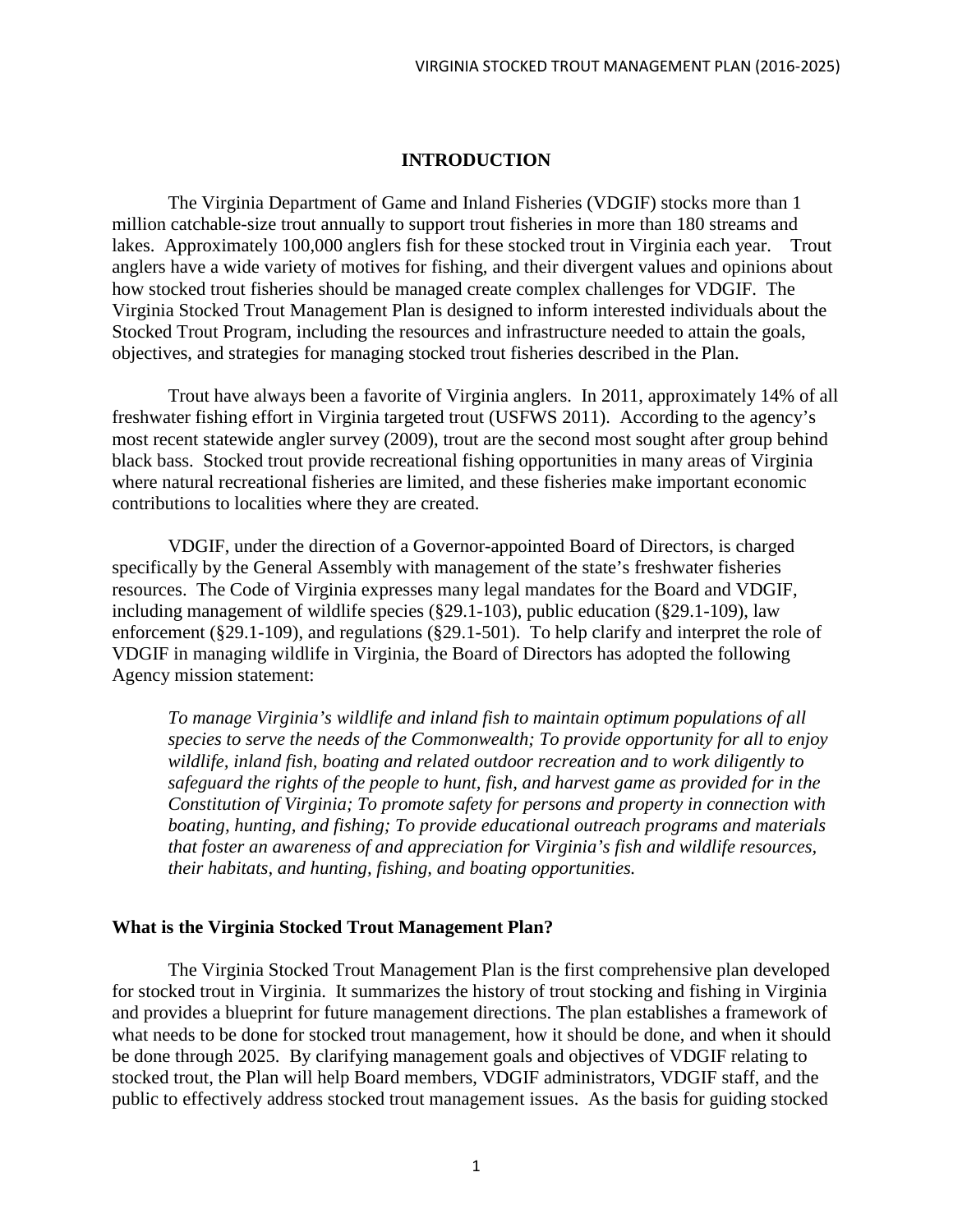trout management activities, decisions, and projects, the Plan will also serve to inform the General Assembly and the public of what VDGIF hopes to accomplish. The Plan is a strategic plan that is intended to provide overall directions, goals, and objectives for the stocked trout program (e.g., to increase youth participation in stocked trout fishing). As such, it is not an operational plan where specific details of potential strategies to carryout objectives are exactly described (e.g., detailed descriptions of programs designed to increase youth participation).

Virginia is blessed with significant wild trout resources. There are over 2,300 miles of coldwater streams harboring wild trout populations in the Commonwealth. The Virginia Stocked Trout Management Plan specifically addresses the management of only hatchery-reared trout; there are separate issues unique to wild trout management that do not pertain to stocking hatchery–reared trout. VDGIF is committed to the protection and enhancement of wild trout populations and plans to formalize management guidelines specifically for wild trout resources in the near future.

#### <span id="page-7-0"></span>**How the Plan was Developed?**

Following the philosophy that guided the development of Virginia's Deer, Bear, and Turkey Management Plans, the Virginia Stocked Trout Management Plan was developed to represent the interests of all Virginians interested in stocked trout management. VDGIF collaborated with Virginia Tech's Department of Fish and Wildlife Conservation to implement the public and technical processes for plan development. During the planning process, public stakeholders focused on the values that are important in establishing goals for management of stocked trout, whereas fisheries management professionals focused on the technical aspects of how to attain the goals of stocked trout management.

To identify important issues in stocked trout management, ten public meetings were conducted throughout Virginia to begin the planning process. Approximately 150 Virginians attended the public meetings from October 2013 through February 2014. The issues identified by public meeting participants provided a starting point for Stakeholder Advisory Committee (SAC) discussions.

The SAC, composed of 11 Virginia citizens representing the diverse interests in stocked trout fishing (including key stakeholder groups, Appendix A), was tasked with identifying important values related to stocked trout fishing and developing draft goals to address those values. The SAC members represented various interests from across the western part of the state, including public landowners, sporting interests, non-consumptive interests, and conservationists. The SAC met four times between December 2014 and May 2015 to assist VDGIF in developing the plan.

A Stocked Trout Technical Advisory Committee (Technical Committee), composed of VDGIF biologists, hatchery staff, and conservation police officers with expertise in stocked trout management, provided scientific information and technical feedback to the SAC (Appendix B). Specifically, the Technical Committee drafted and presented the technical background information on stocked trout production and management in Virginia, refined the values and goals developed by the SAC, identified the objectives and potential strategies to achieve the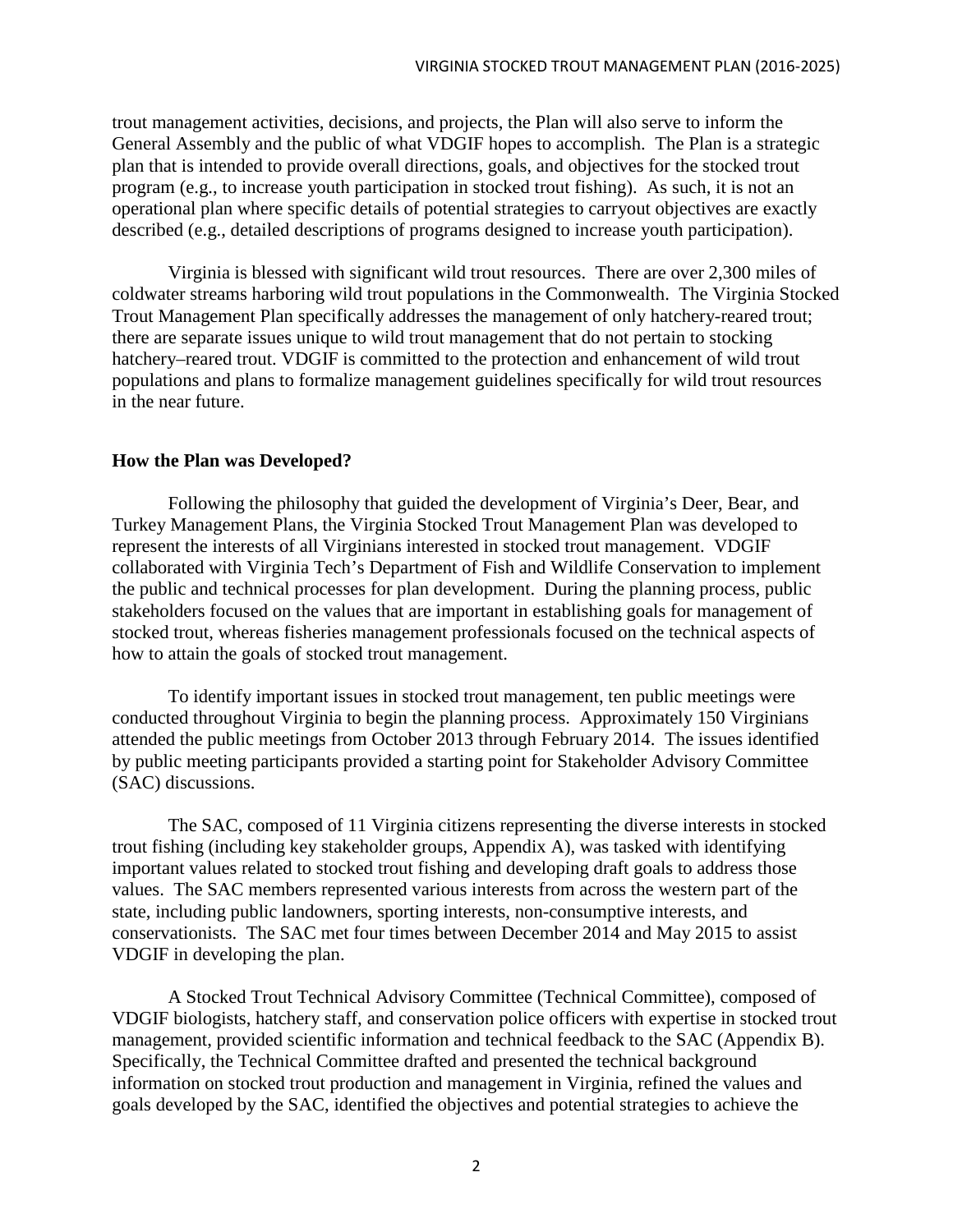SAC's draft goals, and drafted the final plan (e.g., writing, compiling technical sections with SAC input).

Faculty and graduate students from Virginia Tech's Department of Fish and Wildlife Conservation provided the overall guidance and administrative support for the planning approach and processes. Virginia Tech personnel facilitated planning meetings (e.g., public meetings, meetings of the SAC and Technical Committee, regional public input) and also provided other administrative and logistical support (e.g., drafted meeting notes, communication and mailings, fiscal needs).

#### <span id="page-8-0"></span>**Plan Format**

The Plan includes sections relating to the management of stocked trout, angler surveys conducted by Virginia Tech from 2013–2015, and hatchery production of stocked trout in Virginia. Within the context of VDGIF's mission statement, the SAC described five major issues related to management of stocked trout and developed goals for each. The major issue areas included stocking announcements, recruitment and retention of trout anglers, funding and administration for the stocked trout program, ecosystem effects of stocking trout, and recreational opportunities. The Plan lists specific objectives designed to attain the goals, and suggests strategies clarifying how each objective might be achieved.

#### <span id="page-8-1"></span>**Interim Changes to the Plan**

The Plan is designed to provide guidance and priorities to help manage Virginia's stocked trout program through 2025. Issues and public values related to stocked trout fishing should not change dramatically over the 10-year period. However, a plan should be a dynamic and flexible tool that remains responsive to changing social, environmental, technical, and administrative conditions. To keep the Plan relevant and responsive to the programmatic goal directions provided by the public, specific objectives and strategies may be added, deleted, or amended by VDGIF as circumstances demand. As adaptive changes in management approaches (i.e., objectives) are necessary, VDGIF will submit interim updates to the SAC for review before implementing changes; updated objectives will be provided as addenda to the Plan on VDGIF's website.

#### <span id="page-8-2"></span>**Glossary**

- *Catchable-Size Stocked Trout* Trout stocked by VDGIF that are greater than seven inches in length.
- *Designated Stocked Trout Water* Water body where catchable-size trout are stocked by VDGIF, and a Virginia Trout License is required 1 October through 15 June.
- *Native Trout* Brook Trout that are hatched and reared in a wild environment through natural reproduction. Brook Trout are the only native trout to Virginia; therefore wild Brook Trout is synonymous with native trout.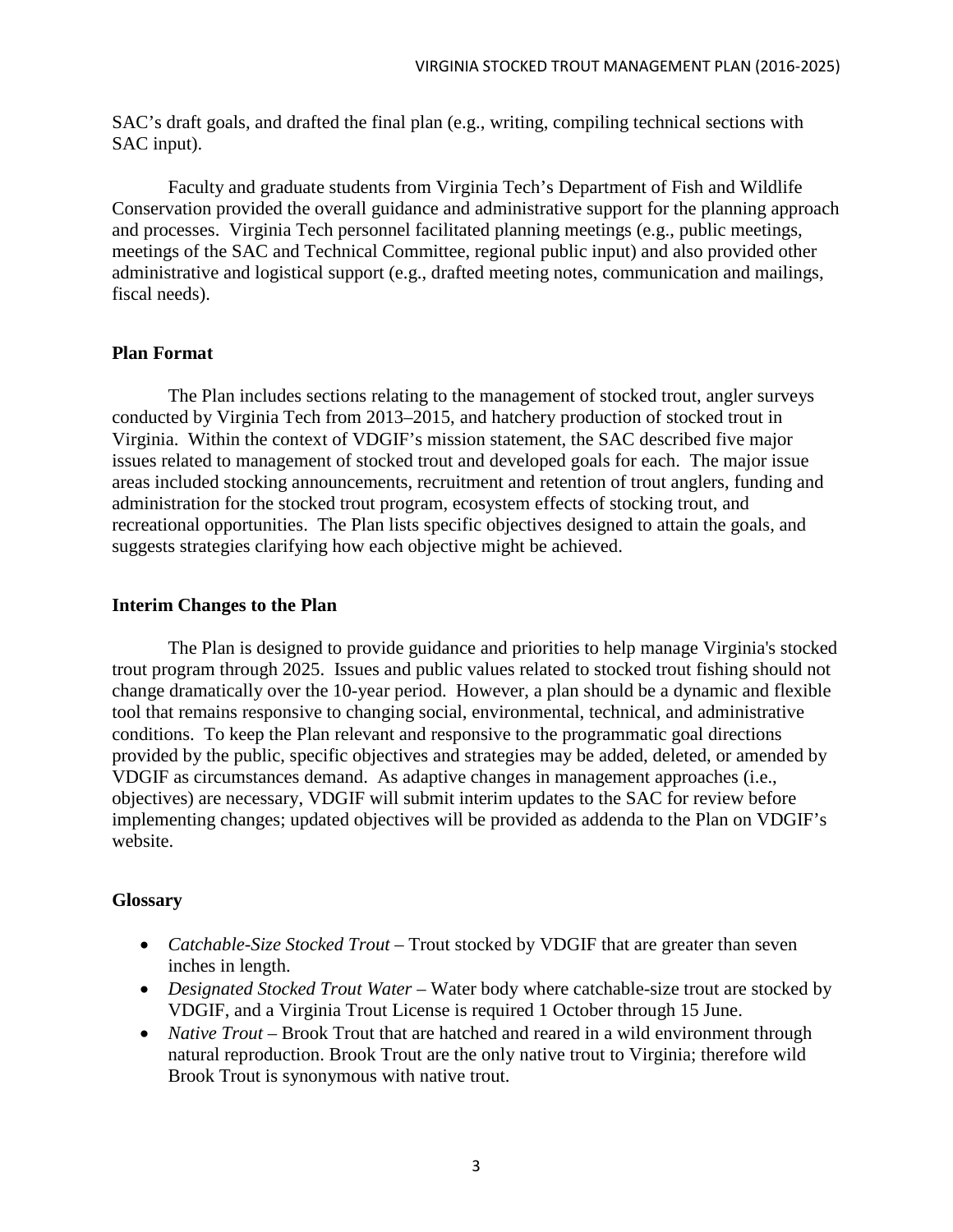- *Put and Take* Trout management program where catchable-size trout can be harvested immediately following stocking.
- *Southern Appalachian Brook Trout* A specific strain of Brook Trout indigenous to watersheds in southwestern Virginia exhibiting unique genetic characteristics.
- *Sterile Trout* Trout that are unable to reproduce under any conditions. Triploids are an example of sterile trout.
- *Stocked Trout* Trout hatched from eggs and / or reared in captivity (hatchery or fish culture station) and then released into a wild environment.
- *Wild Trout* Trout that are hatched and reared in a wild environment through natural reproduction. Wild trout in Virginia include naturally reproducing Brook, Brown, and Rainbow Trout.

#### <span id="page-9-0"></span>**Acknowledgements**

The thoughtful involvement of many Virginia stakeholders at public meetings and through written comments was crucial to the successful representation of the stocked troutrelated interests and public values of all citizens. The major commitment of time and expense, unselfish dedication, and enthusiasm provided by members of the SAC not only made a substantial difference in the quality of the final plan, but also enriched the process throughout. We greatly appreciate their effort and dedication. While also grasping technical realities of stocked trout management, it was no small task to conscientiously struggle with balancing the varied public desires.

The Technical Committee reviewed and summarized technical information about Virginia's stocked trout management program. Technical research and writing for the Plan primarily was provided by Steve Reeser (VDGIF), Nate Wilke (VDGIF), Dr. Steve McMullin (Virginia Tech), Vic DiCenzo (Virginia Tech), and Amanda Hyman (Virginia Tech).

We also greatly appreciate the planning-process support provided by Virginia Tech's Department of Fish and Wildlife Conservation. Dr. Steve McMullin, Vic DiCenzo, and Amanda Hyman all played key roles to ensure the successful and timely completion of the entire planning effort. Through processes that integrated public values with professional technical knowledge, Dr. McMullin's vision has guided numerous VDGIF management planning efforts since 1999.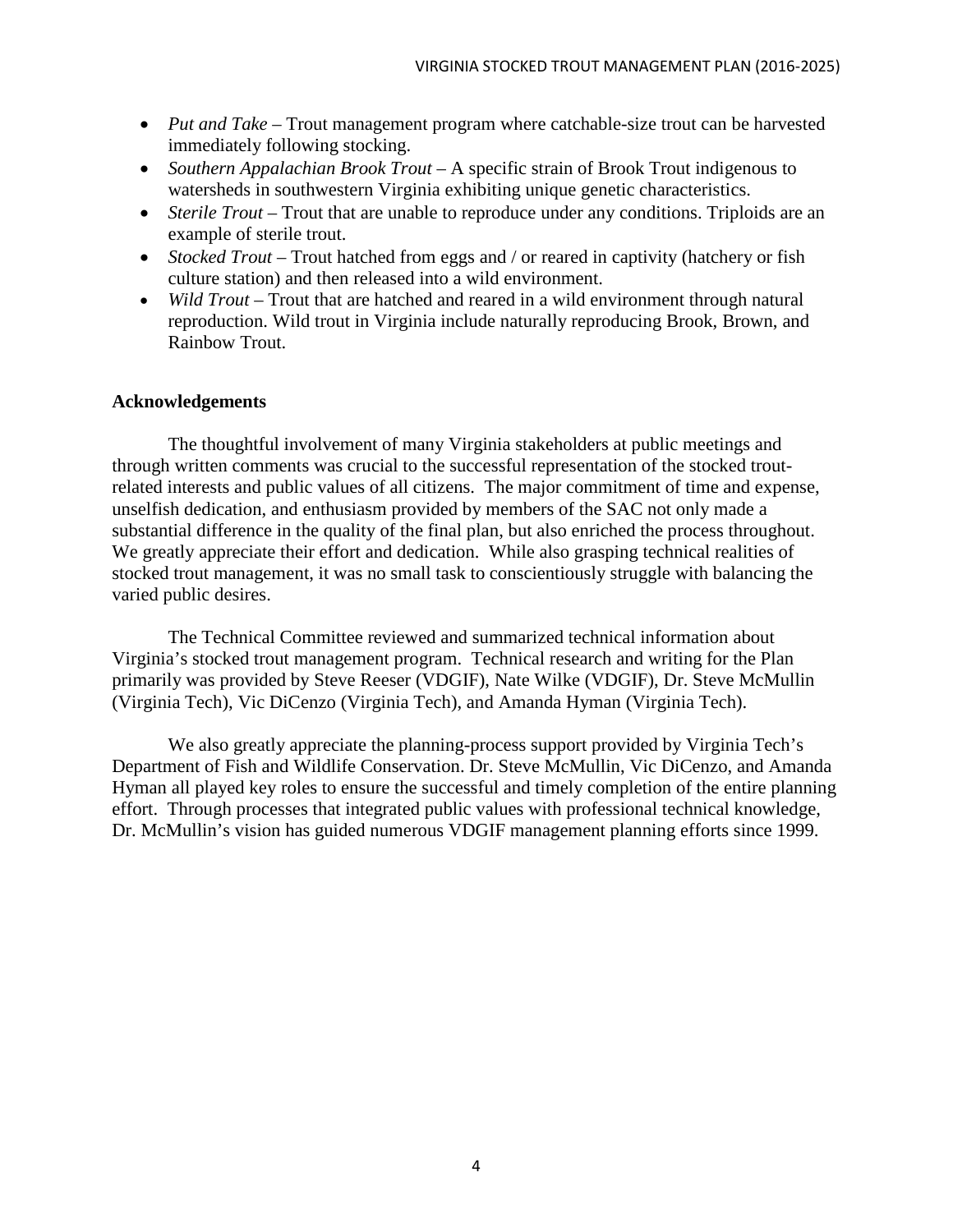#### **PROGRAM DESCRIPTION**

#### <span id="page-10-1"></span><span id="page-10-0"></span>**MANAGEMENT**

There is no such person as an "average" stocked trout angler in Virginia. If you asked ten different stocked trout anglers what they would like to see in VDGIF's Stocked Trout Program, you would most likely get a wide variety of answers. Stocking hatchery-reared trout into a stream or small impoundment is completely artificial, and therefore can be manipulated in many ways. Where and when trout are stocked, the size and number of fish stocked, and how and when anglers are informed of trout stocking are management options that VDGIF utilizes in its stocked trout program. VDGIF has been responsive to the requests of Virginia's stocked trout anglers. Over the past three decades, the Department has made changes to the general put-andtake program and initiated several programs to meet the social and demographic needs of the stocked trout angling community.

#### <span id="page-10-2"></span>**History of Trout Stocking in Virginia**



By the early  $20<sup>th</sup>$  century, stream and river ecosystems in the eastern U.S. had become severely degraded. Extensive logging, mining, dam construction, and other human impacts impaired water quality and stream bottom conditions to the point that trout could no longer reproduce or even exist in many waters. Outstanding recreational fisheries declined or vanished. Early pioneers in fish and wildlife conservation focused on stocking hatchery fish to rebuild wild populations and in many cases to provide "instant" recreation. One of the most successfully propagated fishes proved to be trout. Trout were raised to adult size on artificial feed more easily than other species. Anglers embraced the concept of stocking fish of legal harvest size. For these reasons, hatchery trout were stocked in coldwater streams to augment fisheries where native trout populations had declined or disappeared entirely. They were also introduced to water bodies where they had not previously existed, such as warmwater environments where they could survive only during colder months.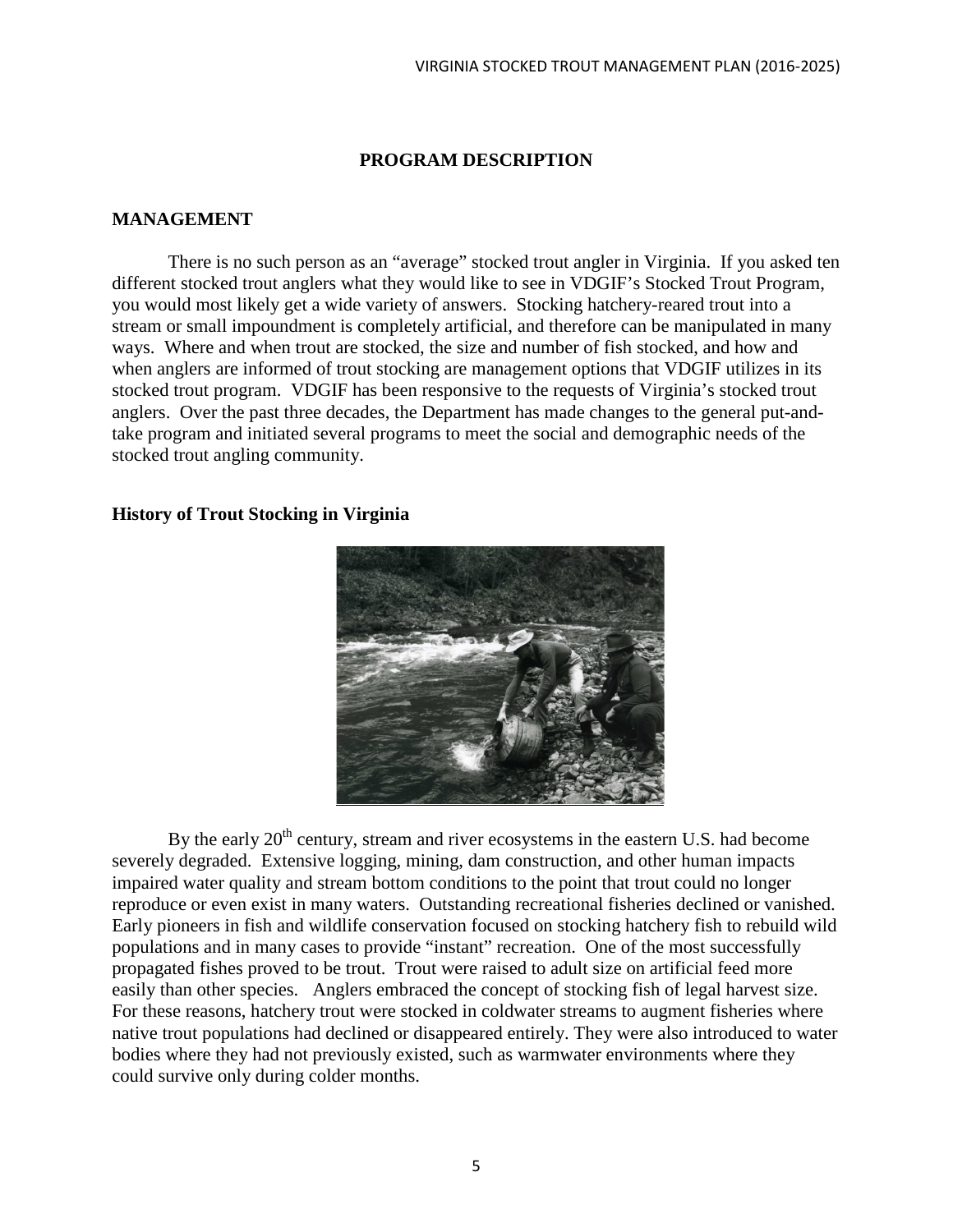VDGIF first stocked hatchery rainbow and brook trout in Virginia streams in the late 1920s. Some of the first streams to be stocked were located in the newly formed Shenandoah National Park. Initially, VDGIF operated two trout hatcheries: Marion Hatchery (Smyth County) was VDGIF's first trout hatchery opening in 1930, and Montebello Hatchery (Nelson County) began operating in 1931. Coursey Springs Fish Culture Station in Bath County was added to VDGIF's hatchery system in 1964. The U.S. Fish and Wildlife Service began operating federal trout hatcheries at Paint Bank (Craig County) and Wytheville (Wythe County) in the 1960s. While under federal management, trout from these two facilities were stocked only in waters located within the George Washington and Jefferson National Forests. Both Paint Bank and Wytheville hatcheries were acquired by VDGIF in the 1980s. At the request of anglers and to provide more diverse fisheries, VDGIF began stocking Brown Trout in 1961.

In 1958, Virginia became one of the first states to require a separate license to fish for stocked trout. The revenue from the trout license was dedicated solely toward production of hatchery trout. Historically, trout were stocked only where the public had fishing access, accessibility for stocking was adequate, and water quality and temperature were suitable for trout throughout most of the year. A signed agreement between private landowners and VDGIF to allow public access was required before trout were stocked in waters on private lands. Larger impoundments were excluded from the program because VDGIF hatcheries could not produce enough trout to sustain a desirable fishery. In the early years of the program, stocking focused mostly on streams, with about 130-150 waters receiving trout. The number of waters stocked by VDGIF peaked in the 1970s at close to 240, located across 40 counties primarily in the western and southwestern portion of the Commonwealth.

A statewide inventory of coldwater streams was conducted by VDGIF in the late 1970s. The purpose of this project was to identify and classify all wild trout populations. Many streams being stocked with hatchery trout were found to harbor exceptional wild trout populations. For this reason, stocking trout was discontinued in many streams in the early 1980s. More waters were added when the Delayed Harvest and Urban Trout programs were introduced in the 1990s. The number of waters stocked by the Department has ranged from 175-195 over the last three decades.

#### <span id="page-11-0"></span>**Trout Fishing Season**

Virginia's trout season had an "Opening Day" from the 1930s until 1995. Opening Day fluctuated between the last Saturday in March and the first Saturday in April with fishing beginning at a designated time in the morning. Trout season ran from opening day to December 31 (the majority of stocked trout waters would not support trout from June-September due to high water temperatures). Stocked trout waters were closed to fishing up to three months before opening day, and trout were stocked during this "pre-season" period. Historically, most waters received three stockings (one pre-season, and two in-season). Additional two-week, in-season closures of stocked waters preceded post-opening day, in-season stockings. Different regions of western Virginia were closed to trout fishing for in-season stockings at different times so that some trout waters were always open to fishing. Select waters were stocked as late as June and some waters received a single fall stocking in October. Statewide surveys of trout license buyers in 1986 and 1993 indicated support for transitioning to a year-round trout season increased from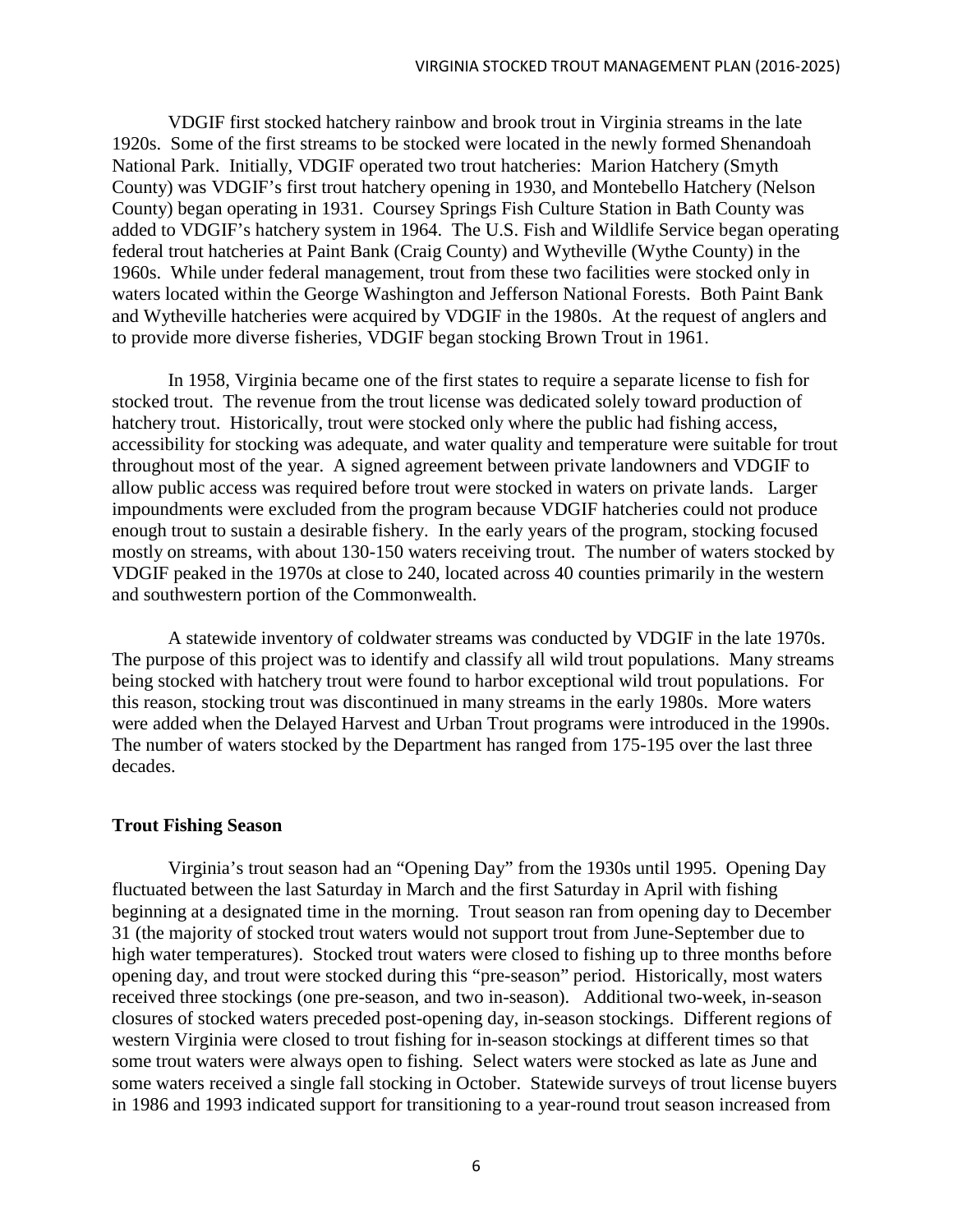58% to 75%. Citing the support for a year-round season, opening day was discontinued in 1996. Currently, trout stocking occurs from October 1 through May 31, and there is no closed season.

#### <span id="page-12-0"></span>**Regulations**

In the early years of the program, daily creel limits were fairly liberal, allowing anglers to harvest up to 12 trout. Over time, the creel limit was reduced incrementally to the current limit of six trout per day. To provide equity and ensure a sporting ethic, anglers are only permitted to fish with one rod and during daylight hours in stocked trout waters.

#### <span id="page-12-1"></span>**Law Enforcement**

As the title of "Game Warden" evolved to "Conservation Police Officer (CPO)," so did the diversity of the Stocked Trout Program. Prior to 1996 when trout were stocked prior to opening day, CPOs spent day and night patrolling streams and lakes ensuring that poachers would not steal the opportunity of the ethical fishermen who waited with family and friends for this special day. This law enforcement effort was significant, as many of these waters were stocked and then closed to angling for several weeks. During the "Opening Day" era, special operations on trout streams were conducted by law enforcement officials, bringing CPOs from eastern Virginia to the western counties. One significant hurdle for law enforcement came with the Fair Labor Standards Act . This prevented CPOs from working extended hours that they were not compensated for and made them unavailable except during approved overtime.

CPOs deal with traffic issues as some anglers followed the trout truck from hatcheries to stocking locations. While the need to watch streams in the old pre-season period no longer exists, CPOs currently assist with stocking events, provide traffic control, gather information for biologists, and enforce laws and regulations. The most frequent violations on trout streams are fishing after obtaining the daily limit, exceeding creel limits, snagging, littering, and fishing without proper licenses. CPOs' contact with anglers ensures they are properly licensed and obey creel and size limits. These contacts vary from a thank you to a warning, summons, or arrest. CPOs are the most noticeable field representatives for VDGIF and thus have extensive contact with trout anglers. Anglers are quick to let the CPOs know how they feel about the quality of VDGIF's trout stocking program.

#### <span id="page-12-2"></span>**Trends in Participation**

Prior to 1996, when "Opening Day" was preceded by a season closure and a large preseason stocking emphasis, large numbers of anglers fished for stocked trout. Conflicts between anglers and landowners over the years led to a decline in private waters available for publicstocked-trout fishing. In order to address issues related to large opening day crowds (e.g., litter, traffic congestion), the trout program shifted to a year- round season with the hope of reducing crowding on these waters and better utilizing limited hatchery space. Trout-angler surveys (2001 and 2008) conducted since the creation of the year-round season have found close to 80% of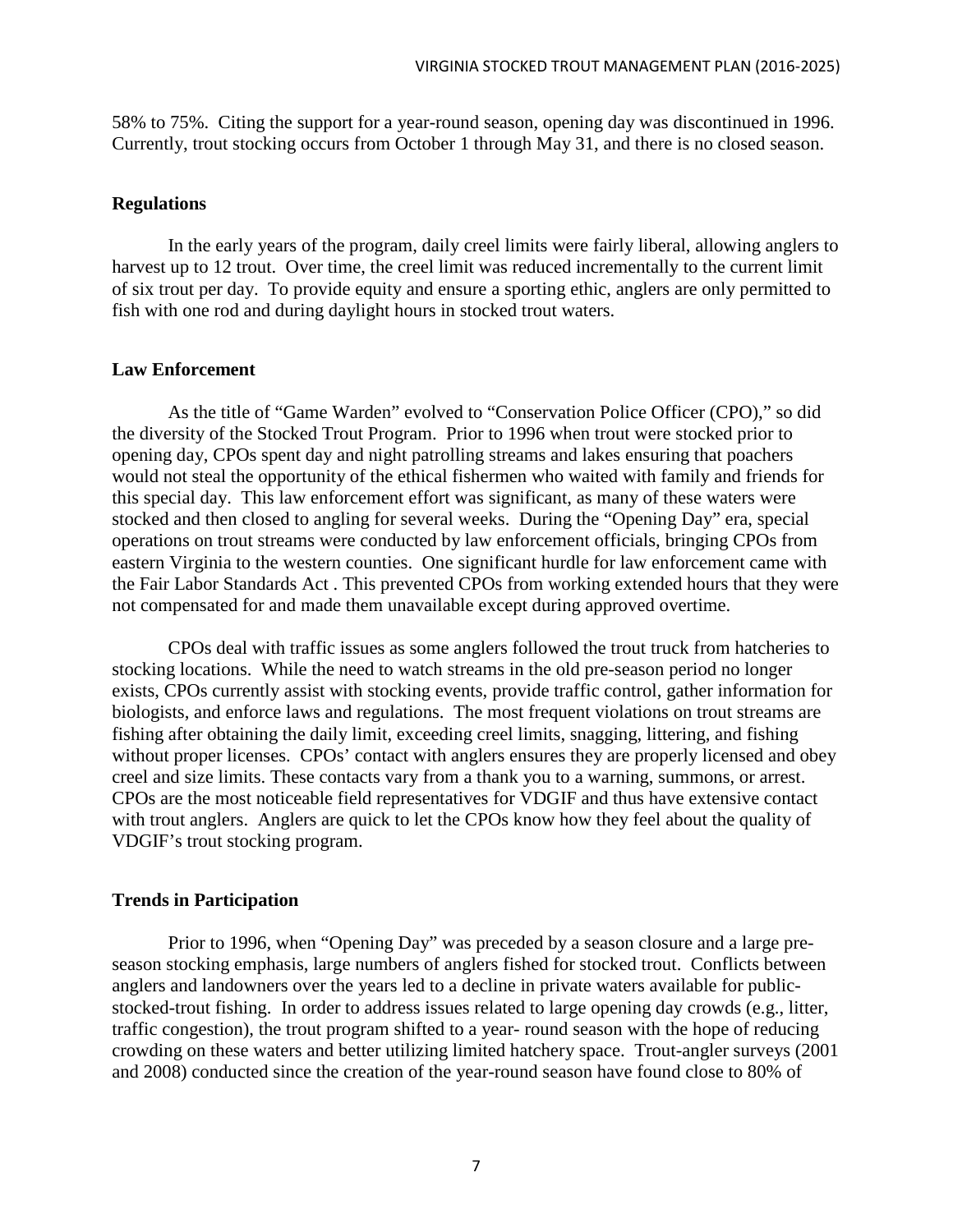trout anglers prefer not having an opening day and approximately 70% of surveyed anglers rate the current program as Excellent/Good.

Sales of annual trout licenses declined from over 100,000 per year in the mid-1990s to fewer than 60,000 in recent years. When lifetime fishing license sales are included, the total number of licensed trout anglers appears to have remained relatively constant since the initial peak of sales (Figure 1). However, DGIF has no way to determine how many lifetime license holders continue to fish for stocked trout.



Figure 1. Trout license sales combined with Lifetime Fishing License Sales

#### <span id="page-13-0"></span>**Funding**

Virginia's regulations require anglers fishing for stocked trout in designated stocked trout waters to purchase a trout license in addition to a regular freshwater fishing license. The intent of the separate trout license was to financially support hatchery trout production (essentially considered a "pay to participate" program). While all revenue from trout license sales goes directly toward catchable trout production, these revenues alone do not support the entire program. However, 64% of trout anglers surveyed in 2008 stated that they purchased a basic freshwater fishing license primarily to fish for trout. If those additional basic freshwater fishing license sales are added to trout license sales, the funds generated nearly meet the needs of the hatchery system, which in 2014 amounted to approximately \$2.4 million. This figure does not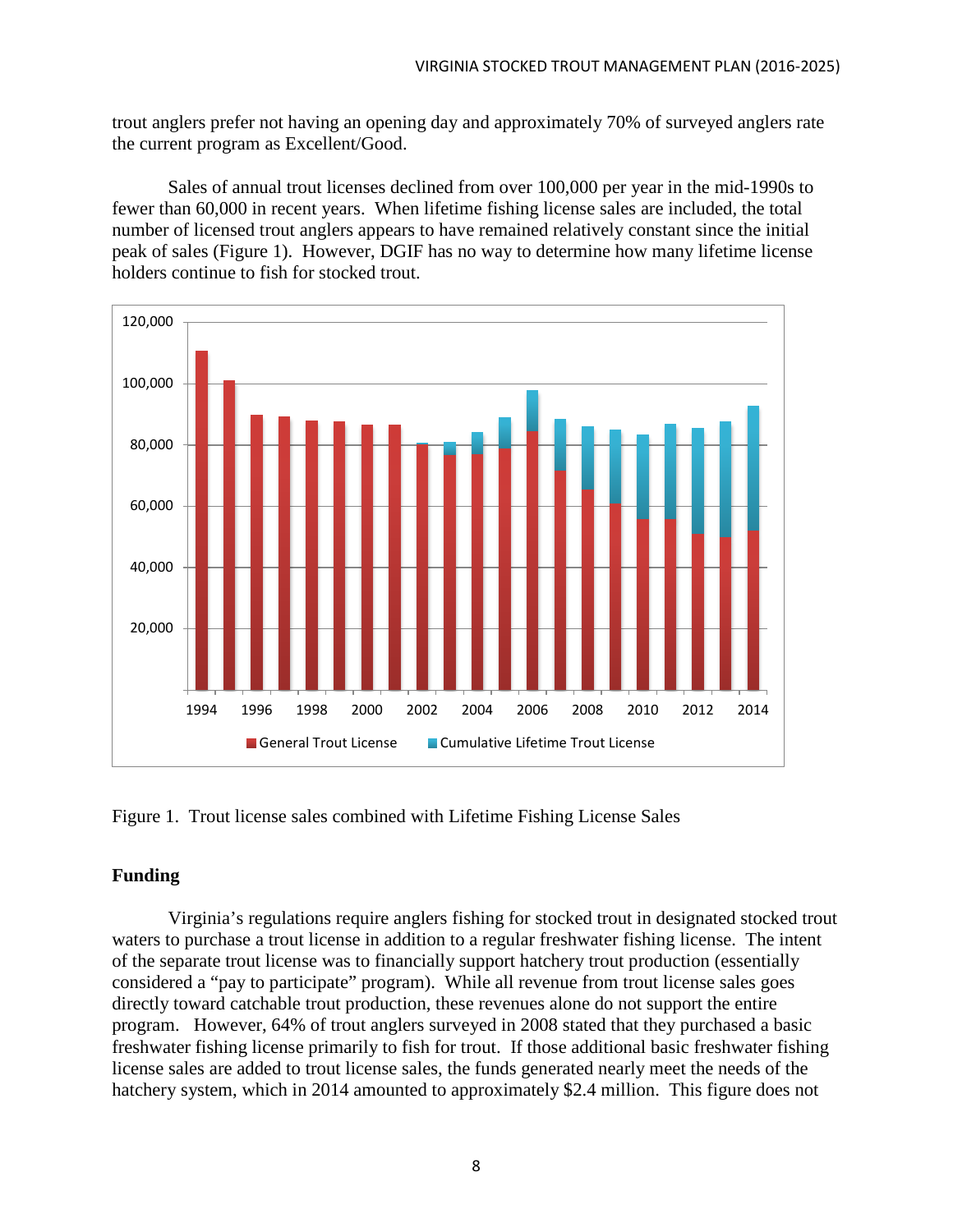include costs associated with VDGIF's management staff or law enforcement activities associated with the stocked trout program.

#### <span id="page-14-0"></span>**Catchable Trout (Designated Stocked Trout Waters)**

The catchable trout-stocking program is the most popular component of VDGIF's trout program and accounts for approximately 80% of trout angling effort in Virginia. Roughly 1.2 million catchable trout (600,000 pounds) are stocked into 135 streams and 32 ponds and lakes (204 different stream sections and impoundments) for the 100,000 anglers that pursue them (Figure 2). "Designated Stocked Trout Waters" include waters stocked with catchable-size trout and are listed by the agency Director in the Annual Trout Stocking Plan. Stocked catchable-size trout support general Put-and-Take, Delayed Harvest, Urban, Fee Area, and Trout Heritage fisheries. These waters are considered designated stocked trout waters, which only require a trout license from October 1 through June 15. All catchable-size stocked trout are at least seven inches in length when stocked. However, VDGIF attempts to produce fish with an average length of 10 ½ inch (0.45 lb.) for stocking these waters..



Figure 2. Location of waters listed in the 2015 Catchable Trout Stocking Plan.

#### <span id="page-14-1"></span>**General Put-and-Take Waters**

Put-and-take stocked trout fishing draws the most interest and attention from anglers probably because of the availability of catchable-size trout, liberal gear restrictions, and ease of capture. Eighty-nine percent of the waters stocked with catchable-size trout currently fall under the put-and-take category.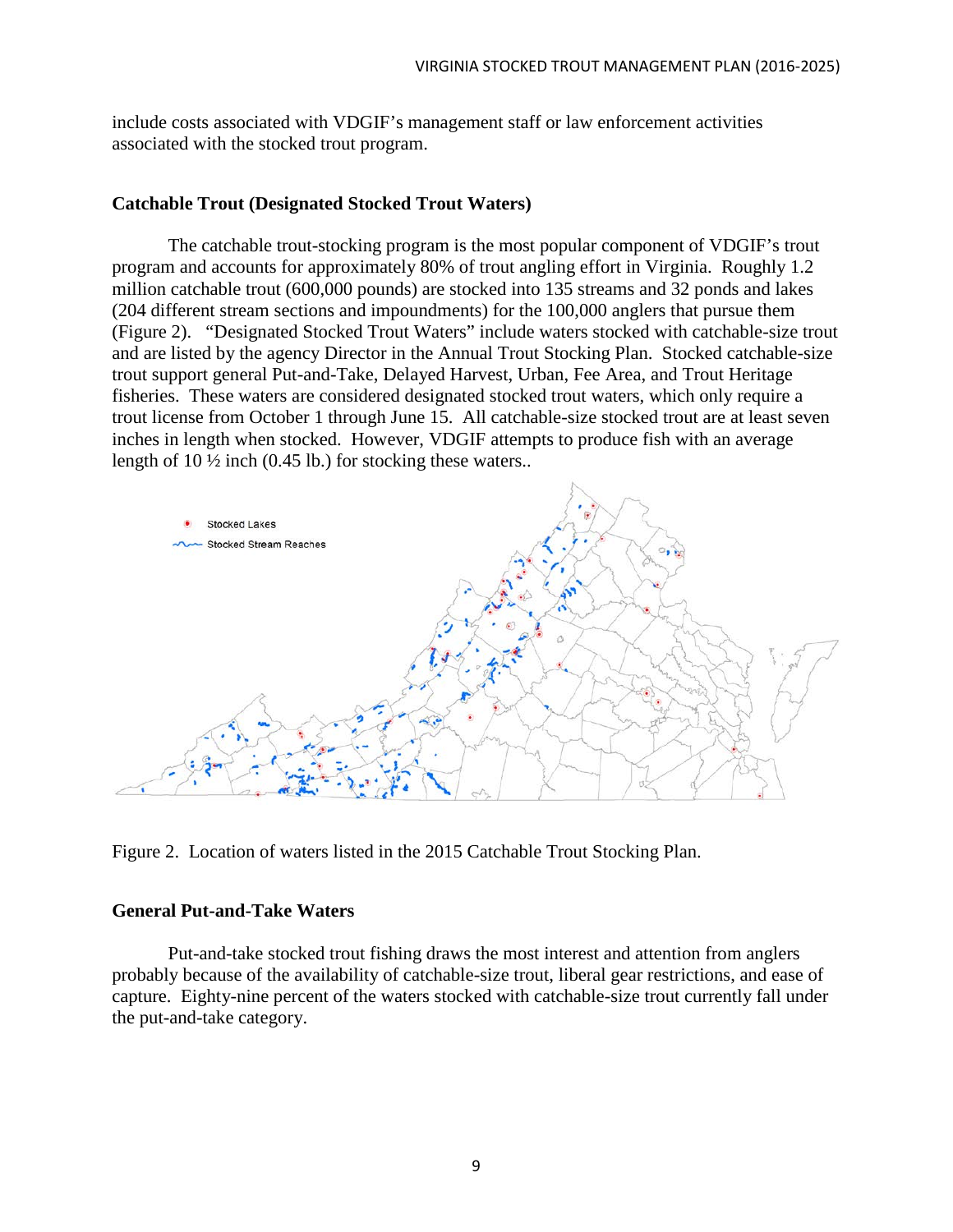#### <span id="page-15-0"></span>**Delayed Harvest Waters**

The delayed harvest program was launched in 1989. The intent of this program is to incorporate aspects of both catch-and-release and put-and-take trout fishing. Streams in this program are generally large and provide good trout habitat. However, water temperature often limits trout survival through the summer months. Catchable-size trout are stocked typically once in fall, winter, and spring. From October 1 through the following May 31, only artificial lures may be used, and all fish must be released unharmed. From June 1 through September 30, general trout regulations are in effect, and trout may be harvested. A trout license is required to fish these waters from October 1 through June 15. There are currently 14 streams in the delayed harvest program (Figure 3).

#### <span id="page-15-1"></span>**Urban Waters**

In 1993, VDGIF initiated its Urban Fishing Program at three ponds in urban and suburban areas. These prototypes evolved into seven permanent sites across the Commonwealth (Figure 3) over the following 15 years: Cook Lake (Alexandria), Locust Shade Park Lake (Prince William), Dorey Park Lake (Henrico), Shield Lake (Richmond), Lake Biggins (Newport News), Northwest River Park Lake (Chesapeake), and the newest, Old Cossey Pond (Fredericksburg). Due to site logistics and issues, waters may be added or dropped from the program from time to time. The sites share common components – they are small ponds managed by their localities (Parks and Recreation Departments) and lie within the "urban crescent," which extends south from the Washington, DC metro area through Richmond then east to Virginia Beach.

The motivation for this program is to bring angling to densely populated areas, and give urban residents an opportunity they may not otherwise have. Currently, all urban fishing program sites are stocked with catchable Rainbow and Brown Trout five times per season (November – April) at an annual rate of approximately 1,200 fish per acre. There were originally ten trout stockings during the season (one stocking about every 2.5 weeks which was determined to be the appropriate frequency as a compromise between attaining target catch rate of one fish per hour and hatchery-hauling constraints). Considering available resources, stockings were reduced years ago. Currently, there are five trout stockings per season (more fish per stocking, but less frequent stocking events). Urban waters that can accommodate catfish are also stocked with large Channel Catfish during warmer months when water temperatures are too high for trout.

The Urban Trout Program generated heavy fishing participation, estimated at 12,500 angling hours per acre annually in the mid-2000s with 36 acres of water in the program. Average catch rate was around 0.5 fish per hour, which, for these fisheries, is considered high relative to national catch estimates due to intense fishing pressure. The Urban Trout Program may serve to attract new anglers, as past surveys indicated 5% of users had fished for less than one year, and 19% had fished for less than five years. Juvenile usage comprised 15-20% of the total with a much of the remainder made up of senior citizens.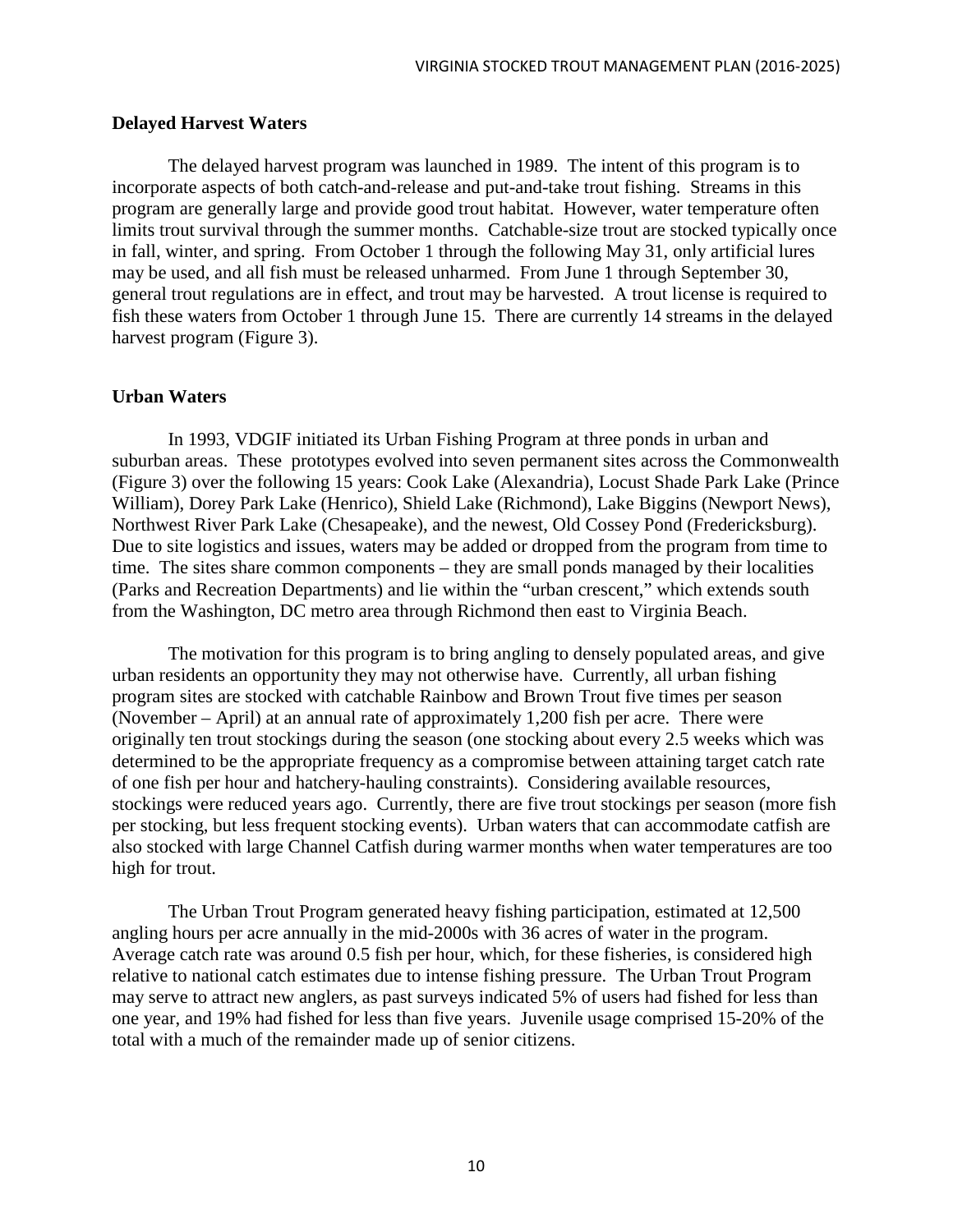#### <span id="page-16-0"></span>**Fee-Fishing Areas**

The fee fishing, or "pay-as-you-go" trout program, began in 1964 when the Clinch Mountain Fee Fishing Area opened. Today, VDGIF manages three fee-fishing areas located in western Virginia: Clinch Mountain, Crooked Creek, and the Douthat Lake Fee Fishing Areas (Figure 3). The primary goal of the fee-fishing program was to provide inexpensive trout fishing opportunities for vacationers, both resident and non-resident. Today, these areas also provide anglers an opportunity to experience a more traditional "opening day" as well as to fish for frequently stocked trout throughout the season. During the fee season, anglers may fish one of the fee areas with a basic freshwater fishing license and a daily fishing permit (\$8), which is required of all anglers over the age of 13. Children 12 and under may fish without a permit as long as they are accompanied by a licensed adult, and the combined creel does not exceed that of the adult (6 trout, 7" minimum length). Revenue generated from the daily permit sales are used to offset the cost of trout production and stocking at the fee areas. Except for opening day at these fee-fishing areas, which begins at 9:00 am on the first Saturday in April, fishing begins at 5:00 am and ends one hour after sunset. Fee areas are closed to fishing five days prior to opening day. Outside of the fee season, these areas revert to designated stocked trout waters, and a trout license is required instead of a daily permit. A daily permit is required to fish the Clinch Mountain and Crooked Creek fee areas from the first Saturday in April through September 30. Douthat Lake Fee Fishing Area requires a daily permit from the first Saturday in April through June 15 and from September 15 through October 31.

Clinch Mountain Fee Fishing Area is located in southwestern Virginia about 7 miles west of Saltville. The area consists of approximately 7 miles of Big Tumbling Creek and its two major tributaries, Briar Cove Creek and Laurel Bed Creek. Trout are stocked four times a week during the fee season. Outside of the fee season, the area is managed as designated stocked trout waters to the gate at the foot of the mountain.

Crooked Creek Fee Fishing Area is located in Carroll County about 5 miles east of Galax. This area consists of a 5-mile stocked section and a 2-mile section managed as a wild trout fishery. Trout are stocked four times a week during the fee season.

Douthat Lake Fee Fishing Area is located in Bath County and lies within Douthat State Park. This area includes Douthat State Park Lake (60 acres) and 4 miles of Wilson Creek. Trout are stocked twice per week throughout the fee period. Outside of the fee season, the area is managed as designated stocked trout waters.

Anglers who visited VDGIF's fee areas purchased 17,379 permits in 2014. Participation declined from the 1970s when 37,022 permits were sold at the Clinch Mountain Fee Fishing Area alone in 1973. Part of the decline in permit sales can be attributed to the substantial increase in trout fishing opportunities, which began in 1983 through the elimination of the May closure and increased numbers of in-season trout stocking on general stocked waters. Additionally, the cost of the daily permit increased from \$1 to \$8. Although the number of annual permit sales declined, the program remains popular with anglers and provides a quality experience for catchable stocked trout, particularly through the summer after stocking has ceased on the general designated trout waters.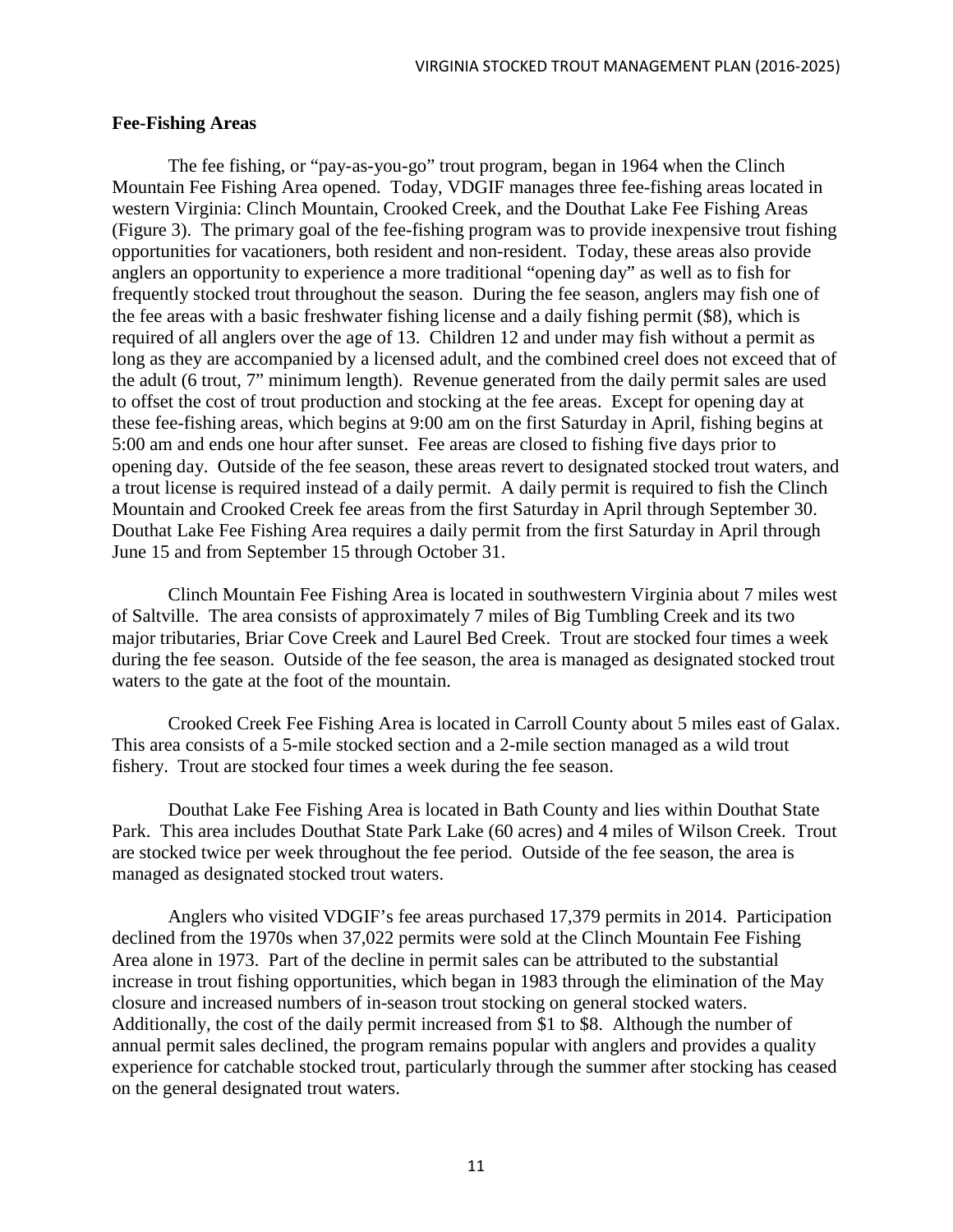#### <span id="page-17-0"></span>**Trout Heritage Day**

Heritage Day began in 2001, to provide a similar experience to opening day for anglers who enjoyed the excitement and social aspect of the opening day of trout season. Select waters are stocked prior to or on the first Saturday in April to create an announced stocking event. These streams and impoundments are closed to fishing the Friday prior to the first Saturday in April for stocking, and reopen to fishing the following day at 9:00 am. The stocking for Heritage Day counts as one of the standard allocated stockings for that water. There were 20 Trout Heritage waters in 2015 (Figure 3).

#### <span id="page-17-1"></span>**Fingerling Stocking**

The fingerling-stocking program is designed to take advantage of the natural potential of deep reservoirs, coldwater tailwaters, and spring-fed streams to produce quality trout fishing opportunities where wild trout fisheries are not possible due to the lack of natural reproduction. Because summer water temperatures are usually a limiting factor to trout survival, under this program a stream or reservoir must provide suitable, year-round water temperatures, have good habitat, and be productive enough to provide adequate food for good growth. VDGIF utilizes Brook, Rainbow, and Brown Trout in the fingerling program. The species utilized depends upon habitat conditions of the receiving water and specific management objectives. Suitable waters are stocked once annually with fingerling or sub-catchable (smaller than the legal size limit of 7") trout, and often length limits and angler gear restrictions are imposed to protect these sublegal size fish until they reach harvestable size. In areas receiving heavy fishing pressure, special gear restrictions are often necessary to avoid high hooking mortality rates. These fish will often be caught several times before they eventually reach harvestable size. The program can only be successful if hooking mortality remains low. During this time, trout lose most of their hatchery characteristics, both in appearance and behavior, and create a fishery that approaches a wild one in terms of fishing experience. Some of Virginia's most exciting trout fishing opportunities can be found within the fingerling-stocking program. By stocking small fish once a year, a highquality fishery can be developed at a fraction of the cost of the more common put-and-take program. During the 2013-14 stocking season VDGIF stocked approximately 305,000 fingerling trout in different stream reaches and impoundments (Figure 3).

\*Some stream sections that receive fingerling trout are located entirely on private lands, and VDGIF manages these fisheries in cooperation with the private landowners using a permit system. A free permit is required to fish these streams and can be obtained from VDGIF's website: [https://www3.dgif.virginia.gov/troutpermits/.](https://www3.dgif.virginia.gov/troutpermits/) In 2014, approximately 5,600 permits were issued for the three streams in this program (Mossy Creek, Buffalo Creek, and South River).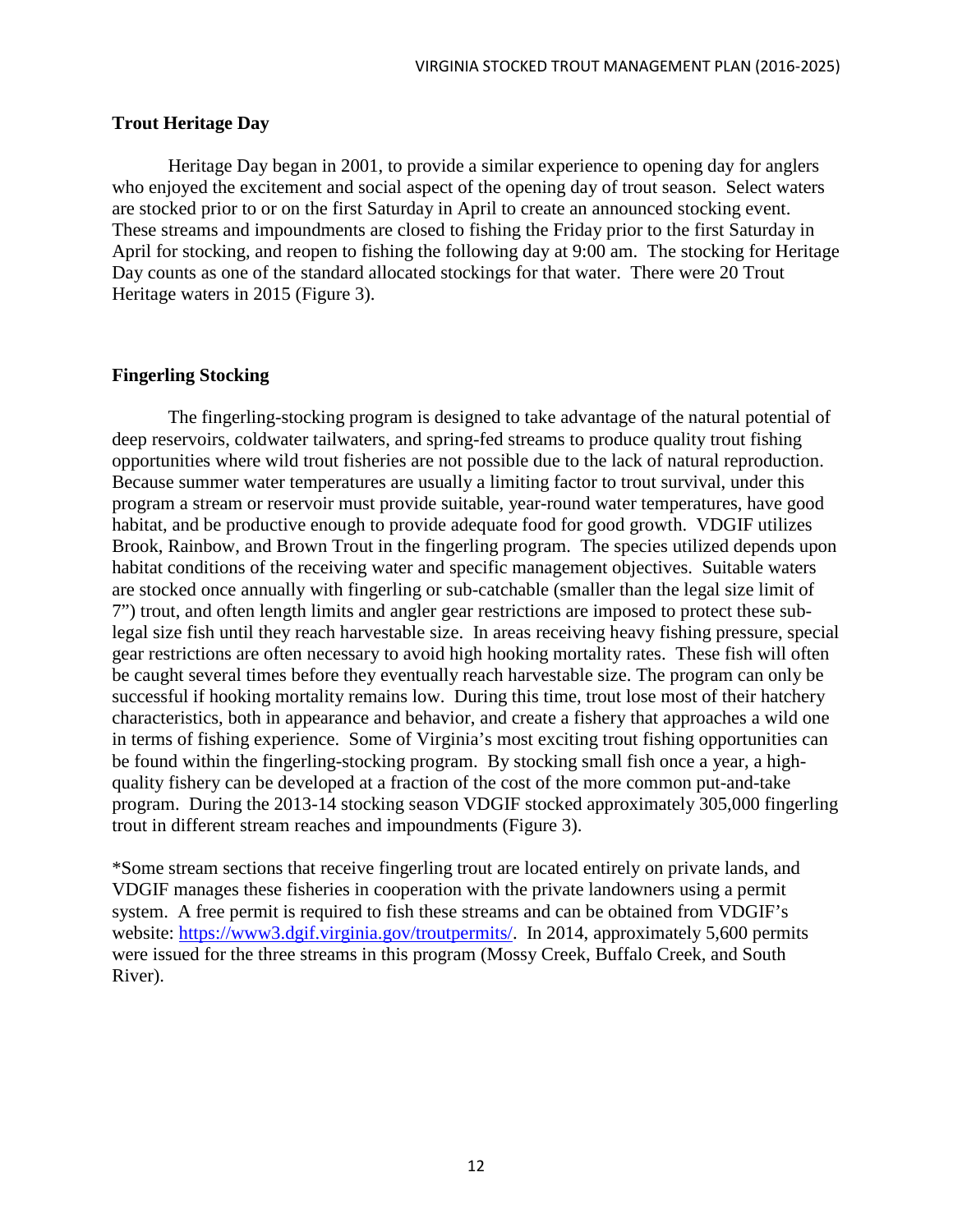

Figure 3. Location of Delayed Harvest, Fee Fishing, Urban, and Trout Heritage, and Fingerling stocked waters.

#### <span id="page-18-0"></span>**Kids Fishing Events**

VDGIF provides stocked trout for children-only fishing events. This program is extremely popular, as thousands of children participate in these events. Events are held on both streams and impoundments, and must occur on VDGIF-designated stocked trout waters during the stocking season (October  $1 - May 31$ ). The stocking for the event counts as one of the standard allocated stockings for that particular water. VDGIF only provides trout for one event per water body per year. Waters scheduled for the event may be closed by the managing sponsor or landowner for one day prior to the event. Events can only be for one day and must conclude no later than 4:00 pm, at which time the designated stocked water opens to all licensed anglers. VDGIF stocked trout for 29 children's fishing events in 2015. Currently all children-only events are held on weekend days.

#### <span id="page-18-1"></span>**How is the amount of trout stocked determined?**

In the "Opening Day" era, trout stocking densities were determined primarily by fishing pressure. Biologists and CPOs counted anglers on designated stocked trout waters on Opening Day, and those numbers were used to generate the stocking allocation for those waters the following year. Depending on the water being stocked, 3-4 trout were stocked per angler. Currently, biologists use a formula where stream width, fishing pressure, physical habitat, food availability, and stocking distribution are rated to determine the amount of trout to be stocked.

#### **STREAMS: WEIGHTING FACTOR**

| A. Stream Width |  |
|-----------------|--|
|-----------------|--|

| 15'        | $\mathbf{1}$   |
|------------|----------------|
| $15 - 30'$ | $\overline{2}$ |
|            |                |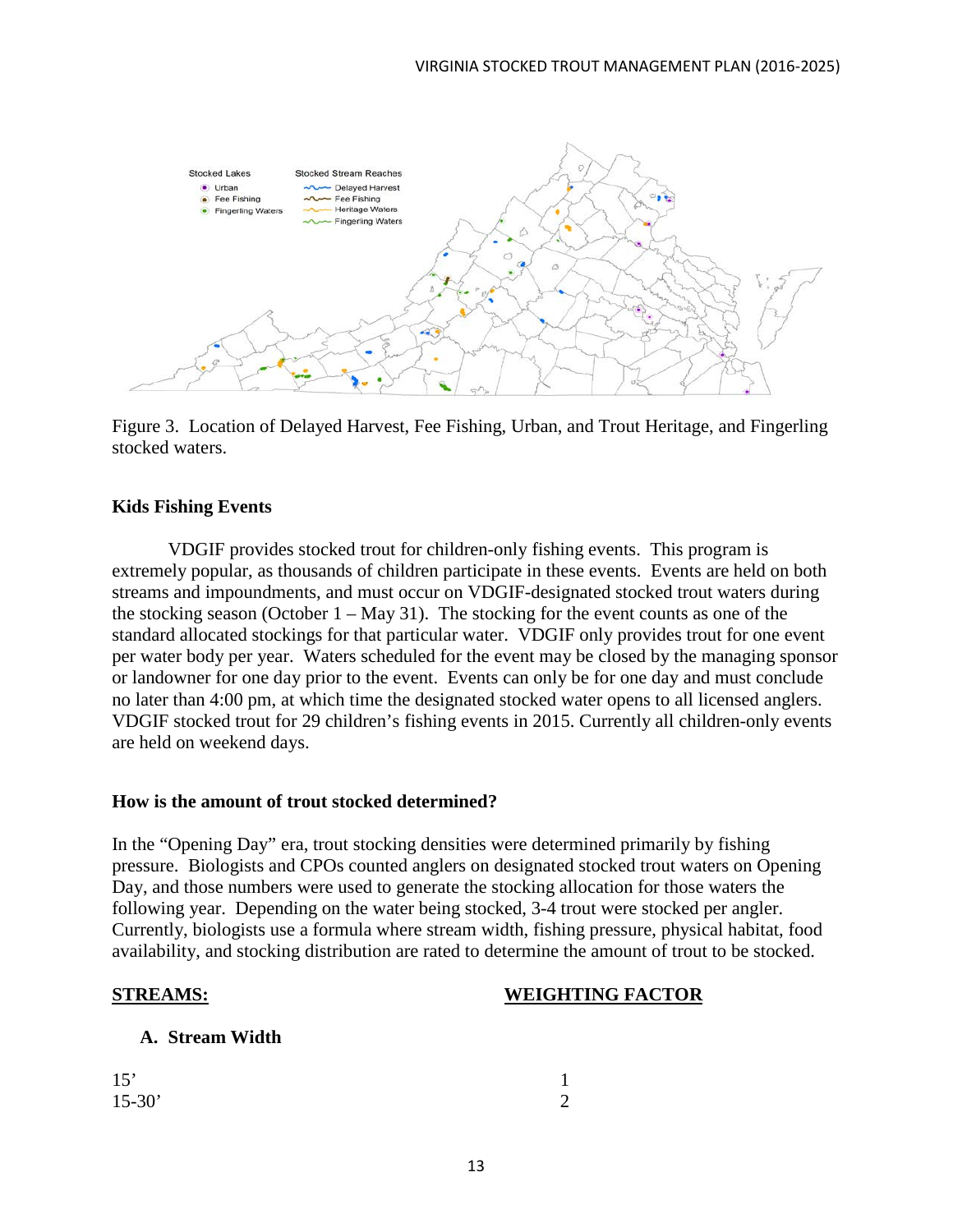| $30 - 50'$<br>$50'+$                                                                                                           | 3<br>4                   |
|--------------------------------------------------------------------------------------------------------------------------------|--------------------------|
| <b>B.</b> Fishing Pressure                                                                                                     |                          |
| Light<br>Moderate<br>Heavy                                                                                                     | 0<br>1<br>$\overline{2}$ |
| <b>C.</b> Physical Habitat                                                                                                     |                          |
| Poor/fair: $(< 20\%$ pools, shallow $(3)$<br>Limited cover, could have frequent low<br>Flow problems)                          | $\theta$                 |
| Good: $(20-35\% \text{ pools} - \text{some with good})$<br>Depth $(>3)$ and cover – good flow except<br>During severe drought) | 1                        |
| Excellent: $($ >35% pools – most with good<br>Depth $(>3)$ and abundant overhead cover-<br>Very dependable flow)               | 2                        |
| D. Food Availability/Holdover potential                                                                                        |                          |
| Poor: (very sterile, often acidic, little food,<br>instream cover very limited, water quality or<br>temperature problems)      | 0                        |
| <b>Average:</b> (adequate food, water quality and<br>cover for seasonal holdover)                                              | 1                        |
| Excellent: (abundance of food, good cover,<br>summer holdover potential – often spring-fed)                                    | 2                        |
| <b>E.</b> Distribution Potential                                                                                               |                          |
|                                                                                                                                |                          |
| Limited: (few sites available $(>1/4$ mi between<br>stocking points)                                                           | $\Omega$                 |
| Adequate: (stocking sites limited, but at<br>least 1 every $\frac{1}{4}$ mi)                                                   | 1                        |

How to determine number of fish stock per mile per stocking for streams: \*\*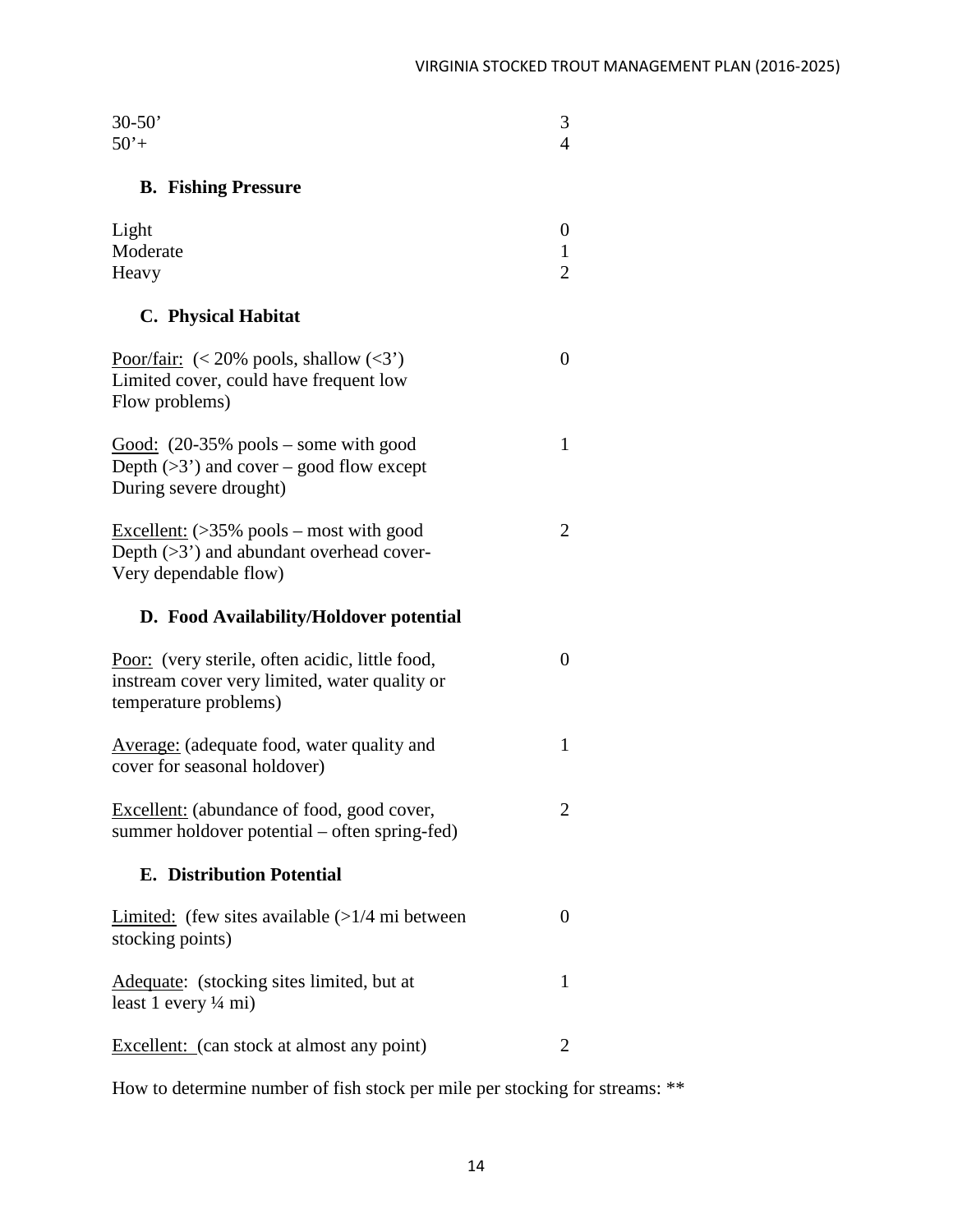- add all weighting factors
- multiply weighting factor by 50 for total trout per mile
- multiply by total miles of available stream for per stocking allocation
- on approved urban streams, multiply weighting factor by  $75***$

#### **IMPOUNDMENTS:**

| A. Size                    | <b>Standard Stocking Rate</b> |
|----------------------------|-------------------------------|
| $<$ 5 acres                | $175/$ acre                   |
| $6-10$ acres               | $100/$ acre                   |
| $10-25$ acres              | $50/$ acre                    |
| $>$ 25 acres               | $40/$ acre                    |
| <b>B.</b> Fishing Pressure | <b>Weighting Factor</b>       |
| Light                      | 0.5                           |
| Moderate                   | 0.75                          |
| Heavy                      | 1.0                           |

Multiply the fishing pressure factor by the recommended stocking rate to get number per acre for each stocking.

Currently, VDGIF stocks trout by pounds rather than number. The amount of pounds is converted from the number allocated for each site. Thus, the number of fish stocked may fluctuate among stockings at each site based on the average size of individual fish.

#### <span id="page-20-0"></span>**How is the frequency of stocking determined?**

General put-and-take stocked trout waters are classified as A, B, or C. This classification determines how many times the water will be stocked and within what time period.

*Category A:* Waters have consistently suitable flow and temperature conditions for survival of trout from October 1 through June 15. The waters provide good depth, cover and food for survival of holdover-stocked trout. Streams where fall stocking is frequently delayed or canceled due to low flow conditions generally are not considered Category A waters. Stocked eight times between October 1 and May 30.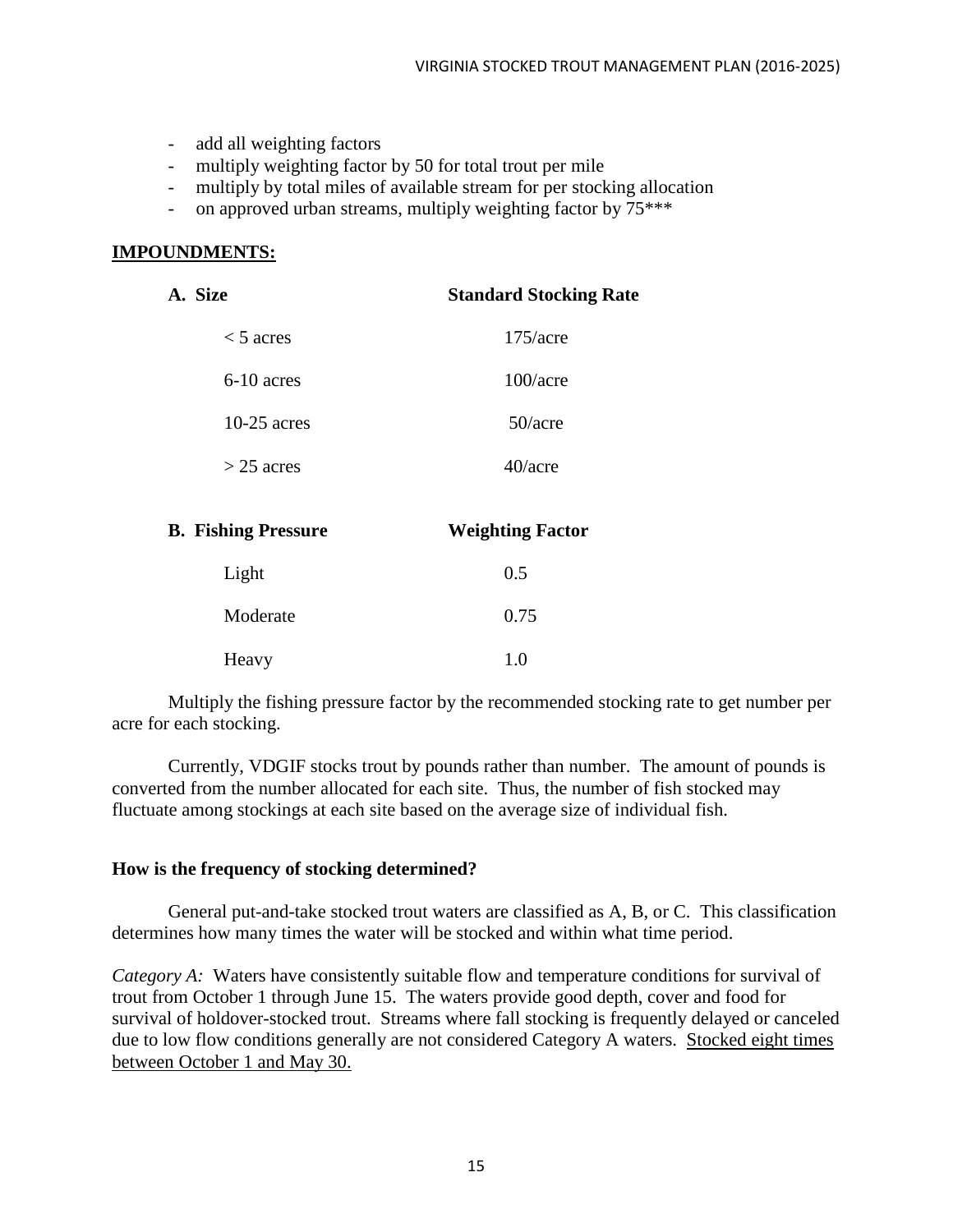*Category B:* Waters have consistently suitable conditions for holding stocked trout from November 1 through May 31. Waters generally provide good size, depth and cover to provide a quality angling experience under normal flow conditions. Waters provide adequate conditions for survival of stocked trout through the stocking season. Stocked five times between October 1 and May 15.

*Category C:* Generally very small streams or ponds that provide limited fishing opportunity and are only suitable for holding trout during very good flow conditions. Most of these waters are small, publicly owned streams that have been stocked historically and remain in the program. Stocked three times between October 1 and April 30.

Delayed Harvest waters are stocked three times between October 1 and May 30. Urban Trout Waters are stocked five times between November 1 and April 15.

#### <span id="page-21-0"></span>**How is the species of trout stocked determined?**

#### *Rainbow Trout:*

- used in all lake and stream stockings, except where special conditions (see below) or specific management plans warrant other species.

#### *Brown Trout:*

- used only in stream situations or in two-story reservoirs
- used only when physical habitat and food availability is adequate
- should not be stocked where they could establish a wild population within a native trout drainage.
- will not be stocked where VDGIF aquatic biologists determine they would negatively impact populations of threatened or endangered species.

#### *Brook Trout:*

- required where VDGIF stocks trout in areas with marginal native trout populations
- recommended in lakes that are fed by streams that contain native trout populations.
- recommended in streams with tributaries that contain native trout populations.
- may be substituted for Rainbow Trout in most other situations

#### <span id="page-21-1"></span>**Sterile Trout**

Normal trout are "diploid", meaning each individual fish has two pairs of chromosomes. Triploid trout have three pairs of chromosomes and are essentially sterile (cannot reproduce). How and where VDGIF produces triploid trout is discussed in the "Production" section of this document.

*Goal:* to stock triploid trout in waters where the genetic purity of native trout is to be protected, or where stocked trout natural reproduction is not desired.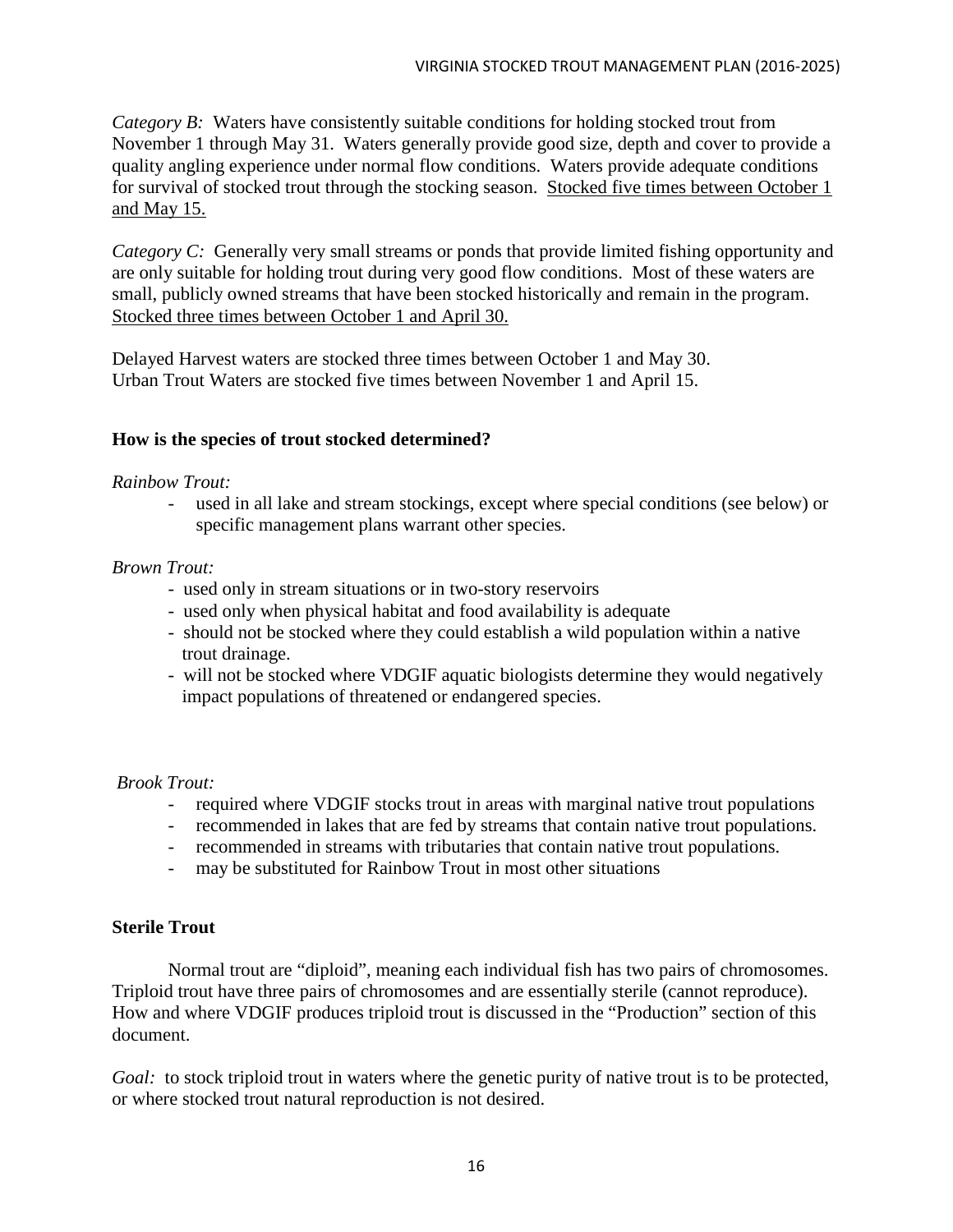*Objectives:* Annually produce adequate numbers of triploid Rainbow, Brook and Brown Trout to meet the Department's needs.

## *Use of Triploid Trout*

Priority:

- Watersheds with known populations of pure Southern Appalachian Brook Trout
- Streams originating within the boundaries of Shenandoah National Park.
- Waters with native trout population present.\*
- Fingerlings in the put-n-grow program (streams and reservoirs).

\*Triploid Rainbow or Brown Trout can be stocked into waters designated to receive only brook trout when diploid brook trout are not available.

When all triploid allocation requests have been filled, surplus triploid trout can be substituted for diploid trout in any water where VDGIF is stocking trout.

#### <span id="page-22-0"></span>**How are trout stockings advertised to the public?**

The majority of stockings on general put and take waters are announced each day at approximately 4:00 pm on VDGIF's website<http://www.dgif.virginia.gov/fishing/stock/> and on the Trout Stocking Line 434-525-FISH (3474). Waters stocked on Saturday may not be listed until the following Monday.

Exceptions include: 1) waters in the Trout Heritage Program, which are pre-announced to be stocked for the first Saturday in April, 2) waters stocked for children-only fishing events, which are pre-announced, 3) The second and third stocking on Delayed Harvest waters, and on select special regulation waters that receive catchable size trout, which are unannounced.

#### <span id="page-22-1"></span>**What waters are stocked, and where are they located?**

An updated list of Designated Stocked Trout Waters is located in the Virginia Freshwater Fishing and Watercraft Owner's Guide and on VDGIF's website. An interactive mapping application for stocked trout waters, special regulation waters, and wild trout waters is available by clicking on the link to stocked trout interactive map on VDGIF's website: [http://www.dgif.virginia.gov/fishing/trout/.](http://www.dgif.virginia.gov/fishing/trout/) Maps identifying locations of stocked trout waters may also be published in the Department's magazine *Virginia Wildlife*.

#### <span id="page-22-2"></span>**Adding New Waters to the Catchable Trout Program**

Ideal candidate waters for the Catchable Trout Stocking Program would be considered transition habitats between coldwater and warmwater communities. These waters, under natural conditions, provide limited recreational fishing but can provide excellent trout fishing opportunities on at least a seasonal basis. The following criteria should be used when adding waters to this program: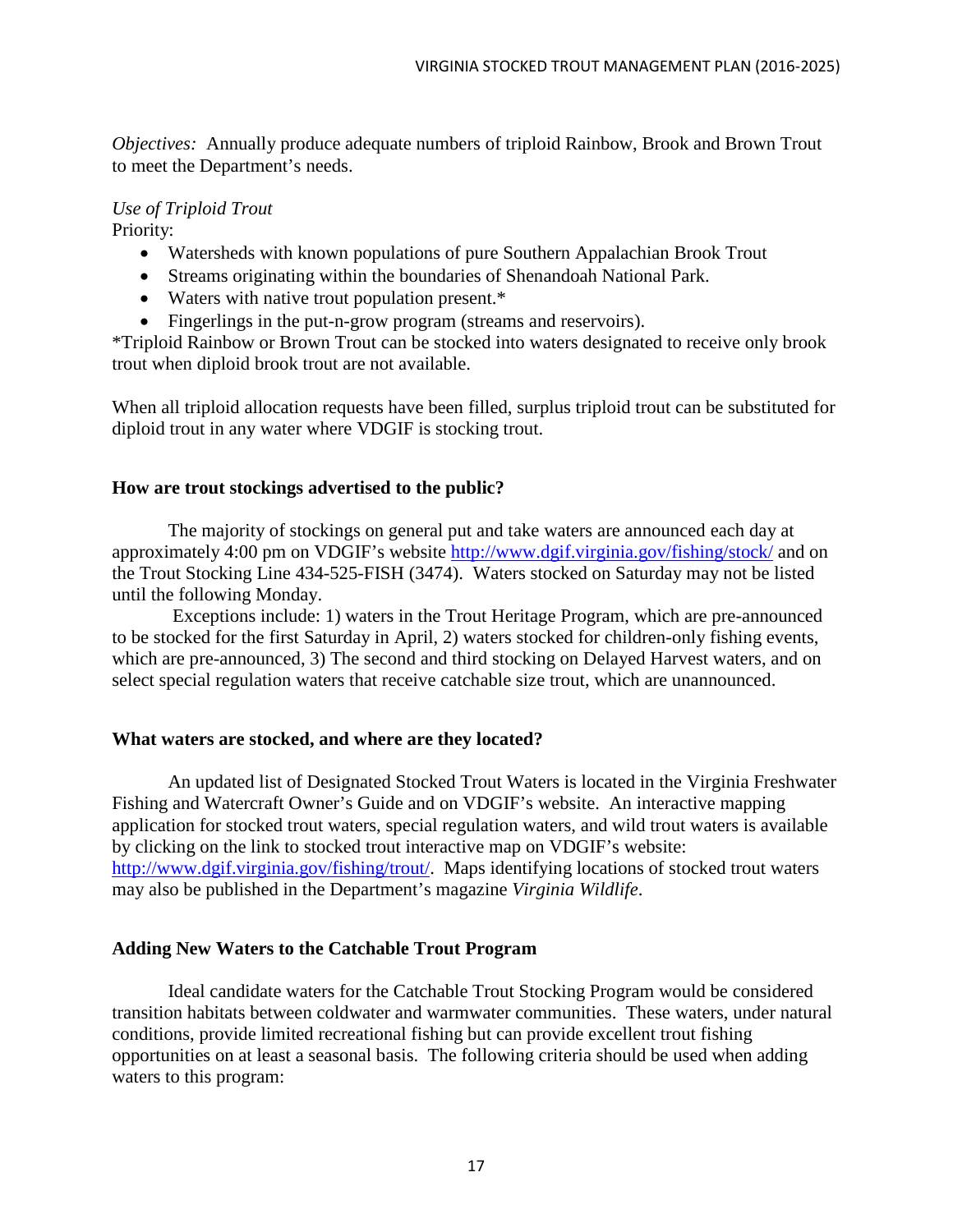#### *Habitat/Native Fauna:*

- Streams should not currently support a significant wild trout fishery or the potential for establishment of one. No Class I or Class II wild trout stream will be considered for the program, and Class III and Class IV waters will only be considered after careful evaluation of current angling potential and potential impact of stocking on resident populations.
- If waters are within the known range of Southern Appalachian Brook Trout, additional analysis of Brook Trout populations within the drainage may be necessary. Only sterile (triploid) trout should be stocked in watersheds known to contain Southern Appalachian Brook Trout.
- Waters to be considered should not support a significant warmwater population of gamefish.
- If waters contain a federal or state listed threatened or endangered species, an evaluation, in consultation with Bureau aquatic non-game biologists, must be made to determine potential effects on the species or its habitat. If it is determined that stocking may significantly affect that species, the water should not be added to the program.
- Only waters that will rate at least a Category B Catchable Trout fishery should be added. No lake over 20 acres in size should be considered for catchable trout stocking and streams should be between 15 and 75 feet in width.
- Streams should have at least 20% pool habitat with average pool depths of 3 feet or greater and should have adequate cover to retain trout in the stocked section.
- All waters should be capable of sustaining trout through June  $30<sup>th</sup>$  and have adequate water quality that will not stress trout or cause substantial disease or mortality.
- Allocations for these waters must follow the approved trout stocking allocation guidelines

#### *Public Access:*

- The area must be accessible to the general public without payment of a fee for fishing. VDGIF will consider areas that charge a daily use fee to all users as long as the fee is not designed for profit but is used for maintenance of the facilities and area. The amount of the fee should be considered to determine if it is reasonable and that anglers would be willing to pay in order to access the area.
- The area must have adequate parking to avoid causing unsafe traffic hazards and must be open to anglers year-round.
- Streams should have a least one continuous mile of open water. VDGIF's general guideline for stocking streams is to not stock within 1/4 mile of posted property. If public water or natural barriers to fish migration are located at either end of a proposed section of water, the minimum length can be reduced accordingly. Posting of a very short section of water or posting of one side of the stream does not restrict consideration of a stream for the program as long as anglers can easily access the remaining section of stream or the opposite bank.
- Staff shall get signed landowner authorization on all new waters. VDGIF has an approved landowner public fishing agreement form available.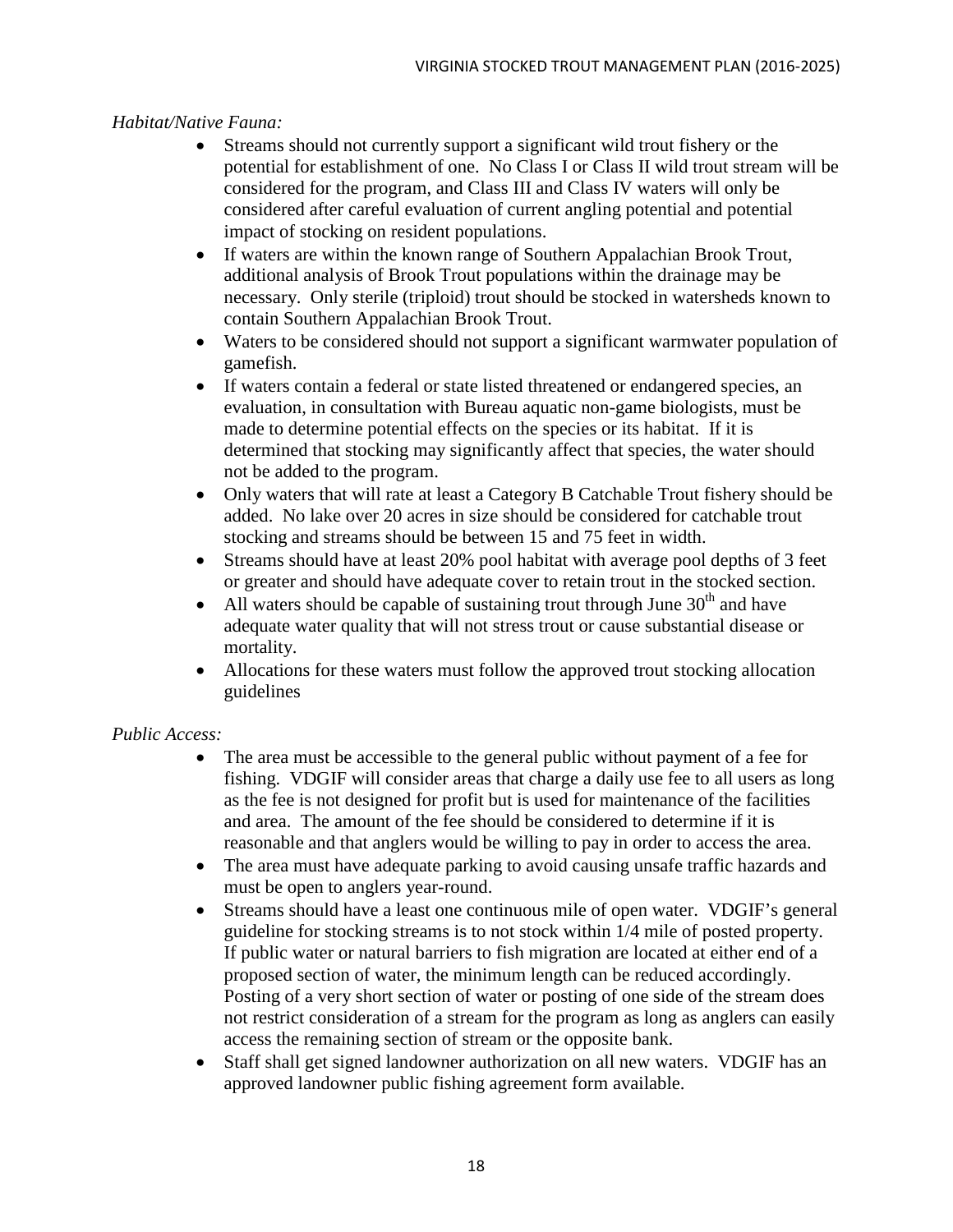*Geographic Factors:*

- Generally, the catchable trout program will be limited to the traditional trout counties lying west of U.S. Highway 29 and abutting the Blue Ridge, except for the Urban Fishing Waters, and Delayed Harvest Waters, which are available statewide.
- VDGIF's goal is to retain, expand, and improve the program where possible. Therefore, additions to the catchable trout stocking program will be considered throughout the approved region without limiting numbers of waters by county or region. However, VDGIF will give higher priority to areas that have limited trout fishing opportunity and to areas that better serve high population densities. Additions to the program should be used to substitute for removal of undesirable waters where appropriate.

#### <span id="page-24-0"></span>**ANGLER SURVEYS: 2013-2015**

In July 2013, VDGIF initiated a study with Virginia Tech's Department of Fish and Wildlife Conservation to evaluate the stocked trout program. This research was designed to address the following questions:

- 1. How many stocked trout do anglers catch and harvest?
- 2. Are trout license sales declining, and if so, why?
- 3. What can be done to improve angler satisfaction with stocked trout fishing and management in Virginia?

To address the first question, researchers conducted creel surveys on 17 stocked trout waters across Virginia, interviewing anglers as they fished (Table 1 and Figure 4). These interviews provided information on how long anglers fished, the number of trout caught and harvested, as well as preferences and opinions regarding fishing for stocked trout. To address questions 2 and 3, researchers analyzed patterns in license sales and used two mail surveys to collect information from stocked trout anglers. To address question 2, researchers surveyed 1,100 anglers who had previously purchased trout licenses in 2012 and 2013 but did not purchase a trout license in 2014, asking questions about why they did not fish and if they planned to participate in the future. To address the question 3, researchers sent a different survey to 5,400 licensed trout anglers designed to better understand why anglers fish for stocked trout, what aspects of the program they prefer, and what drives their satisfaction. These research efforts significantly enhanced stakeholder input in development of the Plan.

Table 1. Sites where researchers interviewed anglers during the 2013-2014 and 2014-2015 stocked-trout seasons. PNT denotes a Put-and-take fishery, while DH denotes a Delayed Harvest fishery.

| <b>Site</b>   | <b>County</b> | <b>Stocking</b><br>area (mi.<br>or acres) | Type<br>of<br><b>Fishery</b> | <b>Class</b> | <b>Trout Species</b><br><b>Stocked</b> |
|---------------|---------------|-------------------------------------------|------------------------------|--------------|----------------------------------------|
| Pandapas Pond | Montgomery    |                                           | PNT                          |              | Rainbow                                |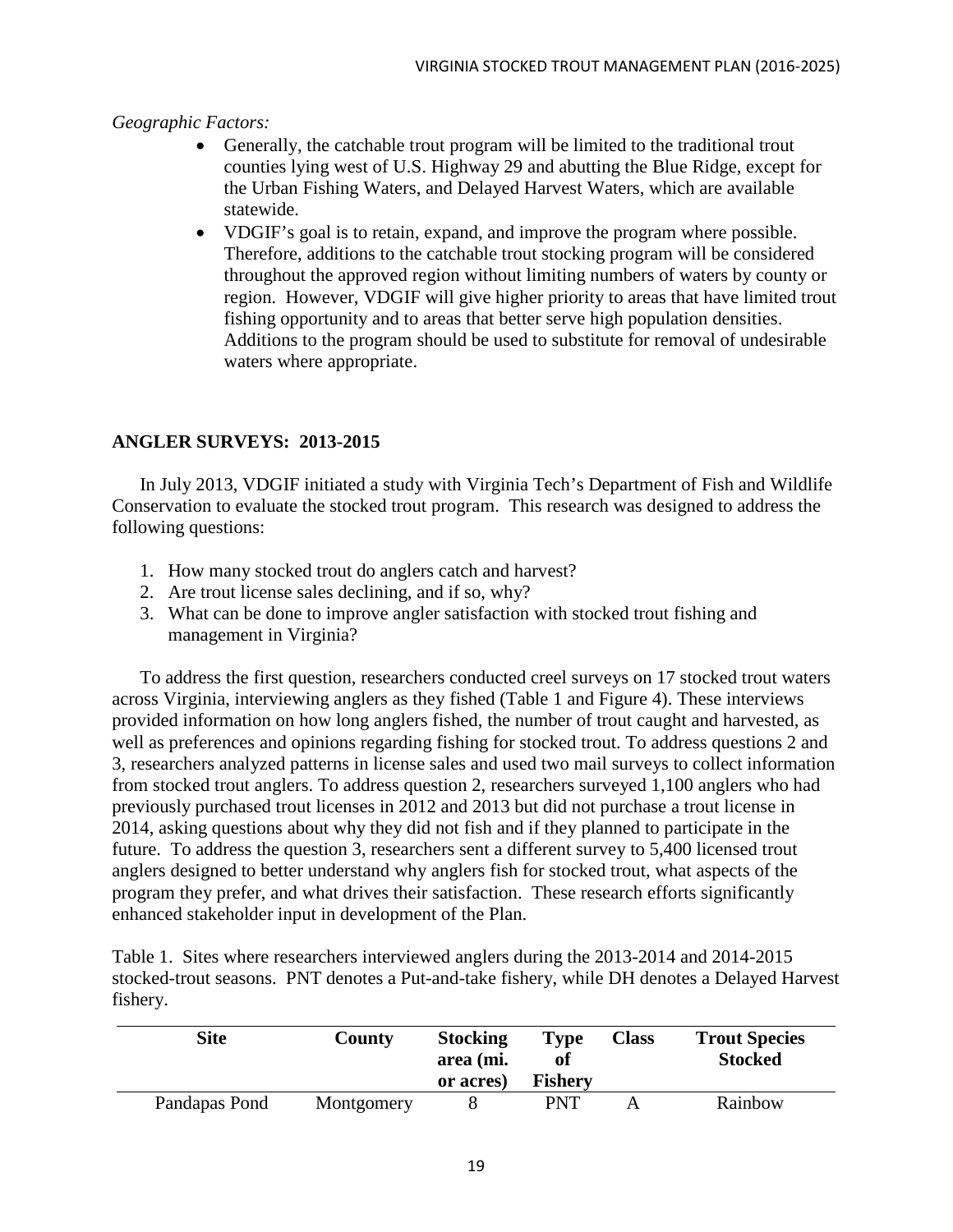#### VIRGINIA STOCKED TROUT MANAGEMENT PLAN (2016-2025)

| <b>Roanoke River</b>         | Roanoke           | 2.38 | DH         |               | Rainbow & Brown   |
|------------------------------|-------------------|------|------------|---------------|-------------------|
| <b>Big Stoney Creek</b>      | Giles             | 7.51 | <b>PNT</b> | A             | Rainbow           |
| <b>Whitetop Laurel Creek</b> | Washington        | 5.61 | <b>PNT</b> | $\mathbf{A}$  | Rainbow & Brown   |
| <b>Frying Pan Creek</b>      | Dickenson         | 4.95 | <b>PNT</b> | $\mathbf C$   | Rainbow & Brown   |
| Lincolnshire Lake            | Tazewell          | 21   | <b>PNT</b> | A             | Rainbow & Brown   |
| <b>Locust Shade</b>          | Prince            | 8    | <b>PNT</b> | Urban         | Rainbow & Brown   |
|                              | William           |      |            |               |                   |
| Dorey Park Lake              | Henrico           | 5    | <b>PNT</b> | Urban         | Rainbow & Brown   |
| Lake Thompson                | Fauquier          | 10   | <b>PNT</b> | A             | Rainbow, Brown, & |
|                              |                   |      |            |               | <b>Brook</b>      |
| Mill Creek                   | Rockbridge        | 1    | <b>PNT</b> | A             | Rainbow, Brown, & |
|                              |                   |      |            |               | <b>Brook</b>      |
| <b>Rose River</b>            | Madison           | 2.91 | <b>PNT</b> | A             | Rainbow & Brook   |
| South River                  | Waynesboro        | 1.33 | DH         |               | Rainbow, Brook, & |
|                              | City              |      |            |               | <b>Brown</b>      |
| <b>South Fork Powell</b>     | Wise              | 2.36 | <b>PNT</b> | A             | Rainbow & Brown   |
| <b>Stock Creek</b>           | Scott             | 2.17 | <b>PNT</b> | B             | Rainbow           |
| Liberty Lake                 | <b>Bedford</b>    | 1.8  | <b>PNT</b> | $\mathbf{A}$  | Rainbow           |
| North Creek                  | <b>B</b> otetourt | 2.51 | <b>PNT</b> | B             | Rainbow and Brook |
| <b>McFalls Creek</b>         | <b>B</b> otetourt | 2.47 | <b>PNT</b> | $\mathcal{C}$ | Rainbow           |





#### <span id="page-25-0"></span>**Angler Characteristics**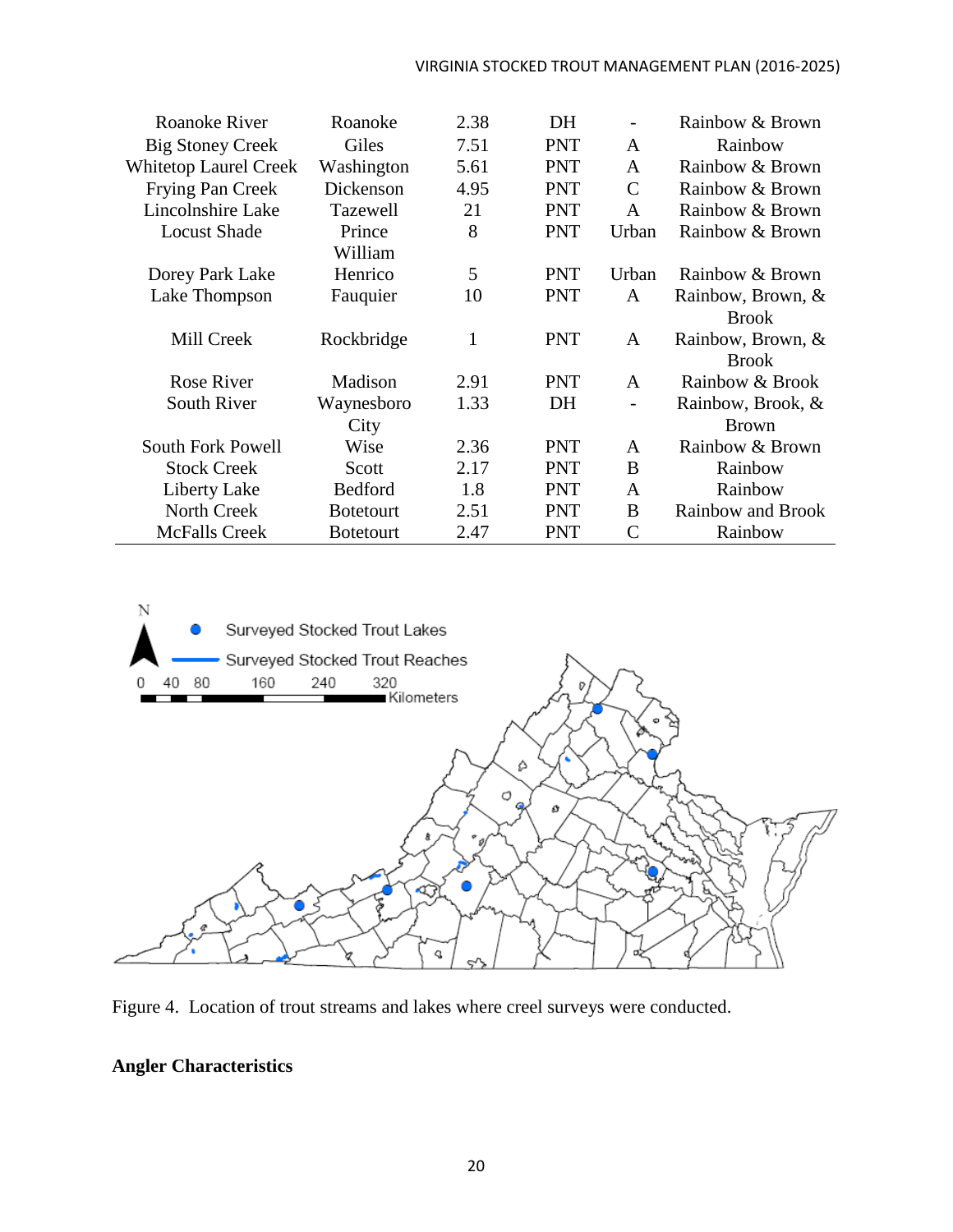Respondents to the on-site survey ranged in age from 18 to 91, with an average age of 48. Males comprised 92% of the respondents and most were either employed (55%) or retired (27%). The remainder of anglers were either students (6%), unemployed (4%), disabled (3%), homemakers (1%), or did not respond (4%). Anglers fished for stocked trout in Virginia an average of 25 days per year, traveling, on average, approximately 24 miles one-way per trip. Over 57% of the anglers caught at least one fish, and averaged 1.2 trout per hour. Twenty-two percent of anglers interviewed while fishing had a lifetime trout fishing license.

Respondents to the mail survey ranged in age from 18 to 90 and averaged 57, slightly older than the average age of 48 from the 2008 VDGIF Trout Survey. Males comprised 91% of the respondents and about equal numbers of them were employed (46%) or retired (47%). A total of 45% of survey respondents had a lifetime trout fishing license and 37% bought their general fishing license only to fish for stocked trout. Respondents fished for stocked trout about 12 days per year.

#### <span id="page-26-0"></span>**Types of Anglers**

We identified different types of anglers during creel surveys as well as in the mail survey (Table 2). Anglers differed in several ways, including the type of tackle they fish with, how often they harvest stocked trout, how much money they spend pursuing stocked trout, how often they fish, and how important stocked trout are to their lifestyle (e.g., fishing-related vacations and magazine subscriptions). Segmenting anglers based on these attributes provides a useful way for managers to develop strategies that satisfy the various groups of anglers that exist in Virginia.

|                                | <b>Types of Anglers</b> |                           |                |            |  |  |
|--------------------------------|-------------------------|---------------------------|----------------|------------|--|--|
|                                | Occasional              | Generalist                | Traditionalist | Specialist |  |  |
| Type of tackle<br>used         | Bait                    | Bait, lures, and<br>flies | Bait           | Flies      |  |  |
| <b>Harvest</b><br>frequency    | <b>Nearly Always</b>    | Sometimes                 | Often          | Rarely     |  |  |
| Investment in<br>equipment     | Low                     | Moderate                  | Low            | High       |  |  |
| Membership in<br>organizations | N <sub>0</sub>          | No                        | Occasionally   | Yes        |  |  |
| Trout fishing<br>frequency     | Low                     | High                      | High           | Moderate   |  |  |

Table 2. Relative characteristics of Virginia's stocked trout anglers.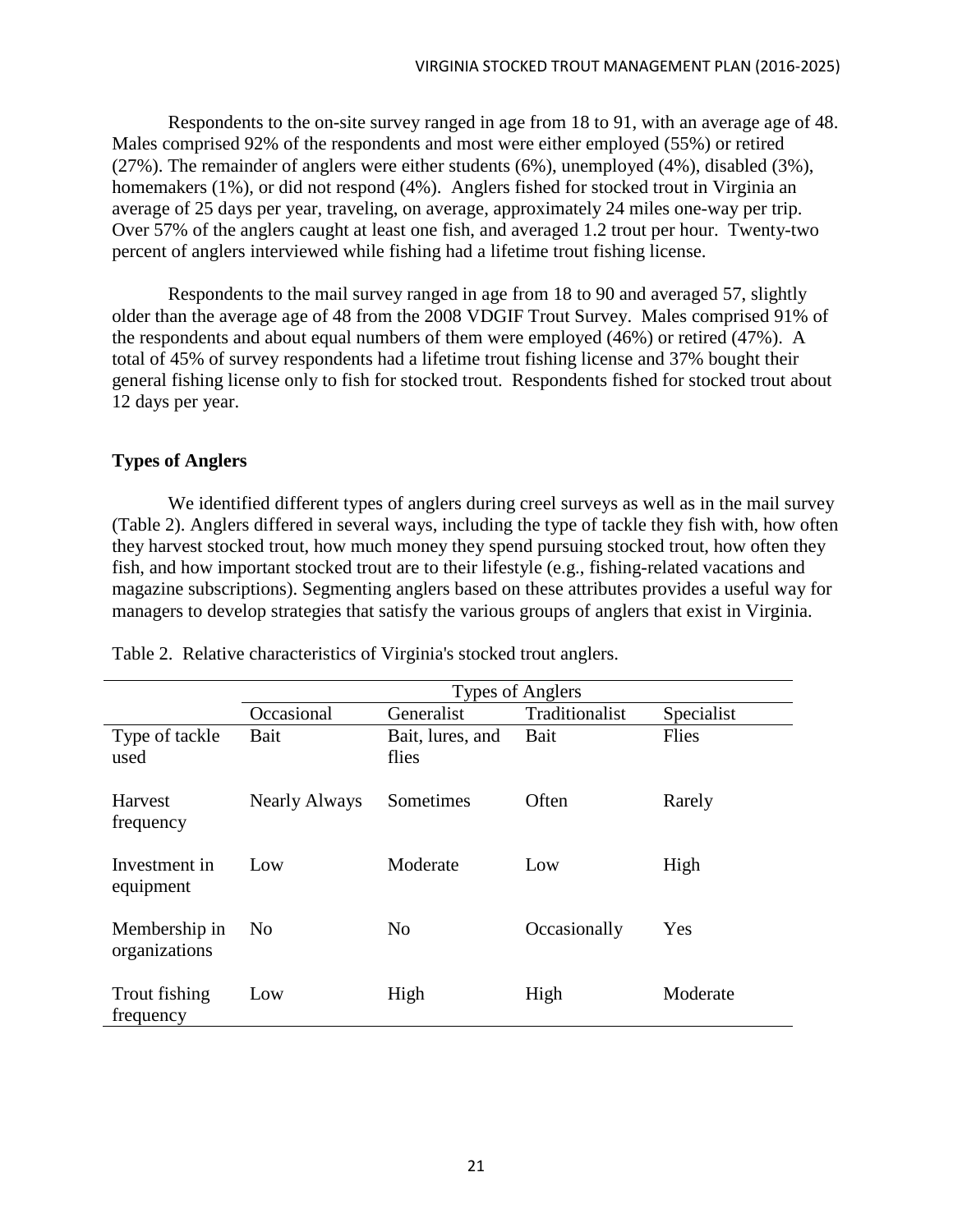#### <span id="page-27-0"></span>**Year-round Season**

Since 1996, VDGIF has maintained a year-round trout season with stockings occurring from October through May. This year-round season eliminated the opening day of trout season for stocked fish, which generally occurred on the first Saturday in April. Virginia's trout anglers overwhelmingly support the year-round season (Figure 5; 1,707 responses from the mail survey and 1, 937 responses from the on-site survey).



Figure 5. Support for year-round trout season from mail survey.

An alternative way of looking at angler preference for the year-round season versus having a defined opening day was asked during the creel surveys. Anglers strongly opposed VDGIF returning to having a spring stocked trout season that included an opening day (Figure 6).

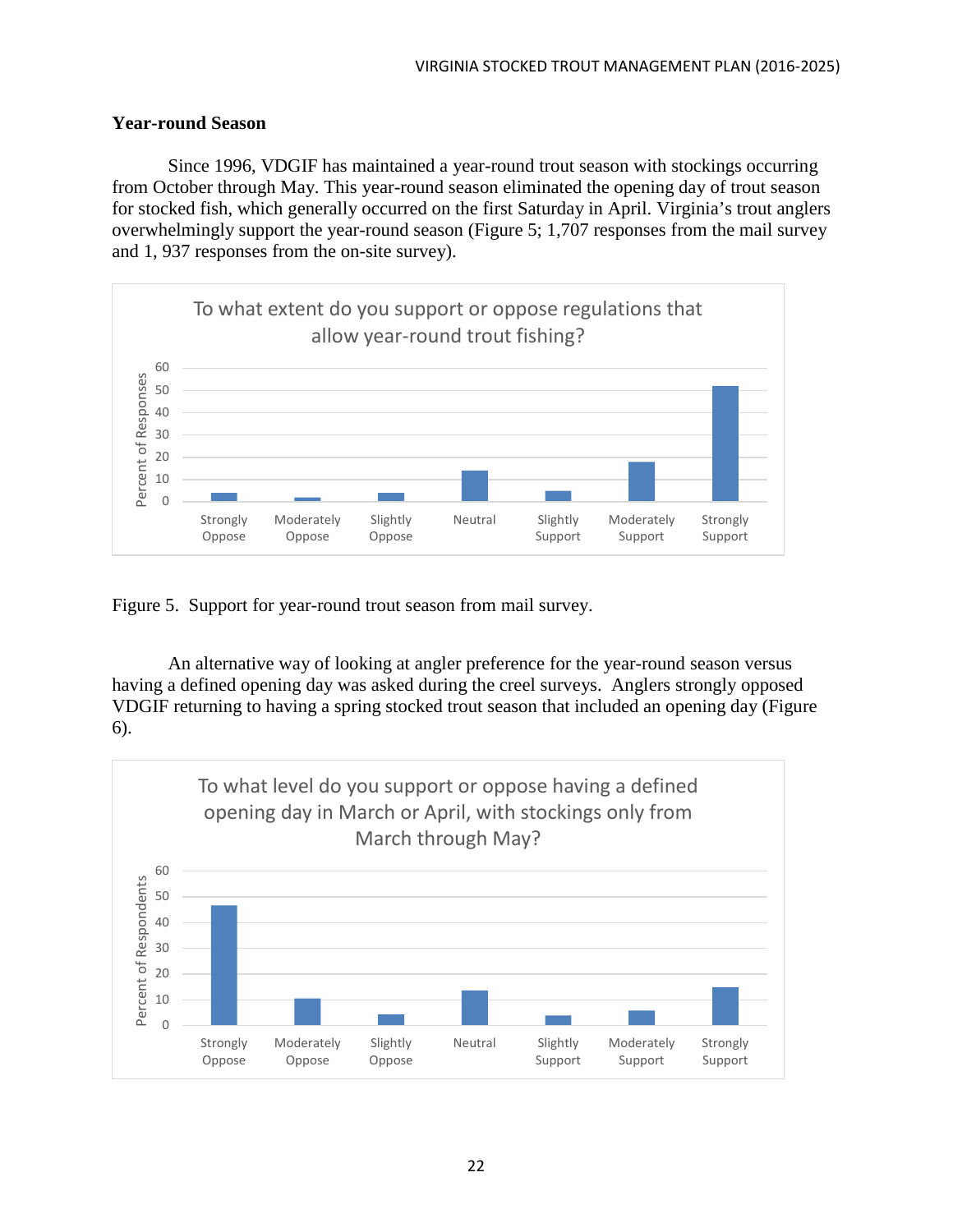Figure 6. Support for having an opening day and spring trout season from creel survey.

#### <span id="page-28-0"></span>**Stocking Announcements**

Virginia's stocked trout anglers differ greatly in how they prefer stockings to be announced. Nearly equal proportions prefer the three possible announcement types (announced prior to stocking, announced at 4 PM the day of stocking, and stockings not announced at all; Figure 7).



Figure 7. Preferences for how trout stockings are announced.

Anglers often desire to catch more and larger trout. However, hatcheries cannot satisfy these competing goals simultaneously. The production of more trout will mean that the average size is smaller. Conversely, to produce larger-than-average trout, fewer trout will be produced. When asked to select which they would prefer, slightly more Virginia trout anglers favored VDGIF stocking fewer, but larger trout. However, a portion of anglers (37%) preferred stocking of more trout, even if those trout were smaller (Figure 8).

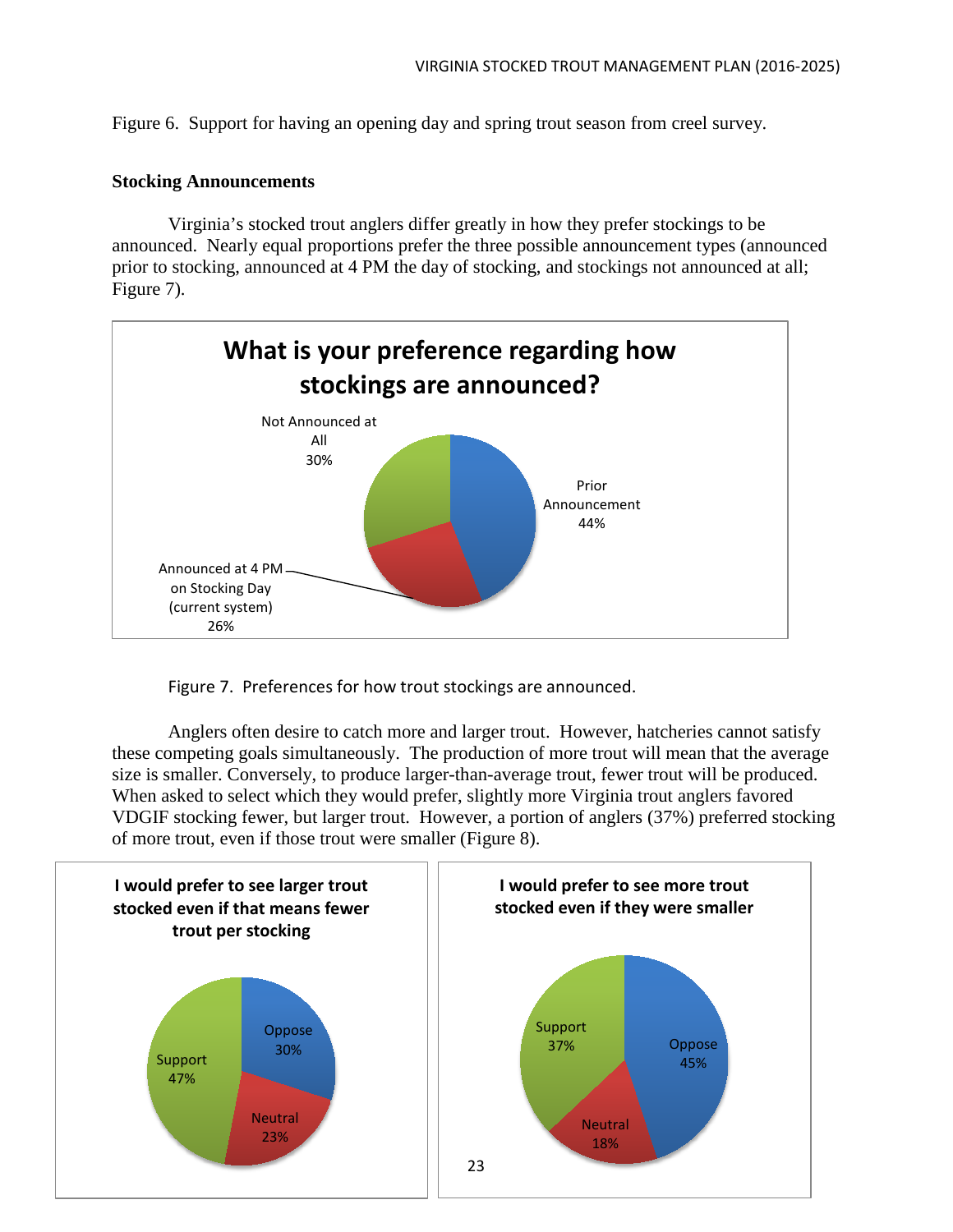Figure 8. Support for VDGIF stocking more but smaller trout and for fewer but larger trout.

#### <span id="page-29-0"></span>**Motivations to Fish**

Motivations represent outcomes anglers desire from their fishing experiences. Anglers fish for a variety of reasons including opportunity for relaxation, joy of catching fish, and to get away from the daily routine. Conversely, catching fish to eat, catching trophy fish, and to be alone were less important reasons why anglers fish for stocked trout. Generally, respondents from the mail survey found natural settings (non-catch attributes) of trout fishing to be more important than actually catching fish. Anglers interviewed while fishing differed slightly from mail survey respondents. The top response to the question, "What are the three most important reasons for your decision to fish here today?" was, "To relax and/or to be outside," the next two most common responses were catch-related: "I know it was stocked recently," and "To catch fish for food."

#### <span id="page-29-1"></span>**Satisfaction with Fishing**

While motivations represent the desired outcomes of fishing, satisfaction relates to the perceived fulfillment of those outcomes. Overall, Virginia's stocked trout anglers were satisfied with the variety of trout fishing programs managed by VDGIF: catchable stocked trout waters, delayed harvest, urban waters, Heritage Day, and fee fishing areas.

Just as motivations differed between catch and non-catch attributes, so did satisfaction. Satisfaction for non-catch aspects of fishing (e.g. being outdoors, relaxing experience, being in a natural setting) scored significantly higher than the number and size of trout caught. Overall however, respondents from on-site surveys were highly satisfied with their fishing experience that day (Figure 9) and with the management of the program in the last 12 months (Figure 10).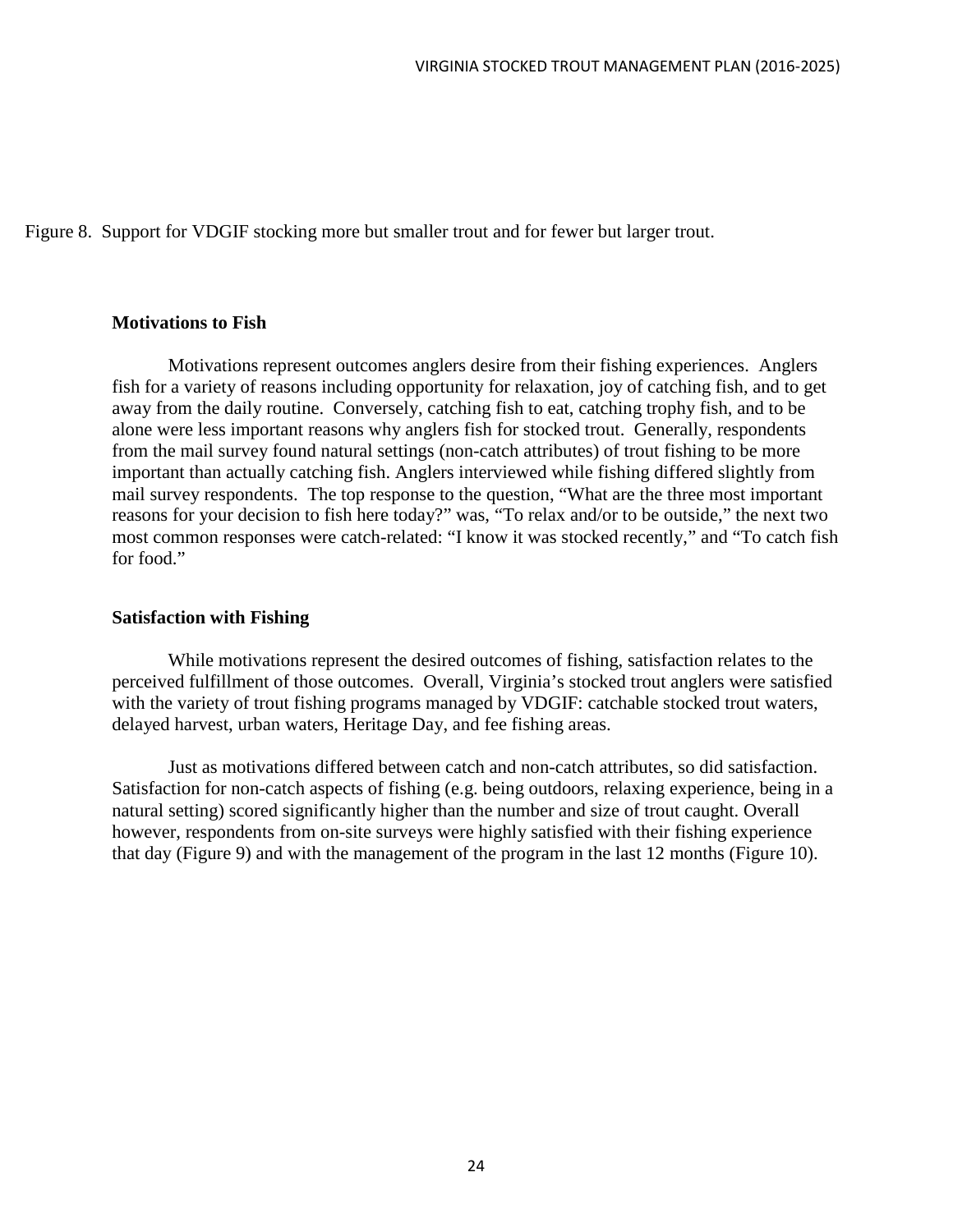

Figure 9. Angler satisfaction with fishing on day of interview.



Figure 10. Angler satisfaction with stocked trout fishing during the last 12 months.

#### <span id="page-30-0"></span>**Harvest Orientation**

Fewer than half of Virginia's stocked trout anglers reported in the mail survey that they always or often keep the fish they catch (Figure 11). Nearly equal numbers of anglers never or rarely harvest stocked trout. On-site surveys however, reveal that over 67% of anglers harvested at least one trout they caught per trip.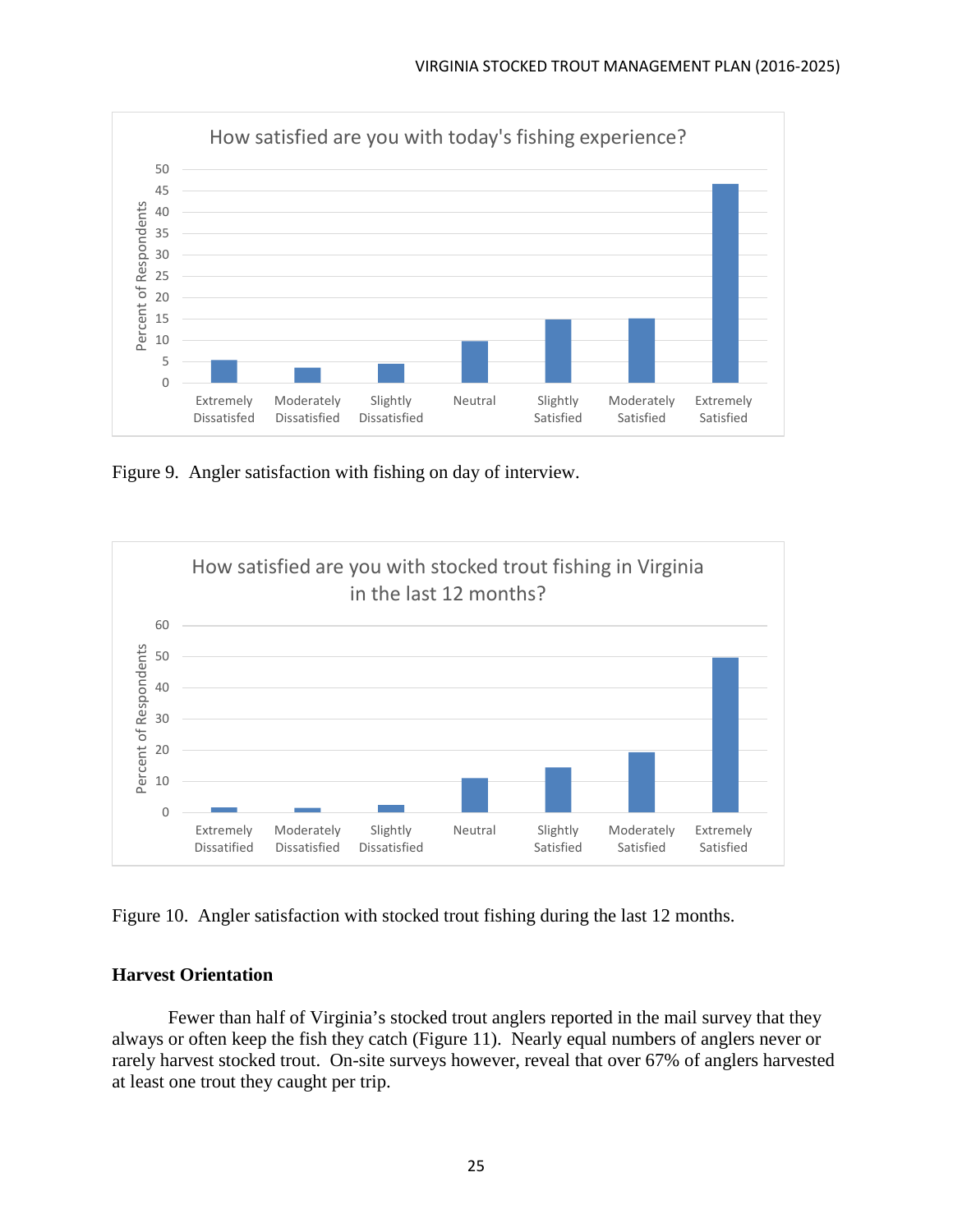

Figure 11. Relative frequency of how often anglers harvest stocked trout.

#### <span id="page-31-0"></span>**Catch Rates**

A widely accepted objective among fisheries management agencies is to have their anglers catch approximately one trout per hour fishing (Catch rate = one fish per hour of fishing). Catch rates on Virginia waters were around 1.4 fish per hour of fishing on days that waters were stocked. However, catch rates remained around one trout per hour for a month after the trout were stocked (Figure 12). Despite high catch rates immediately after stocking, more than half of the stocked fish remained throughout the first weekend after stocking. Throughout the 8-month season, anglers caught 48% to 100% of each batch of fish stocked.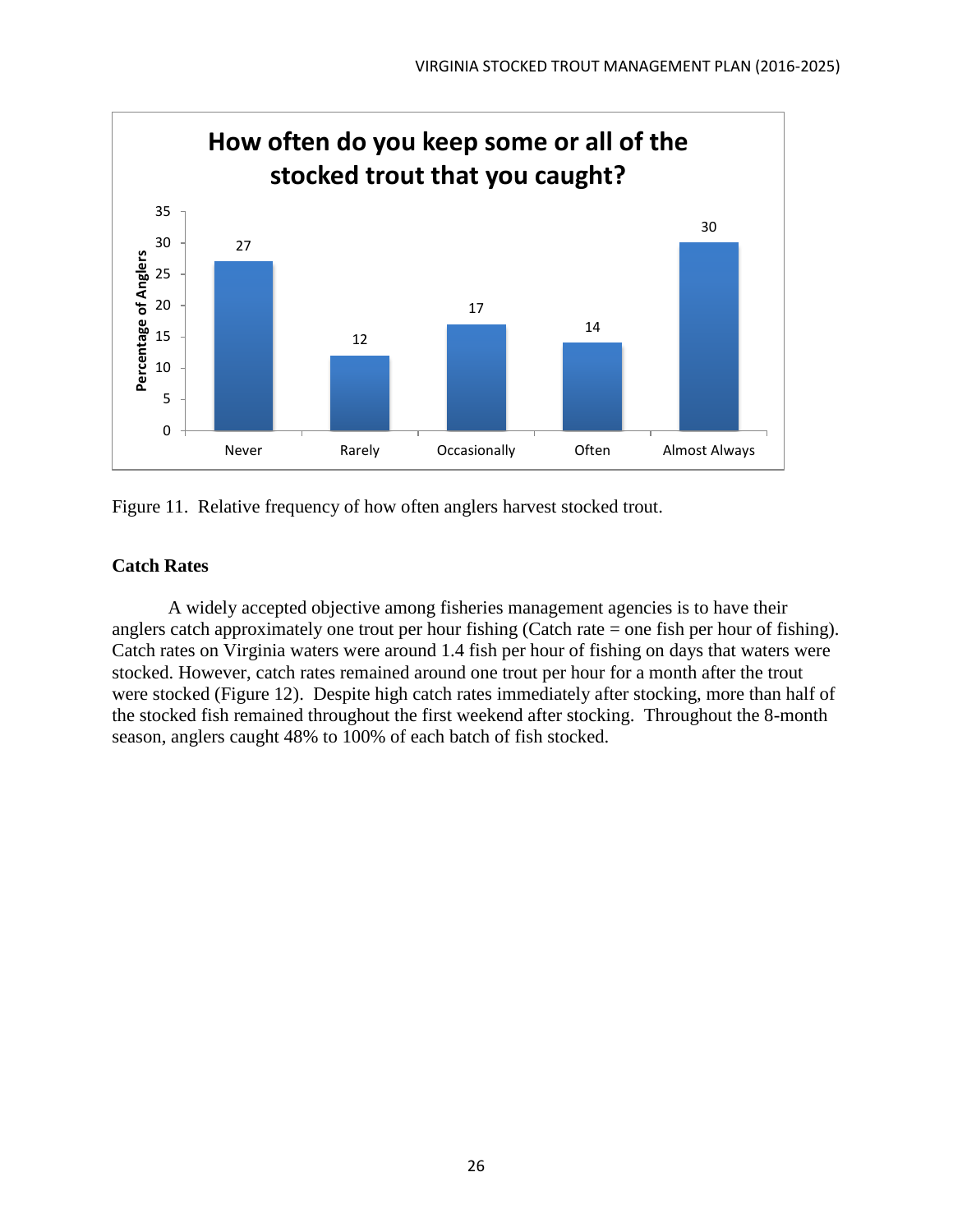

Figure 12. The average number of trout caught per hour of fishing relative to the day of stocking. The horizontal line represents the objective of one trout caught per hour of fishing, while the black vertical bars represent the mean standard error.

#### <span id="page-32-0"></span>**Distribution of Fishing Effort**

In 2011, over 111,000 anglers fished for trout in Virginia with over 80% of that effort focused on stocked trout waters (U.S. Fish and Wildlife Service and U.S. Census Bureau 2011). The time spent fishing varied with time after stocking and with each season. The time spent fishing following each stocking peaked the day after stocking and declined thereafter (Figure 13). More anglers fished during the spring and fall months than in the winter months (Figure 14).



Figure 13. Distribution of time spent fishing relative to day of stocking.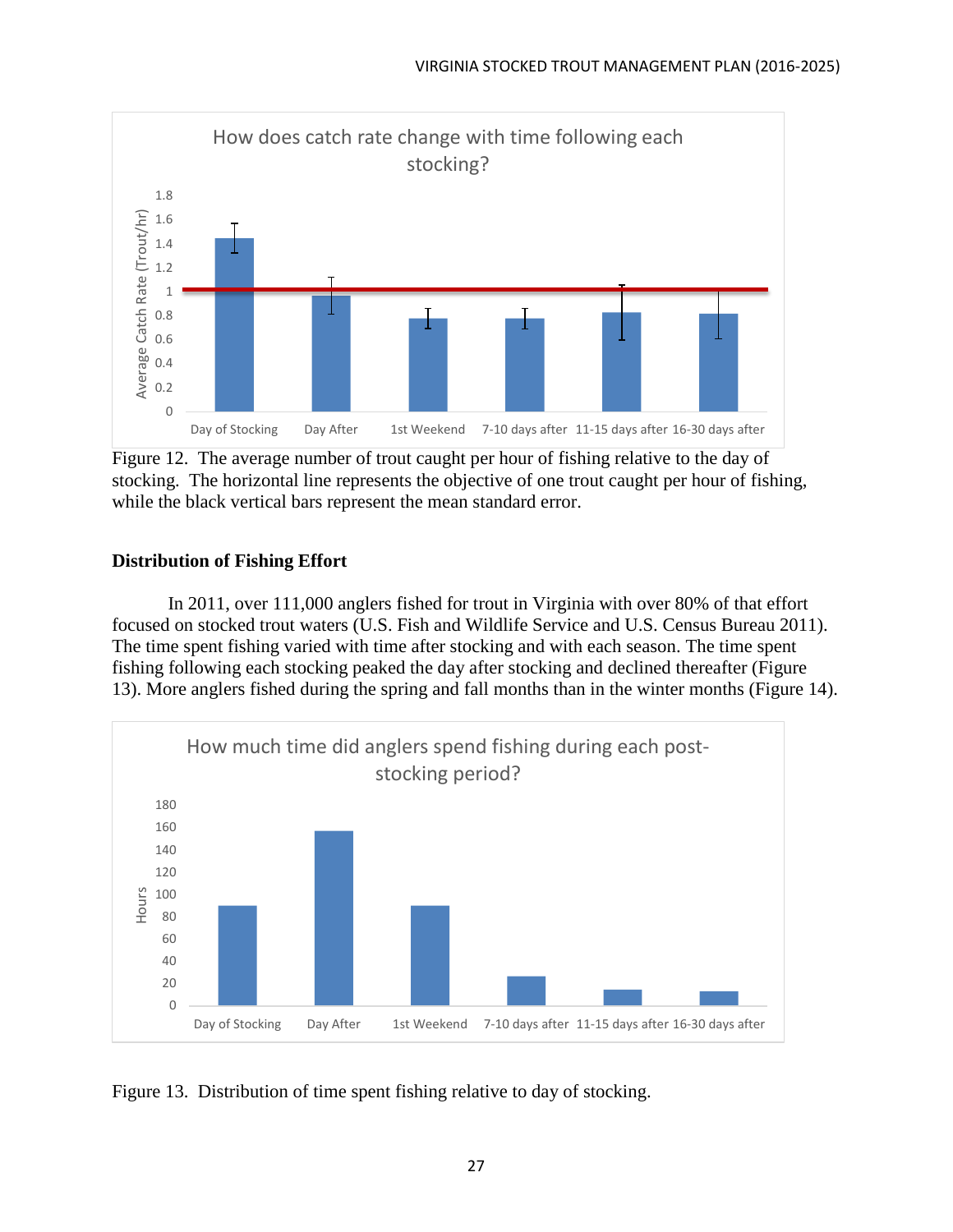

Figure 14. Monthly averages of time spent fishing for stocked trout.

#### <span id="page-33-0"></span>**Trends in Participation**

Not all anglers fish for stocked trout every year. In fact, during the last 5 years, only half of Virginia's stocked trout anglers bought a trout license to fish in each of the five years and 16% only purchased a license once or twice. Anglers who cease to participate are referred to as lapsed anglers. The "drop in–drop out" rate of lapsed anglers is due to a number of factors. Many anglers cite too many work and family commitments as a constraint to fishing. Others participate in other recreational activities rather than fishing for stocked trout. Finally, others continue to fish, but not for stocked trout. Nearly 70% of lapsed trout anglers intend to participate in the future despite being busy with commitments because fishing for stocked trout is a relaxing experience, and they enjoy being outdoors. Therefore, many lapsed anglers are not lapsed forever but tend to "drop in and drop out."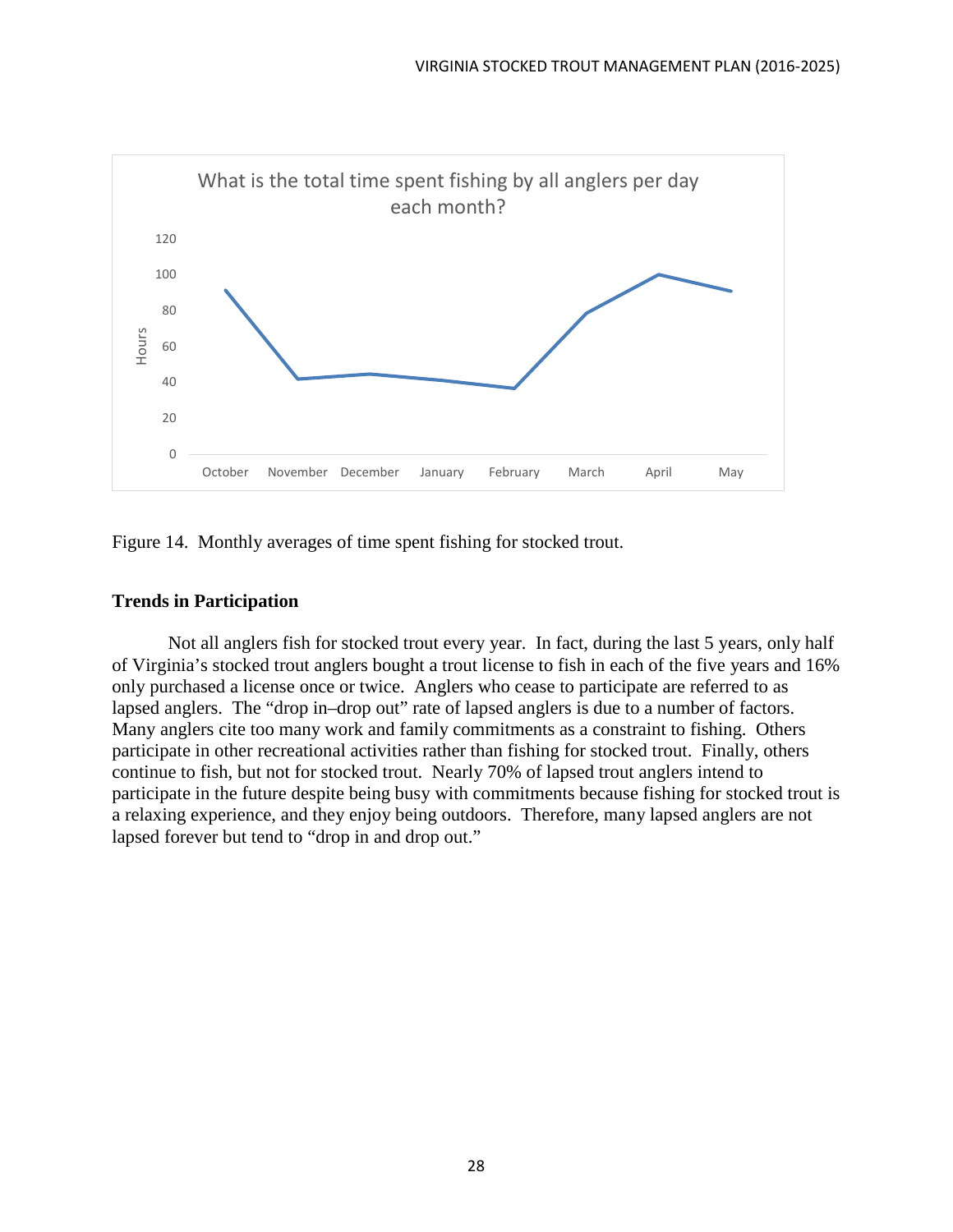#### <span id="page-34-0"></span>**HATCHERY PRODUCTION**

To meet production and distribution needs, VDGIF operates five coldwater fish culture facilities (Table 3). Each facility can rear fingerlings to catchable size, but only three of the five have hatching capability. This presents some logistical challenges regarding transport and distribution, particularly in regards to biosecurity (concern for introduction of diseases or parasites). While the hatcheries share characteristics, they vary in key production elements (Table 3). VDGIF has been working to update facilities to meet contemporary fishery demands while also protecting natural resources, but this can be costly and, as a result, often slower than desired.

The facilities range in age from approximately 80 years (Marion Fish Culture Station) to the most recently renovated, Coursey Springs, which was rebuilt in 2010. The average age of Virginia's Coldwater production facilities is around 55 years, and only one major renovation (Coursey Springs Fish Culture Station) has been completed for the coldwater system in the past 50 years. No hatching capability has been added during that time. Despite this, facilities have taken small steps to improve and maintain production, including new filtration and oxygen systems (Table 3) at several facilities. As a result, total fish production has remained consistent and even improved in recent years.

Table 3. Hatchery comparison table: Virginia's Department of Game and Inland Fisheries has five coldwater Fish Culture Stations (FCS's) that vary in species reared, construction era, and production technology.

|                                |                     | <b>Species</b>                                                   |                                                                  | Technology                 |                                 |           |                                                                                                                                         |
|--------------------------------|---------------------|------------------------------------------------------------------|------------------------------------------------------------------|----------------------------|---------------------------------|-----------|-----------------------------------------------------------------------------------------------------------------------------------------|
| <b>Fish Culture</b><br>Station | Construction<br>era | Reared                                                           | Spawned                                                          | Triploid egg<br>production | Oxygen<br>supplement filtration | UV        | Challenges                                                                                                                              |
| <b>Coursey Springs</b>         | 2010                | <b>Brown Trout</b>                                               | <b>NA</b>                                                        | <b>NA</b>                  | Yes                             | No        | Water flow                                                                                                                              |
|                                | (renovated)         | <b>Brook Trout</b><br><b>Rainbow Trout</b>                       |                                                                  |                            |                                 |           | Lack of filtrations<br>No hatching capability                                                                                           |
| Marion                         | 1930s               | <b>Brown Trout</b><br><b>Brook Trout</b><br>Rainbow Trout        | <b>Brown Trout</b><br><b>Brook Trout</b><br>Rainbow Trout        | No                         | <b>No</b>                       | <b>No</b> | Crumbling infrastructure<br>Lack of filtration<br>Water drainage specific pathogen<br>No Oxygen supplementation<br>Deferred maintenance |
| Montbello                      | 1930s               | <b>Brown Trout</b><br><b>Brook Trout</b><br><b>Rainbow Trout</b> | <b>NA</b>                                                        | <b>NA</b>                  | No                              | Yes       | No hatching capability<br>No Oxygen supplementation<br>Water flow                                                                       |
| Paint Bank                     | 1960s               | <b>Brown Trout</b><br><b>Brook Trout</b><br><b>Rainbow Trout</b> | <b>Brown Trout</b><br><b>Brook Trout</b><br><b>Rainbow Trout</b> | Yes                        | Yes                             | No        | Deferred maintenance                                                                                                                    |
| Wytheville                     | 1960s               | <b>Brown Trout</b><br><b>Brook Trout</b><br><b>Rainbow Trout</b> | <b>Brown Trout</b><br>Rainbow Trout                              | Yes                        | Yes                             | Yes       | Deferred maintenance                                                                                                                    |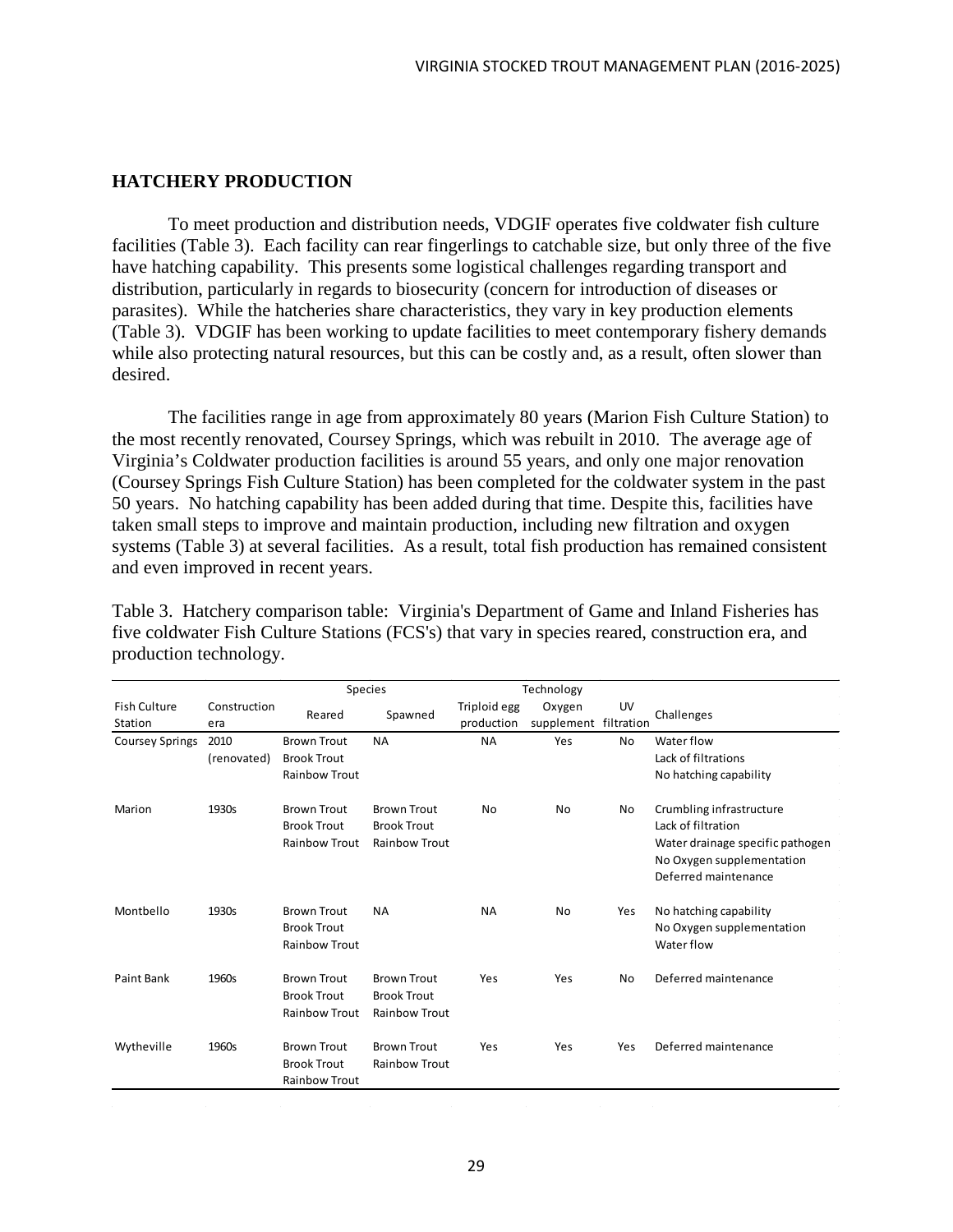Historically, fish production numbers have not been collected in a consistent manner across facilities and were not stored digitally. With global developments in computational access and power, data collection has changed drastically. In recent years, this trend has changed for VDGIF, and data are gathered more consistently and assembled in an easily accessible, digital format. Over the past five years, VDGIF has stocked an average of 1,076,825 trout per year, with an annual average total weight of 537,513 pounds, and at an average individual size of 0.51 pounds (approximately 11 inches). With ongoing small-scale updates, these numbers have potential to increase (generally, when number of fish increases, the size decreases, and vice versa), but constraints like deferred maintenance, fish health stressors at high density, and biosecurity present consistent challenges.

Each facility works as part of a statewide production team to meet state stocking needs. Generally, each facility focuses on stocking particular counties (Figure 15). In order to balance resources across the state, facilities stock outside their designated area when necessary.



Figure 15. Trout production facility locations and the geographic areas they service. Urban trout lakes are serviced by Montebello and Coursey Springs Fish Culture Stations.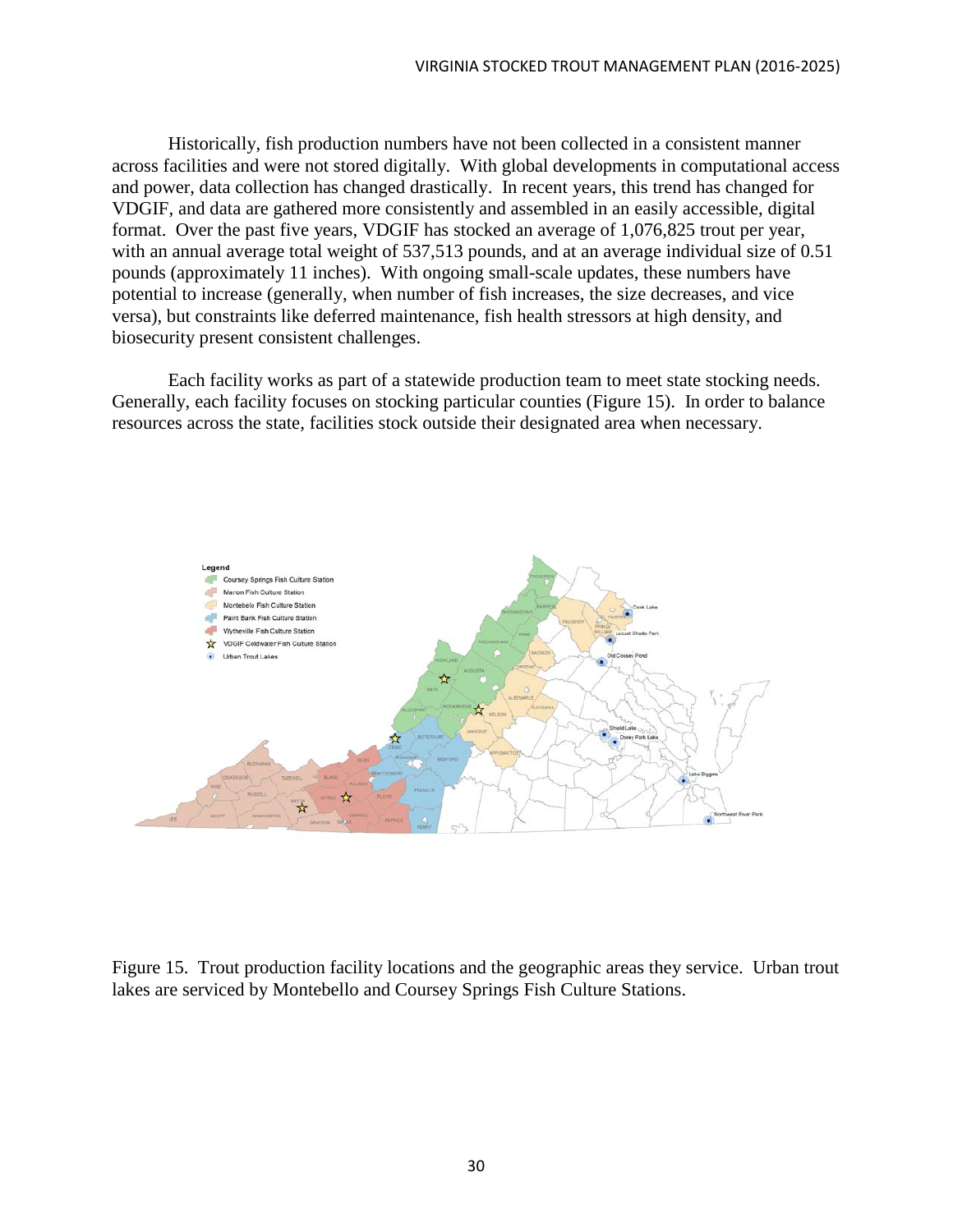#### **Growth to stocking size**

In Virginia, most stocked trout are grown to catchable size prior to stocking. This allows for immediate harvest, and may limit holdover in areas where undesirable. Growth to stocking size (at least 7") varies among species and rearing conditions, but some general rules apply. For instance, fish in an indoor facility with tight environmental control can reach stocking size in as little as six months. However, those are under ideal conditions that are often unrealistic outside of expensive and complicated indoor production systems. In an outdoor setting, with natural environmental fluctuations and high rearing densities, growth rates vary, and trout may take up to a year or more to reach stocking size.

#### **Biosecurity**

Biosecurity is defined as measures taken to prevent exposure to harmful biological, chemical, or physical agents that may cause adverse health effects in humans or animals. These agents include infectious microorganisms, such as bacteria, viruses, and parasites, and also noninfectious entities, such as toxins, contaminants, and poor water quality. Biosecurity practices are often initiated in aquaculture facilities in order to meet economic, public health, production, and fish health objectives. Specifically, certain biosecurity practices seek to:

- 1. Reduce the risk of pathogen introduction into a facility;
- 2. Minimize the risk of disease spread throughout a facility;
- 3. Minimize the risk of disease spread out of the facility through cultured product;
- 4. Reduce conditions that increase the risk of stress and disease susceptibility in a population;
- 5. Promote overall fish health;
- 6. Protect economic investment and reputation; and
- 7. Protect human health.

Pathogens may enter a system at several critical points and pose a hazard to susceptible fish. These include, but are not limited to, imported live fish or fish products (e.g., eggs, fingerlings, broodstock), contaminated source water, commercial feeds, live feed, frozen foods, inanimate objects, such as equipment, that can transmit a pathogen from one population to another, or vectors such as humans or animals (including predatory birds or mammals). Identification of pathogens that are potential threats and pathogens that have been historically diagnosed on-site should be identified prior to drafting a biosecurity plan. Additionally, the most significant threats to the biosecurity of a facility (e.g., untreated surface water, importation of commercially raised fish for rearing or forage on-site, transfer of fish between state hatcheries, equipment that is used in multiple systems or shared between hatcheries, nearby nesting sites of fish-eating birds, proximity to water body with zebra mussel populations) should be identified and specifically addressed by the four essential elements of any biosecurity plan: 1) disease prevention, 2) security precautions, 3) cleaning and disinfection, and 4) disease surveillance.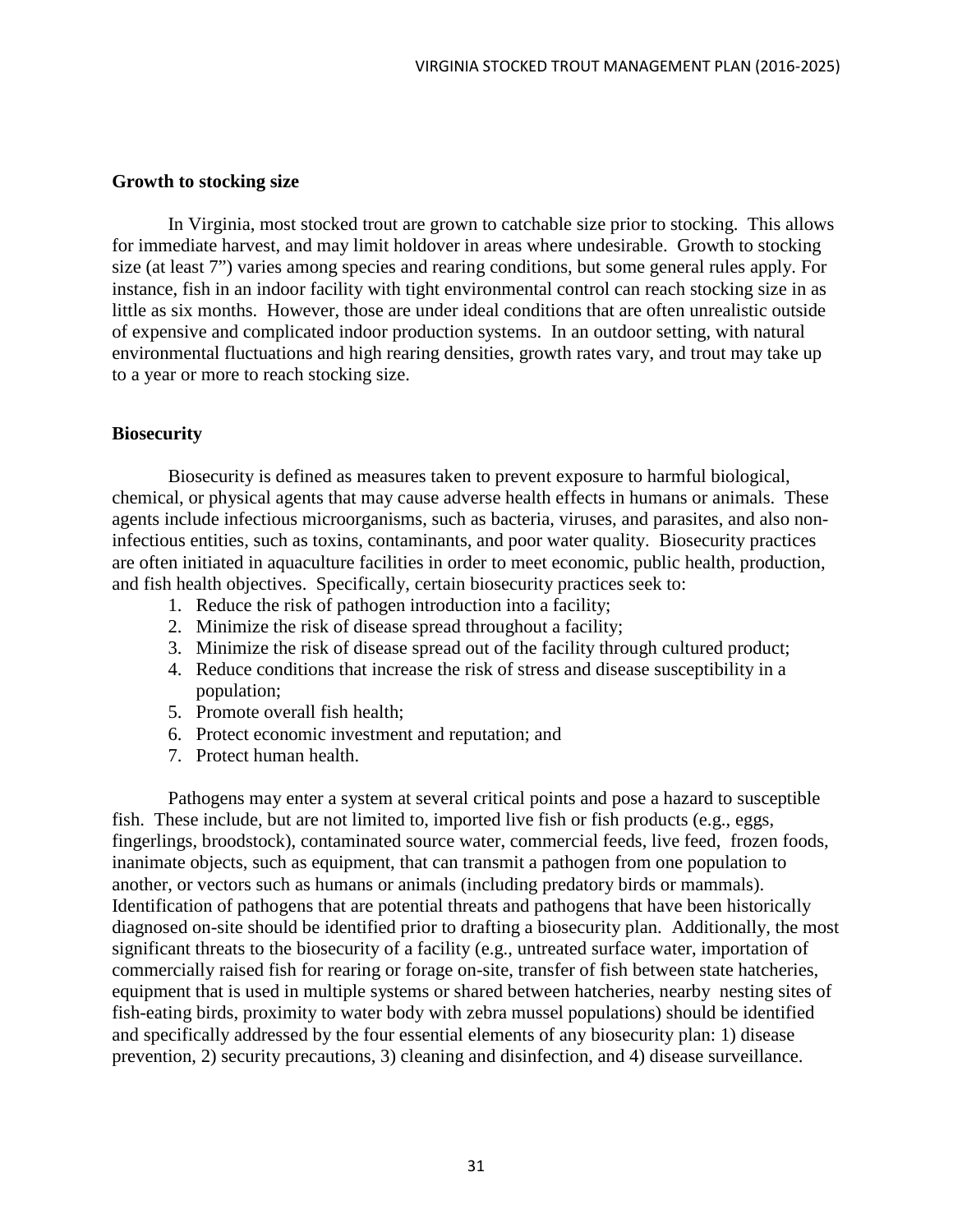Biosecurity plans should be tailored to an individual facility; a generic biosecurity plan should never be applied to an aquaculture facility; existing staff, budget constraints, estimated risk, and available equipment all need to be considered. Biosecurity plans are dynamic documents that should be reviewed on a regular basis and amended when situations change. The first step in drafting a biosecurity plan is to critically examine each portion of the facility and all aspects of production to identify potential biosecurity risks or hazards. The guidelines should then be developed to minimize each potential risk to an acceptable level. While some risk is unavoidable, the goal is to create a workable, enforceable, and practical biosecurity plan with an *acceptable* level of risk.

VDGIF is initiating a standardized, system-wide disease monitoring plan for the VDGIF coldwater fish cultural and rearing facilities in order to assess and classify each facility. This will allow for the development of effective site-specific biosecurity plans, while reducing risk of pathogen transfer among the agency's fish rearing facilities and between fish captive-reared and wild stocks. In addition, it will increase the ability for the agency to manage potential ecological impacts of captive fish rearing and stocking. Production and stocking strategies have been diligently adjusted to account for both fish health concerns and to protect natural resources but also with the goal of maintaining fish production. VDGIF is also investigating other pathways to reduce the risk of pathogen transfer from stocked fish to wild populations, including cooperative interagency efforts, improved collaboration with private industry, and assessment of our regulatory capacity.

### **Trout Species Produced By VDGIF**



# **Rainbow Trout (***Oncorhynchus mykiss***)**

Rainbow Trout prefer well oxygenated, high quality water less than 70 ˚F. Rainbow Trout typically live in shallow rivers with gravel bottoms, but have established self-sustaining populations in rivers with bedrock bottoms and spring creeks. Lake- resident Rainbow Trout inhabit cool, deep lakes with sufficient habitat to get through the hot summer months and that have an adequate food supply. Rainbow Trout eat a wide variety of prey, including insects, crustaceans, mollusks, and small fish. The primary food supply depends on habitat and availability of a particular prey within the habitat.

Rainbow Trout are native to the Pacific basin, from the Kamchatka Peninsula in Russia, throughout the Aleutian Islands and southwest Alaska, the Pacific coast of British Columbia and southeast Alaska, and south along the west coast of the U.S. to northern Mexico. Rainbow Trout were originally found inland in the western U.S. occasionally as far east as the Rocky Mountains, west of the continental divide and downstream of waterfalls and other natural barriers. Since 1875, Rainbow Trout have been widely introduced throughout the U.S. and the world. The first rainbow-producing hatchery, established on San Leandro Creek in northern California in 1870, began production in 1871. The first shipment of fish to other hatcheries occurred in 1875, shipping fish to Caledonia, New York, and in 1876, to Northville, Michigan. In 1877, the first National Fish Hatchery System was established on Campbell Creek in northern California. Some of the earliest Rainbow Trout propagation and stocking in Virginia may have occurred at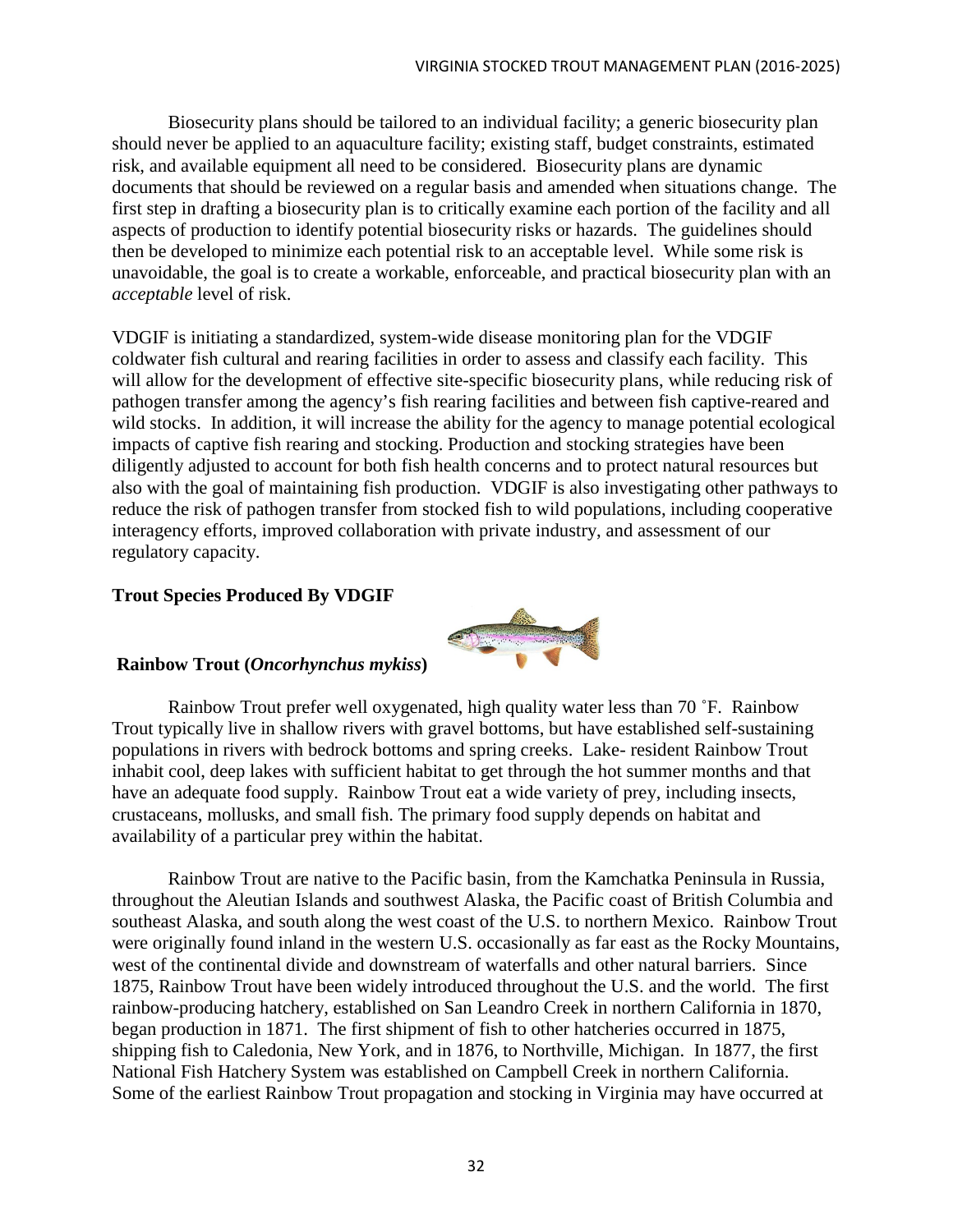the Montebello Fish Hatchery in Nelson County in the 1920s. U.S. Fish and Wildlife Service records indicate that Rainbow Trout were released into Shenandoah National Park as early as 1943.

Rainbow Trout are the most popular and easily reared of the trout species because of their highly adaptable nature and rapid growth. Desirable traits include high survivability (tolerant of crowding), voracious feeding, excellent adaptability to artificial feeds, and ready availability as eggs, fingerlings, or adult stock at almost any time of year. Anglers regard Rainbow Trout highly due to its excellent fighting qualities, including frequent leaping when hooked. The fish is pursued using a multitude of angling techniques, including fly fishing, spinning, and casting with live and artificial baits, and trolling. The species is also excellent table fare, supporting an extensive commercial culture industry.

Rainbow Trout require cold water with an optimum growth temperature range of between 55 to 65 ˚F, high water quality, and nutritional feed with high fat and protein content (high-priced feed). Each Virginia coldwater facility faces its own group of challenges in rearing Rainbow Trout, including fluctuating water temperatures and flow rates, water quality, space, predation, and disease control. Rainbow Trout are well suited for Virginia stocked trout waters because existing VDGIF facilities match the specie's needs well and Virginia anglers enjoy catching them. The coldwater hatchery system has several strains of Rainbow Trout that spawn at different times of the year.



# **Brown Trout (***Salmo trutta***)**

Brown Trout first arrived in the U.S. on February 24, 1883 as eggs aboard the German steamship *Werra*. These eggs were distributed to three hatcheries in the U.S.: Cold Harbor Hatchery on Long Island, NY, the Caledonia Fish Hatchery in western NY, and the U.S. Fish Commission hatchery in Northville, MI. Over the following years, these initial stocks were reinforced with the importation of more eggs from Western Europe. Brown Trout continue to be cultured in the U.S. for recreational uses to this day.

Brown Trout are used mainly for recreation purposes in the U.S., and unlike Rainbow Trout, Brown Trout rarely are raised for commercial food operations. They have a temperature range similar to that of Rainbow Trout, but can handle a wider range of water quality parameters than either Rainbow Trout or Brook Trout. This makes them a good candidate for stocking marginal waters where Rainbow or Brook Trout may not perform well. Additionally, Brown Trout have the best chance to "hold over," due to greater tolerance for marginal habitats and wariness to lures. This elusive behavior also makes them a favorite of many advanced anglers.

Brown Trout were officially first stocked in Virginia's waters in the 1950s by the Virginia Game Commission (now VDGIF). These fish were obtained from the U.S. Fish & Wildlife Service White Sulphur Springs Fish Hatchery, and were stocked into the Roanoke River and into Smith River below Philpott Dam. In Virginia, Brown Trout fill a niche in larger streams and lakes. Unfortunately, they can be detrimental to native fishes due to their tendency to feed on other fish. As a result, biologists are now careful in the placement of Brown Trout to preserve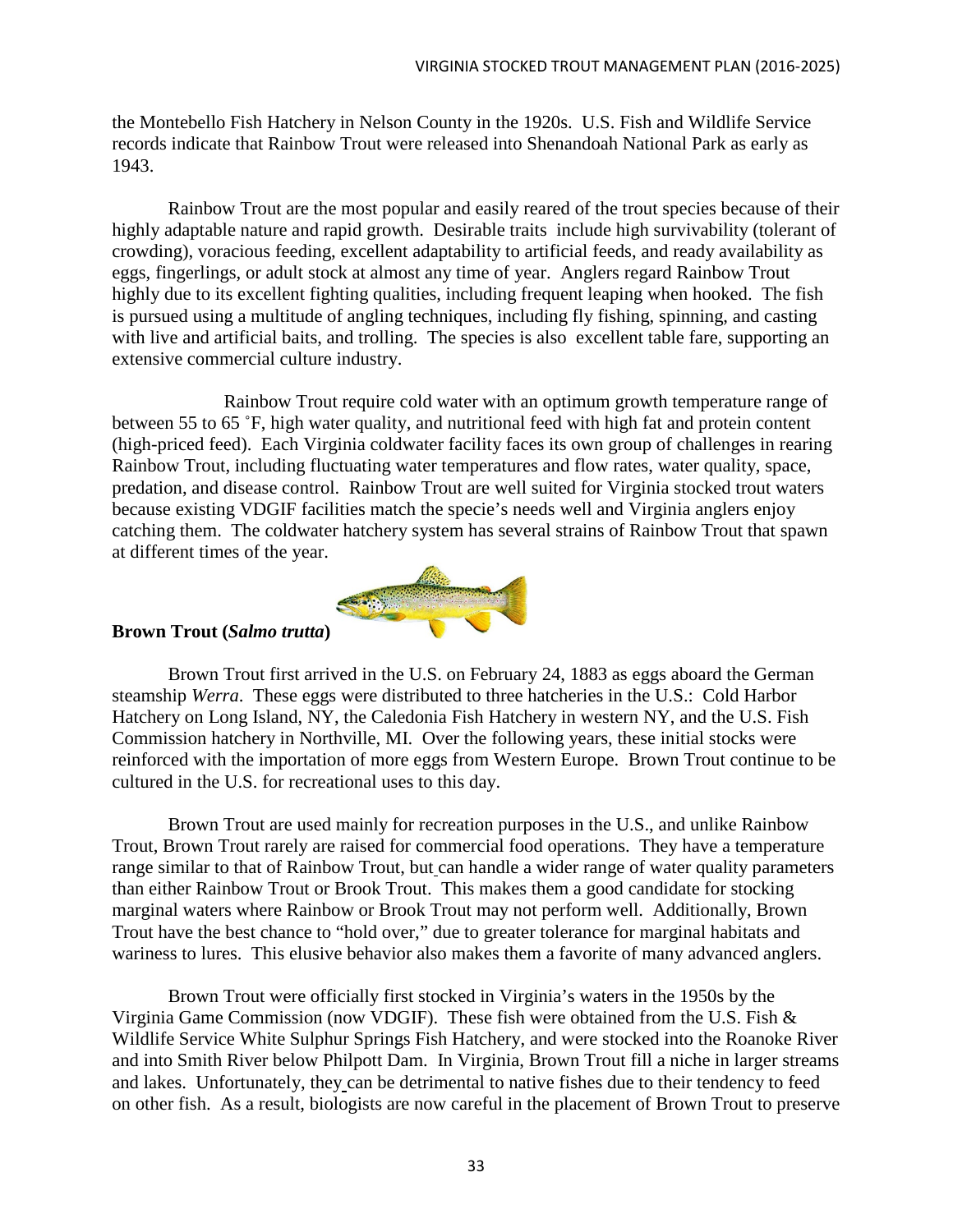native and naturalized fishes. Rearing by VDGIF likely began in the 1960s after initial introductions indicated that anglers desired Brown Trout for sport.

Brown Trout prefer deep streams with moderate to slow currents, which allows them to perform well in large lakes with an adequate forage base. They prefer rocky, coarse river and lake bottoms, and feed on a wide variety of forage ranging from algae to aquatic invertebrates to other fish.

Brown Trout tend to grow slower to 10 inches than either Rainbow or Brook Trout. However, upon reaching a size that allows them to prey on other fish, Brown Trout may grow faster than comparable aged Rainbow or Brook Trout. While they are susceptible to some bacterial infections common to cultured trout, Brown Trout demonstrate a natural resistance to Whirling disease, which can be devastating to Rainbow Trout.



## **Brook Trout (***Salvelinus fontinalis***)**

Brook Trout prefer water temperatures below 65 ˚F and do not tolerate higher water temperatures as well as Rainbow and Brown Trout. Brook Trout require very high water water quality that is well oxygenated. They inhabit large and small lakes, rivers, streams, creeks and spring ponds, but prefer small spring ponds and small spring-fed streams that are typically headwaters to larger tributaries. Preferred stream habitat includes sand and gravel bottoms with very little siltation. Brook Trout prey on a wide variety of items, with younger fish feeding on small insects and adults feeding on many types of aquatic insects, terrestrial insects, snails, worms, and small fishes.

Brook Trout are native to a wide area of Eastern North America (including Virginia), Canada from the Hudson Bay basin east, the Great Lakes-Saint Lawrence system, the Canadian maritime provinces, and the upper Mississippi River drainage as far west as eastern Iowa. The southern range of native Brook Trout has been reduced to high–elevation, remote streams due to habitat loss and introductions of Brown and Rainbow Trout. Their range expanded westward as early as 1850 through intentional introductions. Brook Trout may have been stocked out of Montebello Hatchery as early as the 1920s or 1930s.

Although Brook Trout are popular with anglers, they can be difficult to rear in some hatcheries. Brook Trout's higher sensitivity to temperature, crowding, low oxygen, and other aquaculture stresses can make it more difficult to rear in captivity than Brown or Rainbow Trout. Brook Trout require an optimum growth temperature of about 59 °F, very high water quality, and nutritional feed with high fat and protein content (high-priced feed). Brook Trout are especially difficult to rear at facilities that encounter drastic temperature changes, water flow fluctuations, and water quality issues. At most aquaculture facilities, Brook Trout must remain in the upper sections of raceways to obtain optimum water quality for growth and fish health.

Desirable qualities of Brook Trout include their colorful appearance, native appeal, and adaptability to artificial feeds. Brook Trout are particularly popular among fly fishermen. Many anglers prefer the taste of Brook Trout to that of other trout. Due to its status as the only trout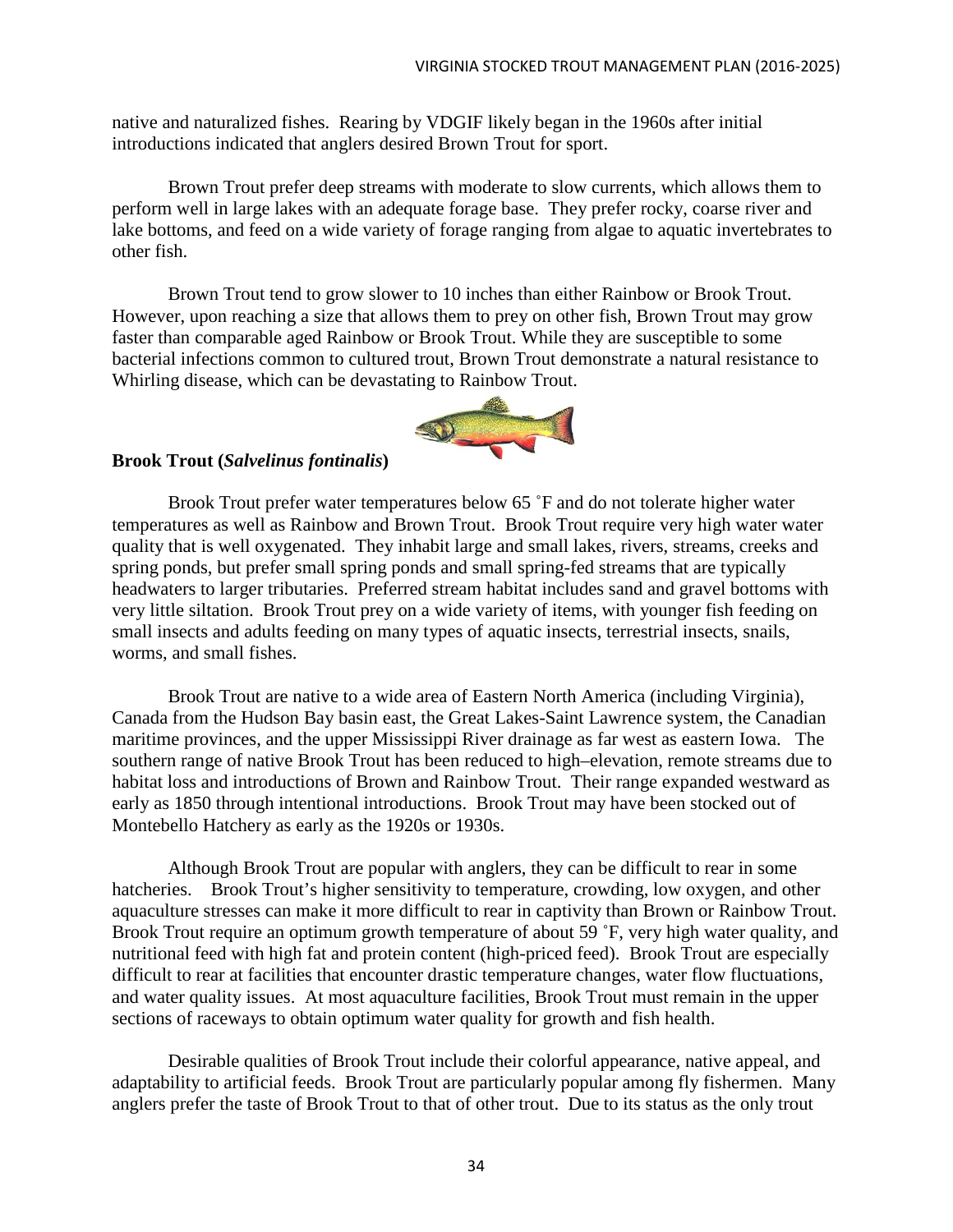native to Virginia, many conservation-minded anglers practice catch-and-release fishing for Brook Trout.

#### **Triploid Trout**

Triploid fish have three sets of chromosomes, instead of the two sets (diploid) normally found in trout. Female triploids do not develop eggs and although male triploids develop sperm, they are much less fertile than normal diploid fish. Triploids are effectively sterile and rarely occur naturally. Triploid varieties of many species of fish have been created for commercial and recreational purposes. Because triploid fish do not reproduce, they put more energy into growth and produce larger fish at reproductive age than fertile, diploid fish. In Virginia, triploid varieties of Rainbow Trout, Brown Trout, and Brook Trout are produced by subjecting freshly fertilized eggs to either heat or pressure shocks. Several states stock triploid trout, including Idaho, North Carolina, Arizona, and Virginia. Virginia stocks triploids as catchable fish to prevent interbreeding with Southern Appalachian Brook Trout stocks. In addition, triploids are utilized as a measure to prevent the establishment of natural-reproducing populations of Rainbow, Brown, and Brook Trout in undesirable waters.

Triploid production in Virginia began in 2005, at Paint Bank Hatchery with Rainbow Trout. At that time, Virginia produced about 15,000 triploid fingerlings. Currently, Paint Bank and Wytheville hatcheries create triploid Brook, Brown and Rainbow Trout. In 2014, VDGIF produced approximately 400,000 triploid fingerlings. Extra triploids not used for specific watersheds are stocked as needed in any stocked trout water. Some of VDGIF's hatcheries also grow triploids to produce "big fish" for stocking purposes. Triploid fish do not differ in physical appearance compared to diploid fish. The desirable qualities of triploid fish (i.e., reproductive sterility, rapid growth) have resulted in increased demand for them. Triploid trout, especially Brook Trout, are harder to rear in the hatchery system. Fertilization, hatch, and survival rates of triploids are lower than those of diploids. Thus, more eggs are required to make triploids than diploids. Hatcheries are improving triploid production techniques and VDGIF likely will continue to use triploids in the future. Marion Hatchery does not yet have equipment for making triploids.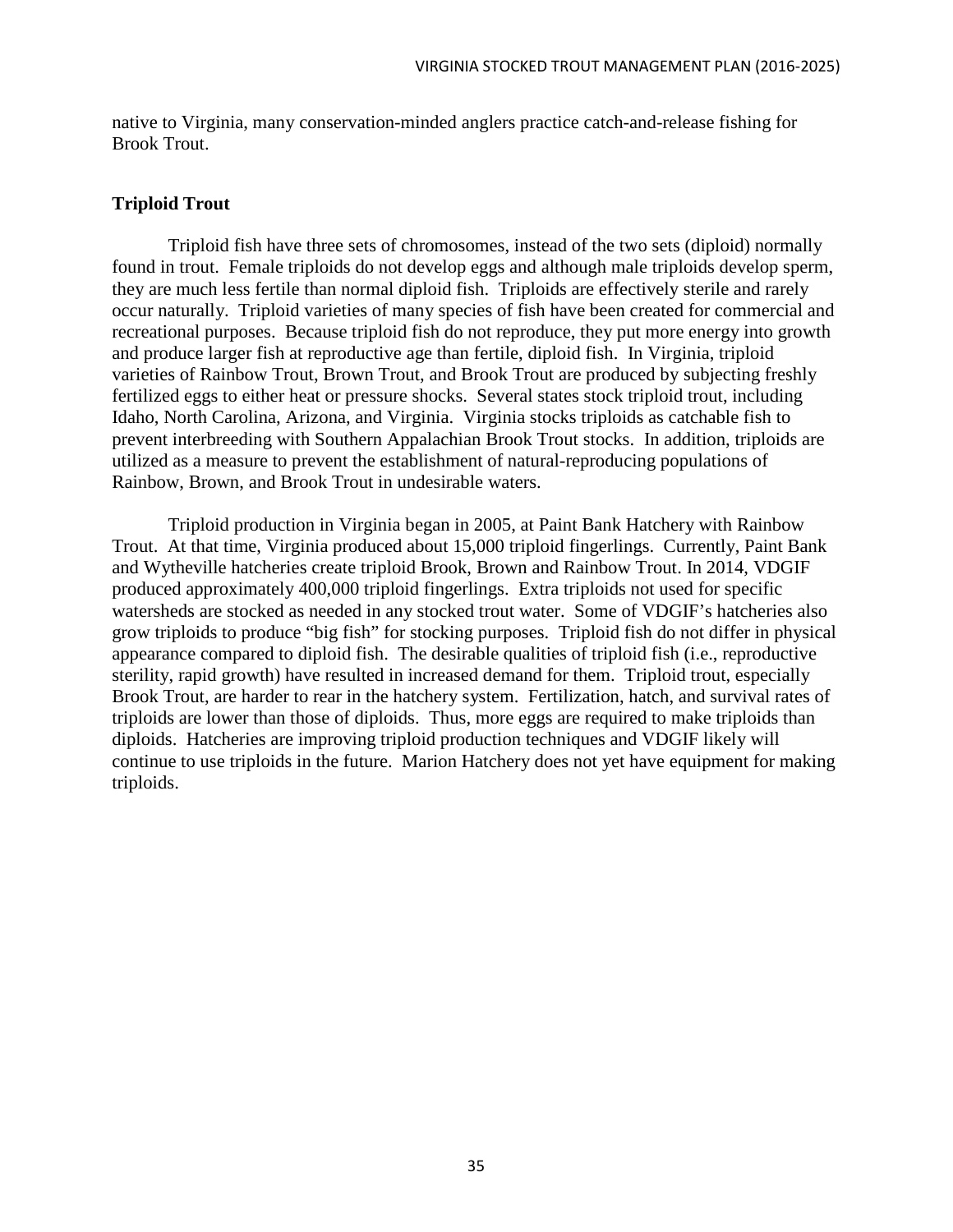#### **VALUES, GOALS, OBJECTIVES, AND POTENTIAL STRATEGIES**

The SAC members, with technical assistance and feedback from VDGIF staff, drafted five goals addressing stocked trout management. These goals reflect the values of a diverse public and are broad statements of principles and ideals about what should be accomplished with stocked trout management in Virginia. As the underpinning for the direction of stocked trout management, these guiding public values should be relatively stable for the period of the plan.

Specific objectives follow each set of value and goal statements. Based on the goals identified by the Stakeholder Advisory Committee, the Technical Committee established specific objectives to help guide the attainment of each goal. Objectives are the technical expression of the public vision found in the goal statements. Objectives are generally more specific, quantifiable, and have milestones for achievement.

Potential strategies clarify how each objective might be achieved. As with objectives, technical management decisions about specific operational strategies to achieve public values are largely the realm of fisheries professionals. Implemented strategies will be based on the best available science, anticipated efficacy, public acceptability, and expected costs. While this is not an operational plan detailing all the specific steps, actions, or costs to achieve objectives, these strategies represent some of the approaches, techniques, and programs that will be considered to accomplish objectives.

#### **STOCKING ANNOUNCEMENTS**

*Under current policies, VDGIF announces waters that have been stocked at 4:00 p.m. each day. The only stocking events announced in advance are those waters stocked for Heritage Day and for kids fishing events where VDGIF supplies the trout. Virginia trout anglers are divided over the issue of announcing stocking events. A 2014 survey showed that 26% of Virginia trout anglers preferred the current policy of delayed stocking announcements, while 29% of trout anglers preferred no announcement of stocking events. Twenty-two percent of anglers preferred to have stocking events announced for the whole trout fishing season prior to its beginning, with another 23% preferring prior announcements on a daily, weekly or monthly basis. The issue of when to announce stocking events (or whether to announce them at all) is important because of concerns regarding equity of access to stocked trout. Prior announcement of stocking events allows anglers to plan fishing trips but announced stockings sometimes cause crowding and traffic safety issues when many anglers arrive at the announced time and place. Unannounced stocking events may alleviate some of the crowding and safety issues, but favor those anglers who follow the hatchery trucks, or learn of the trucks' destinations via phone trees or social networking. Delayed announcements (the current policy) provide an alternative to prior announcements and unannounced stocking events.* 

*Prior to 1996, stocked trout fishing began on Opening Day (Saturday in late March or early April) each year. Many anglers enjoyed this announced stocking. However, several issues existed regarding opening day. Landowners concerned with crowding withdrew some stocking*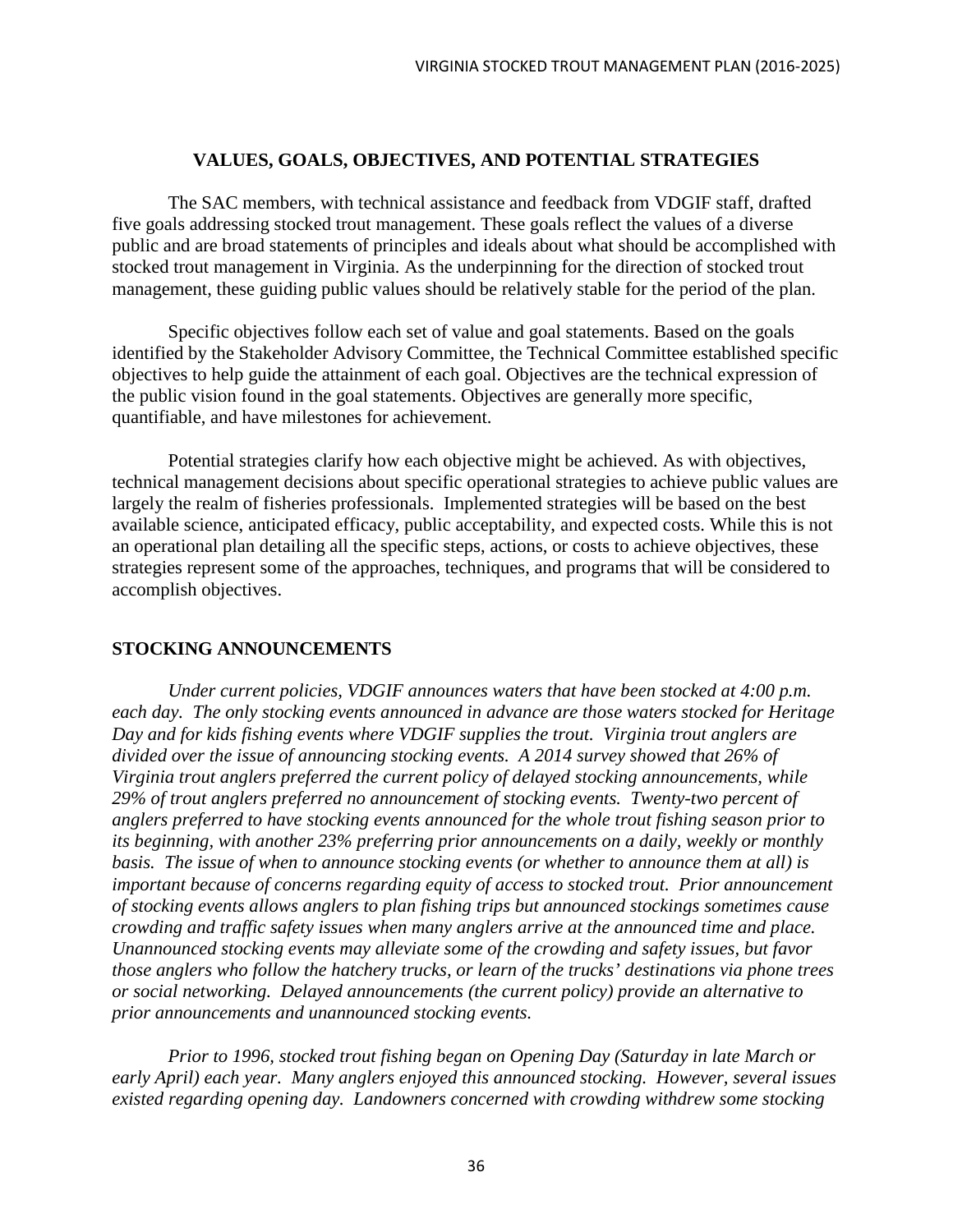*sites each year. Also, hatcheries can produce better quality trout if streams and lakes are stocked throughout the year. Angler surveys conducted periodically over the last 20 years indicate that about 75% of anglers support a year-round season with stockings occurring from October through May. In 2001, VDGIF began Heritage Day which provides an "opening-day" experience on the first Saturday in April. This announced stocking event occurs on about 20 waters each year. Trout are stocked that week and the site is closed to fishing until 9:00 AM on Saturday. Angler counts conducted by VDGIF indicate that fishing pressure is 3-4 times less on Heritage Day when compared to Opening Day counts on the same waters.*

### **Value Statement**

Virginia's trout anglers have diverse expectations of how trout stockings should be announced. The ability to plan fishing trips is valued by many anglers who prefer that VDGIF announce stockings before they occur. Others feel that unannounced stockings provide for more equitable access to stocked trout and a more natural fishing experience that is less crowded. Still other anglers prefer announcements delayed until the end of the day stockings are made. Trout stocking announcements should be diverse, allow for increased participation, and advanced trip planning to meet the desires of different stakeholders. Various forms of announcements should be promoted.

## **Goal Statement**

Announce stockings using a variety of strategies (including prior announcement, poststocking announcement, or no announcement) to provide equitable access to the resource and to address the diverse preferences of trout anglers. In addition to existing Heritage Day events, some stockings will be announced in advance to allow anglers to plan fishing trips to coincide with known stockings. Other stockings will be announced at the end of the day when stocking occurs to reduce crowding and ensure the safety of anglers and VDGIF personnel involved with stocking.

- 1. Continue the policy of not announcing stocking delayed harvest (except for the first stocking which is announced at 4:00 PM the day of stocking), catch-and-release, and other special regulation waters.
	- a. List unannounced stocking sites annually in the trout guide.
- 2. By 10/1/2016, announce in advance stocking events in Trout Heritage waters, fee fishing areas, urban trout waters, and kid's fishing events.
	- a. List Trout Heritage waters annually in the trout guide.
	- b. List fee fishing areas annually in the trout guide.
	- c. Stock fee fishing areas on a regular basis multiple times per week, as described in the trout guide.
	- d. Announce stockings for kid's fishing events at least 30 days in advance.
	- e. For urban trout waters, announce the week that stockings will occur at least 30 days in advance via the VDGIF website, the Outdoor Report, the Trout Line,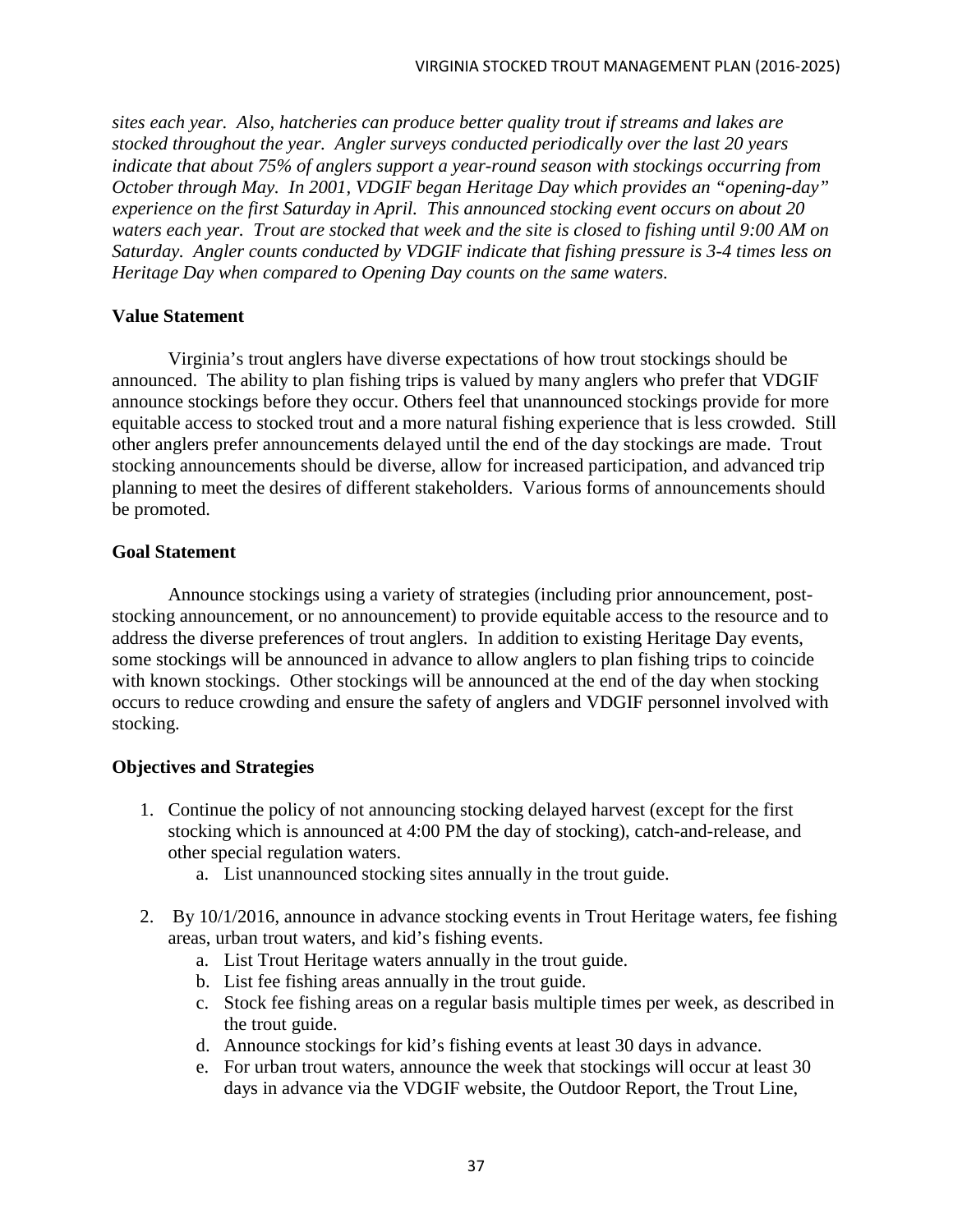press releases to local media, and social media. Scheduled stockings are subject to change due to inclement weather, or unforeseen circumstances.

- 3. Identify a minimum of two waters (by 5/1/2016) in VDGIF administrative region's 2, 3, and 4 to test prior announcement of multiple stocking events each year in those waters. Implementation should begin in 2017 and be tested for 2 years.
	- a. Identify waters that have adjacent landowners who are willing to cooperate with pre-announced stocking events. Coordinate with United States Forest Service (USFS)for waters on United States Department of Agriculture (USDA) lands.
	- b. Identify waters that are easily accessible by road, have adequate access to the water, and suitable parking areas (e.g., current Heritage Day waters).
	- c. Identify waters that have existing infrastructure to support pre-announced stocking events (e.g., bathroom facilities, campgrounds).
	- d. Identify needs for law enforcement presence to control traffic and ensure safety of hatchery personnel and anglers and enforce stocking-day closure.
	- e. Schedule pre-announced stocking events to promote trout fishing at desired times (e.g., first fall stockings, weekends, holidays, free fishing weekend, and school break periods).
	- f. Investigate strategies pertaining to temporary closures immediately following stocking.
	- g. Investigate different stocking densities and frequencies for waters selected for prior announcement.
	- h. Scheduled stockings are subject to change due to inclement weather, or unforeseen circumstances.
	- i. Assess angler use, opinions, and satisfaction with pre-announcement stockings.
	- j. Promote fishing education in schools (e.g., trout in the classroom, fishing clubs, etc.).
	- k. Report at end of two-year evaluation.
- 4. Continue the current policy of announcing stocking events at 4 PM the day of stocking except for waters that receive pre-announcements or for which stockings are unannounced.
	- a. Announce each day's stocking events at 4 PM online, through social media, and on the Trout Line.
- 5. Publish by July 15 each year a report that lists pounds of trout stocked by county and/or water in the previous 12 months.
	- a. Post the report on VDGIF's website.
	- b. Announce the availability of the report via the Outdoor Report and social media.

# **ANGLER RECRUITMENT AND RETENTION**

*Nearly 100,000 anglers fish for stocked trout in Virginia. Results from a 2009 statewide angler survey indicate that trout rank second to black bass in popularity with Virginia anglers. However, the average age of licensed trout anglers is 58, suggesting that ensuring a bright future for stocked trout fishing requires recruitment of new and younger anglers. The*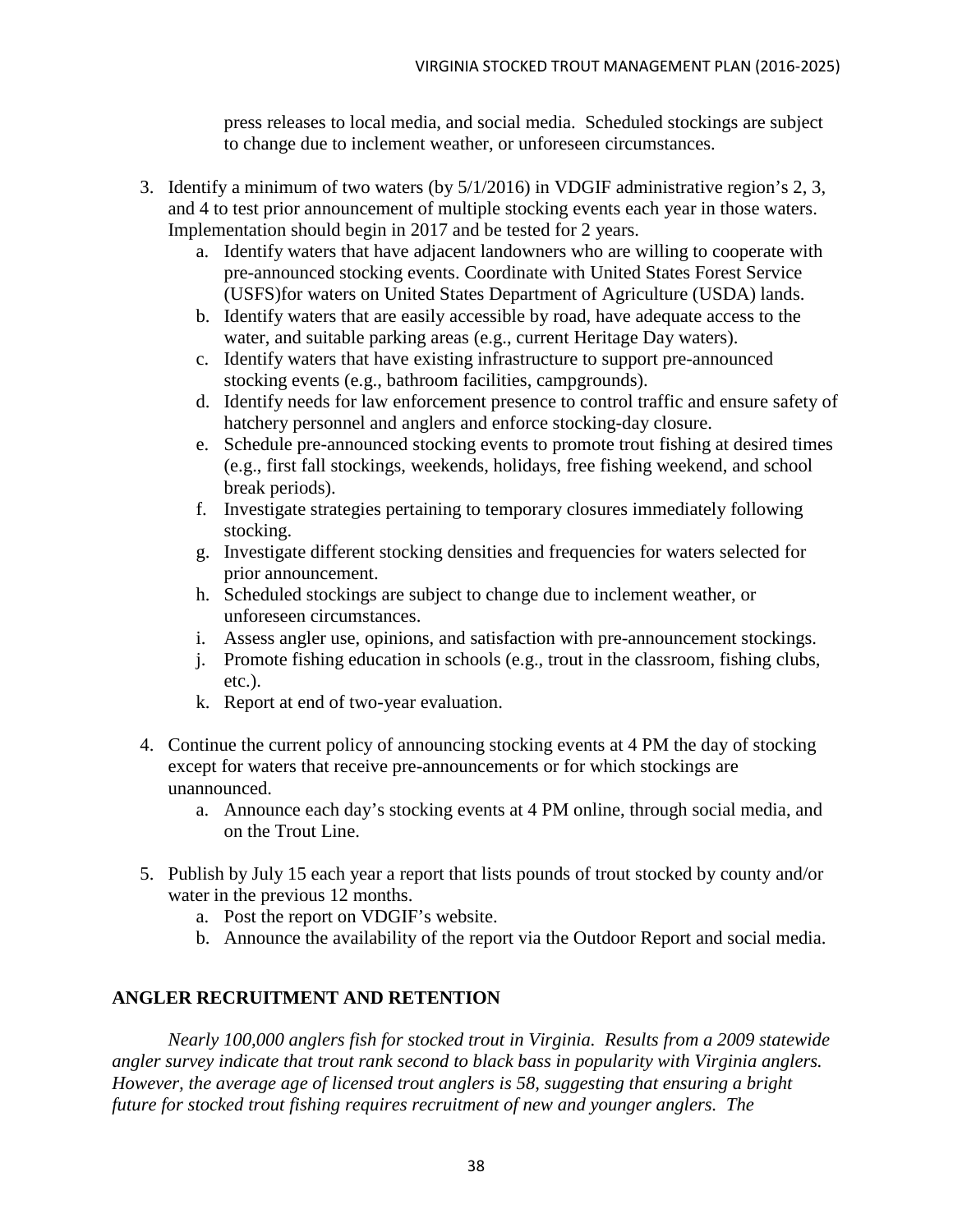*increasingly diverse human population in Virginia presents opportunities to reach out to new angling stakeholders. Additionally, roughly half of all trout license buyers do not purchase a license the following year and thus, retention of current anglers remains a high priority. These convergent demographic trends suggest that participation in fishing for stocked trout in Virginia will decline in the future, unless VDGIF initiates awareness strategies to counteract them.*

### **Value Statement**

The future of the stocked trout program relies on recruiting and retaining anglers. If current trends in participation in trout angling do not change, and the average age of anglers continues to increase, the stocked trout program will decline because trout anglers financially support the program. The stocked trout program benefits local economies and strengthens communities as anglers seek recreational fishing opportunities. Stocked trout fishing increases environmental stewardship, outdoor participation, and preserves the long-standing tradition of fishing for stocked trout. Therefore, VDGIF should evaluate current and proposed policies to promote recruitment and retention of trout anglers, especially youth.

### **Goal Statement**

Inform and educate existing and potential future anglers and promote fishing for stocked trout to recruit younger and more diverse anglers to the sport and to retain those already engaged.

- 1. By July 1, 2021, increase youth (under 16 years of age) participation in the stocked trout program by 10%.
	- a. Evaluate the number of license buyers ages 16-20 and compare with historical data.
	- b. Quantify youth participation at kids' trout fishing events.
	- c. Increase number and distribution of kids' trout fishing events, including urban areas.
	- d. Assess the feasibility of limiting fishing to youth only until noon on select Heritage Day Waters.
	- e. Assess the feasibility of implementing youth-only days on selected waters.
	- f. Assess the feasibility of establishing youth-only stocked trout waters year-round.
	- g. Recommend to the Board of VDGIF inclusion of designated trout waters on free fishing weekend.
	- h. Recommend to the Board of VDGIF the inclusion of a group license for stocked trout.
	- i. Identify selected waters to stock for free fishing weekend in June.
	- j. Schedule pre-announced stocking events to promote trout fishing at desired times (e.g., first fall stockings, holiday weekends, free fishing weekend, and school break periods).
	- k. Develop a competitive grant program that funds (e.g., fishing equipment and trout from private sources) non-VDGIF groups hosting kids' fishing events open to the public.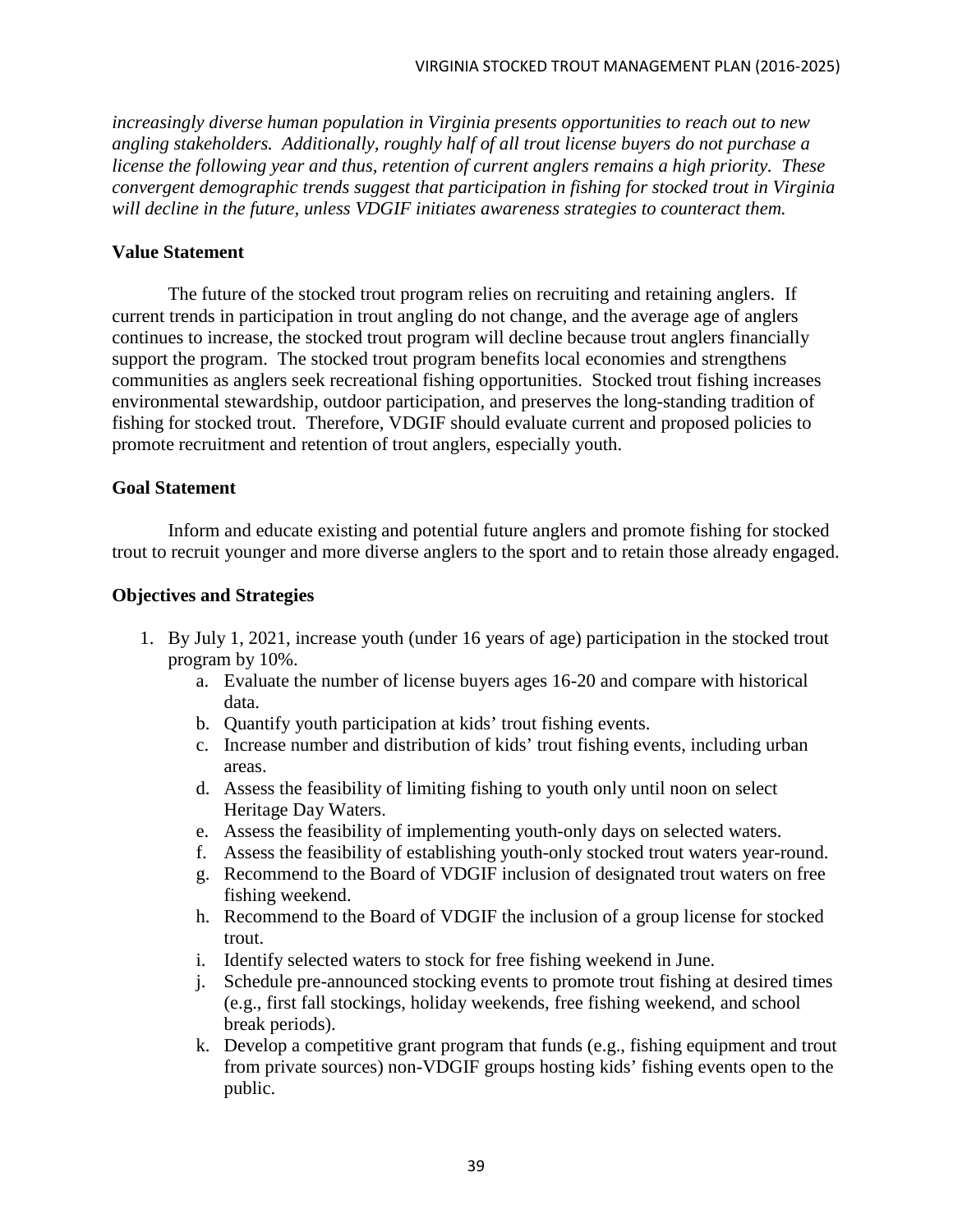- l. Promote fishing education in schools (e.g., trout in the classroom, fishing clubs, etc.).
- 2. By July 1, 2021, increase participation among females and minority populations in the stocked trout program by 10%.
	- a. Track number of females purchasing trout license.
	- b. Assess the potential for including fishing for stocked trout in programs aimed at increasing participation of females and minorities.
	- c. Develop multi-lingual signs, and educational material to target specific ethnic groups.
	- d. Promote stocked trout fishing opportunities among college outdoor activity organizations.
	- e. Promote urban fishing to attract more females and minorities.
- 3. By July 1, 2025, recruit new anglers to the stocked trout program to attain 100,000 troutlicense buyers (including lifetime license) annually.
	- a. Assess angler participation, and motivations, constraints to participation, and management preferences in fishing for stocked trout via a statewide survey every 5 years.
	- b. Assess participation by new anglers using VDGIF survey data.
	- c. Modify the procedure for purchasing trout license online to assess prior license buying behavior.
	- d. Encourage trout license purchases among anglers who seek specialized fishing opportunities by creating special regulation fisheries throughout Virginia.
	- e. Promote stocked trout fishing opportunities among college outdoor activity organizations.
	- f. Assess the feasibility of changing the regulations on delayed-harvest waters to allow harvest sooner (e.g., Memorial Day weekend).
	- g. Increase information available to trout anglers by maintaining an online record of stocking information (e.g., number stocked, pounds stocked, and average size by county and/or water).
	- h. Promote stocked trout fishing through other agencies, local governments, and other organizations.
- 4. Increase participation of non-residents by 10% in the stocked trout by program July 1, 2021.
	- a. Monitor non-resident participation in stocked trout fishing through sales of nonresident license sales.
	- b. Assess participation by non-resident anglers through VDGIF creel surveys.
	- c. Increase information available to trout anglers by maintaining an online record of stocking information (e.g., number stocked, pounds stocked, and average size by county and/or water).
	- d. Conduct a survey of former and current non-resident anglers to assess motivations, constraints, license costs and options, and management preferences.
	- e. Collaborate with Virginia Department of Tourism to promote stocked trout fishing in Virginia to anglers in surrounding states.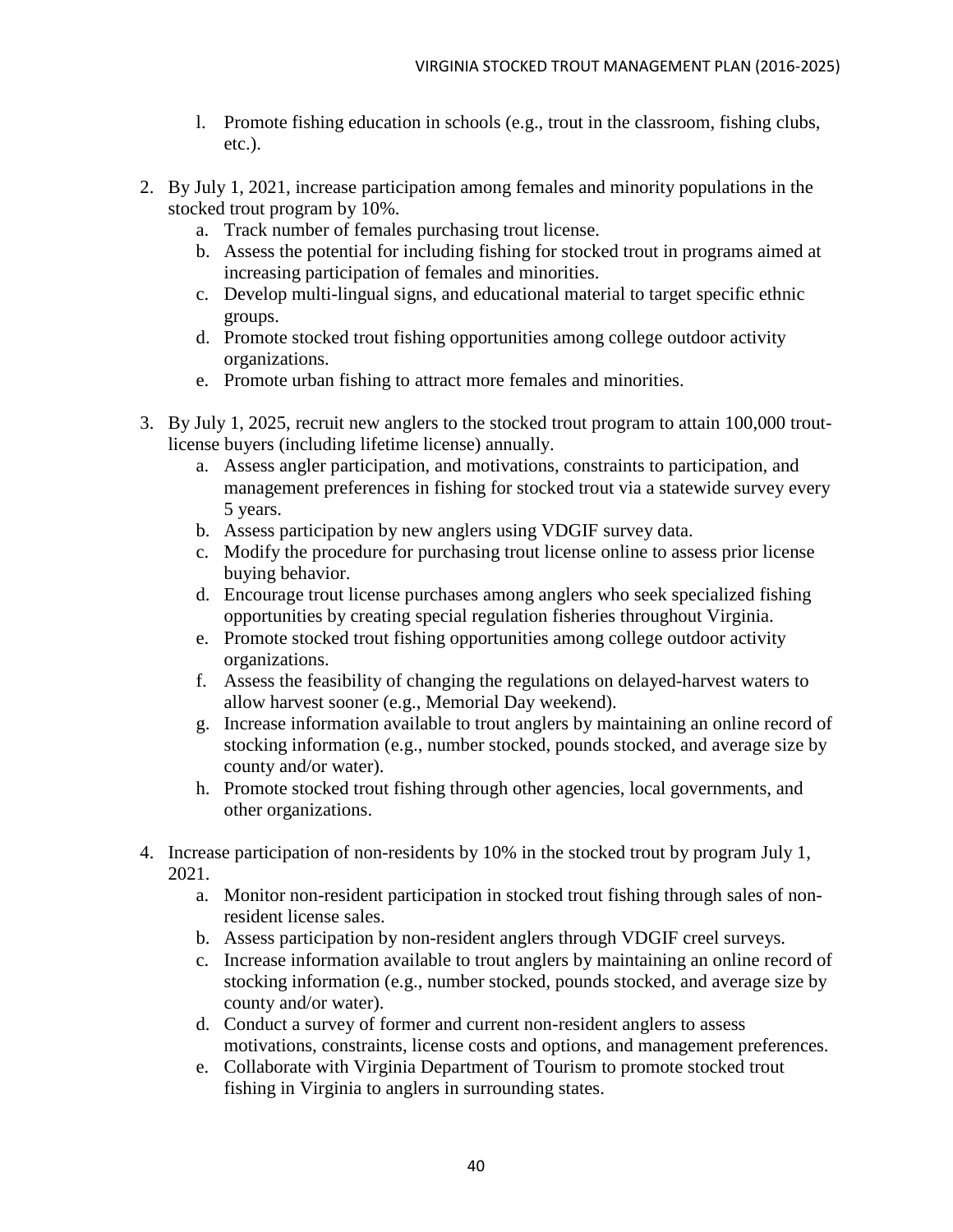- f. Advertise stocked trout fishing in regional media outlets (e.g., regional magazines, websites, TV shows).
- 5. Develop and implement marketing strategies to promote the stocked trout program by July 1, 2018.
	- a. Monitor traffic on social media sites.
	- b. Assess angler participation, and motivations, constraints to participation, and management preferences in fishing for stocked trout via a statewide survey every 5 years.
	- c. Promote trout fishing as an outdoor experience (tie into motivations).
	- d. Promote fishing for stocked trout by posting information and photos on Twitter, Facebook, Instagram and other social media outlets.
	- e. Promote stocked trout fishing through other agencies, local governments, and other organizations.
	- f. Increase information available to trout anglers by maintaining an online record of stocking information (e.g., number stocked, pounds stocked, and average size by county and/or water).
	- g. Identify schools and contact people that can help disseminate information about stocked trout fishing opportunities to students.
	- h. By July 1, 2018, launch an easy-to-use online resource providing details (directions, amenities, etc.) for each stocked trout fishing water.
	- i. Publish 8 articles per year informing the public of stocked trout fishing opportunities (VDGIF website/blog, the Outdoor Report, and VDGIF social media).

## **FUNDING AND ADMINISTRATION**

*The stocked trout program depends upon the revenue generated from the sale of trout licenses and general fishing licenses. None of the funding for the program derives from general state taxes. A trout license and a freshwater fishing license are both required to fish for stocked trout in Virginia. A 2008 survey revealed that 64% of trout license buyers purchased these two licenses to fish solely for stocked trout. The revenue from these "double" license sales is significant. Sales of annual trout licenses have decreased substantially in recent years, while sales of lifetime trout licenses have increased substantially. Since 2001, trout anglers purchased nearly 50,000 lifetime trout licenses, but the decrease in sales of annual licenses resulted in a net decrease in revenue to support hatchery production of catchable-size trout and maintain hatchery facilities. It is not known how many lifetime trout license holders continue to fish for stocked trout.* 

## **Value Statement**

To continue current operations, the stocked trout program must account for costs associated with annual production, support regular facility maintenance and promote improved efficiency in a transparent manner. Currently, license fees cover most of the operating costs of the program. However, the expensive and rising costs associated with producing and transporting stocked trout, including, law enforcement, and public outreach not only limit the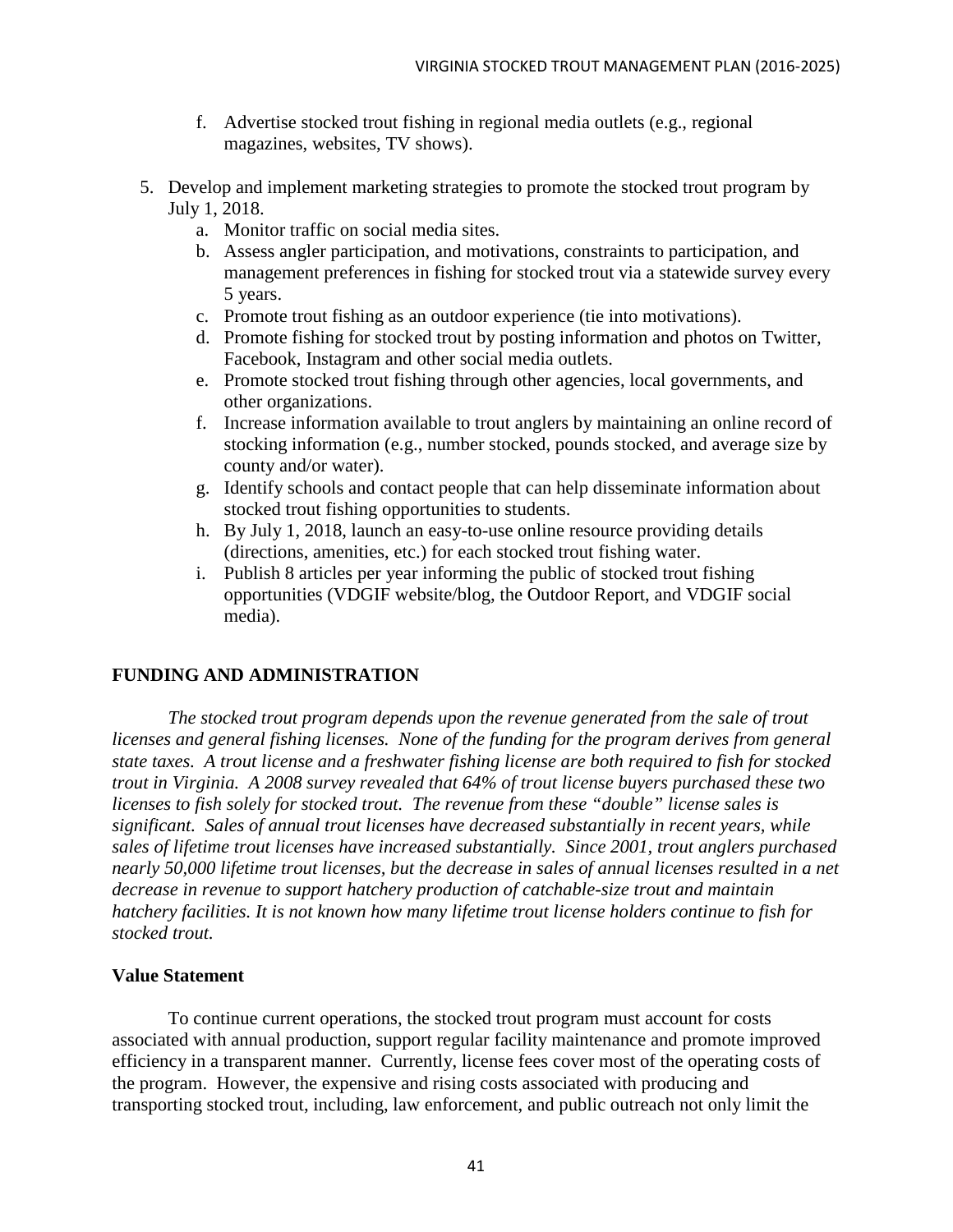scope of the current program but also create future financial challenges. The license fee revenue should cover operating costs of the program while providing anglers with the opportunity to fish for stocked trout.

### **Goal Statement**

Maintain a productive and adequately funded stocked trout program, including investigation of alternative funding and resource mechanisms to meet current and anticipated future demands. Maintain an open and transparent decision-making process regarding management of stocked trout.

- 1. Conduct a financial evaluation of the trout program and develop strategies based on those results by January 1, 2017.
	- a. Conduct a detailed evaluation of license sales and types of licenses to assess effects on VDGIF revenues.
	- b. Identify and evaluate different approaches to increase license sales including approaches of other states, for example multi-year licenses, rollover licenses and automatic renewal or notification.
	- c. Evaluate demographic trends for potential impacts on future license sales.
	- d. Estimate the annual operating cost of the stocked trout program including the cost-per fish.
	- e. Identify annual maintenance costs and future needs for renovations at coldwater hatchery facilities and equipment and develop strategies to address costs and future needs.
	- f. Identify opportunities to establish partnerships with interested parties, both private and public, to achieve objectives of the Stocked Trout Management Plan.
	- g. Improve efficiency of hatchery production through research and development.
- 2. Publish an annual report detailing accomplishments and progress in achieving objectives of the Stocked Trout Management Plan by September 30 each year.
	- a. Compile an annual stocking report detailing quantity and locations (county and/or water) of fish stocked for the period from October of the previous year through May.
	- b. Compile an annual report detailing USFS forest stamp revenue projects on stocked trout waters located on USDA lands.
	- c. In the case of production shortages, a reduction in stocking will be made on a percentage basis statewide.
	- d. Report on progress made relative to specific plan objectives using multiple media outlets (e.g., VDGIF website, Outdoor Report, press releases, social media) to improve public awareness of the program and its progress.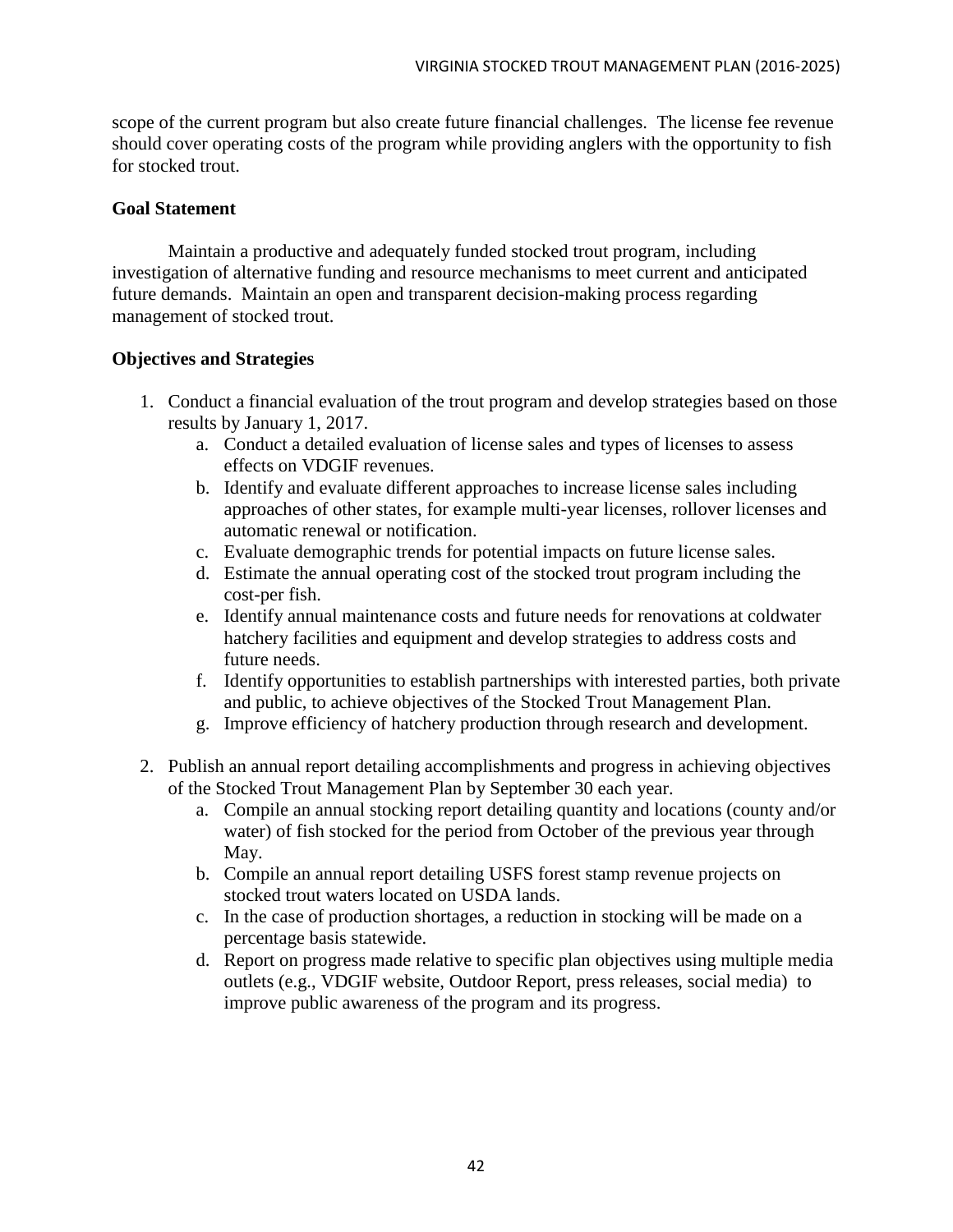### **ECOSYSTEM EFFECTS**

*Catchable stocked trout interact with other fish and aquatic organisms, including native species when introduced into streams or lakes, which may cause concerns about whether those interactions negatively affect the species already present. High angler use associated with some catchable trout stocking sites may harm riparian buffers, and/or increase erosion, littering, and sedimentation.* 

### **Value Statement**

VDGIF should balance the benefits of stocked trout fishing with effects on the ecosystem. Virginia anglers should value wild and native trout in addition to stocked trout and the effects of trout stocking on native aquatic species should be considered. Virginia stocked trout anglers should value the protection of habitat and the conservation of quality trout habitat.

#### **Goal Statement**

Manage trout stocking to optimize recreational opportunities while minimizing adverse impacts on aquatic and surrounding habitats, wild and native trout, and other aquatic species. Manage habitat in stocked trout waters and preserve the aesthetics of the angling experience.

- 1. Develop strategies to minimize the effects of stocking on existing wild and native trout by January 1, 2017.
	- a. Develop and publish the list of waters that contain existing native trout populations.
	- b. Continue to monitor wild trout distribution through the Coldwater Streams Survey.
	- c. No new native trout waters that have a Class I or II coldwater stream classification will be added to the Catchable Stocked Trout Program.
	- d. When waters containing wild or native trout are stocked, VDGIF will consider a variety of strategies to minimize the effects of stocking on wild fish, including not stocking trout, the species of trout being stocked, location and timing of stocking, and the use of sterile fish.
	- e. Continue research and development into fish production, focusing on the production of sterile trout.
- 2. Develop strategies to minimize the effects of stocking trout on existing/resident aquatic organisms in waters currently being stocked and when new waters are being proposed for addition to the stocked trout program by January 1, 2017.
	- a. In an effort to minimize the effects of stocking trout on resident aquatic species, VDGIF will consider a variety of strategies, including not stocking trout, the species of trout being stocked, location and timing of stocking, and the use of sterile trout.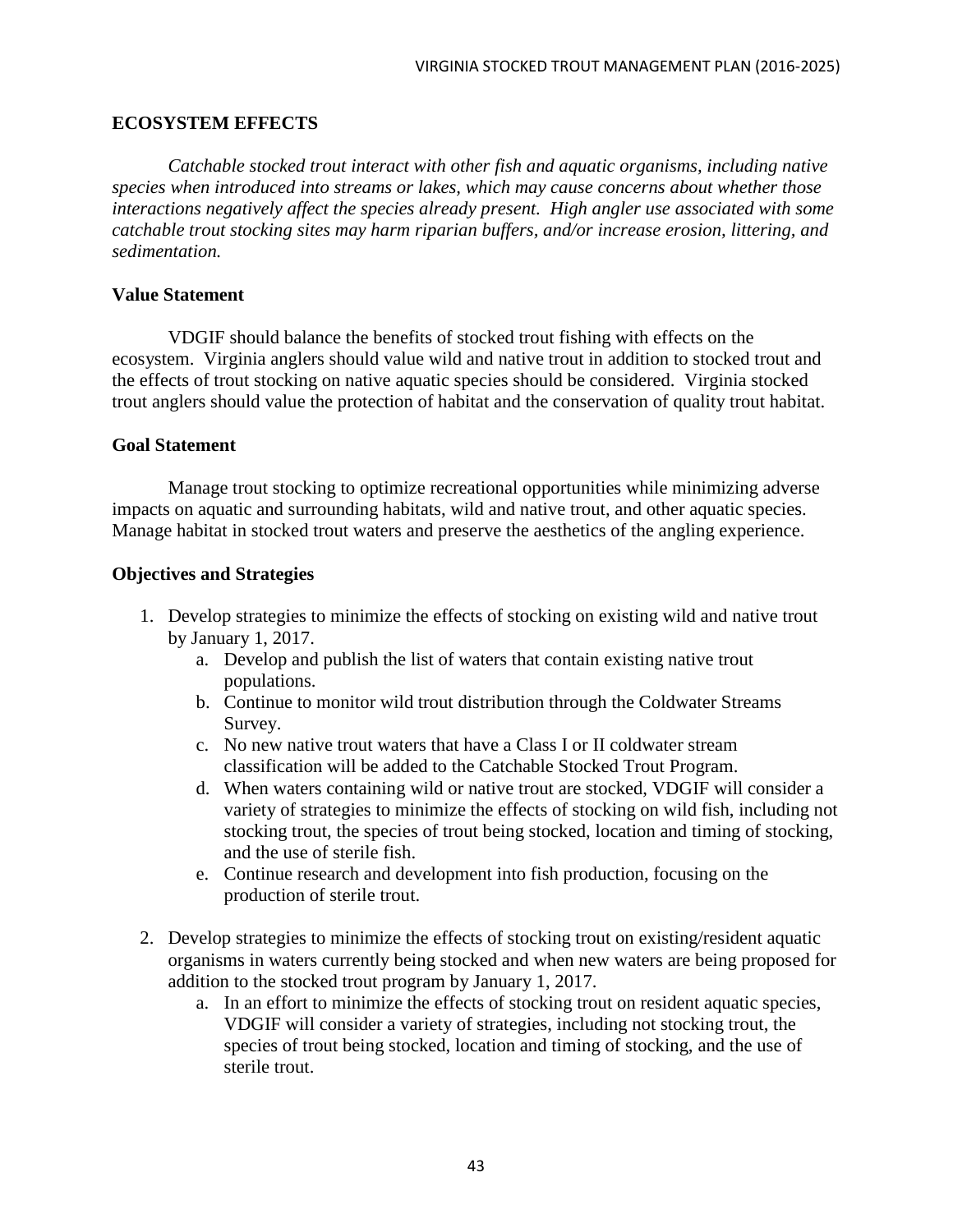- b. When a new water is proposed to be added to the stocked trout program, VDGIF aquatic non-game/diversity biologists (including USFS staff if applicable) will be consulted to determine if stocking hatchery trout poses a threat to any resident aquatic species.
- 3. Develop strategies to minimize the effects of stocking and angler use on sensitive riparian terrestrial species and habitat in waters currently being stocked and when new waters are being proposed for addition to the stocked trout program by January 1, 2017.
	- a. In an effort to minimize the effects of stocking and angler use on resident riparian species or habitat, VDGIF will consider a variety of strategies, including not stocking trout, the species of trout being stocked, and the location and timing of stocking.
	- b. When a new water is proposed to be added to the stocked trout program, VDGIF terrestrial non-game/diversity biologists (including USFS staff if applicable) will be consulted to determine if stocking hatchery trout (angler impacts) poses a threat to any resident riparian species or habitat.
- 4. Develop strategies to address habitat issues in stocked trout waters by January 1, 2021.
	- a. Identify waters most-suited for collaborative management habitat issues.
	- b. Develop a list of potential collaborators for management habitat issues, and establish formal relationships where feasible.
	- c. Collaborate with USFS to best utilize forest stamp revenues.

## **RECREATIONAL OPPORTUNITIES**

*Stocked trout anglers differ in a number of characteristics, such as motivation for fishing, harvest practices, and type of equipment used. Anglers also seek different outcomes from their fishing experiences. Some anglers fish to get away from it all, while other anglers enjoy the social aspect of fishing with others. Some anglers release all or most of the fish they catch, while others look forward to keeping the trout they catch. Some anglers prefer to catch larger fish while others prefer to catch more fish, even if they are smaller. Since the "average angler" does not really exist, a "one-size-fits-all" management strategy satisfies few anglers. Thus, managers face the challenge of providing a wide variety of fishing opportunities to satisfy a diverse group of anglers.* 

*Stocked trout generally create recreational fisheries in locations where natural fisheries do not exist. The demand for stocked trout fishing opportunities exceeds the current ability of VDGIF to supply the fish needed. Numerous streams and lakes in Virginia meet biological criteria to support stocked trout fisheries but are not currently stocked due to hatchery system limitations or concerns about access to the water. In addition, decisions about adding new waters to the stocked trout program must include consideration of labor force and funding to adequately enforce fishing regulations. Virginia's Conservation Police Officers frequently assist in stocking trout and their enforcement of trout fishing regulations is key to successful management of the resource.*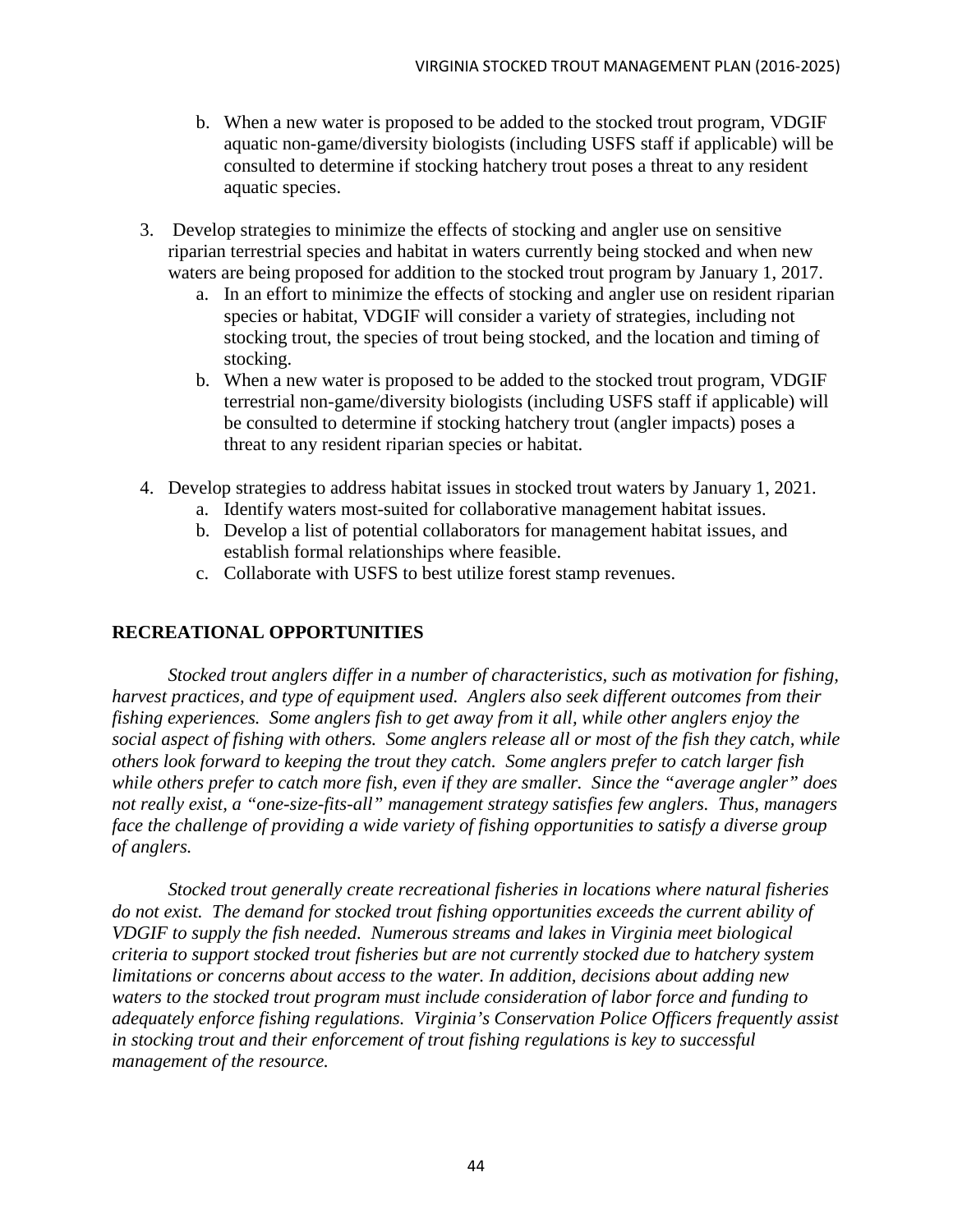### **Value Statement**

The stocked program exists to create or enhance recreational fishing opportunities. These opportunities promote positive interactions with natural settings, relaxation, and social/family experiences. Trout angling provides opportunities to harvest or catch-and-release fish, stimulates local economies and encourages tourism. VDGIF should consider the diverse preferences of anglers, including the balance between the number and size of fish stocked, in developing and selecting management strategies.

### **Goal Statement**

Provide a diversity of stocked trout fishing experiences designed to meet diverse angler preferences and increase participation. Improve access to stocked trout waters for all anglers.

- 1. Expand stocked trout fishing opportunities designed to appeal to a variety of angler preferences including developing trophy trout fisheries, catch-and-release fishing, delayed harvest, urban waters, and youth fishing opportunities by July 1, 2016.
	- a. Develop a list of potential waters suitable for alternative management strategies.
	- b. Identify new management strategies, for example developing trophy trout fisheries.
	- c. Expand existing alternative management programs, such as catch-and-release, delayed harvest, special regulation, urban waters, and youth fishing opportunities.
	- d. Evaluate current hatchery production techniques to meet the demand for new management strategies including size and number of fish, timing, frequency of stocking, and opportunities for reallocation of stocked fish.
- 2. Identify 12 waters statewide to be managed with alternative management strategies (e.g., catch and release, delayed harvest, youth only, etc.) by October 1, 2017. This may include the conversion of current stocked waters to a new designation.
	- a. Establish criteria to prioritize waters for inclusion in the alternative management strategies program (e.g., angler use, proximity to other stocked waters, geographic location, habitat).
	- b. Conduct creel surveys on several waters selected for alternative management strategies to measure angler use and satisfaction.
- 3. Increase angler access to stocked trout waters where appropriate.
	- a. Identify locations that need increased access or where no improvement to existing access is desired by January 1, 2018.
	- b. Collaborate with partners and localities to develop facilities that improve access throughout the life of the plan.
	- c. Provide more ADA-compliant or barrier-free access to stocked trout waters.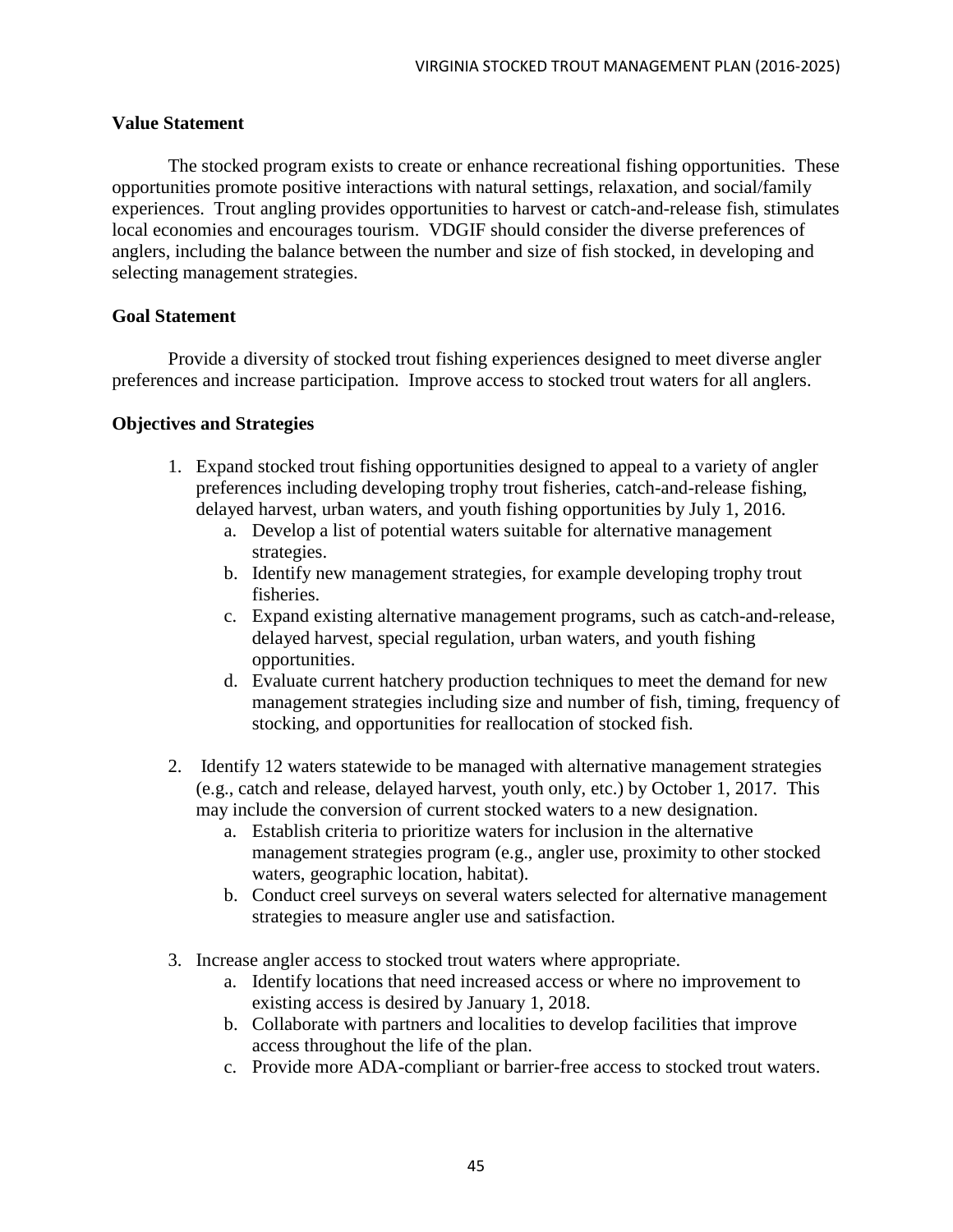| Name                  | Interest/Organization        | County/City                   |
|-----------------------|------------------------------|-------------------------------|
| David Angus           | Angler                       | Amherst                       |
| <b>Stuart Burrill</b> | Angler                       | <b>Big Stone Gap</b>          |
| <b>Nick Collins</b>   | Angler                       | Churchville                   |
| Hugh Elliott          | Angler, retired              | Roanoke                       |
| <b>Jimmy Graves</b>   | <b>Graves Mountain Lodge</b> | Syria                         |
| Cara Kauffman         | Angler                       | <b>Weyers Cave</b>            |
| Dawn Kirk             | U.S. Forest Service          | <b>Natural Bridge Station</b> |
| John Lipetz           | Angler, youth education      | <b>Falls Church</b>           |
| John Rathburn         | Angler, college student      | Lynchburg                     |
| Graham Simmerman      | Angler, Trout Unlimited      | <b>Weyers Cave</b>            |
| Kristin Stone         | Angler                       | Annandale                     |

Appendix A. Stakeholder Advisory Committee members.

Appendix B. VDGIF Stocked Trout Technical Committee members.

| Name                | <b>Agency Position</b>                         |
|---------------------|------------------------------------------------|
| <b>Brian Beers</b>  | Manager, Paint Bank Hatchery                   |
| Jason Hallacher     | Region 4, Assistant District Aquatic Biologist |
| Elmo Herndon        | Region 4, Conservation Police Officer          |
| John Odenkirk       | Region 4, District Aquatic Biologist           |
| <b>Steve Owens</b>  | Region 3, District Aquatic Biologist           |
| George Palmer       | Region 2, District Aquatic Biologist           |
| <b>Steve Reeser</b> | Region 4, District Aquatic Biologist           |
| Tim Tilson          | Assistant Manager, Wytheville Hatchery         |
| Nate Wilke          | <b>Statewide Hatchery Coordinator</b>          |
| Gene Wirt           | Region 3, Conservation Police Officer          |
| Eric Wooding        | Manager, Coursey Springs Fish Cultural Station |
| Bryan Young         | Region 2, Conservation Police Officer          |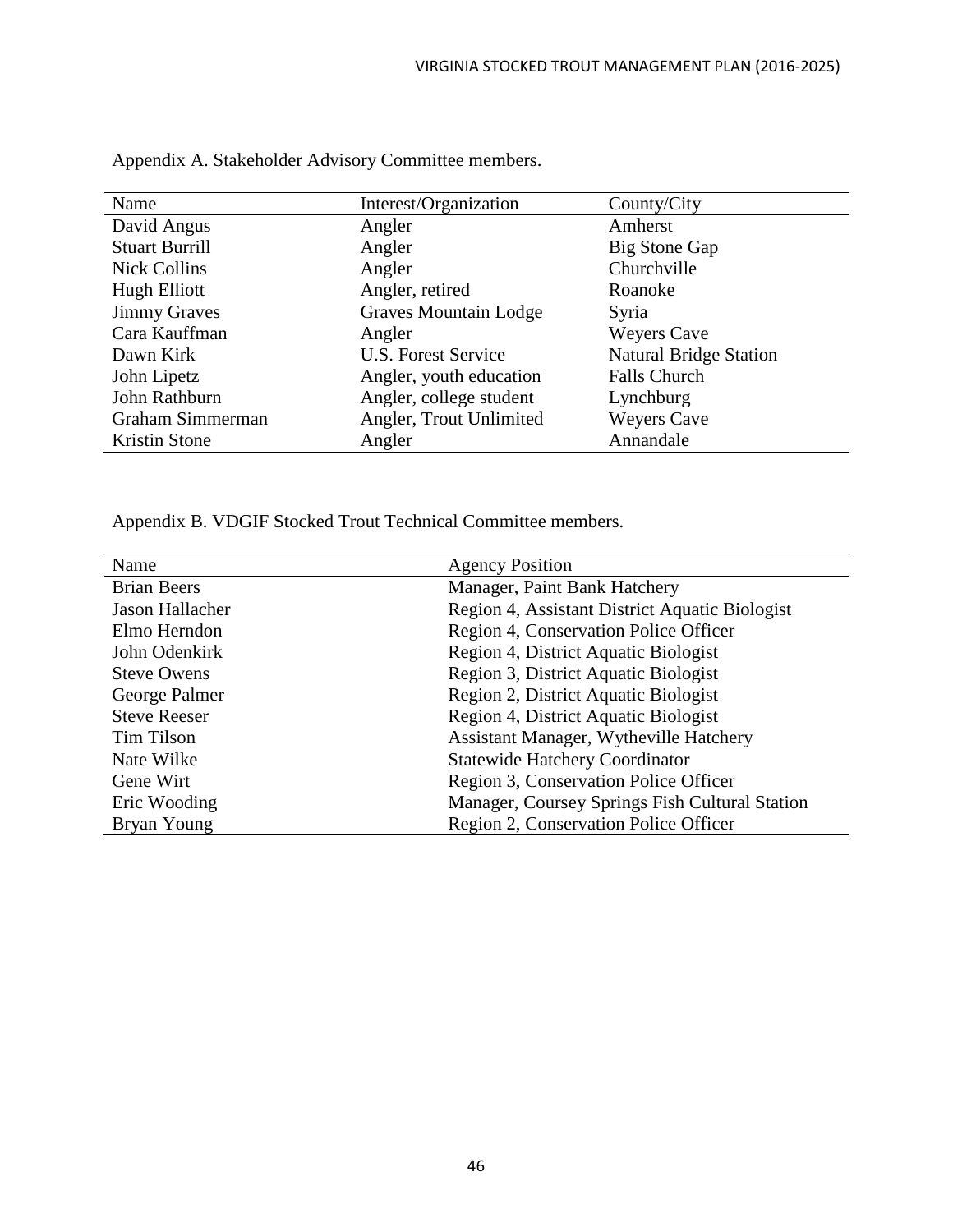| <b>Location</b>  | <b>Comment</b>                                                                                                                                                                                                                                                                                                                                                                                                     | <b>Goal Area</b>         | <b>DGIF Response</b>                                                                                                                                                                                                                                                                                                                                                                                                              | #              |
|------------------|--------------------------------------------------------------------------------------------------------------------------------------------------------------------------------------------------------------------------------------------------------------------------------------------------------------------------------------------------------------------------------------------------------------------|--------------------------|-----------------------------------------------------------------------------------------------------------------------------------------------------------------------------------------------------------------------------------------------------------------------------------------------------------------------------------------------------------------------------------------------------------------------------------|----------------|
| <b>VDGIF</b> web |                                                                                                                                                                                                                                                                                                                                                                                                                    |                          |                                                                                                                                                                                                                                                                                                                                                                                                                                   |                |
| comments         |                                                                                                                                                                                                                                                                                                                                                                                                                    |                          |                                                                                                                                                                                                                                                                                                                                                                                                                                   |                |
| Chesterfield     | If a population of brown or<br>rainbow trout have established<br>itself and turned wild they should<br>not be removed. This was done on<br>the Conway River in an area that<br>the brook trout did not even<br>populate vey well                                                                                                                                                                                   | <b>Ecosystem Effects</b> | The National Park Service's<br>policy is to manage for native<br>species. The NPS actively<br>removes wild non-native<br>trout and sets regulations on<br>park streams. VDGIF is not<br>involved in management of<br>waters within Shenandoah<br>National Park. VDGIF<br>currently has no policy<br>concerning the removal of<br>wild non-native trout from<br>wild Brook Trout waters<br>outside of Shenandoah<br>National Park. | 1              |
| Chesterfield     | We need more stream clean up<br>days with greater visibility so we<br>can win more people over to<br>keeping the streams clean instead<br>of a dumping area. By the way;<br>Dumping on a stream should cost<br>you the total lost of your car/truck,<br>\$1000 fine, and min. year in jail.<br>Lets stop pussy footing around, let<br>people know they will receive<br>extremely stiff consequences for<br>dumping | <b>Ecosystem Effects</b> | VDGIF supports and<br>participates in stream cleanup<br>efforts. VDGIF has no<br>authority to establish<br>penalties for littering or<br>dumping. Your comment will<br>be forwarded to the Law<br>Enforcement Division.                                                                                                                                                                                                           | $\overline{2}$ |

**Appendix C. Summary of public comments**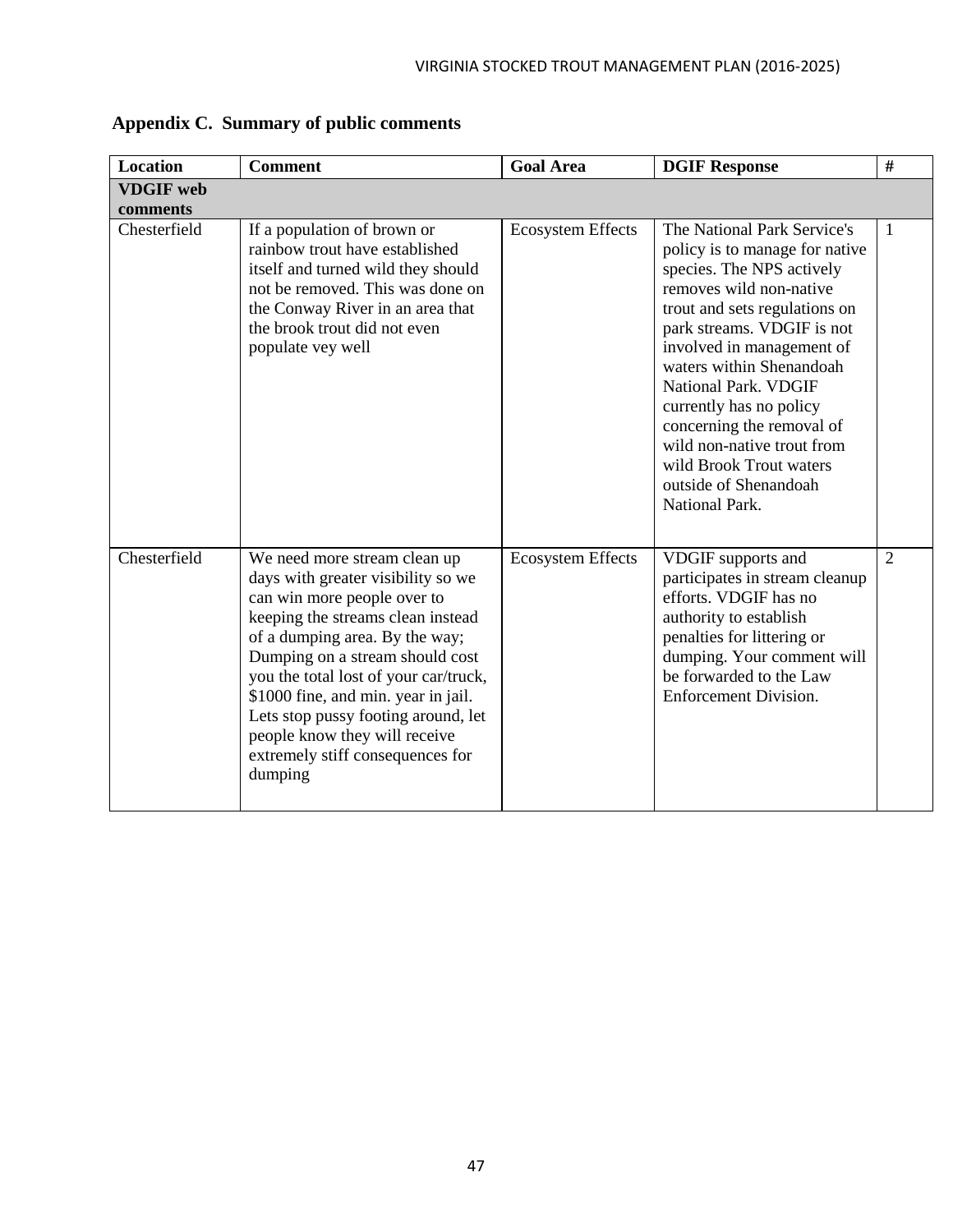| <b>Location</b> | <b>Comment</b>                                                                                                                                                                   | <b>Goal Area</b>              | <b>DGIF Response</b>                                                                                                                                                                                                                                                                                                                                                                                                                                                                                         | $\#$           |
|-----------------|----------------------------------------------------------------------------------------------------------------------------------------------------------------------------------|-------------------------------|--------------------------------------------------------------------------------------------------------------------------------------------------------------------------------------------------------------------------------------------------------------------------------------------------------------------------------------------------------------------------------------------------------------------------------------------------------------------------------------------------------------|----------------|
| Nelson          | support efforts to maintain as much<br>wild fishery as possible, i.e. do not<br>stock any stream capable of<br>supporting a wild trout fishery                                   | <b>Ecosystem Effects</b>      | Consistent with the goal for<br>the issue of ecosystem effects<br>(optimizing recreational<br>opportunities while<br>minimizing adverse impacts),<br>no new Class I or II wild<br>trout waters will be added to<br>the stocked trout program.<br>The use of triploid (sterile)<br>will be investigated when<br>stocking over current wild<br>fisheries. Streams that are<br>currently being stocked to<br>provide additional<br>recreational opportunities<br>will be evaluated on a case-<br>by-case basis. | 3              |
| Nelson          | favor using a greater amount of<br><b>VDGIF</b> revenues for habitat<br>improvement, access to streams,<br>etc,                                                                  | <b>Ecosystem Effects</b>      | Partnerships currently exist<br>for habitat improvement and<br>future opportunities will be<br>explored.                                                                                                                                                                                                                                                                                                                                                                                                     | $\overline{4}$ |
| Fairfax County  | I think the trout license needs to be<br>less money, many cant afford the<br>extra stamp.                                                                                        | Funding and<br>Administration | VDGIF will be evaluating its<br>current licensing structure.                                                                                                                                                                                                                                                                                                                                                                                                                                                 | 5              |
| Franklin County | The sales of trout licences are<br>declining mostly due to costs keep<br>rising. I have considered stopping<br>fishing for this reason and not just<br>trout.                    | Funding and<br>Administration | VDGIF will be evaluating its<br>current licensing structure.                                                                                                                                                                                                                                                                                                                                                                                                                                                 | 6              |
| Henrico         | Require a trout license to fish<br>delayed harvest or special<br>regulation streams. You have to get<br>funding from somewhere and the<br>program supplies many of the<br>trout. | Funding and<br>Administration | Currently a trout license is<br>required to fish delayed<br>harvest and special regulation<br>waters where catchable sized<br>fish are stocked. See<br>Objective 1 under Funding<br>and Administration issue in<br>VSTMP.                                                                                                                                                                                                                                                                                    | 7              |
| Henrico         | As I understand from the plan none<br>of the funding from lifetime trout<br>licenses goes to the program. That<br>is wrong and should be changed                                 | Funding and<br>Administration | Income from lifetime license<br>sales are placed into a<br>separate fund. The<br>accumulated interest from<br>this fund is used to support<br>the stocked trout program.                                                                                                                                                                                                                                                                                                                                     | 8              |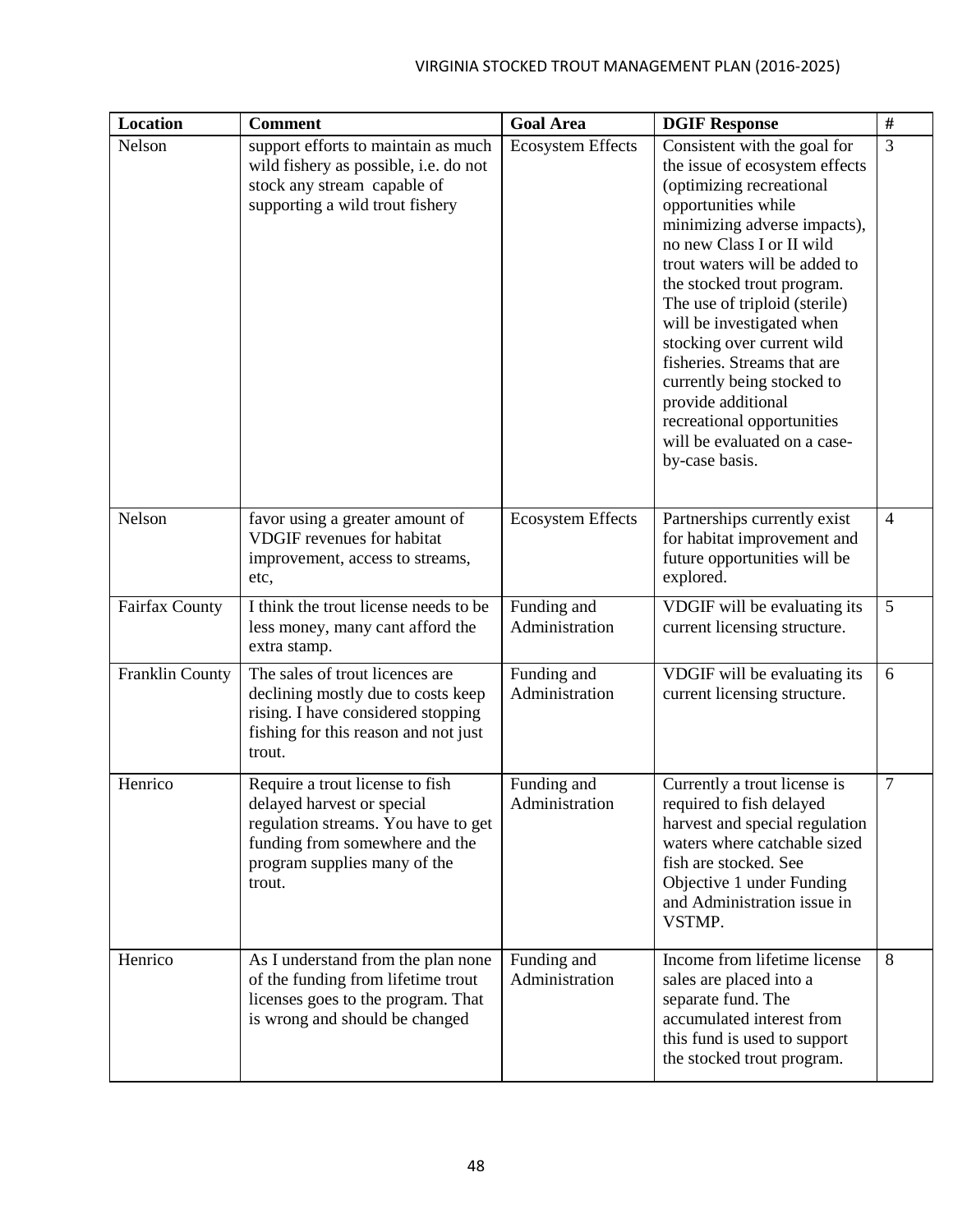| <b>Location</b>       | <b>Comment</b>                                                                                                                                                                                                                                                                                                                                                                                                                                                                                                                                                                                                                                                                                                                                                                                                                           | <b>Goal Area</b>              | <b>DGIF Response</b>                                                                                                                                                                                                                                                                           | $\#$ |
|-----------------------|------------------------------------------------------------------------------------------------------------------------------------------------------------------------------------------------------------------------------------------------------------------------------------------------------------------------------------------------------------------------------------------------------------------------------------------------------------------------------------------------------------------------------------------------------------------------------------------------------------------------------------------------------------------------------------------------------------------------------------------------------------------------------------------------------------------------------------------|-------------------------------|------------------------------------------------------------------------------------------------------------------------------------------------------------------------------------------------------------------------------------------------------------------------------------------------|------|
| Lee                   | the reason trout license has<br>declined is due to the expense after<br>already paying that amount for<br>regular license                                                                                                                                                                                                                                                                                                                                                                                                                                                                                                                                                                                                                                                                                                                | Funding and<br>Administration | VDGIF will be evaluating its<br>current licensing structure.                                                                                                                                                                                                                                   | 9    |
| Nelson                | if the cost of stocking would<br>necessitate increased<br>fees/revenues, reduce the amount<br>of stocking!                                                                                                                                                                                                                                                                                                                                                                                                                                                                                                                                                                                                                                                                                                                               | Funding and<br>Administration | VDGIF will be evaluating its<br>current licensing structure.                                                                                                                                                                                                                                   | 10   |
| Rockingham            | the license are way too expensive<br>for residents                                                                                                                                                                                                                                                                                                                                                                                                                                                                                                                                                                                                                                                                                                                                                                                       | Funding and<br>Administration | VDGIF will be evaluating its<br>current licensing structure.                                                                                                                                                                                                                                   | 11   |
| <b>Bedford County</b> | Speaking for myself I trout fished<br>for many years and loved it. I<br>would go and camp for heratage<br>day and spend a fair amount of<br>money on it. Then the trout<br>stocking got so miserable that I<br>just gave up. It was not worth the<br>time effort or money to catch 2 10<br>inch fish. It was to the point on<br>Jennings creek that they basicly<br>only dumped trout at the bridges! I<br>have seen holes a bridge where you<br>could not see the bottom for all the<br>trout but all so 100 people! The<br>next mile of creek had no fish! I<br>even volunteered to help stock if<br>there was a shortage of man power.<br>But no one wanted to hear .That.<br>So after a few years of that I just<br>gave up. Now I fish private streams<br>at least I catch good fish and they<br>are spread out like they shoud be! | Miscellaneous                 | You can volunteer to help<br>distribute fish through the<br><b>VDGIF Complementary</b><br>Work Force program is being<br>developed to assist with<br>spreading fish. Please visit<br>www.dgif.virginia.gov/volunt<br>eer/#cnf for more<br>information.                                         | 12   |
| <b>Bedford County</b> | The only change that I suggest for<br>the current trout stocking program<br>is to return to the twice per month<br>schedule as was done in the past.                                                                                                                                                                                                                                                                                                                                                                                                                                                                                                                                                                                                                                                                                     | Miscellaneous                 | In the past select stocked<br>trout waters were only<br>stocked twice a month<br>(March - May). The current<br>stocking frequencies were<br>adopted to allow for more<br>flexibility for the hatcheries.<br>This strategy also allows for<br>the hatcheries to stock a<br>higher quality fish. | 13   |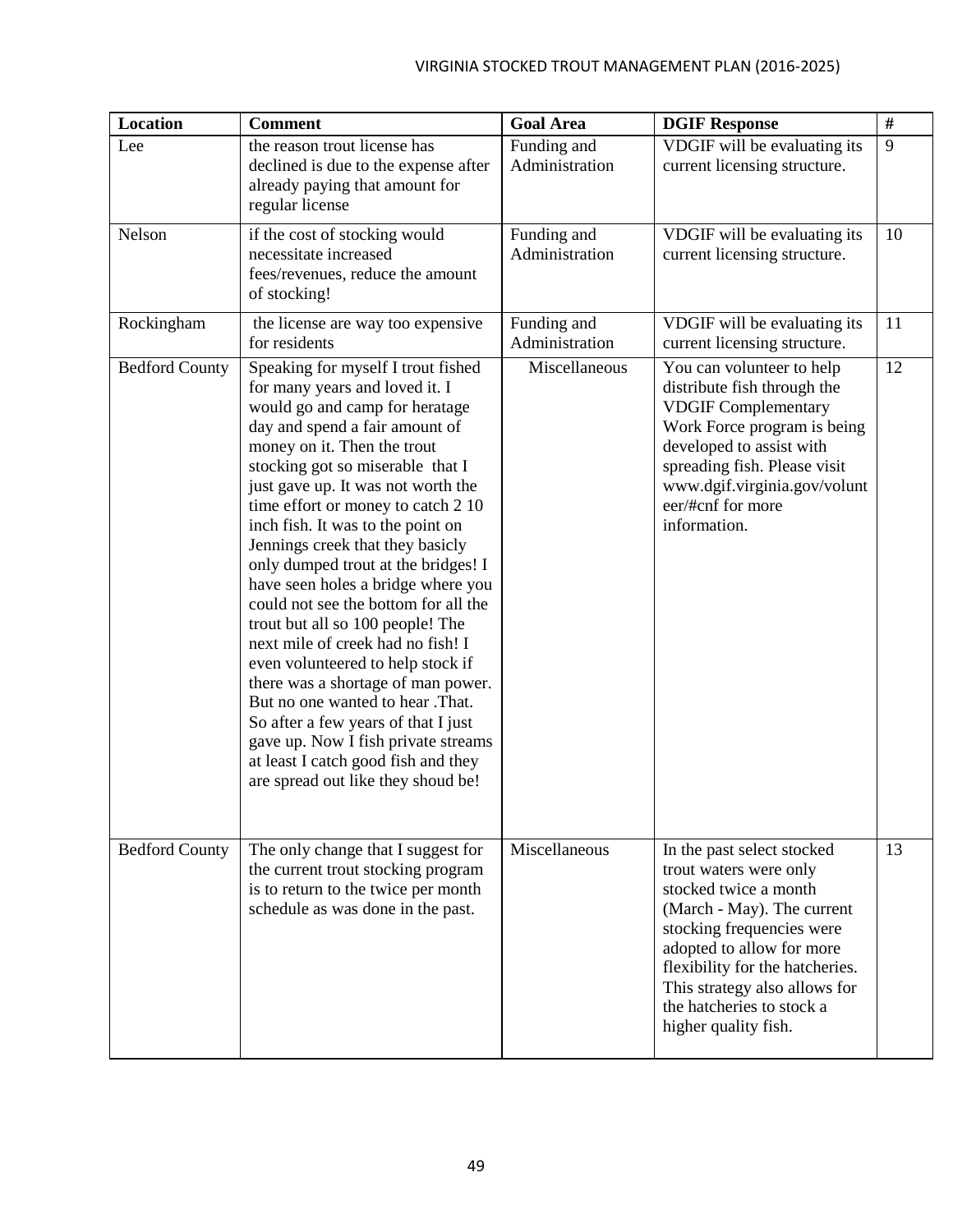| <b>Location</b> | <b>Comment</b>                                                                                                                                                                                                                                                                                                                                                                                                                                                    | <b>Goal Area</b> | <b>DGIF Response</b>                                                                                                                                                                                                                                                         | $\#$ |
|-----------------|-------------------------------------------------------------------------------------------------------------------------------------------------------------------------------------------------------------------------------------------------------------------------------------------------------------------------------------------------------------------------------------------------------------------------------------------------------------------|------------------|------------------------------------------------------------------------------------------------------------------------------------------------------------------------------------------------------------------------------------------------------------------------------|------|
| Campbell        | Better directions to the stocked<br>stream should be on the web site<br>for casual trout fishermen would be<br>able to locate the stream                                                                                                                                                                                                                                                                                                                          | Miscellaneous    | Better online maps are being<br>developed to assist with<br>directing anglers to our<br>stocked trout waters. Please<br>visit http://dgif-<br>virginia.maps.arcgis.com/app<br>s/webappviewer/index.html?i<br>d=441ed456c8664166bb735b<br>1db6024e48 for more<br>information. | 14   |
| Chesterfield    | Stiffer fines for trash, no license,<br>over fishing, or other violations.<br>Each infraction should be at least<br>\$200 dollars and person(s) forfeits<br>their tackle to be sold of                                                                                                                                                                                                                                                                            | Miscellaneous    | VDGIF supports and<br>participates in stream cleanup<br>efforts. VDGIF has no<br>authority to establish<br>penalties for littering or<br>dumping. Your comment will<br>be forwarded to the Law<br><b>Enforcement Division.</b>                                               | 15   |
| Chesterfield    | Youth have to take a hunters<br>course so why not a youth fishing<br>course that includes ethics, laws,<br>and manners on the stream                                                                                                                                                                                                                                                                                                                              | Miscellaneous    | Although not specifically<br>addressed in the VSTMP,<br>VDGIF does have a fishing<br>education program. Please<br>visit<br>http://www.dgif.virginia.gov/<br>education/fishing/ for more<br>information.                                                                      | 16   |
| Chesterfield    | All licenses should be worn so that<br>they ar e visible to the Game<br>Officer or Law enforcement<br>Officer. They can be on a hat, on<br>the back of a vest, hung around<br>your neck, or worn on the front.<br>The number is flash material so it<br>can be easily seen from the<br>Officers car or when walking<br>around. There will be a \$20 dollar<br>fine if the license is not displayed<br>for the Officer to see. Many states<br>, do this why not VA | Miscellaneous    | Thank you for your<br>comment. Your comment<br>will be shared with VDGIF<br>Law Enforcement Division.                                                                                                                                                                        | 17   |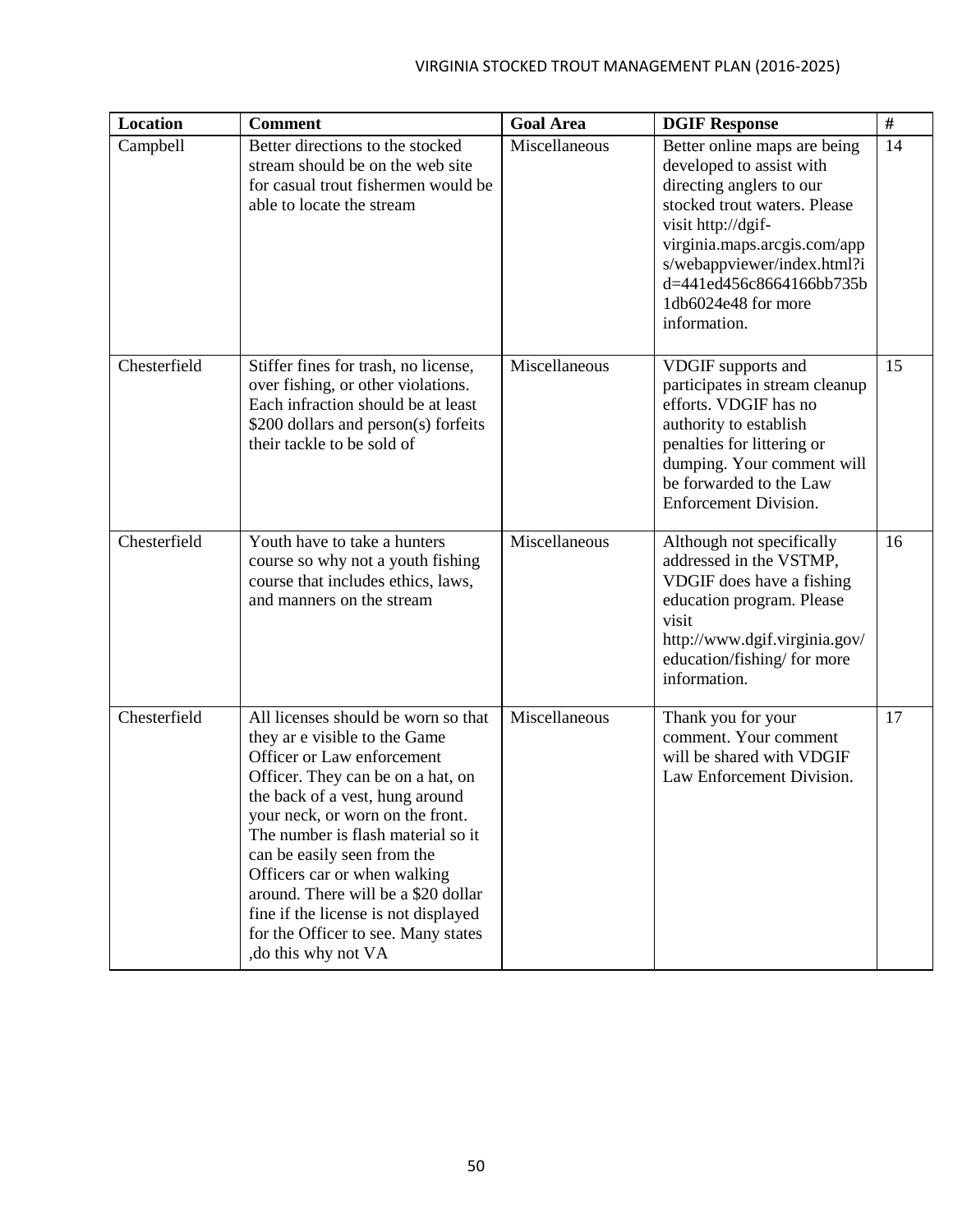| <b>Location</b> | <b>Comment</b>                                                                                                                                                                                                                                                                                                                                                                                                                                                                                                                                                                           | <b>Goal Area</b> | <b>DGIF Response</b>                                                                                                                                                                                               | $\#$ |
|-----------------|------------------------------------------------------------------------------------------------------------------------------------------------------------------------------------------------------------------------------------------------------------------------------------------------------------------------------------------------------------------------------------------------------------------------------------------------------------------------------------------------------------------------------------------------------------------------------------------|------------------|--------------------------------------------------------------------------------------------------------------------------------------------------------------------------------------------------------------------|------|
| Chesterfield    | We should encourage people to fly<br>fish and Tenkara Fly fish more and<br>offer more courses. Also a<br>Macroinvertebrate and water<br>chemistry course would be great to<br>better educate anglers and the<br>Youth.                                                                                                                                                                                                                                                                                                                                                                   | Miscellaneous    | <b>VDGIF</b> welcomes<br>opportunities for partnerships<br>to develop workshops on<br>fishing and aquatic ecology.<br>Please visit<br>http://www.dgif.virginia.gov/<br>education/fishing/ for more<br>information. | 18   |
| Chesterfield    | All wild trout under 12 inches<br>must be released immediately<br>unharmed                                                                                                                                                                                                                                                                                                                                                                                                                                                                                                               | Miscellaneous    | The VSTMP does not address<br>wild trout management.                                                                                                                                                               | 19   |
| Chesterfield    | Only 4 fish a day may be caught in<br>put and take area                                                                                                                                                                                                                                                                                                                                                                                                                                                                                                                                  | Miscellaneous    | Although there are no current<br>plans to change the daily<br>creel limit on put and take<br>waters, that option can be<br>addressed during the biennial<br>regulations review.                                    | 20   |
| Chesterfield    | Only some put and take streams are<br>bait fishing                                                                                                                                                                                                                                                                                                                                                                                                                                                                                                                                       | Miscellaneous    | Currently there are no gear<br>restrictions on all put and<br>take waters.                                                                                                                                         | 21   |
| Chesterfield    | Trible hooks should not be<br>allowed to reduce false hooking or<br>people trying to illegally snaring<br>the fish by stripping the trible hook<br>through the water.                                                                                                                                                                                                                                                                                                                                                                                                                    | Miscellaneous    | When properly used, treble<br>hooks cause no more<br>mortality than other types of<br>hooks. If you see a wildlife<br>violation please call our<br>Wildlife Crime Hotline at 1-<br>800-237-5712.                   | 22   |
| Covington       | Regarding declining trout license<br>sales. I cant comment for many<br>anglers, but I havent bought mine<br>this year because of the change in<br>regulations at Hidden Valley<br>special regulation area. Allowing<br>treble hooks to be used there has<br>decimated the trout population. I<br>used to fish there year round, but<br>there are so few trout in the river<br>now, its a waste of a time to fish<br>there. Even if the trout are released,<br>most dont survive. Local fly<br>fishermen have so few places to<br>fish in this area and this has a big<br>impact on them. | Miscellaneous    | Published research studies<br>have documented no<br>significant difference in<br>hooking mortality of trout<br>caught using either single-<br>hook artificial lures or<br>multiple-hook artificial lures.          | 23   |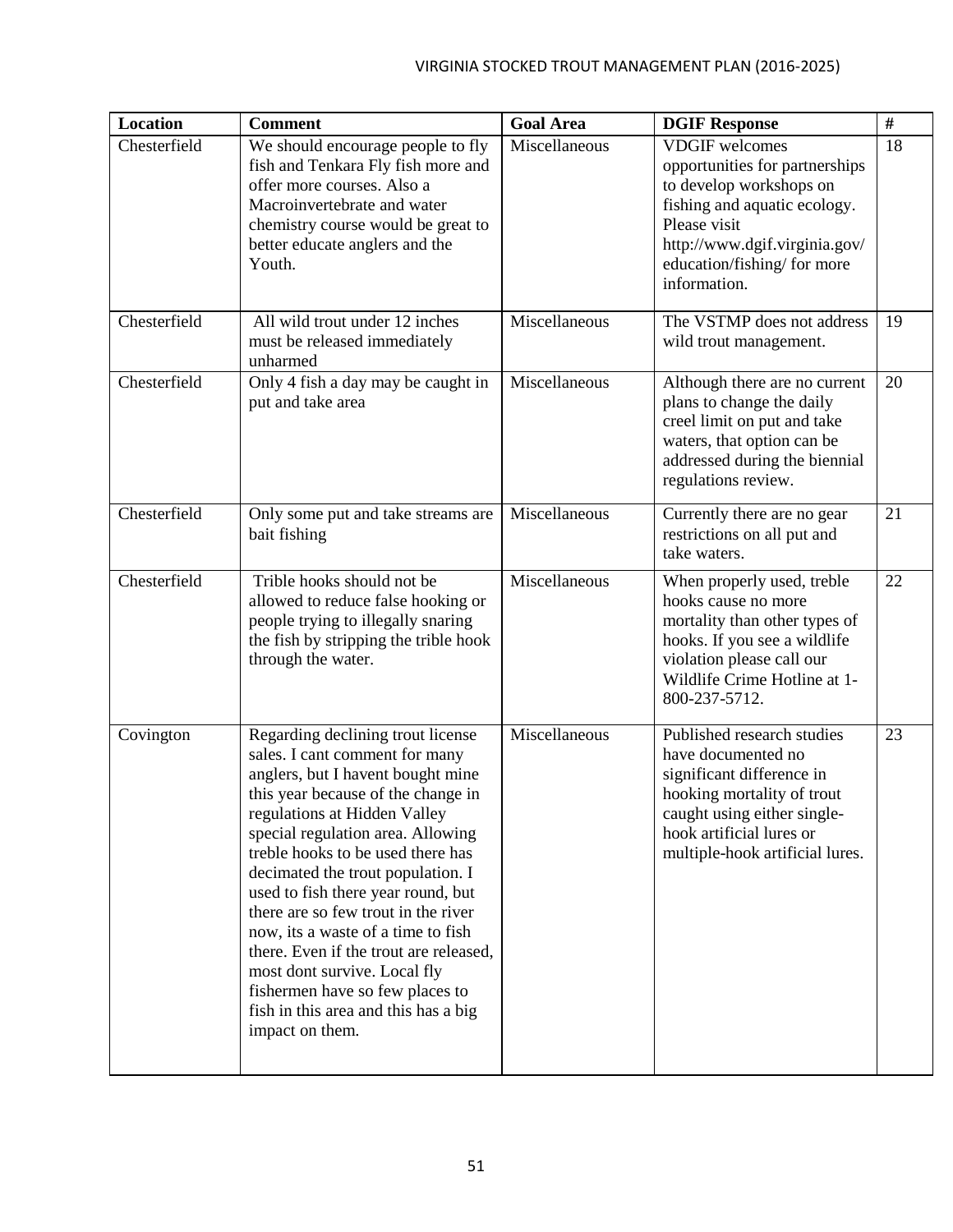| <b>Location</b>        | <b>Comment</b>                                                                                                                                                                                                                                               | <b>Goal Area</b> | <b>DGIF Response</b>                                                                                                                                                                        | $\#$ |
|------------------------|--------------------------------------------------------------------------------------------------------------------------------------------------------------------------------------------------------------------------------------------------------------|------------------|---------------------------------------------------------------------------------------------------------------------------------------------------------------------------------------------|------|
| Culpeper               | I think it would be beneficial to<br>stock some fingerling trout. The<br>trout fishing is relatively good but<br>could improve if fish are stocked<br>that are short and able to reproduce<br>to help build a good population.                               | Miscellaneous    | See Fingerling Stocking<br>Program section in VSTMP.                                                                                                                                        | 24   |
| Fairfax County         | Nova is where the people are.<br>Some of us even buy trout licenses.<br>We are not getting enough. I am<br>not talking about a fair share, we<br>do not have the best trout habitat<br>but what we get from VDGIF is<br>absurd.                              | Miscellaneous    | VDGIF is currently<br>investigating new stocked<br>trout waters and seeking new<br>partnerships in Northern<br>Virginia                                                                     | 25   |
| Fauquier               | I would also like to see more trout<br>fishing places and an expansion of<br>the lake at Thompsons wildlife<br>area to include the upper half<br>above the current lake                                                                                      | Miscellaneous    | There is insufficient stream<br>habitat upstream of Lake<br>Thompson to warrant<br>stocking.                                                                                                | 26   |
| <b>Franklin County</b> | Less people are buying licenses but<br>still fishing without one. The<br>chances of getting caught by a<br>game warden are minimal these<br>days                                                                                                             | Miscellaneous    | <b>Conservation Police Officers</b><br>consistently patrol our<br>stocked trout waters.                                                                                                     | 27   |
| <b>Franklin County</b> | People are following the trucks that<br>stock trout and immediately<br>cleaning out the streams by<br>catching and keeping coolers full at<br>a time                                                                                                         | Miscellaneous    | There is no way to prevent<br>anglers from following the<br>stocking truck. However, if<br>you see a wildlife violation<br>please call our Wildlife<br>Crime Hotline at 1-800-237-<br>5712. | 28   |
| Giles                  | Please consider: all trout caught<br>which are of legal length in stocked<br>streams must be creeled. This will<br>eleminate overfishing by the guys<br>who make it a habit to catch and<br>release as many fish as they can<br>before they leave the stream | Miscellaneous    | Trout can be caught and<br>released multiple times and<br>provide more recreation.                                                                                                          | 29   |
| Grayson                | I also said we should try to talk to<br>land owners to see if we could get<br>some streams opened back up that<br>used to be stocked                                                                                                                         | Miscellaneous    | VDIGF continues to support<br>efforts to open up new<br>stocked trout waters.                                                                                                               | 30   |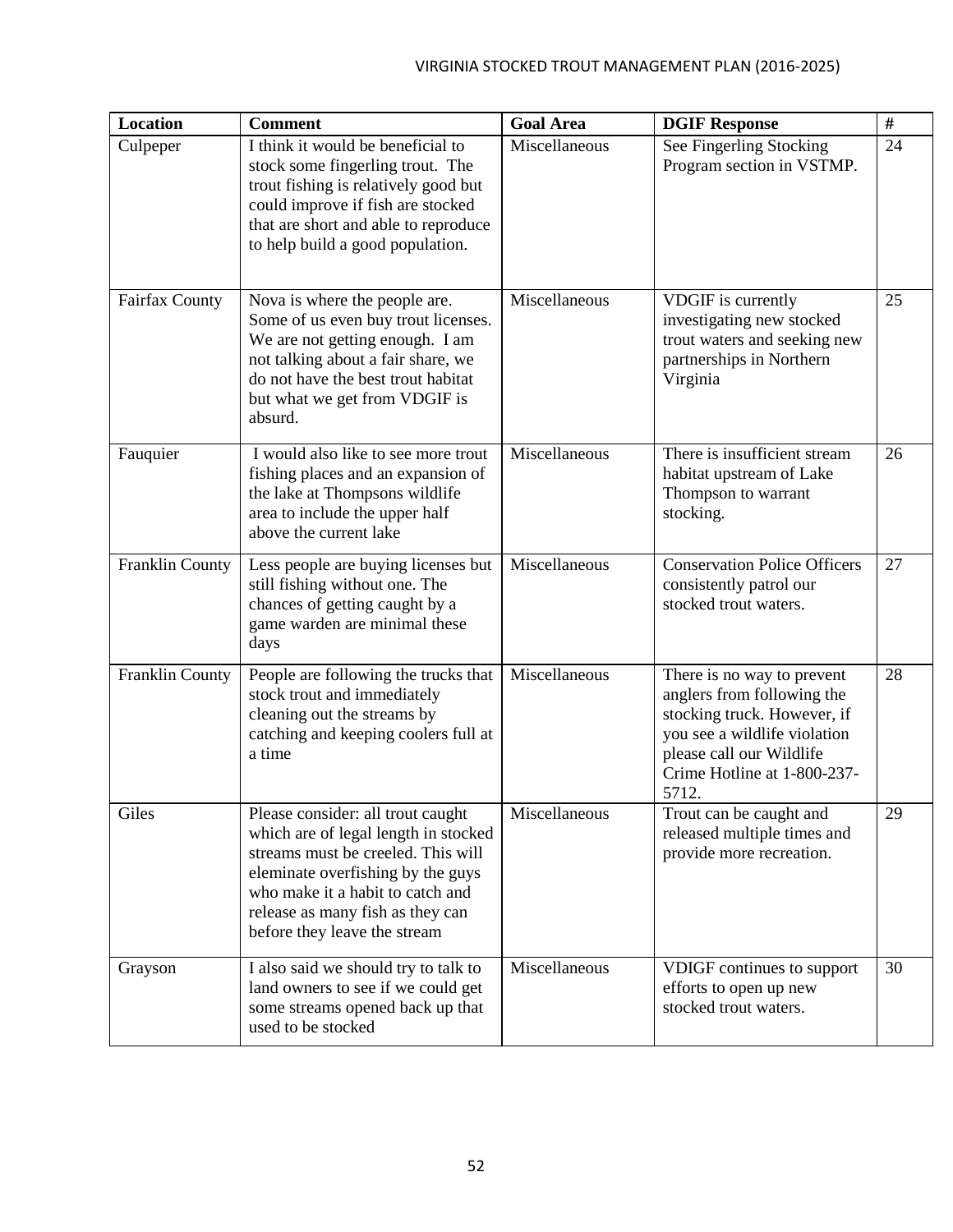| <b>Location</b> | <b>Comment</b>                                                                                                                                                                                                                                                                                                                                                                     | <b>Goal Area</b> | <b>DGIF Response</b>                                                                                                                                                                                                                       | $\#$ |
|-----------------|------------------------------------------------------------------------------------------------------------------------------------------------------------------------------------------------------------------------------------------------------------------------------------------------------------------------------------------------------------------------------------|------------------|--------------------------------------------------------------------------------------------------------------------------------------------------------------------------------------------------------------------------------------------|------|
| Henrico         | The urban program is nice but are<br>you really selling enough trout<br>licenses to fully fund the program.                                                                                                                                                                                                                                                                        | Miscellaneous    | VDGIF is currently<br>evaluating costs and benefits<br>of the entire stocked trout<br>management program.<br>However, the urban program<br>is an integral part of our<br>recruitment and retention<br>objectives outlined in the<br>VSTMP. | 31   |
| Henrico         | Heritage day is a disaster with huge<br>crowds because there are no other<br>streams near.                                                                                                                                                                                                                                                                                         | Miscellaneous    | The opening day experience<br>is desired by some anglers.<br>Gaining landowner<br>permission to add new<br>Heritage Day waters has been<br>challenging. See Objective 3<br>under Stocking<br>Announcements in the<br>VSTMP.                | 32   |
| Henry           | Some counties have several bodies<br>of water that receive 8 stockings.<br>Why only 5 for the upper Smith<br>river?                                                                                                                                                                                                                                                                | Miscellaneous    | Biologists decided that<br>stocking the upper Smith<br>River 8 times would be too<br>strenuous on the resident wild<br>brown trout population.                                                                                             | 33   |
| Henry           | I wish that trout stocking extended<br>into june and july. I go to nc and ky<br>during the summer. Maybe<br>summer stocking would give to<br>tourism.                                                                                                                                                                                                                              | Miscellaneous    | The vast majority of VDGIF<br>stocked trout waters cannot<br>support trout in the summer<br>due to warm water<br>temperatures.                                                                                                             | 34   |
| Henry           | If brown trout in citation sizes were<br>stocked in Smith River it would<br>create more interest as currently<br>brooks and rainbows are stocked<br>and residents are hoping to<br>eventually have a brown trout<br>population that reaches citation<br>sizes. If implemented, there may be<br>a renewed interest in a river that<br>was once considered a Trophy<br>Trout stream. | Miscellaneous    | Trophy trout fisheries are<br>being considered in several<br>places. See Objective 2 under<br>Recreational Opportunities in<br>the VSTMP.                                                                                                  | 35   |
| Out of state    | Can you tell me about the little<br>pond near boo Williams sports<br>complex in Hampton, VA?                                                                                                                                                                                                                                                                                       | Miscellaneous    | <b>Armistead Point Pond was</b><br>added to the Urban Trout<br>Program in 2015. It will be<br>stocked with trout 5 times<br>from November - April.                                                                                         | 36   |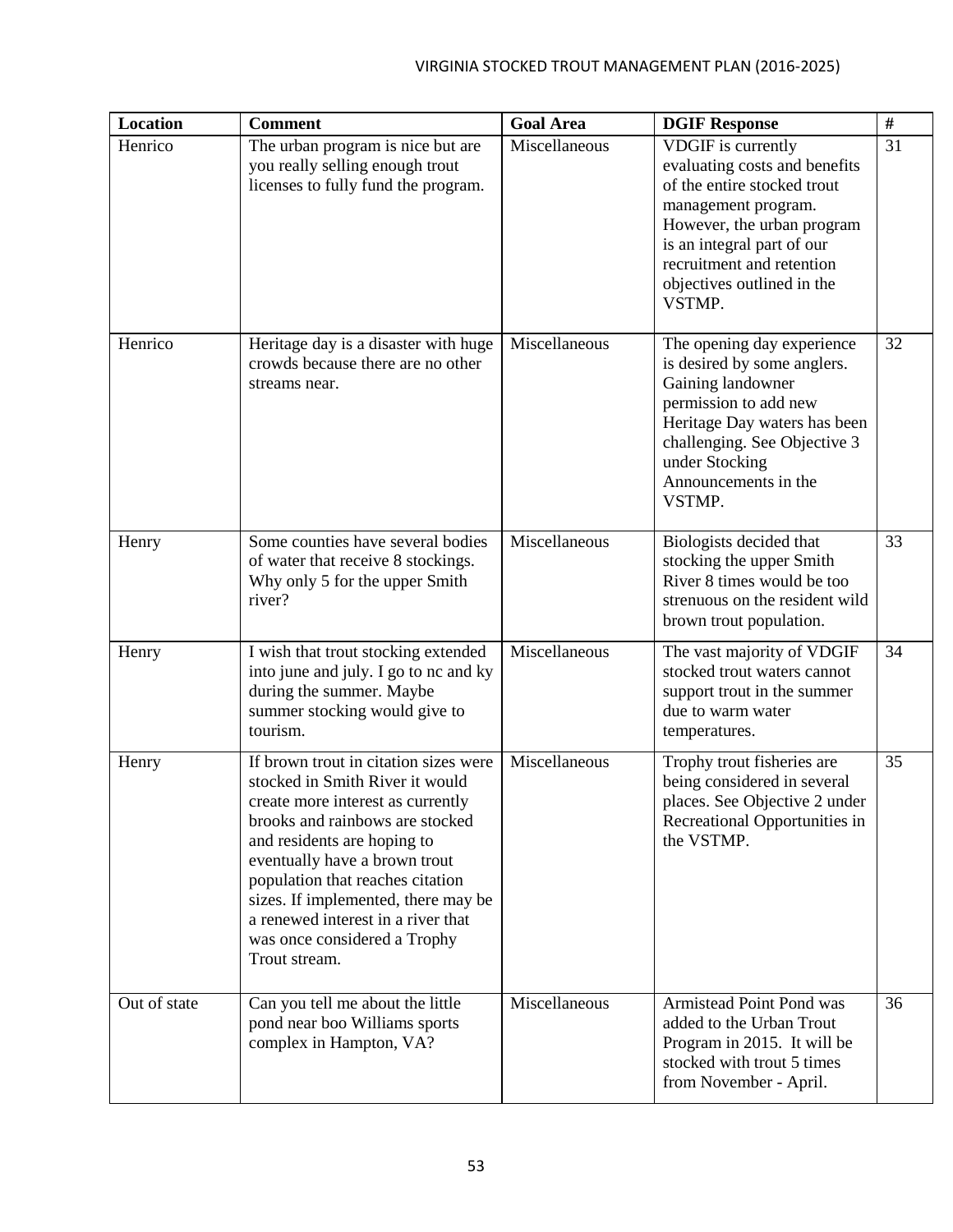| Location          | <b>Comment</b>                                                                                                                                                                                                                                                                                                            | <b>Goal Area</b> | <b>DGIF Response</b>                                                                                                                                                                                                                                                                                                                                                      | $\#$ |
|-------------------|---------------------------------------------------------------------------------------------------------------------------------------------------------------------------------------------------------------------------------------------------------------------------------------------------------------------------|------------------|---------------------------------------------------------------------------------------------------------------------------------------------------------------------------------------------------------------------------------------------------------------------------------------------------------------------------------------------------------------------------|------|
| Out of state      | why ask for public comment? vdgif<br>does what they want regardless of<br>public opinion.<br>just look at the new bear tag fee<br>that passed with an over 2 t0 1 ratio<br>against it.                                                                                                                                    | Miscellaneous    | The values and goals<br>presented in the VSTMP<br>were developed primarily<br>based on stakeholder input.<br>Many of the strategies were<br>adjusted as a result of<br>stakeholder input.                                                                                                                                                                                 | 37   |
| Patrick           | One of the best improvements,<br>other than possibly bigger fish,<br>would be to mark the streams with<br>the yellow signs like they were<br>once marked in the past. (fish<br>below here or above here, etc.).<br>The computer maps dont show<br>enough detail in where to fish                                          | Miscellaneous    | Better online maps are being<br>developed to assist with<br>directing anglers to our<br>stocked trout waters. Please<br>visit http://dgif-<br>virginia.maps.arcgis.com/app<br>s/webappviewer/index.html?i<br>d=441ed456c8664166bb735b<br>1db6024e48 for more<br>information. Our current<br>metal signs are color coded to<br>better inform anglers about<br>regulations. | 38   |
| Roanoke<br>County | Stock late in the day instead of<br>early morning; may have to adjust<br>the announcement accordingly.                                                                                                                                                                                                                    | Miscellaneous    | The opportunity to stock later<br>in the day is being done when<br>possible                                                                                                                                                                                                                                                                                               | 39   |
| Rockbridge        | I would like to see more late week<br>and Saturday stockings. I work<br>during the week and often find that<br>when I go fishing of the evenings<br>the fish are already gone from<br>people who do not work I also<br>would like to see January and<br>February stockings stopped to give<br>the fish more time to grow. | Miscellaneous    | Recent creel surveys indicate<br>that stocked trout waters are<br>not fished out up to a month<br>after stocking (See Figure 12<br>in VSTMP). VDGIF does<br>attempt to stock some waters<br>in the evening where<br>logistically possible.                                                                                                                                | 40   |
| Rockingham        | Stock smaller trout for smaller<br>streams or for feasibilty and cost<br>savings purposes is do away with<br>small streams and double up<br>frequency of stocking larger<br>streams in counties where<br>applicable                                                                                                       | Miscellaneous    | <b>VDGIF</b> has collected<br>valuable creel survey data<br>from 17 stocked trout waters<br>and will use this information<br>to justify any changes to<br>stocking numbers and<br>locations.                                                                                                                                                                              | 41   |
| Rockingham        | The problems I have with the VA<br>trout stocking program is the<br>streams arent stocked often<br>enough, too few fish when they are<br>stocked                                                                                                                                                                          | Miscellaneous    | A recent study found that<br>VDGIF stocks trout at higher<br>densities than levels<br>published for stocked trout in<br>other states.                                                                                                                                                                                                                                     | 42   |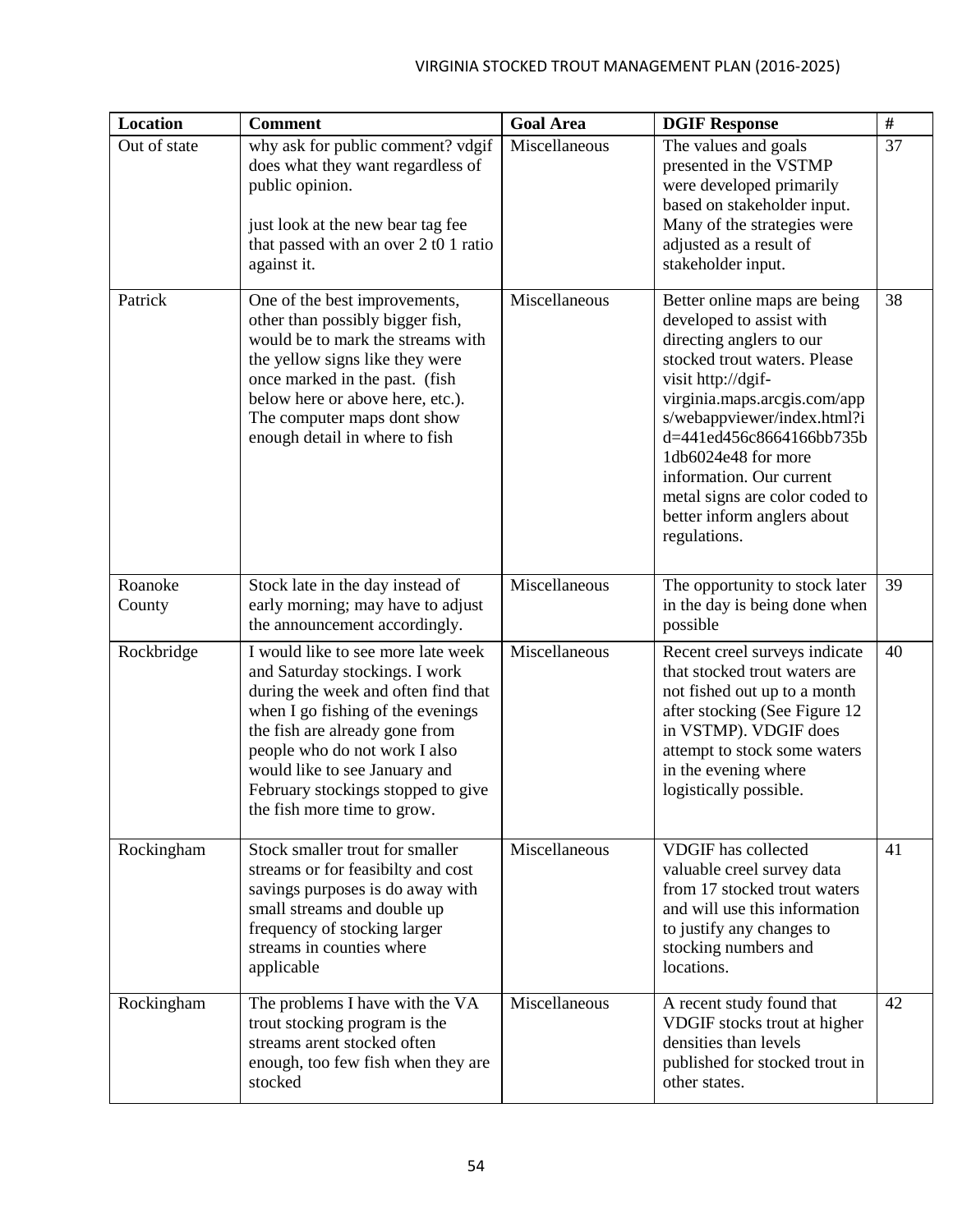| <b>Location</b> | <b>Comment</b>                                                                                                                                                                                              | <b>Goal Area</b>              | <b>DGIF Response</b>                                                                                                                                                                                                                                                                                                                                                                    | #  |
|-----------------|-------------------------------------------------------------------------------------------------------------------------------------------------------------------------------------------------------------|-------------------------------|-----------------------------------------------------------------------------------------------------------------------------------------------------------------------------------------------------------------------------------------------------------------------------------------------------------------------------------------------------------------------------------------|----|
| Suffolk         | Urban waters are a complete waste<br>of money and a strain on an<br>already tightened budget                                                                                                                | Miscellaneous                 | The urban program is an<br>integral part of our<br>recruitment and retention<br>objectives outlined in the<br>VSTMP. VDGIF is currently<br>evaluating costs and benefits<br>of the entire stocked trout<br>management program.                                                                                                                                                          | 43 |
| Virginia Beach  | What species of trout are stocked?<br>Looked all over the website but<br>couldnt find anything.                                                                                                             | Miscellaneous                 | Brook Trout, Brown Trout,<br>and Rainbow Trout                                                                                                                                                                                                                                                                                                                                          | 44 |
| Chesterfield    | We need a lot more catch & release<br>with single hook with it debarded                                                                                                                                     | Recreational<br>Opportunities | Expansion of special<br>regulation fishing<br>opportunities is proposed in<br>the VSTMP. See Objectives<br>1 and 2 under Recreational<br>opportunities.                                                                                                                                                                                                                                 | 45 |
| Covington       | I also would like to see the<br>delayed harvest program expanded<br>to include more streams                                                                                                                 | Recreational<br>Opportunities | Expansion of the delayed<br>harvest program is proposed<br>in the VSTMP. See<br>Objectives 1 and 2 under<br>Recreational opportunities.                                                                                                                                                                                                                                                 | 46 |
| Franklin County | To improve angler satisfaction with<br>trout fishing and management you<br>can stock more trout and bigger<br>trout. Maybe make the stocking<br>longer (maybe start in mid to late<br>September             | Recreational<br>Opportunities | The VDGIF hatchery system<br>is currently at maximum<br>production capacity. In order<br>to meet management<br>objectives, VDGIF can<br>produce more trout of smaller<br>average size, or fewer fish of<br>larger average size. It is not<br>possible with existing<br>facilities to produce more and<br>larger fish. Most waters are<br>still too warm for trout in late<br>September. | 47 |
| Greene          | Hopefully this plan will allow for<br>more evenly distributed delayed<br>harvest and trophy streams. At my<br>age and health condition it is<br>difficult to find a wild fish stream I<br>can access easily | Recreational<br>Opportunities | Expansion of special<br>regulation fishing<br>opportunities is proposed in<br>the VSTMP. See Objectives<br>1 and 2 under Recreational<br>opportunities.                                                                                                                                                                                                                                 | 48 |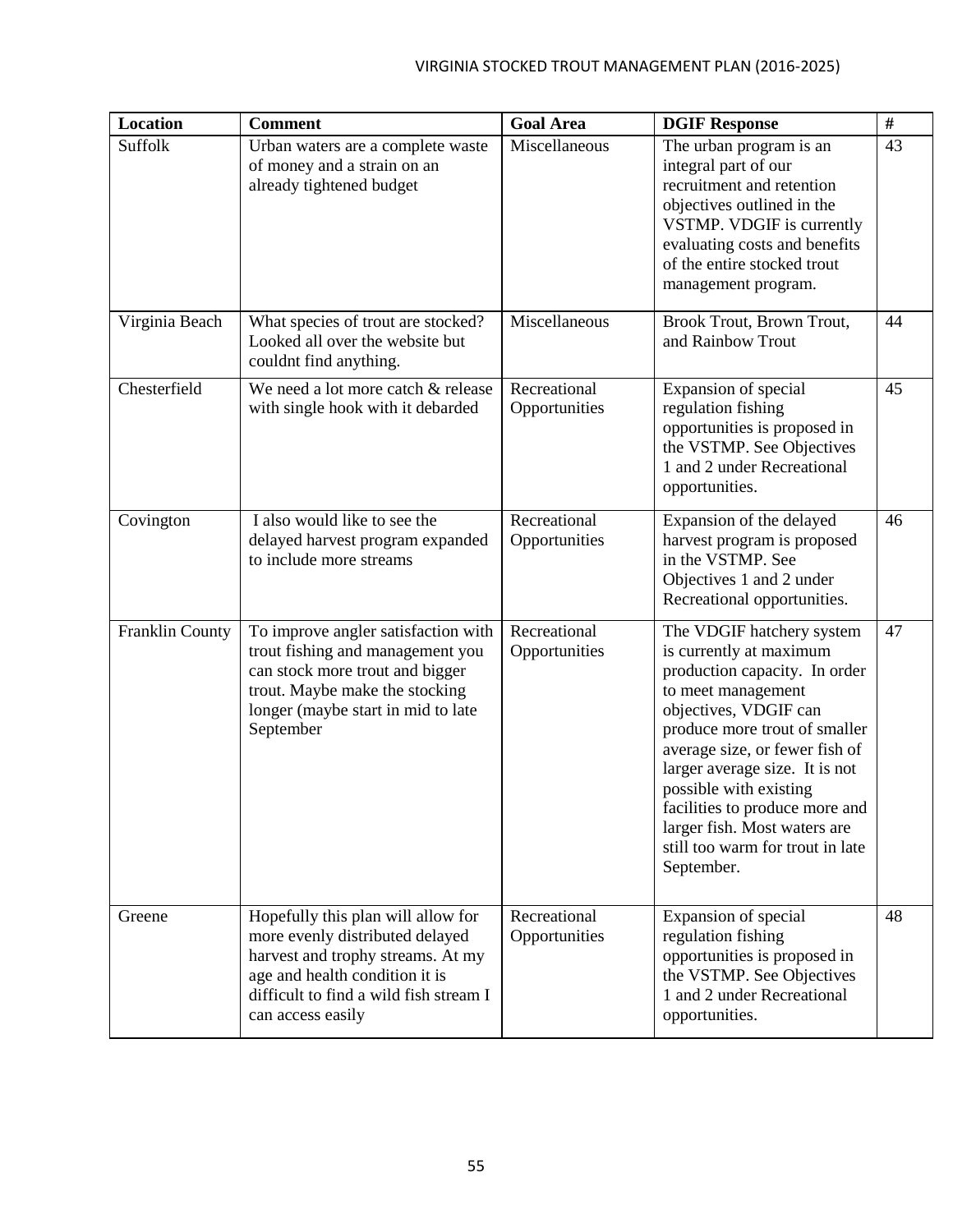| <b>Location</b> | <b>Comment</b>                                                                                                                                                                                                                                                                                                                                                                                                                                                                                                                                            | <b>Goal Area</b>              | <b>DGIF Response</b>                                                                                                                                    | $\#$ |
|-----------------|-----------------------------------------------------------------------------------------------------------------------------------------------------------------------------------------------------------------------------------------------------------------------------------------------------------------------------------------------------------------------------------------------------------------------------------------------------------------------------------------------------------------------------------------------------------|-------------------------------|---------------------------------------------------------------------------------------------------------------------------------------------------------|------|
| Henrico         | You need to get the Jackson River<br>below Gathright Dam back to all<br>fish for fun. This was a great<br>fishery that could return if<br>managed                                                                                                                                                                                                                                                                                                                                                                                                         | Recreational<br>Opportunities | The Jackson River Tailwater<br>currently hosts an exceptional<br>wild Rainbow Trout and<br>Brown Trout fishery.                                         | 49   |
| Henrico         | Make the South River permanent<br>catch and release for trout stocking<br>program                                                                                                                                                                                                                                                                                                                                                                                                                                                                         | Recreational<br>Opportunities | Expansion of special<br>regulation fishing<br>opportunities is proposed in<br>the VSTMP. See Objectives<br>1 and 2 under Recreational<br>opportunities. | 50   |
| Loudoun         | I would love to see all special<br>regulation water managed as catch<br>and release, barbless hook                                                                                                                                                                                                                                                                                                                                                                                                                                                        | Recreational<br>Opportunities | See Objectives 1 and 2 under<br>Recreational opportunities in<br>VSTMP.                                                                                 | 51   |
| Mecklenburg     | Make the South River delayed<br>harvest catch and release year-<br>around and fly fishing only!                                                                                                                                                                                                                                                                                                                                                                                                                                                           | Recreational<br>Opportunities | Expansion of special<br>regulation fishing<br>opportunities is proposed in<br>the VSTMP. See Objectives<br>1 and 2 under Recreational<br>opportunities. | 52   |
| Montgomery      | I would like to see VDGIF develop<br>a trout program not only tailored to<br>those looking to catch fish (i.e.<br>through heavier, more frequent<br>stocking) but also those looking for<br>the trout fishing experience. I<br>recently fished in North Carolina<br>and was very impressed with their<br>trout management. Special rivers<br>were designated for catch and<br>release and/or fly fishing only<br>where anglers could enjoy the trout<br>fishing experience, including:<br>remote, private rivers with native<br>or established trout, etc | Recreational<br>Opportunities | Expansion of special<br>regulation fishing<br>opportunities is proposed in<br>the VSTMP. See Objectives<br>1 and 2 under Recreational<br>opportunities. | 53   |
| Nelson          | <b>VDGIF</b> should substantially<br>increase delayed harvest waters for<br>this reason, also because catch-<br>and-release fishermen put much<br>less stress on the resources and<br>environment.                                                                                                                                                                                                                                                                                                                                                        | Recreational<br>Opportunities | Expansion of the delayed<br>harvest program is proposed<br>in the VSTMP. See<br>Objectives 1 and 2 under<br>Recreational opportunities.                 | 54   |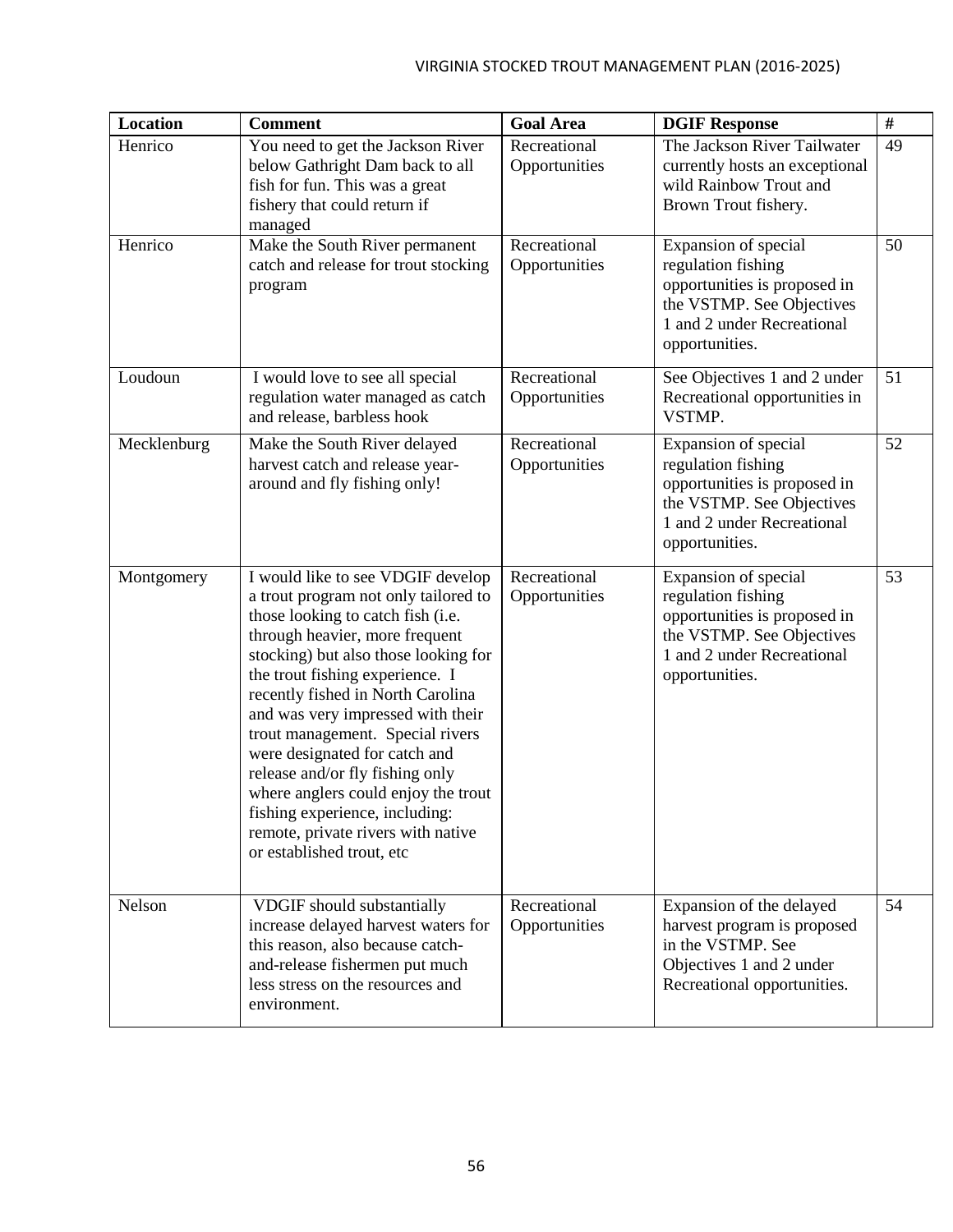| <b>Location</b>    | <b>Comment</b>                                                                                                                                                                                                                                  | <b>Goal Area</b>              | <b>DGIF Response</b>                                                                                                                                                                                      | $\#$ |
|--------------------|-------------------------------------------------------------------------------------------------------------------------------------------------------------------------------------------------------------------------------------------------|-------------------------------|-----------------------------------------------------------------------------------------------------------------------------------------------------------------------------------------------------------|------|
| Nelson             | eliminate delayed harvest areas,<br>and convert to year-round catch<br>and release. most of our delayed<br>harvest streams will hold some fish<br>over, and those that perish will<br>provide nutrients to the watershed                        | Recreational<br>Opportunities | Expansion of special<br>regulation fishing<br>opportunities is proposed in<br>the VSTMP. See Objectives<br>1 and 2 under Recreational<br>opportunities.                                                   | 55   |
| Nelson             | increase number of catch and<br>release waters. our neighboring<br>states have demonstrated that this<br>type of management leads to an<br>increase in trout per mile, and are<br>much sought by fly fishermen                                  | Recreational<br>Opportunities | Expansion of special<br>regulation fishing<br>opportunities is proposed in<br>the VSTMP. See Objectives<br>1 and 2 under Recreational<br>opportunities.                                                   | 56   |
| Richmond<br>County | I think the inclusion of more trophy<br>size trout would draw more people<br>to our trout streams.                                                                                                                                              | Recreational<br>Opportunities | See Objectives 1 and 2 under<br>Recreational opportunities in<br>VSTMP.                                                                                                                                   | 57   |
| Roanoke<br>County  | Overall pleased with the proposed<br>changes to the program but would<br>support taking in more special<br>regulations (single hook artificial<br>lures or fly fishing only) type<br>waters or converting more waters<br>to special regulations | Recreational<br>Opportunities | Expansion of special<br>regulation fishing<br>opportunities is proposed in<br>the VSTMP. See Objectives<br>1 and 2 under Recreational<br>opportunities.                                                   | 58   |
| Rockingham         | on Delayed Harvest waters change<br>hook regulations to artificial lures,<br>single, barbless hook only                                                                                                                                         | Recreational<br>Opportunities | Published research studies<br>have documented no<br>significant difference in<br>hooking mortality of trout<br>caught using either single-<br>hook artificial lures or<br>multiple-hook artificial lures. | 59   |
| Smyth              | I would like to see more places for<br>the older fishermen to access.                                                                                                                                                                           | Recreational<br>Opportunities | By focusing on improving<br>access more opportunities<br>will be created (as specified<br>in Objective 3 of<br>Recreational Opportunities).                                                               | 60   |
| Suffolk            | Please continue to stock fee fishing<br>areas                                                                                                                                                                                                   | Recreational<br>Opportunities | We will. Thanks for your<br>Comment.                                                                                                                                                                      | 61   |
| Warren             | There should be a Handicapped<br>day at all the smaller lakes (ie.<br>Clearbrook in Winchester for<br>example). They can only get to<br>certain places most streams have<br>no HDCP                                                             | Recreational<br>Opportunities | By focusing on improving<br>access more opportunities<br>will be created (as specified<br>in Objective 3 of<br>Recreational Opportunities).                                                               | 62   |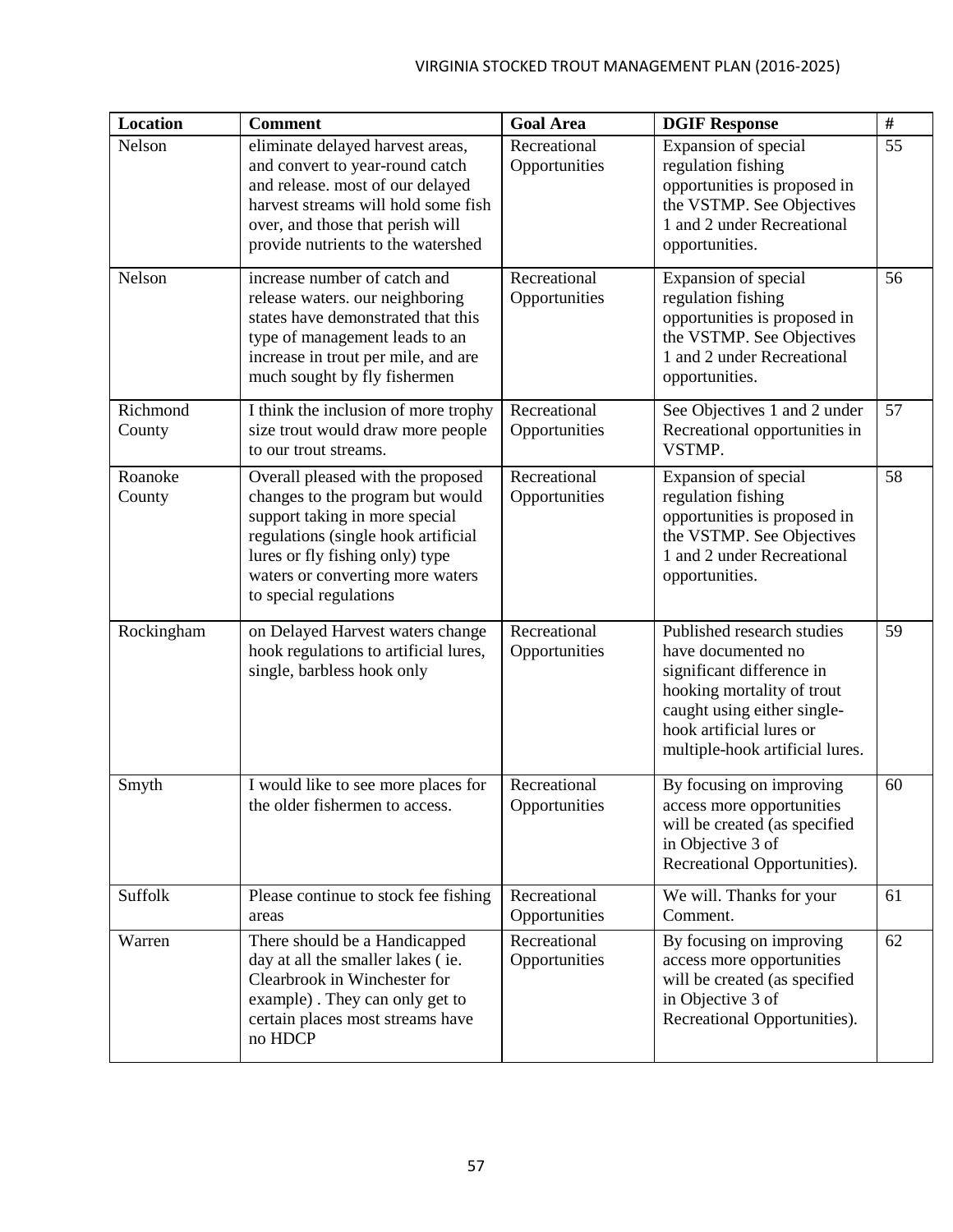| <b>Location</b>   | <b>Comment</b>                                                                                                                                                                                                                                                                                                                                                                     | <b>Goal Area</b>             | <b>DGIF Response</b>                                                                                                                                                                                                                                                                                                                                                | $\#$ |
|-------------------|------------------------------------------------------------------------------------------------------------------------------------------------------------------------------------------------------------------------------------------------------------------------------------------------------------------------------------------------------------------------------------|------------------------------|---------------------------------------------------------------------------------------------------------------------------------------------------------------------------------------------------------------------------------------------------------------------------------------------------------------------------------------------------------------------|------|
| Chesterfield      | We need to get into the classroom<br>and get started early with our youth<br>to instill the importance of<br>stewardship, trout streams, fly<br>fishing, and reporting violators.<br>This way we develop the next<br>generation of ethical sportsmen and<br>sportswomen.                                                                                                           | Recruitment and<br>retention | See Objective 1 under<br>Recruitment and Retention in<br>the VSTMP.                                                                                                                                                                                                                                                                                                 | 63   |
| Fairfax County    | License fees are too high especially<br>for nonresidents. Do we want<br>visitors or not?                                                                                                                                                                                                                                                                                           | Recruitment and<br>retention | VDGIF is currently<br>evaluating the entire license<br>structure including non-<br>resident licenses.                                                                                                                                                                                                                                                               | 64   |
| Henrico           | The youth days are nice but it<br>takes trout away from those who<br>pay for the program and eliminates<br>one stocking. This past year on<br>Hawksbill Creek in Page County<br>you had Heritage day and youth<br>day back to back Saturdays and<br>then no stocking for over a month.<br>On the youth day there are more<br>adults fishing than youth during the<br>youth closure | Recruitment and<br>retention | Youth days are important for<br>the future of the program<br>because they introduce youth<br>to trout fishing. Dates for<br>youth events are scheduled<br>by sponsors but VDGIF can<br>work with sponsors on future<br>events. If you see a wildlife<br>violation like adults fishing<br>on youth day please call our<br>Wildlife Crime Hotline 1-<br>800-237-5712. | 65   |
| Roanoke<br>County | There needs to be more stockings<br>set up so parents can take their kids<br>fishing on Saturday mornings and<br>know their kids have a really good<br>chance of catching fish. Maybe<br>have announced stockings on<br>Friday evenings                                                                                                                                            | Recruitment and<br>retention | See Objective 1j under<br><b>Recruitment and Retention</b><br>and Objectives 2 and 3 under<br>Stocking Announcements in<br>the VSTMP.                                                                                                                                                                                                                               | 66   |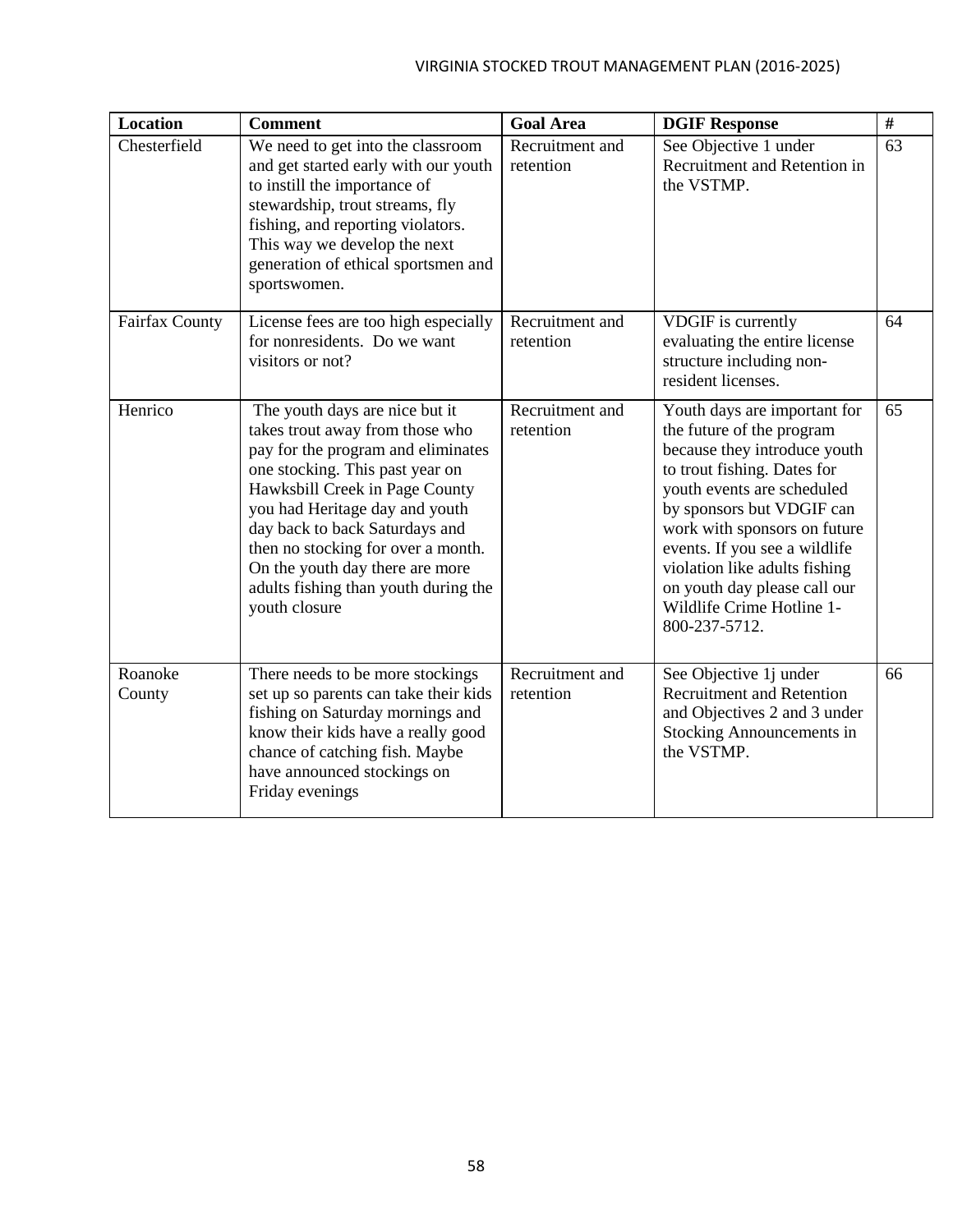| <b>Location</b> | <b>Comment</b>                                                                                                                                                                                                                                                                                                                                                                                                                                                                                                                                  | <b>Goal Area</b>             | <b>DGIF Response</b>                                                                                                                                                                                                                                                                                                                                                                                                                                        | $\#$ |
|-----------------|-------------------------------------------------------------------------------------------------------------------------------------------------------------------------------------------------------------------------------------------------------------------------------------------------------------------------------------------------------------------------------------------------------------------------------------------------------------------------------------------------------------------------------------------------|------------------------------|-------------------------------------------------------------------------------------------------------------------------------------------------------------------------------------------------------------------------------------------------------------------------------------------------------------------------------------------------------------------------------------------------------------------------------------------------------------|------|
| Stafford        | GOOD AFTERNOON, I WOULD<br><b>LIKE TO FIRST</b><br>CONGRAULATE THE (VDGIF)<br>in its efforts to bring fishing to the<br>YOUTHS OF TODAY.I AM<br><b>AFFILATED WITH A NON</b><br>PROFIT ORGANIZATION THAT<br>ARE SEEKING TO EDUCATE<br>AT RISK CHILDREN.MOSTLY<br>THRU FISHING AND<br><b>BOATING, TO KEEP THEM</b><br>AWAY FROM SOCIAL MEDIA<br>AND VIOLENT VIDEO<br><b>GAMES.I WOULD LIKE TO</b><br><b>GET MORE INFO FROM YOU</b><br>SO WE CAN GET OUR CENTER<br><b>INVOLVED ON A</b><br><b>VOLUNTARY MISSION TO</b><br>GET THESE KIDS INVOLVED. | Recruitment and<br>retention | VDGIF would be happy to<br>support and partner with your<br>program.                                                                                                                                                                                                                                                                                                                                                                                        | 67   |
| Allegheny       | Virginia's streams are not stocked<br>frequently enough to satisfy me. I<br>work full time, and by the time I<br>get to fish (on off days), most of<br>the fish are gone. People following<br>stocking trucks are a terrible<br>problem. This could be addressed<br>by stocking at night, or at least late<br>in the afternoon.                                                                                                                                                                                                                 | Stocking<br>Announcements    | Recent creel surveys indicate<br>that angler catch rates remain<br>high 30 days after stocking<br>(See Figure 12 in VSTMP).<br>VDGIF does attempt to stock<br>some waters in the evening<br>where logistically possible.                                                                                                                                                                                                                                    | 68   |
| Appomattox      | Ever since the State took away<br>Opening Day for Trout Season,<br>trout fishing been on the decline. It<br>has only gotten worse since that<br>was done. It took away all the<br>hoop-la that goes with opening day                                                                                                                                                                                                                                                                                                                            | Stocking<br>Announcements    | Past surveys indicate support<br>for a year-round season.<br>Greater hatchery efficiency in<br>a year-round season. Year-<br>round season allows for<br>stocking at other optimal<br>times. Landowner preference<br>for a year-round season.<br>Recent surveys indicate that<br>the majority of stocked trout<br>anglers would not support<br>bringing back an opening<br>day. However, see Objectives<br>2 and 3 under Stocking<br>Announcements in VSTMP. | 69   |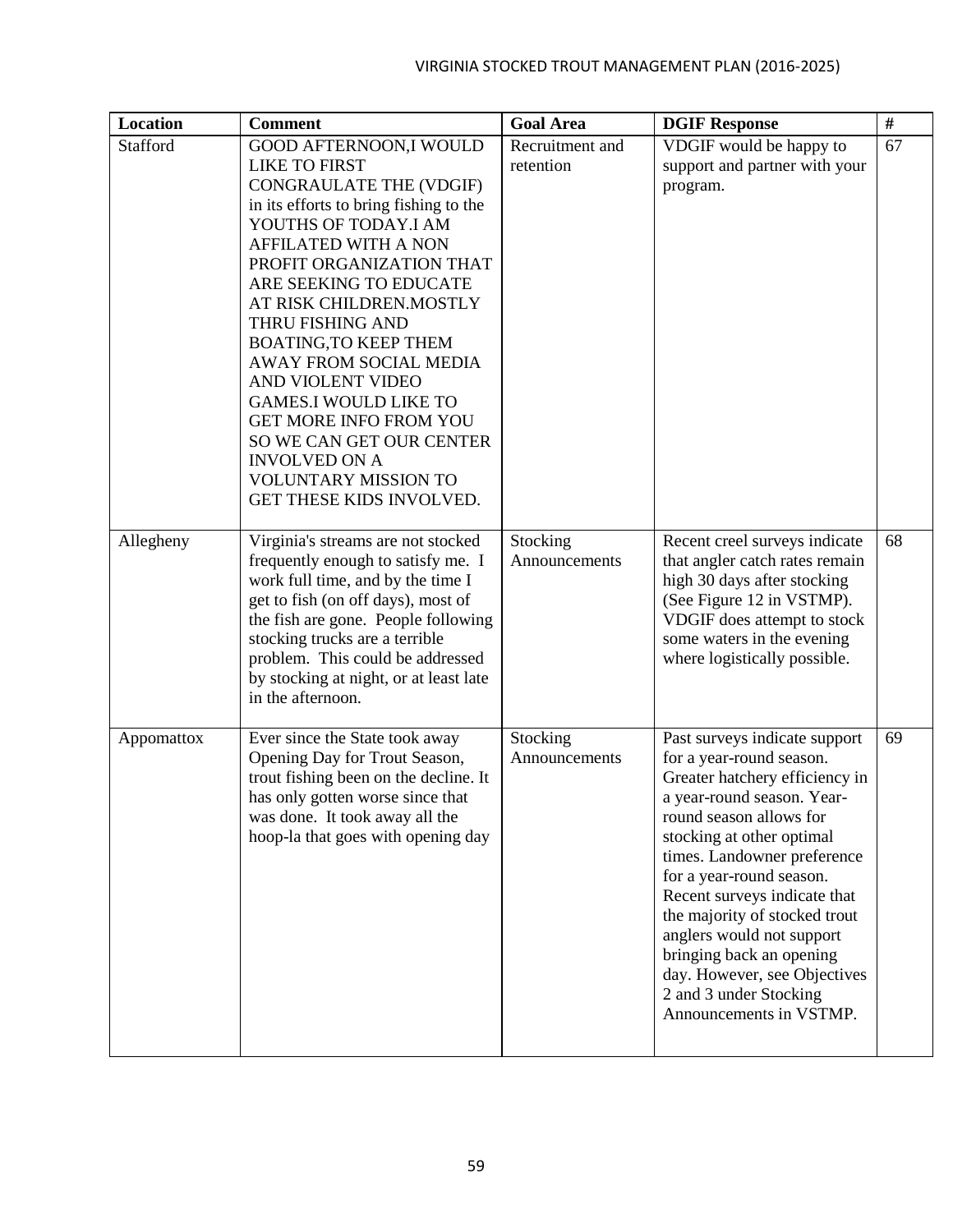| Location | <b>Comment</b>                                                                                                                                                                                                                                                                                                                                                                                                                                                                                                                                                                                                                                                                                                        | <b>Goal Area</b>          | <b>DGIF Response</b>                                                                                                                                                                                                                                                                                                                                                                                                                                                                              | #  |
|----------|-----------------------------------------------------------------------------------------------------------------------------------------------------------------------------------------------------------------------------------------------------------------------------------------------------------------------------------------------------------------------------------------------------------------------------------------------------------------------------------------------------------------------------------------------------------------------------------------------------------------------------------------------------------------------------------------------------------------------|---------------------------|---------------------------------------------------------------------------------------------------------------------------------------------------------------------------------------------------------------------------------------------------------------------------------------------------------------------------------------------------------------------------------------------------------------------------------------------------------------------------------------------------|----|
| Augusta  | One thing that could be changed is<br>stocking days. Most of the time<br>the trout are stocked on days that<br>the working man cannot fish. Most<br>of the fish are being caught by<br>retired people. Many times I have<br>witness retired people taking over<br>their limit of fish. The go back to<br>their vehicles change a hat and<br>come back and sit right down<br>beside you to fish again after they<br>have caught their limit. This<br>frustrates me due to the fact that I<br>do not get to fish during the week.<br>When I do get to fish on stocked<br>days I have noticed many<br>violations. By the time the<br>common working man gets to fish<br>on Saturday or Sunday the fish are<br>fished out | Stocking<br>Announcements | Recent creel surveys indicate<br>that angler catch rates remain<br>high 30 days after stocking<br>(See Figure 12 in VSTMP).<br>VDGIF does attempt to stock<br>some waters in the evening<br>where logistically possible.<br>VDGIF does attempt to stock<br>some waters in the evening<br>where logistically possible.<br>See Objective 3 under<br><b>Stocking Announcements in</b><br>the VSTMP. If you see<br>wildlife violations, please call<br>our Wildlife Crime Hotline.<br>1-800-237-5712. | 70 |
| Augusta  | Folks generally plan advanced<br>fishing trips around weekends. So<br>rather than announce the actual day<br>of the stocking, announce a range<br>of days the stocking could occur.<br>For example, using this years<br>calendar, " The week of<br>March 16th, Elkhorn Lake will be<br>stocked between the 18th and the<br>20th                                                                                                                                                                                                                                                                                                                                                                                       | Stocking<br>Announcements | See Objective 3 under<br><b>Stocking Announcements in</b><br>the VSTMP.                                                                                                                                                                                                                                                                                                                                                                                                                           | 71 |
| Campbell | I live in an area with few stocked<br>waters and the few we have get a<br>lot of pressure from the stocking<br>truck followers. This means I<br>drive 100 or so miles to find water<br>with adequate trout numbers<br>available on the Saturdays and<br>Sundays I have off.<br>I would just like a fair chance to<br>catch trout. That is all, just a fair<br>chance.                                                                                                                                                                                                                                                                                                                                                 | Stocking<br>Announcements | See Objective 3 under<br><b>Stocking Announcements in</b><br>the VSTMP.                                                                                                                                                                                                                                                                                                                                                                                                                           | 72 |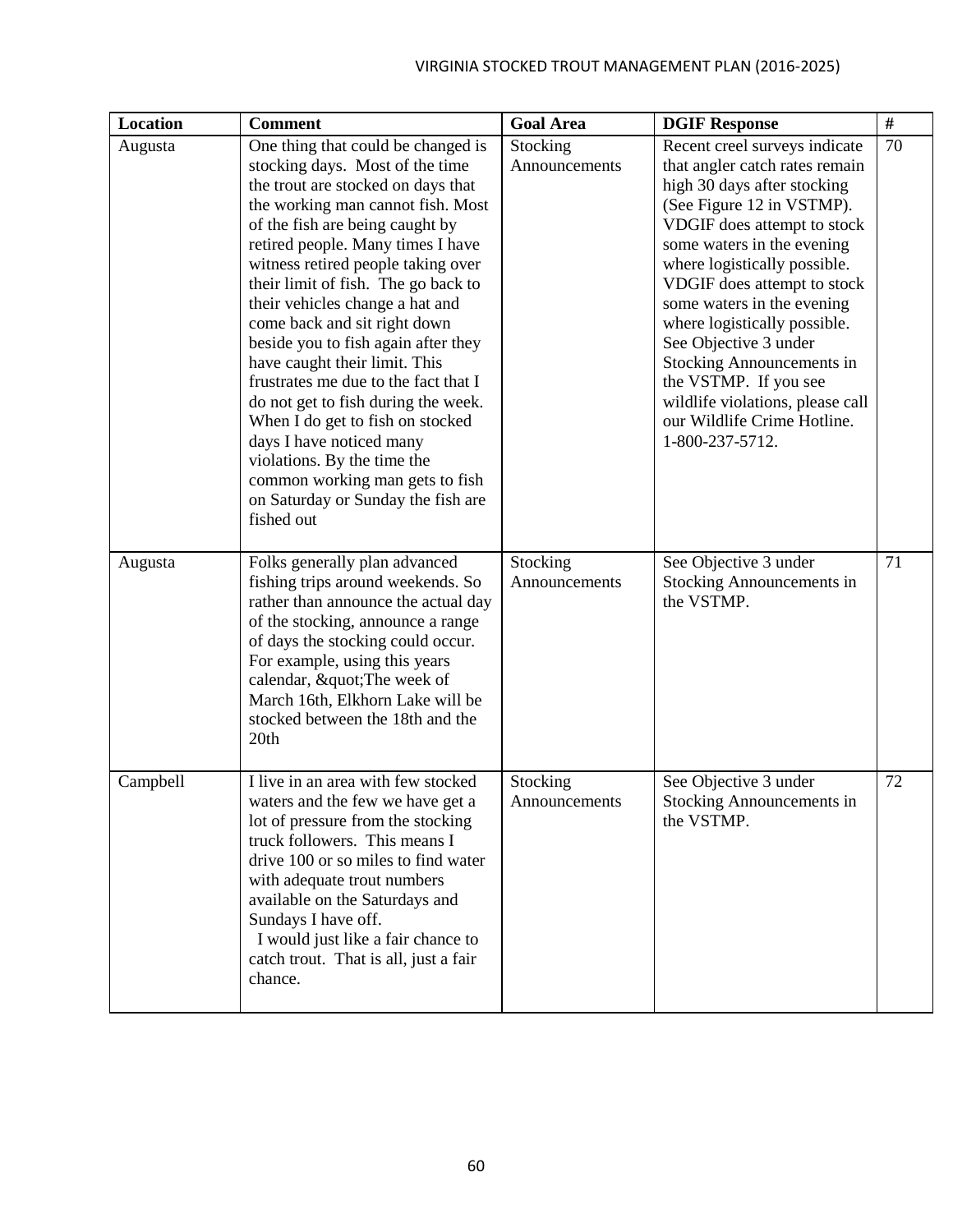| <b>Location</b> | <b>Comment</b>                                                                                                                                                                                                                                                                                                                                              | <b>Goal Area</b>          | <b>DGIF Response</b>                                                                                                                                                                                                                                                                                                                                                                                                                                        | $\#$ |
|-----------------|-------------------------------------------------------------------------------------------------------------------------------------------------------------------------------------------------------------------------------------------------------------------------------------------------------------------------------------------------------------|---------------------------|-------------------------------------------------------------------------------------------------------------------------------------------------------------------------------------------------------------------------------------------------------------------------------------------------------------------------------------------------------------------------------------------------------------------------------------------------------------|------|
| Campbell        | On large streams that are stocked<br>8 times a year, such as the Jackson<br>River, 2 or 3 stockings should be<br>announced in advance to allow<br>people to plan to take off work,<br>plan and travel to the site. A week<br>or at least 3 days.                                                                                                            | Stocking<br>Announcements | See Objective 3 under<br><b>Stocking Announcements in</b><br>the VSTMP.                                                                                                                                                                                                                                                                                                                                                                                     | 73   |
| Campbell        | The number of trout stocked<br>should also be published so an<br>angler can determine if it is worth<br>his trouble and expense to travel to<br>the stocked stream                                                                                                                                                                                          | Stocking<br>Announcements | VDGIF is planning to be<br>more transparent regarding<br>stocking numbers. See<br>Objective 5 under Stocking<br>Announcements.                                                                                                                                                                                                                                                                                                                              | 74   |
| Covington       | I do not agree with the present<br>format for advertising the stocking<br>locations on a daily basis. I work<br>full time and feel like I am put at a<br>disadvantage by having to (fish for<br>the leftovers). I feel like a weekly<br>announcement would be adequate<br>and would take the pressure off of<br>popular and convenient fishing<br>locations | Stocking<br>Announcements | See Objectives 1-4 under<br><b>Stocking Announcements in</b><br>the VSTMP. VDGIF is<br>striving to diversify our<br>stocking announcements.                                                                                                                                                                                                                                                                                                                 | 75   |
| Highland        | It sure would be nice to see them<br>opening day comeback                                                                                                                                                                                                                                                                                                   | Stocking<br>Announcements | Past surveys indicate support<br>for a year-round season.<br>Greater hatchery efficiency in<br>a year-round season. Year-<br>round season allows for<br>stocking at other optimal<br>times. Landowner preference<br>for a year-round season.<br>Recent surveys indicate that<br>the majority of stocked trout<br>anglers would not support<br>bringing back an opening<br>day. However, see Objectives<br>2 and 3 under Stocking<br>Announcements in VSTMP. | 76   |
| Out of state    | I would like to see the early trout<br>sticking program have a monthly<br>sticking schedule                                                                                                                                                                                                                                                                 | Stocking<br>Announcements | See Objective 3 under<br><b>Stocking Announcements in</b><br>the VSTMP.                                                                                                                                                                                                                                                                                                                                                                                     | 77   |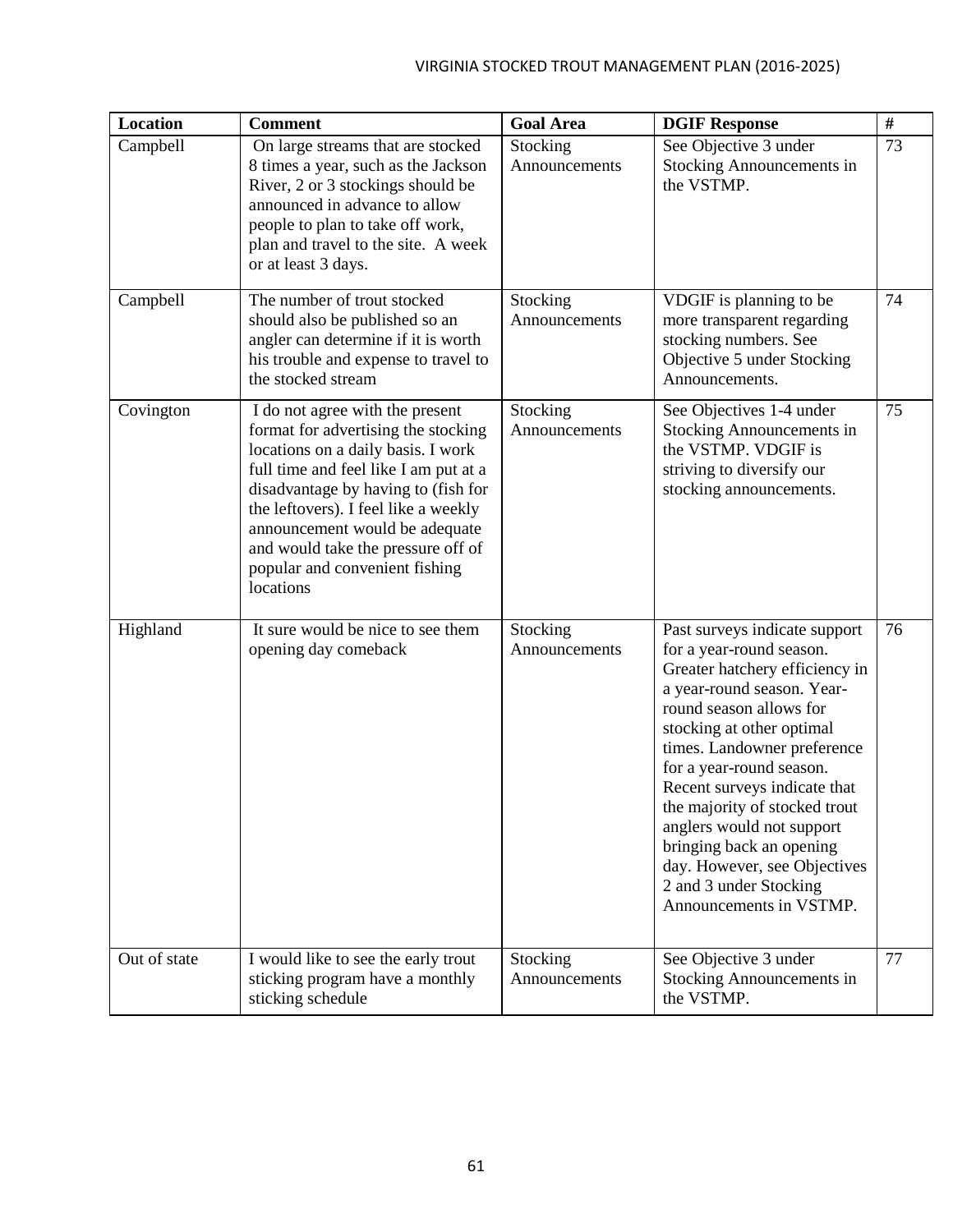| <b>Location</b> | <b>Comment</b>                                                                                                                                                                                                                                                                                                 | <b>Goal Area</b>          | <b>DGIF Response</b>                                                                                                                                                                                                                                                                                                                                                                                                                                                                                                                                 | #  |
|-----------------|----------------------------------------------------------------------------------------------------------------------------------------------------------------------------------------------------------------------------------------------------------------------------------------------------------------|---------------------------|------------------------------------------------------------------------------------------------------------------------------------------------------------------------------------------------------------------------------------------------------------------------------------------------------------------------------------------------------------------------------------------------------------------------------------------------------------------------------------------------------------------------------------------------------|----|
| Out of state    | I would also like to see Virginia go<br>back to a opening day, like it was<br>years ago. I think there would be<br>more licenses sold and more<br>people interested again if it was<br>like that.                                                                                                              | Stocking<br>Announcements | Past surveys indicate support<br>for a year-round season.<br>Greater hatchery efficiency in<br>a year-round season. Year-<br>round season allows for<br>stocking at other optimal<br>times. Landowner preference<br>for a year-round season.<br>Recent surveys indicate that<br>the majority of stocked trout<br>anglers would not support<br>bringing back an opening<br>day. However, see Objectives<br>2 and 3 under Stocking<br>Announcements in VSTMP.                                                                                          | 78 |
| Patrick         | When opening day of trout season<br>was done away with it ruined trout<br>fishing in Patrick County.<br>The history and culture of this<br>great opening day event was lost.<br>Bring back opening day and you<br>will see increased license sales and<br>increased money being spent with<br>local merchants. | Stocking<br>Announcements | <b>VDGIF</b> needs landowner<br>permission before adding<br>new stocked trout waters.<br>Past surveys indicate support<br>for a year-round season.<br>Greater hatchery efficiency in<br>a year-round season. Year-<br>round season allows for<br>stocking at other optimal<br>times. Landowner preference<br>for a year-round season.<br>Recent surveys indicate that<br>the majority of stocked trout<br>anglers would not support<br>bringing back an opening<br>day. However, see Objectives<br>2 and 3 under Stocking<br>Announcements in VSTMP. | 79 |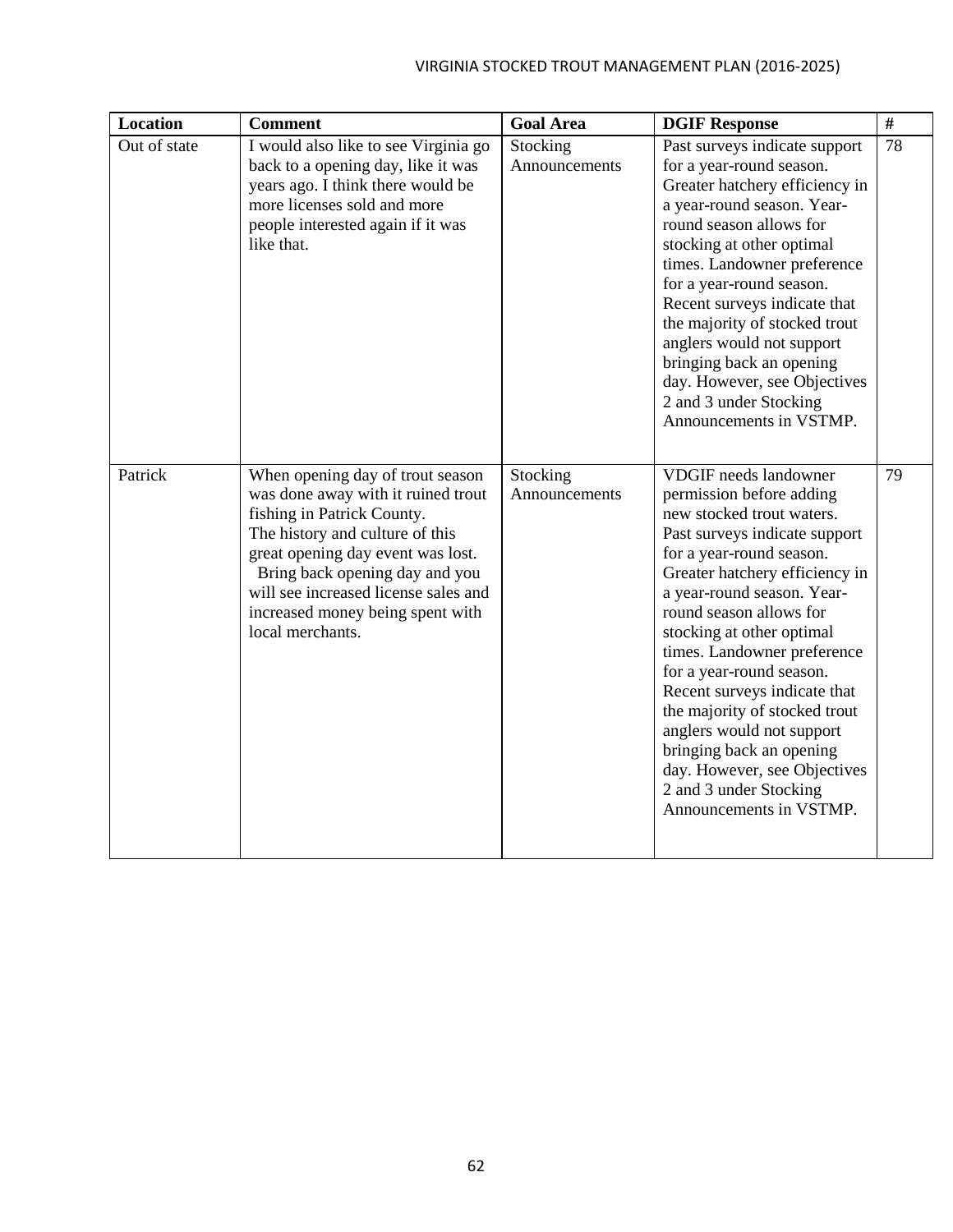| <b>Location</b>   | <b>Comment</b>                                                                                                                                                      | <b>Goal Area</b>          | <b>DGIF Response</b>                                                                                                                                                                                                                                                                                                                                                                                                                                        | $\#$ |
|-------------------|---------------------------------------------------------------------------------------------------------------------------------------------------------------------|---------------------------|-------------------------------------------------------------------------------------------------------------------------------------------------------------------------------------------------------------------------------------------------------------------------------------------------------------------------------------------------------------------------------------------------------------------------------------------------------------|------|
| Roanoke<br>County | Bring back opening day in April                                                                                                                                     | Stocking<br>Announcements | Past surveys indicate support<br>for a year-round season.<br>Greater hatchery efficiency in<br>year-round season. Year-<br>round season allows for<br>stocking at other optimal<br>times. Landowner preference<br>for the year-round season.<br>Recent surveys indicate that<br>the majority of stocked trout<br>anglers would not support<br>bringing back an opening<br>day. However, see Objectives<br>2 and 3 under Stocking<br>Announcements in VSTMP. | 80   |
| Roanoke<br>County | What about putting a moratorium<br>on stocked waters for 24 hours<br>after a stocking?                                                                              | Stocking<br>Announcements | Closing stocked waters is<br>being evaluated. See<br>Objective 3 Strategy F under<br>Stocking Announcements in<br>the VSTMP.                                                                                                                                                                                                                                                                                                                                | 81   |
| Roanoke<br>County | Please consider closing waters that<br>have been stocked for 1-2 days<br>after stocking. This would<br>eliminate waters becoming<br>immediately after being stocked | Stocking<br>Announcements | Closing stocked waters is<br>being evaluated. See<br>Objective 3 Strategy F under<br>Stocking Announcements in<br>the VSTMP.                                                                                                                                                                                                                                                                                                                                | 82   |
| Roanoke<br>County | Announce the stocking in advance<br>and close the creek to fishing until<br>the next day.                                                                           | Stocking<br>Announcements | Closing stocked waters is<br>being evaluated. See<br>Objective 3 Strategy F under<br>Stocking Announcements in<br>the VSTMP.                                                                                                                                                                                                                                                                                                                                | 83   |
| Rockbridge        | There has to be someway to<br>eliminate the truck followers.                                                                                                        | Stocking<br>Announcements | No strategy will eliminate<br>people following the stocking<br>truck. Closing stocked waters<br>is being evaluated. See<br>Objective 3 Strategy F under<br>Stocking Announcements in<br>the VSTMP.                                                                                                                                                                                                                                                          | 84   |
| Rockbridge        | I would like to see the daily<br>stocking report changed to weekly.                                                                                                 | Stocking<br>Announcements | The VSTMP contains<br>objectives and strategies<br>under Stocking<br>Announcements that attempts<br>to satisfy a diversity of<br>stocked trout anglers.                                                                                                                                                                                                                                                                                                     | 85   |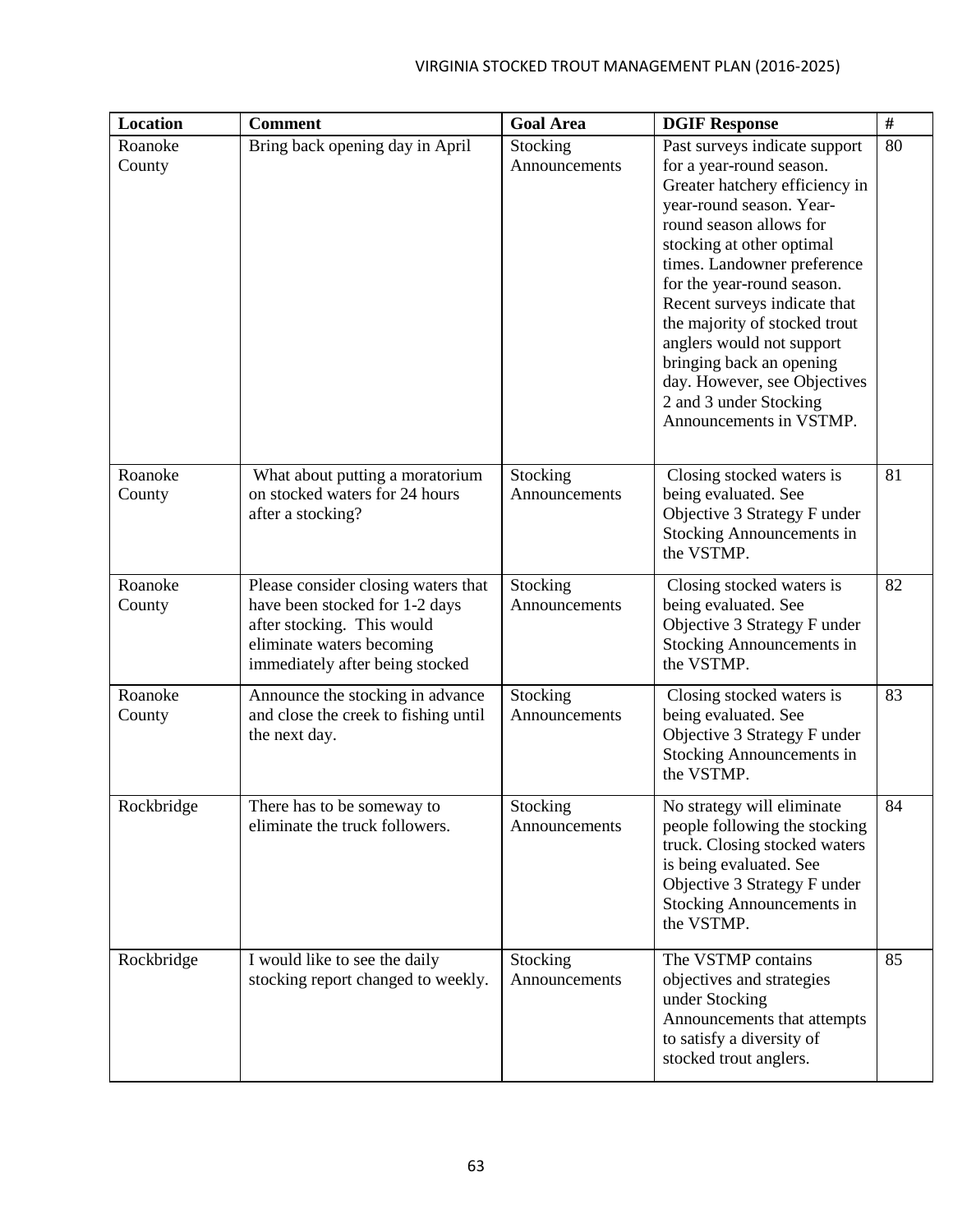| <b>Location</b> | <b>Comment</b>                                                                                                                                                                                                                                                                                                                                                                                                                                                                                                                                                                                                     | <b>Goal Area</b>          | <b>DGIF Response</b>                                                                                                                                                                                                                                                                                                                                                                      | $\#$ |
|-----------------|--------------------------------------------------------------------------------------------------------------------------------------------------------------------------------------------------------------------------------------------------------------------------------------------------------------------------------------------------------------------------------------------------------------------------------------------------------------------------------------------------------------------------------------------------------------------------------------------------------------------|---------------------------|-------------------------------------------------------------------------------------------------------------------------------------------------------------------------------------------------------------------------------------------------------------------------------------------------------------------------------------------------------------------------------------------|------|
| Rockingham      | The reason licenses sales are<br>because there are a lot of people<br>like me who love to trout fish but<br>have quit because of the way the<br>stocking program is no it 's<br>impossible for a working man to<br>have a chance you hardly put any<br>trout in and the ones you do stock<br>is during the week when we are at<br>work and the other reason is the<br>trout are so small. I think they need<br>to go back to the opening day again<br>in stead of the way it is now where<br>people like me who work every<br>day don't stand a chance<br>and when you stock them put some<br>trout in not minnows | Stocking<br>Announcements | VDGIF developed the<br>VSTMP to address your<br>concerns.                                                                                                                                                                                                                                                                                                                                 | 86   |
| Scott           | I would like to see more area<br>creeks and streams stocked.<br>Would like to have an area closer<br>so I could fish after work hours. I<br>would like to see year round<br>stockings, if possible. As far as<br>announcements, I like the current<br>method - but people do follow the<br>stocking trucks, so some of us<br>$don\&\#039$ ; thave an opportunity to<br>catch fish due to this.                                                                                                                                                                                                                     | Stocking<br>Announcements | Recent creel surveys indicate<br>that angler catch rates remain<br>high 30 days after stocking<br>(See Figure 12 in VSTMP).<br>VDGIF does attempt to stock<br>some waters in the evening<br>where logistically possible.<br>VDGIF does attempt to stock<br>some waters in the evening<br>where logistically possible.<br>See Objective 3 under<br>Stocking Announcements in<br>the VSTMP. | 87   |
| Warren          | No Stream that is Stocked can be<br>fished until Sunrise the following<br>morning. This eliminates the<br>Cheaters and the truck followers.<br>This gives everyone an even<br>chance.                                                                                                                                                                                                                                                                                                                                                                                                                              | Stocking<br>Announcements | No strategy will eliminate<br>people following the stocking<br>truck. Closing stocked waters<br>is being evaluated. See<br>Objective 3 Strategy F under<br>Stocking Announcements.                                                                                                                                                                                                        | 88   |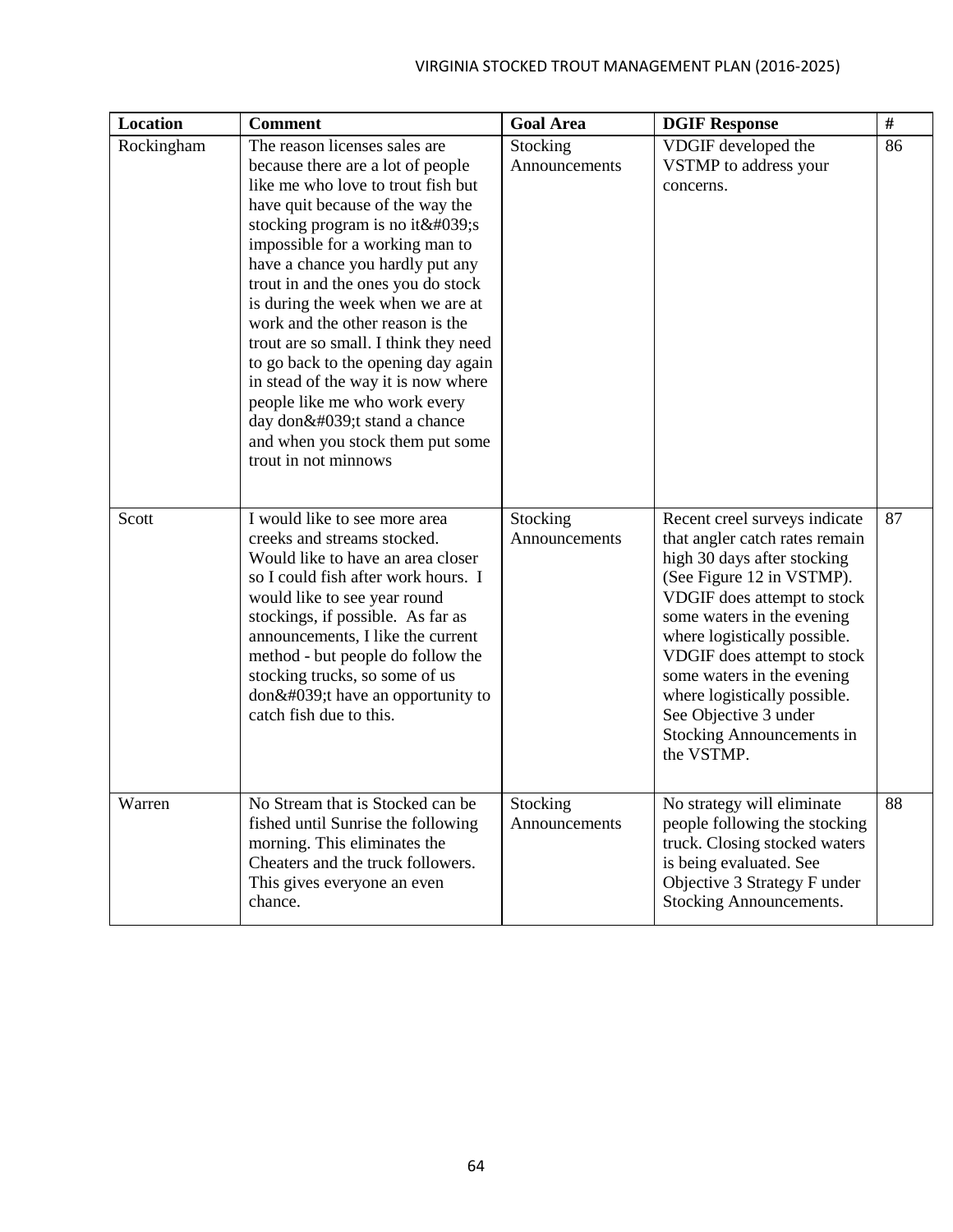| Location   | <b>Comment</b>                                                                                                                                                                                                                                                                                                                                  | <b>Goal Area</b>          | <b>DGIF Response</b>                                                                                                                                                                                                                                                                                                                                                                                                                                                                                                   | $\#$ |
|------------|-------------------------------------------------------------------------------------------------------------------------------------------------------------------------------------------------------------------------------------------------------------------------------------------------------------------------------------------------|---------------------------|------------------------------------------------------------------------------------------------------------------------------------------------------------------------------------------------------------------------------------------------------------------------------------------------------------------------------------------------------------------------------------------------------------------------------------------------------------------------------------------------------------------------|------|
| Washington | Some stocking should to be moved<br>to later days in the week. Those of<br>us who work monday thru friday<br>for a living must fish the<br>weekends. It seems most stocking<br>happens on tuesdays or weds. It<br>would be nice to fish a sat or sun<br>and have as much a chance at<br>"numbers" as those who can go<br>fishing as they please | Stocking<br>Announcements | Recent creel surveys indicate<br>that angler catch rates remain<br>high 30 days after stocking<br>(See Figure 12 in VSTMP).<br>VDGIF does attempt to stock<br>some waters in the evening<br>where logistically possible.<br>VDGIF does attempt to stock<br>some waters in the evening<br>where logistically possible.                                                                                                                                                                                                  | 89   |
| Oct. 2015  | <b>Comments received during public meetings Sept-</b>                                                                                                                                                                                                                                                                                           |                           |                                                                                                                                                                                                                                                                                                                                                                                                                                                                                                                        |      |
|            | Do not stock on any native brook<br>trout streams                                                                                                                                                                                                                                                                                               | <b>Ecosystem Effects</b>  | Consistent with the goal for<br>the issue of ecosystem effects<br>(optimizing recreational<br>opportunities while<br>minimizing adverse impacts),<br>no new Class I or II wild<br>trout waters will be added to<br>the stocked trout program.<br>The use of triploid (sterile)<br>will be investigated when<br>stocking over current wild<br>fisheries. Wild trout streams<br>that are currently being<br>stocked that provide popular<br>recreational opportunities<br>will be evaluated on a case-<br>by-case basis. | 90   |
|            | Stocked rainbows outcompete<br>native brook trout                                                                                                                                                                                                                                                                                               | <b>Ecosystem Effects</b>  | See objective 1-d under<br>ecosystem effects. Wild trout<br>streams that are currently<br>being stocked to provide<br>additional recreational<br>opportunities will be<br>evaluated on a case-by-case<br>basis.                                                                                                                                                                                                                                                                                                        | 91   |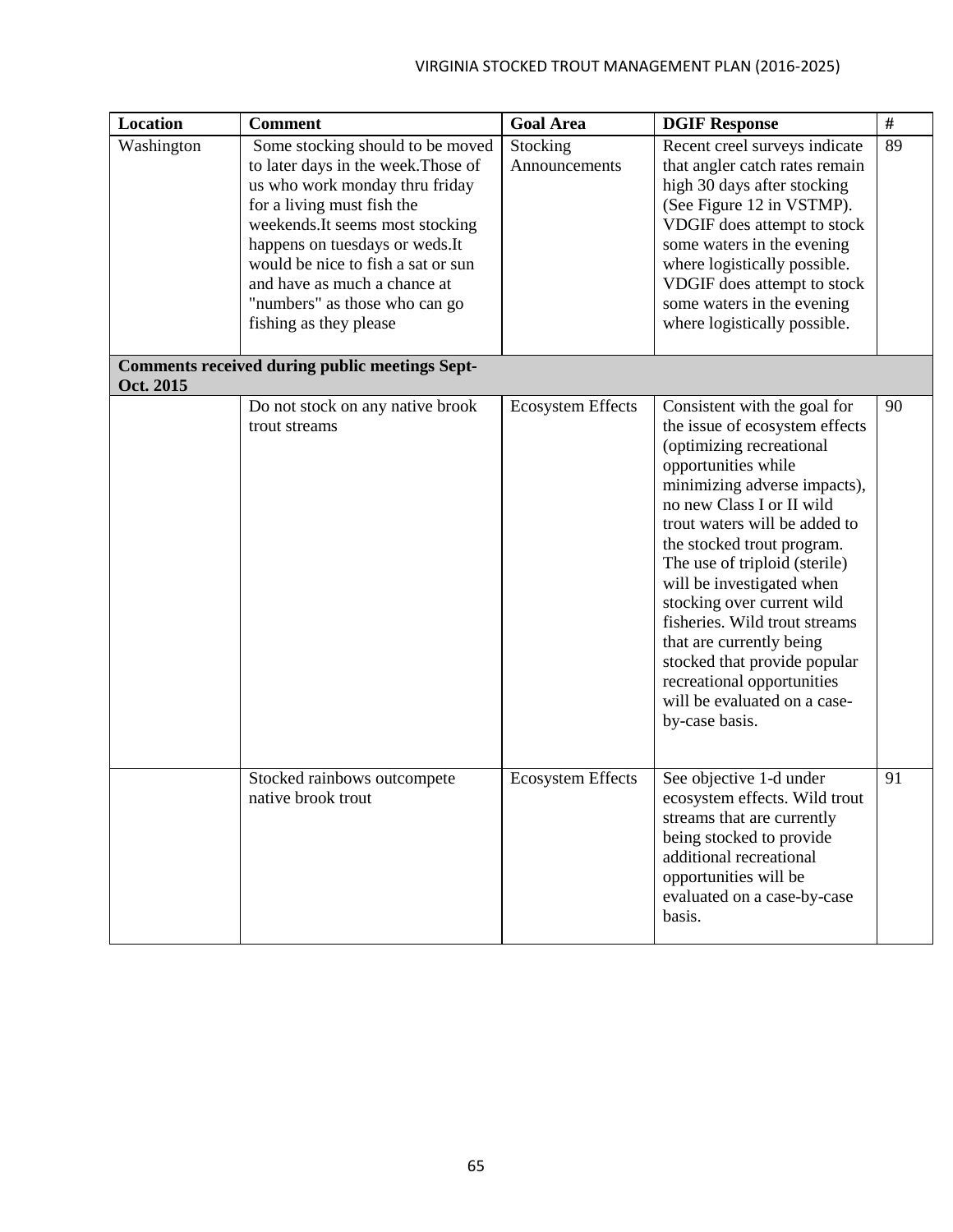| <b>Location</b> | <b>Comment</b>                                                                                                            | <b>Goal Area</b>              | <b>DGIF Response</b>                                                                                                                                                                                            | $\#$ |
|-----------------|---------------------------------------------------------------------------------------------------------------------------|-------------------------------|-----------------------------------------------------------------------------------------------------------------------------------------------------------------------------------------------------------------|------|
|                 | Triploid trout still compete                                                                                              | <b>Ecosystem Effects</b>      | See objective 1-d under<br>ecosystem effects. Wild trout<br>streams that are currently<br>being stocked to provide<br>additional recreational<br>opportunities will be<br>evaluated on a case-by-case<br>basis. | 92   |
|                 | Have you considered not stocking<br>on brook trout at all and not just<br>the Class I and II waters?                      | <b>Ecosystem Effects</b>      | See objective 1-d under<br>ecosystem effects. Wild trout<br>streams that are currently<br>being stocked to provide<br>additional recreational<br>opportunities will be<br>evaluated on a case-by-case<br>basis. | 93   |
|                 | Try and find new warmwater<br>streams to stock and use fish that<br>are currently being stocked over<br>wild/native trout | <b>Ecosystem Effects</b>      | See objective 1-d under<br>ecosystem effects. Wild trout<br>streams that are currently<br>being stocked to provide<br>additional recreational<br>opportunities will be<br>evaluated on a case-by-case<br>basis. | 94   |
|                 | Like the idea of publishing a report                                                                                      | Funding and<br>Administration | See Objective 2 under<br>Funding and Administration                                                                                                                                                             | 95   |
|                 | Does trout license pay for<br>program?                                                                                    | Funding and<br>Administration | Trout license revenue funds<br>the stocked trout program. A<br>study is currently underway<br>to determine the fiscal<br>stability of the program. See<br>objective 1 under Funding<br>and Administration.      | 96   |
|                 | Will public be able to see the<br>"balance sheet" associated with the<br>stocked                                          | Funding and<br>Administration | See objectives 1&2 under<br>Funding and Administration;<br>this is part of the stocked<br>trout evaluation                                                                                                      | 97   |
|                 | Should have to buy a trout license<br>to fish all stocked waters -<br>including fingerling stockings                      | Funding and<br>Administration | See objective 1a,d under<br>Funding and Administration                                                                                                                                                          | 98   |
|                 | Need to look at ways of conserving<br>money not just looking for new<br>monies                                            | Funding and<br>Administration | See objective 1 under funding<br>and administration                                                                                                                                                             | 99   |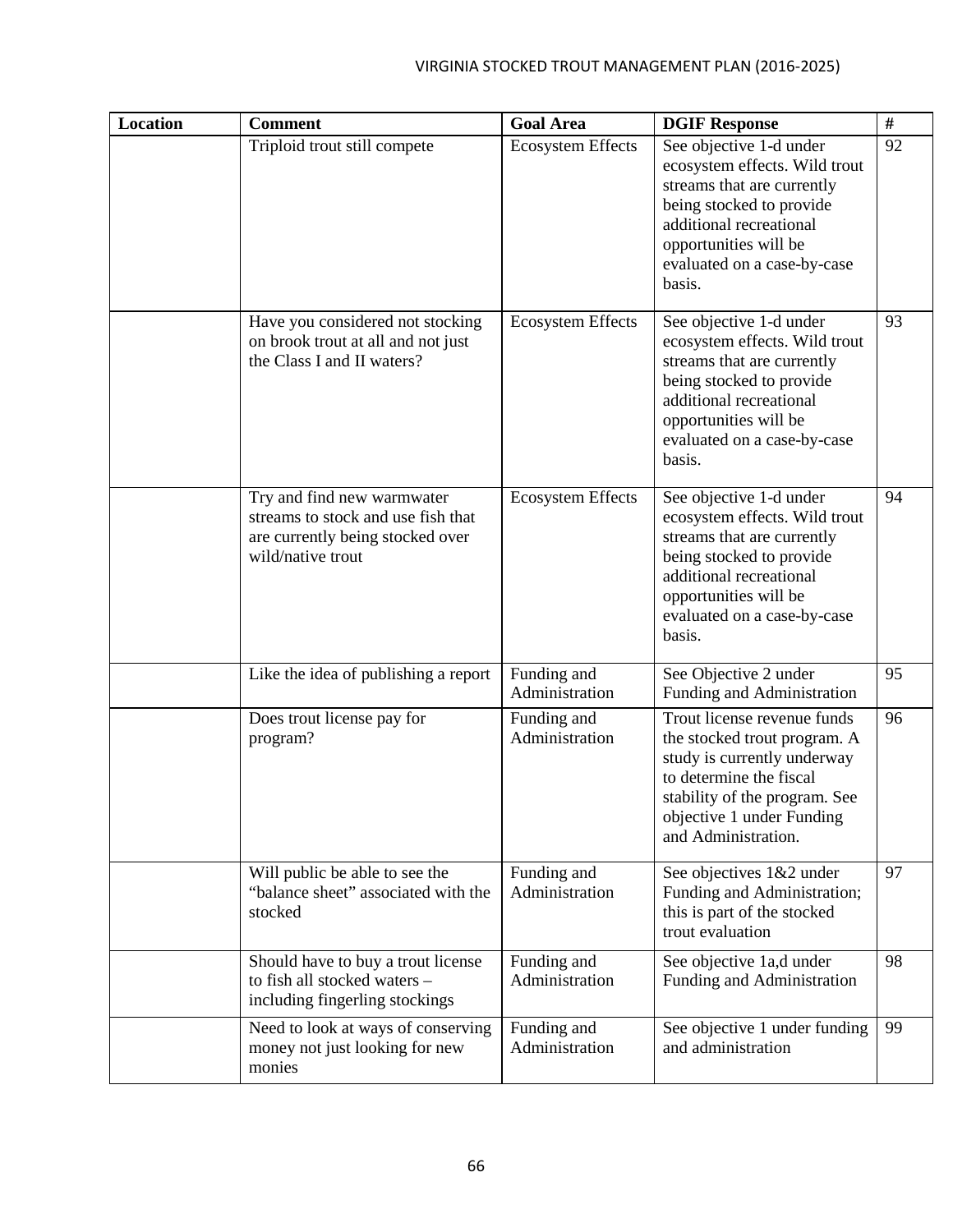| <b>Location</b> | <b>Comment</b>                                                       | <b>Goal Area</b>              | <b>DGIF Response</b>                                                                                                                                                                                                                                                                         | $\overline{t}$ |
|-----------------|----------------------------------------------------------------------|-------------------------------|----------------------------------------------------------------------------------------------------------------------------------------------------------------------------------------------------------------------------------------------------------------------------------------------|----------------|
|                 | Let some streams go wild to<br>conserve money                        | Funding and<br>Administration | See objective 1 under funding<br>and administration. Most<br>stocked trout waters cannot<br>support trout year round.                                                                                                                                                                        | 100            |
|                 | Seek sponsorships in Trout Guide<br>to generate revenue              | Funding and<br>Administration | Currently VDGIF allows for<br>advertising in our Freshwater<br><b>Fishing Guide</b>                                                                                                                                                                                                          | 101            |
|                 | Would like automatic renewal of<br>trout license                     | Funding and<br>Administration | VDGIF will be evaluating its<br>current licensing structure.                                                                                                                                                                                                                                 | 102            |
|                 | Send reminders of license and<br>renewals                            | Funding and<br>Administration | VDGIF will be evaluating its<br>current licensing structure.                                                                                                                                                                                                                                 | 103            |
|                 | Willing to pay more for a quality<br>experience                      | Funding and<br>Administration | VDGIF will be evaluating its<br>current licensing structure.                                                                                                                                                                                                                                 | 104            |
|                 | The cost of a lifetime license for<br>age $65+$ is too cheap         | Funding and<br>Administration | VDGIF will be evaluating its<br>current licensing structure.                                                                                                                                                                                                                                 | 105            |
|                 | Eliminate stockings on really small<br>(C) streams                   | Funding and<br>Administration | Our stocked C waters are a<br>significant resource to trout<br>anglers. 32% of anglers<br>surveyed in recent stocked<br>trout creel surveys indicate<br>they prefer to fish in small<br>streams. 31% prefer large<br>streams, 18% prefer lakes,<br>and 19% had no preference.                | 106            |
|                 | Handicapped license is a good deal                                   | Funding and<br>Administration | VDGIF will be evaluating its<br>current licensing structure.                                                                                                                                                                                                                                 | 107            |
|                 | Scale the disabled vet license based<br>on disability                | Funding and<br>Administration | VDGIF will be evaluating its<br>current licensing structure.                                                                                                                                                                                                                                 | 108            |
| Augusta         | Is catch-and-release a good idea in<br>stocked trout waters?         | Miscellaneous                 | Trout can be caught and<br>released multiple times and<br>provide more recreation.<br>Gear restrictions would be<br>necessary to reduce hooking<br>mortality.                                                                                                                                | 109            |
|                 | Fish need to be scattered better -<br>can we use volunteers to help? | Miscellaneous                 | VDGIF currently uses<br>volunteers through the<br><b>Complementary Work Force</b><br>Program. Staff and volunteers<br>work diligently to spread out<br>fish throughout our stocked<br>trout waters. Please visit<br>http://www.dgif.virginia.gov/<br>volunteer/#cwf for more<br>information. | 110            |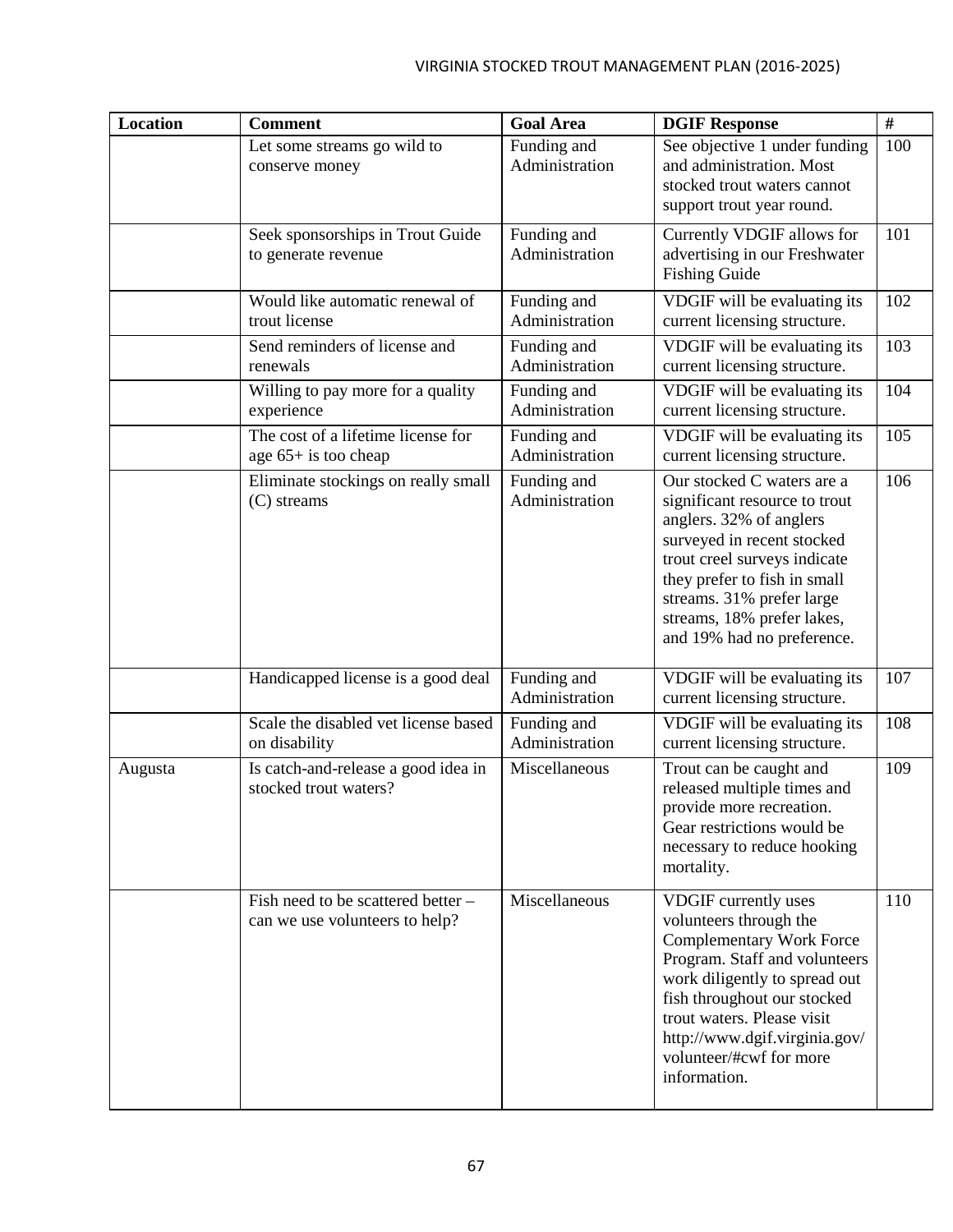| <b>Location</b> | <b>Comment</b>                                                                         | <b>Goal Area</b>              | <b>DGIF Response</b>                                                                                                                                                                                     | $\#$ |
|-----------------|----------------------------------------------------------------------------------------|-------------------------------|----------------------------------------------------------------------------------------------------------------------------------------------------------------------------------------------------------|------|
|                 | Can you stock at night?                                                                | Miscellaneous                 | Concerns for staff safety<br>prevent VDGIF from<br>stocking at night.                                                                                                                                    | 111  |
|                 | Stock later in the day                                                                 | Miscellaneous                 | <b>VDGIF</b> stocks some waters<br>in the afternoon when<br>feasible.                                                                                                                                    | 112  |
|                 | Non-residents pay too much – need<br>a trip license (3 or 5 day) for non-<br>residents | Miscellaneous                 | VDGIF will be evaluating its<br>current licensing structure.                                                                                                                                             | 113  |
|                 | Keep non-resident license high but<br>offer a trip license                             | Miscellaneous                 | VDGIF will be evaluating its<br>current licensing structure.                                                                                                                                             | 114  |
| Augusta         | Convert South River to catch and<br>release/trophy                                     | Recreational<br>Opportunities | See objective 1&2 under<br>Recreational Opportunities.                                                                                                                                                   | 115  |
| Augusta         | Add fly fishing only to objective 1                                                    | Recreational<br>Opportunities | See objective 1-c under<br>recreational opportunities                                                                                                                                                    | 116  |
| Augusta         | There is only one fly fishing only<br>stream – need more, maybe South<br>River         | Recreational<br>Opportunities | See objective 1&2 under<br>Recreational Opportunities.                                                                                                                                                   | 117  |
| Augusta         | Fly fishing is on the rise $-$ need<br>more special regulation areas                   | Recreational<br>Opportunities | See objective 1&2 under<br>Recreational Opportunities.                                                                                                                                                   | 118  |
| Augusta         | Fly fishing only excludes spin<br>fishermen                                            | Recreational<br>Opportunities | Fly-fishing only regulations<br>exclude spin anglers.<br>However, recent surveys<br>indicate that anglers desire<br>more special regulation<br>waters, which could include<br>fly fishing only sections. | 119  |
| Augusta         | Fly fishing only on South River<br>would upset a lot of people                         | Recreational<br>Opportunities | Thank you for your<br>comment, but these issues<br>were not addressed in the<br><b>VSTMP.</b> Your comments<br>will be shared with VDGIF<br>aquatics staff.                                              | 120  |
| Augusta         | Need better balance to meet<br>diverse preferences identified in<br>the Plan           | Recreational<br>Opportunities | See objective 1&2 under<br>Recreational Opportunities.                                                                                                                                                   | 121  |
| Augusta         | South River can be managed for fly<br>fishing and single hook artificial               | Recreational<br>Opportunities | See objective 1&2 under<br>Recreational Opportunities.                                                                                                                                                   | 122  |
| Augusta         | Increase the number of delayed<br>harvest waters                                       | Recreational<br>Opportunities | See objective 1&2 under<br>Recreational Opportunities.                                                                                                                                                   | 123  |
| Augusta         | Greenways are great places to<br>expand ADA access                                     | Recreational<br>Opportunities | See objective 3-c under<br><b>Recreational Opportunities</b>                                                                                                                                             | 124  |
| Augusta         | More access and opportunities for<br>handicapped and disabled veterans                 | Recreational<br>Opportunities | See objective 3-c under<br><b>Recreational Opportunities</b>                                                                                                                                             | 125  |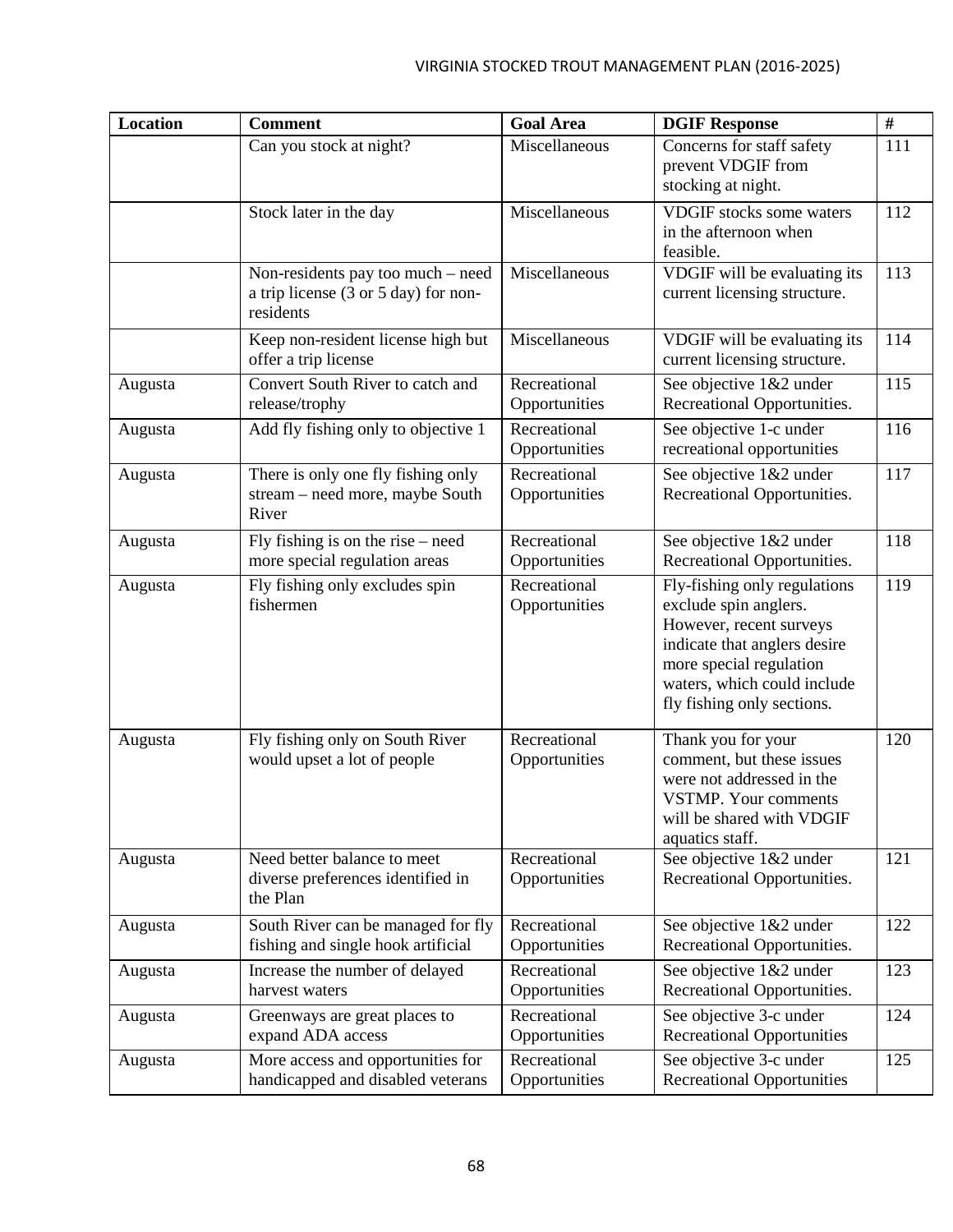## VIRGINIA STOCKED TROUT MANAGEMENT PLAN (2016-2025)

| <b>Location</b> | <b>Comment</b>                                                                                                                               | <b>Goal Area</b>              | <b>DGIF Response</b>                                                                                                                                                                         | $\#$ |
|-----------------|----------------------------------------------------------------------------------------------------------------------------------------------|-------------------------------|----------------------------------------------------------------------------------------------------------------------------------------------------------------------------------------------|------|
|                 | ADA areas would help                                                                                                                         | Recreational<br>Opportunities | See objective 3-c under<br><b>Recreational Opportunities</b>                                                                                                                                 | 126  |
|                 | Provide diverse opportunities by<br>modeling after private fisheries                                                                         | Recreational<br>Opportunities | See objective 1 and 2 under<br>recreational opportunities.                                                                                                                                   | 127  |
|                 | Whitetop Laurel would be a good<br>candidate for special regulations                                                                         | Recreational<br>Opportunities | Currently there are two<br>special regulation sections on<br>White Top Laurel Creek. See<br>objective 1&2 under<br>Recreational Opportunities.                                               | 128  |
|                 | Delayed harvest streams - need<br>more stockings and more fish per<br>stocking                                                               | Recreational<br>Opportunities | <b>VDGIF</b> has collected<br>valuable creel survey data<br>from 17 stocked trout waters<br>and will use this information<br>to justify any changes to<br>stocking numbers and<br>locations. | 129  |
|                 | Some of the best stocked waters<br>have special regulation waters<br>adjacent to them - lets fish spread<br>out and provides some protection | Recreational<br>Opportunities | VDGIF will investigate<br>developing more streams<br>containing both general put<br>and take and special<br>regulation reaches.                                                              | 130  |
|                 | Would like to see more delayed<br>harvest and catch-and-release<br>waters                                                                    | Recreational<br>Opportunities | See objective 1&2 under<br>Recreational Opportunities.                                                                                                                                       | 131  |
|                 | Look at how West Virginia<br>markets program to youth                                                                                        | Recruitment and<br>Retention  | VDGIF plans to investigate<br>youth fishing marketing<br>strategies used by other states<br>across the country.                                                                              | 132  |
|                 | Must get parents involved to get<br>kids involved                                                                                            | Recruitment and<br>Retention  | See objective 5 under<br><b>Recruitment and Retention</b>                                                                                                                                    | 133  |
|                 | Great ideas in Plan for getting<br>youth involved                                                                                            | Recruitment and<br>Retention  | See objective 1 under<br><b>Recruitment and Retention</b>                                                                                                                                    | 134  |
|                 | Market trout fishing in schools                                                                                                              | Recruitment and<br>Retention  | See objective 1-1 under<br><b>Recruitment and Retention</b>                                                                                                                                  | 135  |
|                 | Pigg River and Buchanan youth<br>days a huge success                                                                                         | Recruitment and<br>Retention  | See objective 1-c under<br><b>Recruitment and Retention</b>                                                                                                                                  | 136  |
|                 | Stock Friday - kids only on<br>Saturday                                                                                                      | Recruitment and<br>Retention  | See objective 1-j under<br><b>Recruitment and Retention</b><br>and objective 3-f under<br><b>Stocking Announcements</b>                                                                      | 137  |
|                 | Would like to see youth-only<br>Heritage Day on Upper Pedlar                                                                                 | Recruitment and<br>Retention  | See objective 1-d, e, f under<br><b>Recruitment and Retention</b>                                                                                                                            | 138  |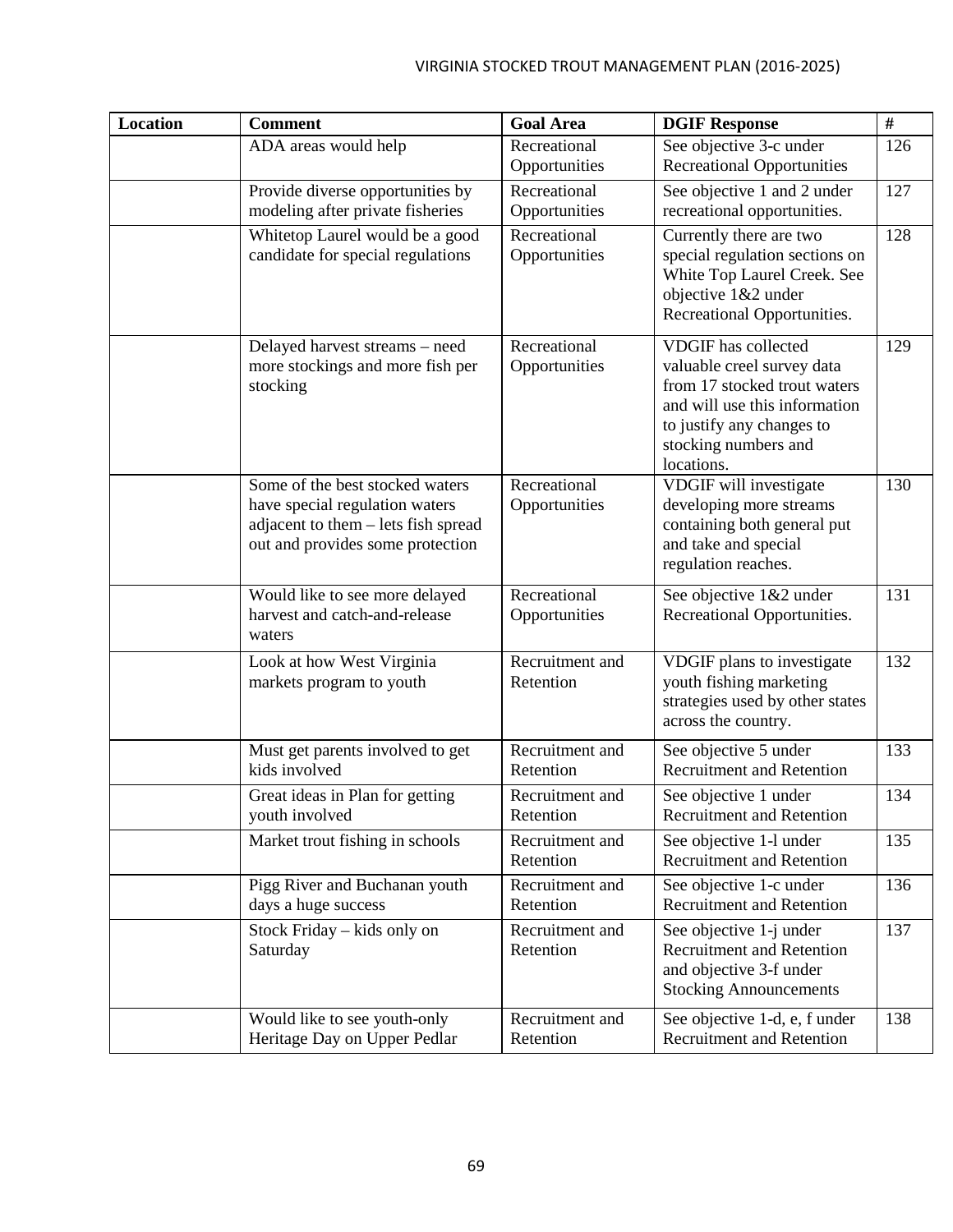| <b>Location</b> | <b>Comment</b>                                                                      | <b>Goal Area</b>             | <b>DGIF Response</b>                                                                                                                                        | #   |
|-----------------|-------------------------------------------------------------------------------------|------------------------------|-------------------------------------------------------------------------------------------------------------------------------------------------------------|-----|
|                 | Kids don't want to get off the<br>couch – need to catch fish to get<br>interested   | Recruitment and<br>Retention | See objective $1 \& 5$ under<br><b>Recruitment and Retention</b>                                                                                            | 139 |
|                 | Kids wont go fishing without a<br>mentor                                            | Recruitment and<br>Retention | A mentorship program is not<br>mentioned in the VSTMP.<br>However, VDGIF currently<br>has a fishing education<br>program through the outreach<br>department | 140 |
|                 | Kids will get interested if they<br>catch fish                                      | Recruitment and<br>Retention | See objective 1 under<br>recruitment and retention<br>provides ample opportunities<br>for youth anglers                                                     | 141 |
|                 | Every stream could have a kids day<br>once per year                                 | Recruitment and<br>Retention | See objective 1-d,e,f under<br>recruitment and retention.                                                                                                   | 142 |
|                 | Like the Heritage Day youth option<br>but need more Heritage Days                   | Recruitment and<br>Retention | See objective 1 and 2 under<br>recreational opportunities.                                                                                                  | 143 |
|                 | Lots of competition for kids time<br>but success breeds success                     | Recruitment and<br>Retention | See objective 1 under<br><b>Recruitment and Retention</b>                                                                                                   | 144 |
|                 | Good idea to target urban areas but<br>also target FFA kids in rural areas          | Recruitment and<br>Retention | See objective 1&5 under<br>Recruitment and retention                                                                                                        | 145 |
|                 | Follow up with kids after events                                                    | Recruitment and<br>Retention | VDGIF plans to evaluate the<br>success of recruiting youth<br>anglers.                                                                                      | 146 |
|                 | Virginia has "fishing in the<br>classroom" – one of 9 states                        | Recruitment and<br>Retention | <b>VDGIF's Outreach</b><br>Department is involved in<br>this program. See objective<br>1-K,L under Recruitment and<br>Retention.                            | 147 |
|                 | Trout in the classroom – good way<br>to introduce kids to biology of trout          | Recruitment and<br>Retention | VDGIF is in full support of<br>expanding the Trout in the<br>Classroom Program.                                                                             | 148 |
|                 | Think beyond kids $< 16$ – target<br>college students                               | Recruitment and<br>Retention | See objective 2-d, 3-e and 5<br>under Recruitment and<br>Retention                                                                                          | 149 |
|                 | Non-residents wont buy license                                                      | Recruitment and<br>Retention | See objective 4 under<br>Recruitment and Retention                                                                                                          | 150 |
|                 | Do follow-up surveys to measure<br>economic impact of non-resident<br>trout fishing | Recruitment and<br>Retention | See objective 4-b, d under<br><b>Recruitment and Retention</b>                                                                                              | 151 |
|                 | Promote in other states                                                             | Recruitment and<br>Retention | See objective 4e,f and 5<br>under Recruitment and<br>Retention                                                                                              | 152 |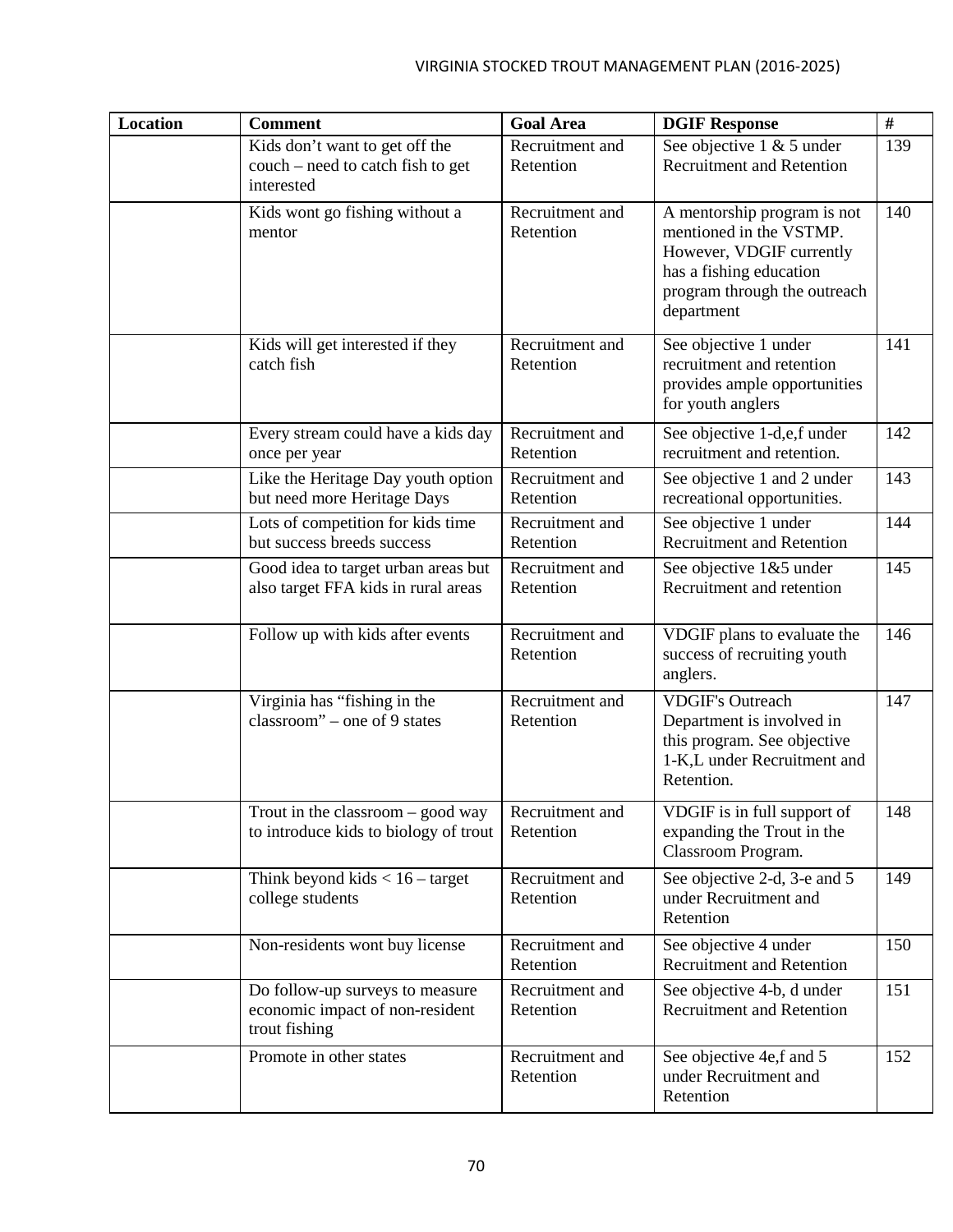| <b>Location</b> | <b>Comment</b>                                                                                      | <b>Goal Area</b>             | <b>DGIF Response</b>                                                                                                                                             | $\#$ |
|-----------------|-----------------------------------------------------------------------------------------------------|------------------------------|------------------------------------------------------------------------------------------------------------------------------------------------------------------|------|
|                 | Need a trip license for non-<br>residents                                                           | Recruitment and<br>Retention | VDGIF will be evaluating it's<br>current licensing structure.                                                                                                    | 153  |
|                 | Attracting military will help<br>demographics                                                       | Recruitment and<br>Retention | See objective 3h and 5 under<br><b>Recruitment and Retention</b>                                                                                                 | 154  |
|                 | Do not announce at $4 PM - only$<br>helps truck followers                                           | Stocking<br>Announcements    | See Goal Statement and<br>objectives 1-4 under Stocking<br>Announcements in VSTMP.<br>A diversity of stocking<br>announcement scenarios are<br>being considered. | 155  |
|                 | Announce earlier in the day (noon<br>or $2PM$ )                                                     | Stocking<br>Announcements    | See Goal Statement and<br>objectives 1-4 under Stocking<br>Announcements in VSTMP.<br>A diversity of stocking<br>announcement scenarios are<br>being considered. | 156  |
|                 | Announcing at 4PM is too late -<br>some people not buying licenses<br>because of that               | Stocking<br>Announcements    | See Goal Statement and<br>objectives 1-4 under Stocking<br>Announcements in VSTMP.<br>A diversity of stocking<br>announcement scenarios are<br>being considered. | 157  |
|                 | Like it the way it is                                                                               | Stocking<br>Announcements    | See Goal Statement and<br>objectives 1-4 under Stocking<br>Announcements in VSTMP.<br>A diversity of stocking<br>announcement scenarios are<br>being considered. | 158  |
|                 | Communication and social media<br>causes folks in the loop to get most<br>of the access to the fish | Stocking<br>Announcements    | See Goal Statement and<br>objectives 1-4 under Stocking<br>Announcements in VSTMP.<br>A diversity of stocking<br>announcement scenarios are<br>being considered. | 159  |
|                 | Don't announce at 4PM day of<br>stocking – wait 3 days                                              | Stocking<br>Announcements    | See Objective 3 under<br><b>Stocking Announcements in</b><br>VSTMP.                                                                                              | 160  |
|                 | Current system not fair for people<br>who have to travel (Richmond)                                 | Stocking<br>Announcements    | See Goal Statement and<br>objectives 1-4 under Stocking<br>Announcements in VSTMP.<br>A diversity of stocking<br>announcement scenarios are<br>being considered. | 161  |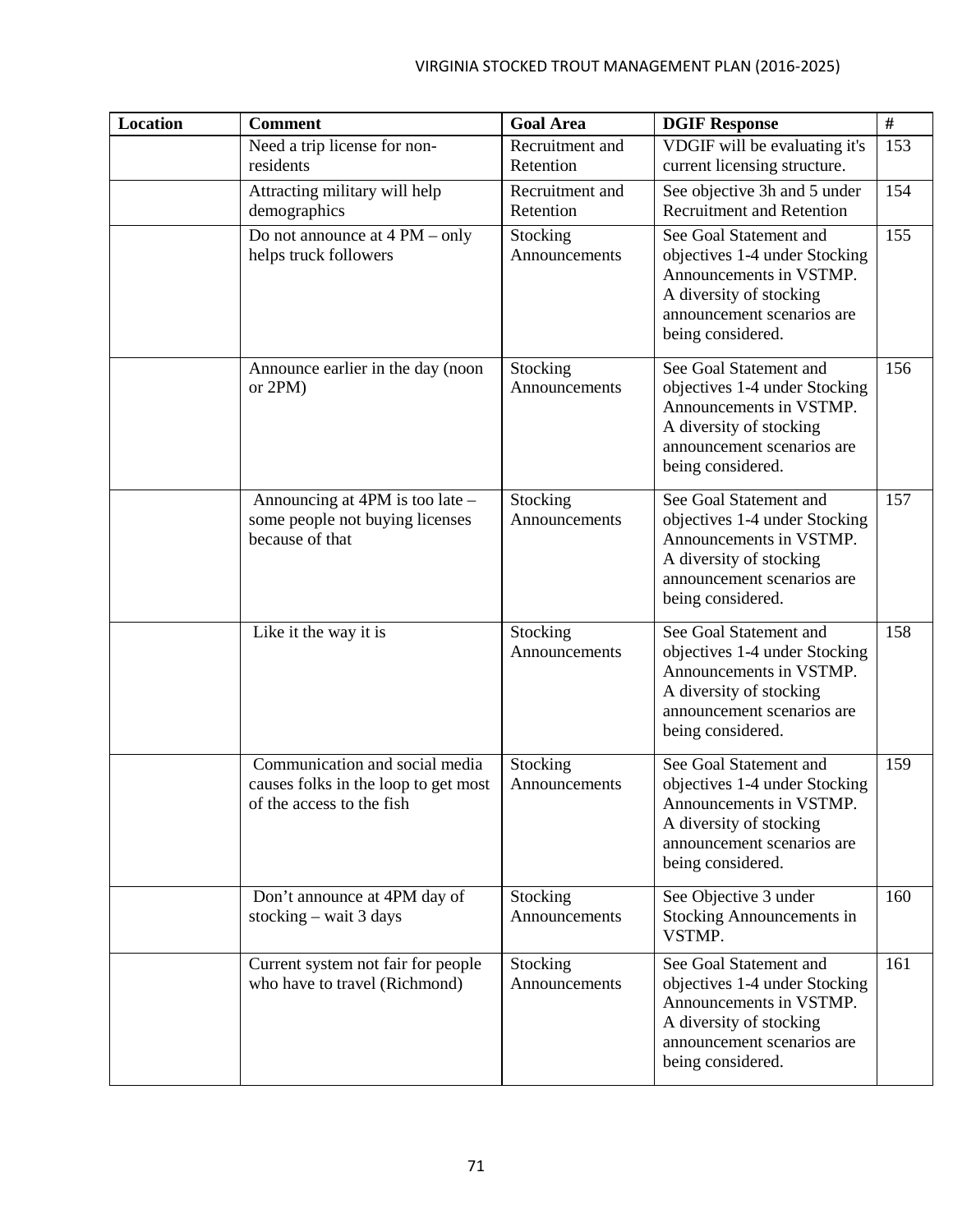| <b>Location</b> | <b>Comment</b>                                                                            | <b>Goal Area</b>          | <b>DGIF Response</b>                                                                                                                                                              | #   |
|-----------------|-------------------------------------------------------------------------------------------|---------------------------|-----------------------------------------------------------------------------------------------------------------------------------------------------------------------------------|-----|
|                 | Really like closing for 1-day on<br>test waters                                           | Stocking<br>Announcements | See Objective 3 Strategy f<br>under Stocking<br>Announcements in VSTMP.                                                                                                           | 162 |
|                 | Do not allow fishing until 5PM day<br>of stocking or the next day                         | Stocking<br>Announcements | See Objective 3 under<br><b>Stocking Announcements in</b><br>VSTMP.                                                                                                               | 163 |
|                 | Pre-announce all sites                                                                    | Stocking<br>Announcements | VDGIF plans to evaluate pre-<br>announced stockings. See<br>Objective 3 under Stocking<br>Announcements in VSTMP.                                                                 | 164 |
|                 | Test more than 2 sites per region -<br>not enough of a sample                             | Stocking<br>Announcements | The VSTMP mentions testing<br>a "minimum" of two waters<br>per region.                                                                                                            | 165 |
|                 | Put stocking schedule out ahead of<br>time                                                | Stocking<br>Announcements | VDGIF plans to evaluate pre-<br>announced stockings. See<br>Objective 3 under Stocking<br>Announcements in VSTMP.                                                                 | 166 |
|                 | No such thing as unannounced<br>stockings; in favor of closing<br>streams day of stocking | Stocking<br>Announcements | See Objective 3 under<br><b>Stocking Announcements in</b><br>VSTMP.                                                                                                               | 167 |
|                 | Problems with enforcement on<br>closing streams                                           | Stocking<br>Announcements | The added burden of stream<br>closings on Law Enforcement<br>has been discussed<br>throughout the planning<br>process of the VSTMP.                                               | 168 |
|                 | Only 6 prior announced streams<br>not enough                                              | Stocking<br>Announcements | The VSTMP mentions testing<br>the feasibility, logistics, and<br>popularity of adding more<br>announced waters.                                                                   | 169 |
|                 | Announcement needs to be early<br>enough so people can plan (one<br>week)                 | Stocking<br>Announcements | VDGIF plans to evaluate pre-<br>announced stockings. See<br>Objective 3 under Stocking<br>Announcements in VSTMP.                                                                 | 170 |
|                 | Some confusion on how many<br>stockings will get announced and<br>how many times          | Stocking<br>Announcements | The VSTMP mentions testing<br>a "minimum" of two waters<br>per region to test prior<br>announcements. See<br>objective 3-g under stocking<br>announcements in the<br><b>VSTMP</b> | 171 |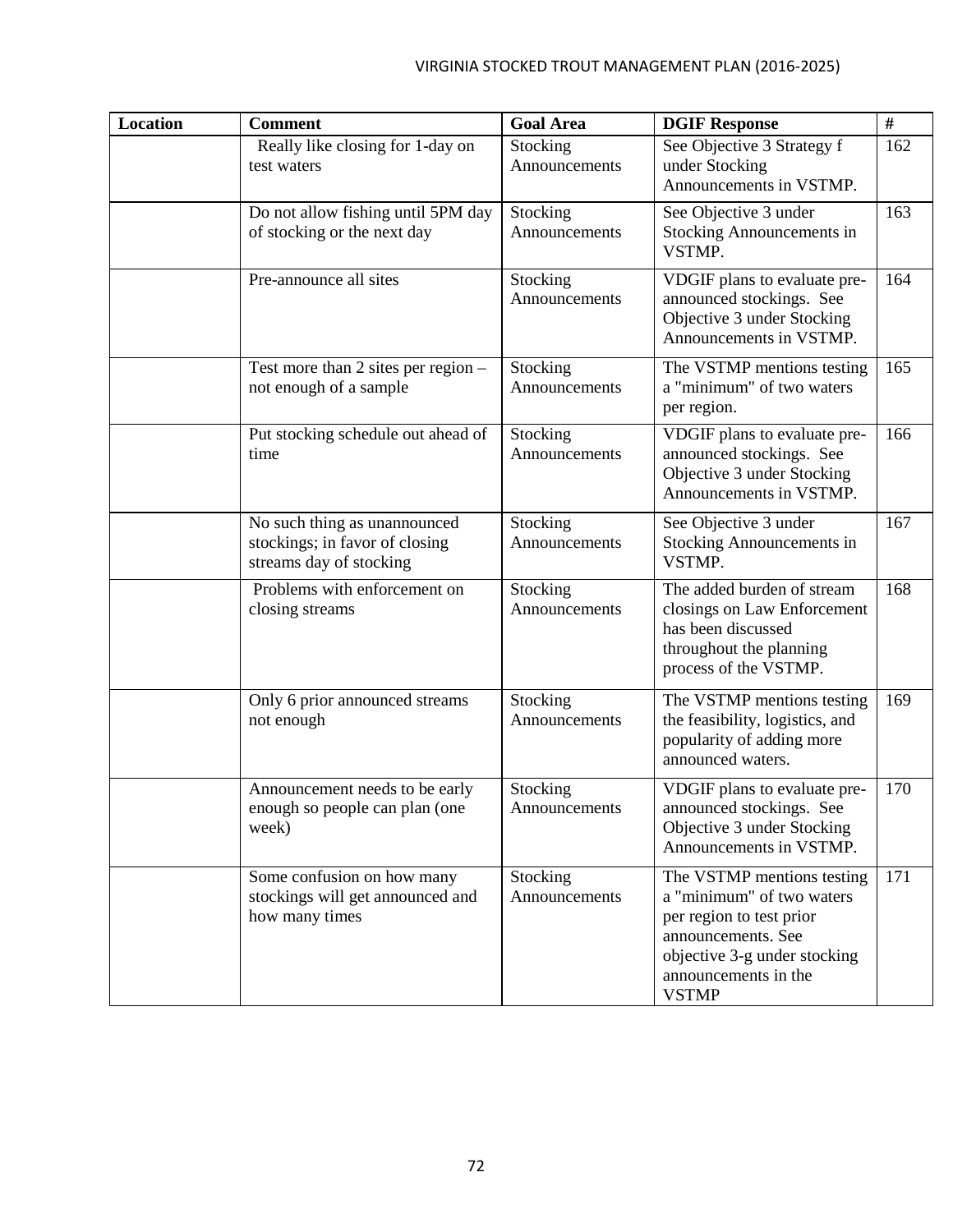| <b>Location</b> | <b>Comment</b>                                                                                                                                       | <b>Goal Area</b>          | <b>DGIF Response</b>                                                                                                                                                                             | #   |
|-----------------|------------------------------------------------------------------------------------------------------------------------------------------------------|---------------------------|--------------------------------------------------------------------------------------------------------------------------------------------------------------------------------------------------|-----|
|                 | The announced stockings would be<br>just like opening day                                                                                            | Stocking<br>Announcements | Correct, these announced<br>stockings will have a similar<br>atmosphere to opening day.<br>Recent surveys indicate a<br>desire for more announced<br>stockings.                                  | 172 |
|                 | Like the idea of prior<br>announcement on 6 sites but<br>changing two things at once isn't a<br>good idea – keep number stocked<br>the same          | Stocking<br>Announcements | VDGIF currently stocks 50%<br>more fish for Heritage Day<br>stockings and plans to do the<br>same for additional pre-<br>announced stockings.                                                    | 173 |
|                 | Closing sites for 1-day sounds like<br>an enforcement nightmare                                                                                      | Stocking<br>Announcements | The added burden of stream<br>closings on Law Enforcement<br>has been discussed<br>throughout the planning<br>process of the VSTMP.                                                              | 174 |
|                 | Announce at start of week for test<br>waters                                                                                                         | Stocking<br>Announcements | VDGIF plans to evaluate pre-<br>announced stockings. See<br>Objective 3 under Stocking<br>Announcements in VSTMP.                                                                                | 175 |
|                 | Might be hard to find sites that are<br>safe                                                                                                         | Stocking<br>Announcements | VDGIF plans to evaluate pre-<br>announced stockings. See<br>Objective 3 under Stocking<br>Announcements in VSTMP.<br>Safety will be taken into<br>consideration during the<br>selection process. | 176 |
|                 | Need to consider if streams are<br>mainly catch-and-release -<br>wouldn't be a good idea for prior<br>announcement - match site type<br>with program | Stocking<br>Announcements | Preannounced stockings will<br>only be used on general put<br>and take waters.                                                                                                                   | 177 |
|                 | Announced stockings during<br>school breaks is a good idea                                                                                           | Stocking<br>Announcements | See objective 3-e under<br><b>Stocking Announcements in</b><br>the VSTMP                                                                                                                         | 178 |
|                 | What is the cost of enforcement on<br>1-day closures?                                                                                                | Stocking<br>Announcements | An estimated \$500-\$1500 per<br>day depending on multiple<br>variables.                                                                                                                         | 179 |
|                 | No such thing as unannounced<br>stockings                                                                                                            | Stocking<br>Announcements | The VSTMP addresses<br>multiple stocking<br>announcement strategies.                                                                                                                             | 180 |
|                 | Like unannounced stockings                                                                                                                           | Stocking<br>Announcements | See objective 1 under<br><b>Stocking Announcements in</b><br>the VSTMP                                                                                                                           | 181 |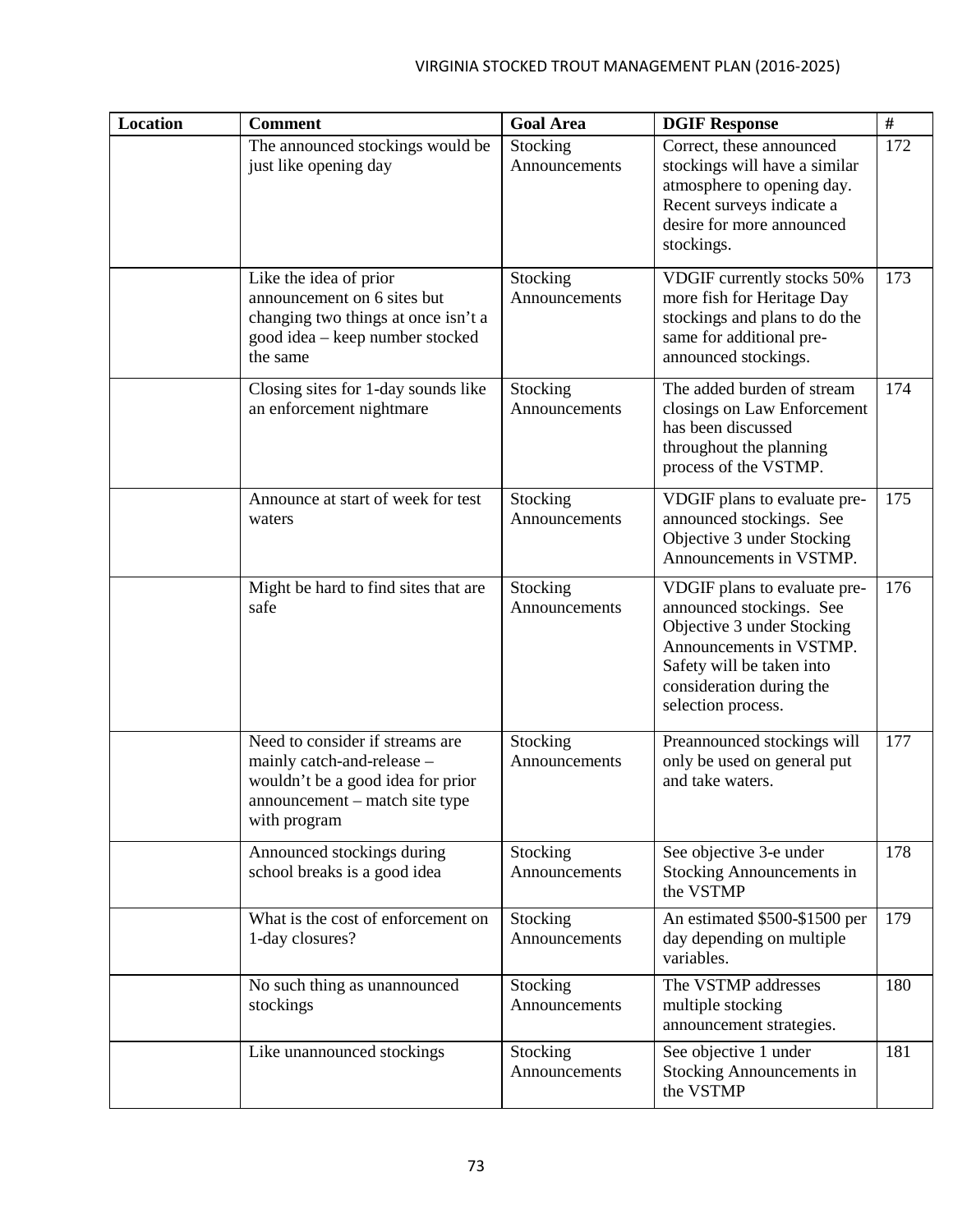| <b>Location</b>                     | <b>Comment</b>                                                                                                                                                                                                                                                         | <b>Goal Area</b>              | <b>DGIF Response</b>                                                                                                                                                                                                                                                                                                                                                                                                                                                                                         | $\#$ |
|-------------------------------------|------------------------------------------------------------------------------------------------------------------------------------------------------------------------------------------------------------------------------------------------------------------------|-------------------------------|--------------------------------------------------------------------------------------------------------------------------------------------------------------------------------------------------------------------------------------------------------------------------------------------------------------------------------------------------------------------------------------------------------------------------------------------------------------------------------------------------------------|------|
|                                     | Would like to see more Saturday<br>stockings                                                                                                                                                                                                                           | Stocking<br>Announcements     | VDGIF currently stocks on<br>Saturdays. VDGIF is<br>currently looking into the<br>feasibility of adding more<br>Saturday stockings.                                                                                                                                                                                                                                                                                                                                                                          | 182  |
|                                     | Announce at least a week ahead of<br>time to get more families involved                                                                                                                                                                                                | Stocking<br>Announcements     | See Objective 3 under<br>Stocking Announcements in<br>VSTMP.                                                                                                                                                                                                                                                                                                                                                                                                                                                 | 183  |
| <b>Comments received via letter</b> |                                                                                                                                                                                                                                                                        |                               |                                                                                                                                                                                                                                                                                                                                                                                                                                                                                                              |      |
| TU                                  | The stocking of trout over native<br>populations is detrimental and<br>should be stopped. Currently the<br>plan lacks clarity on when and<br>where the stocking of trout does<br>not conflict with the strategy to<br>protect and restore native trout<br>populations. | <b>Ecosystem Effects</b>      | Consistent with the goal for<br>the issue of ecosystem effects<br>(optimizing recreational<br>opportunities while<br>minimizing adverse impacts),<br>no new Class I or II wild<br>trout waters will be added to<br>the stocked trout program.<br>The use of triploid (sterile)<br>will be investigated when<br>stocking over current wild<br>fisheries. Streams that are<br>currently being stocked to<br>provide additional<br>recreational opportunities<br>will be evaluated on a case-<br>by-case basis. | 184  |
| TU                                  | Recommend including private trout<br>stocking practices and VDGIF's<br>review and approval process in the<br>VSTMP.                                                                                                                                                    | <b>Ecosystem Effects</b>      | The VSTMP specifically<br>addresses hatchery-reared<br>trout that VDGIF stocks into<br>publically accessible waters.                                                                                                                                                                                                                                                                                                                                                                                         | 185  |
| <b>USFS</b>                         | Objective 4 under ecosystem<br>effects should mention using forest<br>stamp funds to manage or mitigate<br>resource damage.                                                                                                                                            | <b>Ecosystem Effects</b>      | Amended objective 4 under<br>ecosystem effects.                                                                                                                                                                                                                                                                                                                                                                                                                                                              | 186  |
| <b>USFS</b>                         | Examples of forest stamp funds<br>utilized for objective 4 in<br>Ecosystem Effects should be<br>included in objective 2 under<br>Funding and Administration.                                                                                                           | Funding and<br>Administration | Amended objective 2 under<br>Funding and Administration                                                                                                                                                                                                                                                                                                                                                                                                                                                      | 187  |
| Lee                                 | <b>Stock some Golden Trout</b>                                                                                                                                                                                                                                         | Miscellaneous                 | At this time there are no<br>plans for VDGIF to stock<br>Golden Trout. There has been<br>very little support from<br>anglers to stock Golden                                                                                                                                                                                                                                                                                                                                                                 | 188  |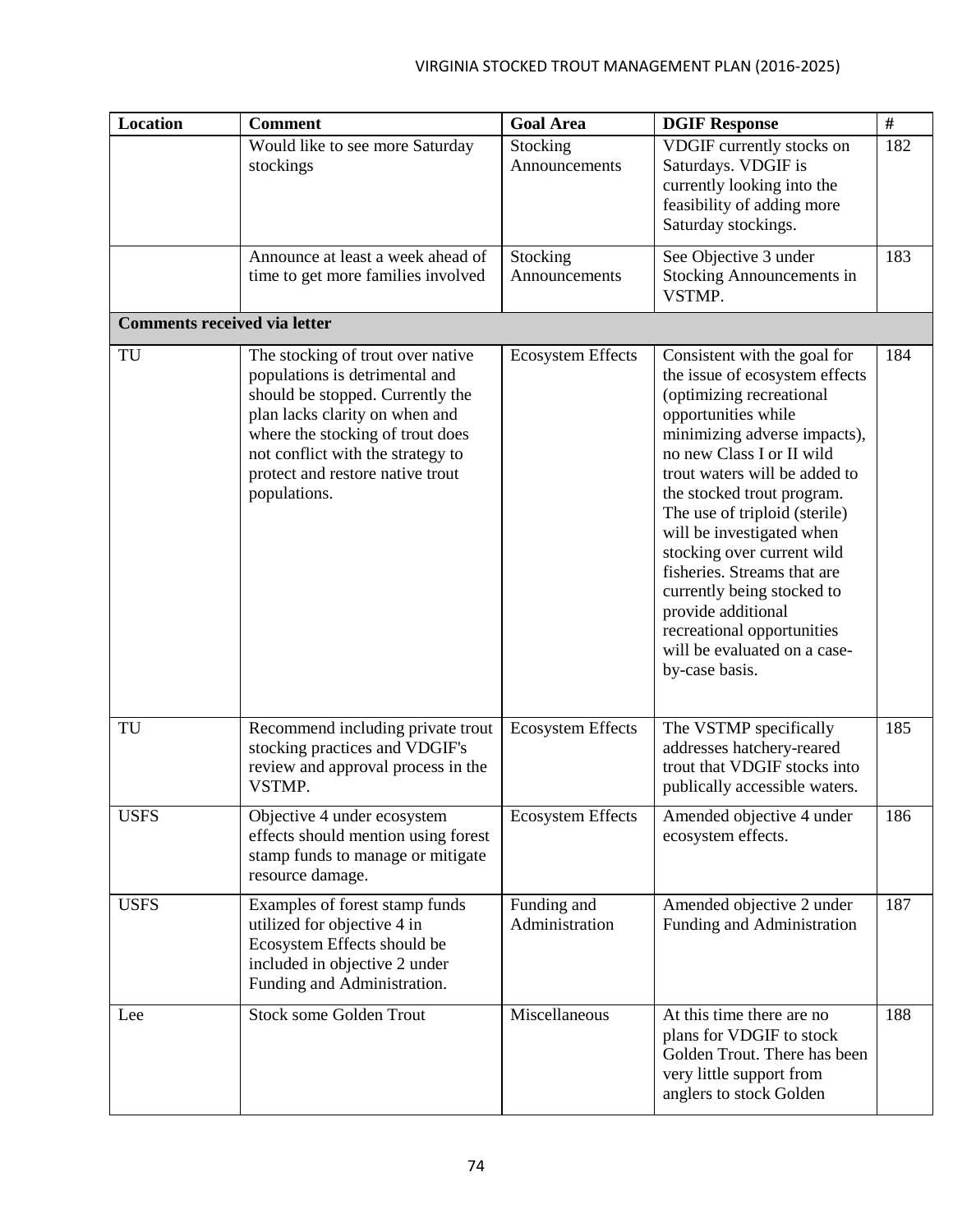| <b>Location</b> | <b>Comment</b>                                                                                                                                                                                        | <b>Goal Area</b>              | <b>DGIF Response</b>                                                                                                                                                                                                                                                                                                                                                                  | $\#$ |
|-----------------|-------------------------------------------------------------------------------------------------------------------------------------------------------------------------------------------------------|-------------------------------|---------------------------------------------------------------------------------------------------------------------------------------------------------------------------------------------------------------------------------------------------------------------------------------------------------------------------------------------------------------------------------------|------|
|                 |                                                                                                                                                                                                       |                               | Trout.                                                                                                                                                                                                                                                                                                                                                                                |      |
| Montgomery      | River otters are eating all the<br>stocked trout in Big Stony Creek,<br><b>Giles County</b>                                                                                                           | Miscellaneous                 | VDGIF does not know the<br>exact mortality rate of<br>stocked trout caused by rivers<br>otters in Virginia. However,<br>an angler creel survey<br>conducted (2013-2014) on<br>Big Stony Creek in Giles<br>County revealed that angler<br>catch rates remained<br>consistent up to 30 days post<br>stocking.                                                                           | 189  |
| TU              | Recommend that the definitions for<br>"wild", "native", "sterile", and<br>"Southern Appalachian Brook<br>Trout" should be contained in a<br>glossary and be used consistently<br>throughout the plan. | Miscellaneous                 | Amended VSTMP                                                                                                                                                                                                                                                                                                                                                                         | 190  |
| Lee             | Stock larger trout                                                                                                                                                                                    | Recreational<br>Opportunities | <b>VDGIF</b> has collected<br>valuable creel survey data<br>from 17 stocked trout waters<br>and will use this information<br>to justify any changes to<br>stocking numbers, size of<br>trout and stocking locations.<br>Some of this information<br>indicates that a slight<br>majority of anglers favor<br>stocking larger trout, even if<br>that means fewer trout per<br>stocking. | 191  |
| Montgomery      | Keep the current stocking<br>announcement system                                                                                                                                                      | Stocking<br>Announcements     | See Goal Statement and<br>objectives 1-4 under Stocking<br>Announcements in VSTMP.<br>A diversity of stocking<br>announcement scenarios are<br>being considered.                                                                                                                                                                                                                      | 192  |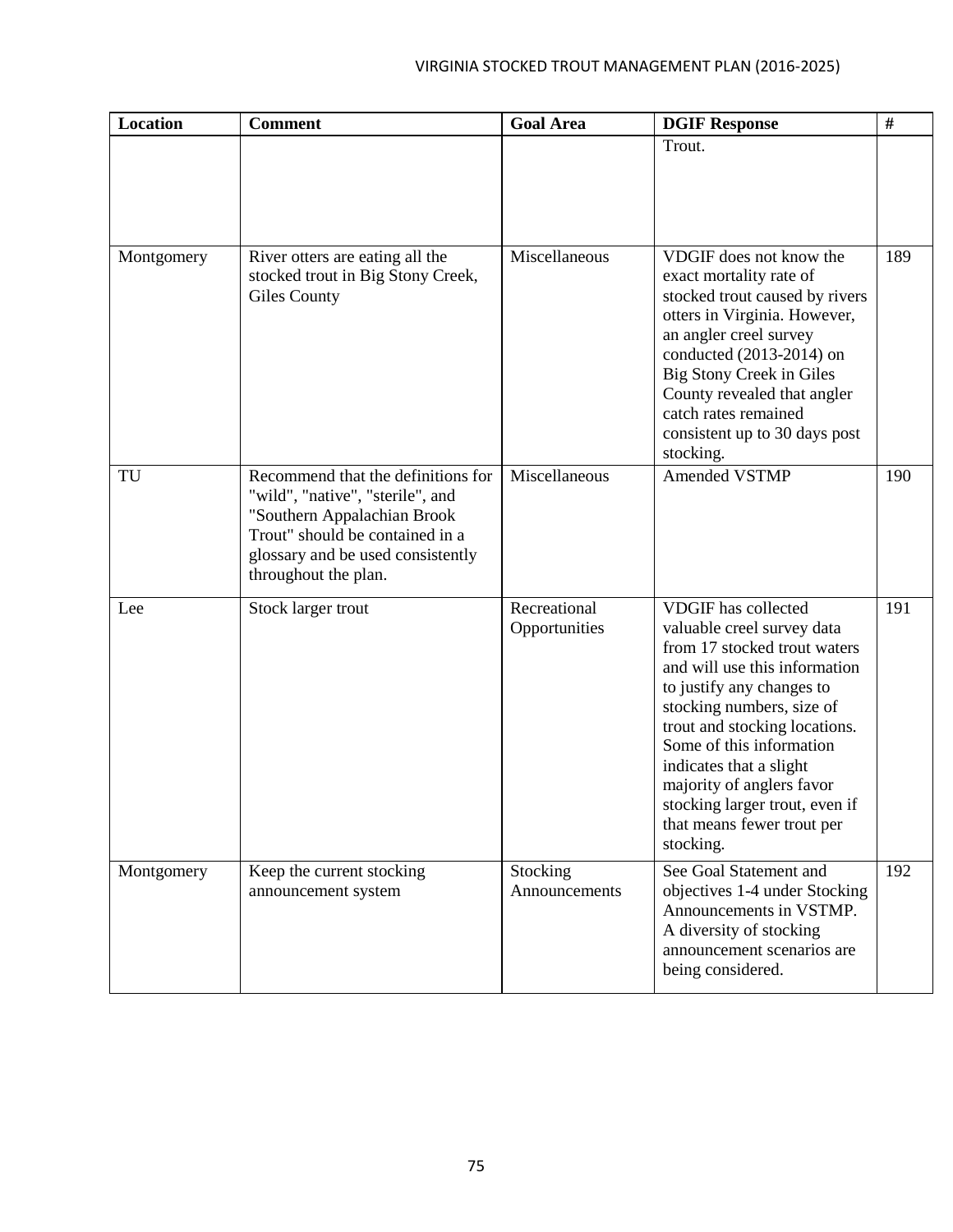## VIRGINIA STOCKED TROUT MANAGEMENT PLAN (2016-2025)

| Location    | <b>Comment</b>                                                                                                                                | <b>Goal Area</b>          | <b>DGIF Response</b>                                                                                                                                             | #   |
|-------------|-----------------------------------------------------------------------------------------------------------------------------------------------|---------------------------|------------------------------------------------------------------------------------------------------------------------------------------------------------------|-----|
| Montgomery  | I like the year round trout season                                                                                                            | Stocking<br>Announcements | See Goal Statement and<br>objectives 1-4 under Stocking<br>Announcements in VSTMP.<br>A diversity of stocking<br>announcement scenarios are<br>being considered. | 193 |
| <b>USFS</b> | Objective 3 under Stocking<br>Announcements should specifically<br>mention coordinating with USFS<br>when discussing waters on USDA<br>lands. | Stocking<br>Announcements | Amended objective 3 under<br>Stocking Announcements.                                                                                                             | 194 |